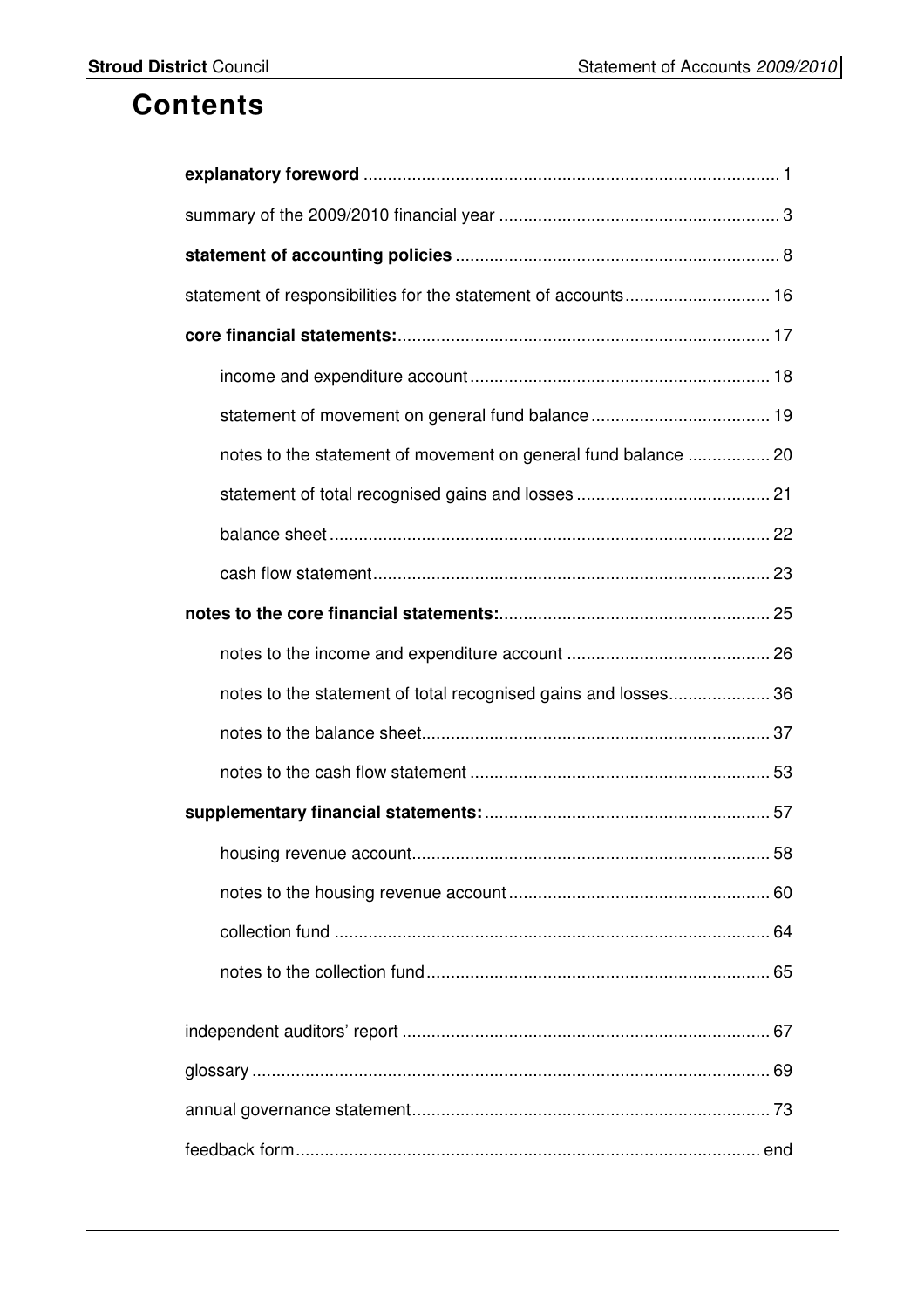# **Charts**

| gross expenditure by service |  |
|------------------------------|--|
| revenue income by source     |  |

3 capital expenditure by type 40

## **Tables**

| 1               | General Fund expenditure against original budget                          | 3              |
|-----------------|---------------------------------------------------------------------------|----------------|
| 2               | Housing Revenue Account outturn                                           | $\overline{4}$ |
| 3               | capital slippage                                                          | 6              |
| 4               | major services                                                            | 26             |
| 5               | audit fees                                                                | 27             |
| 6               | publicity expenditure                                                     | 27             |
| 7               | transactions relating to retirement benefit                               | 28             |
| 8               | pension fund assets and liabilities                                       | 29             |
| 9               | main financial assumptions used in the calculations                       | 29             |
| 10              | value of investments and expected returns                                 | 30             |
| 11              | history of experience gains and losses                                    | 30             |
| 12 <sub>2</sub> | analysis of the movement in the net pension fund deficit for the year     | 31             |
| 13              | long term contracts                                                       | 32             |
| 14              | provision for repayment of external loans                                 | 34             |
| 15              | employee remuneration                                                     | 34             |
| 16              | senior officers emoluments                                                | 35             |
| 17              | reconciliation to movement on the Balance Sheet                           | 36             |
| 18              | movement on operational fixed assets                                      | 37             |
| 19              | movement on non-operational fixed assets                                  | 37             |
| 20              | fixed asset category                                                      | 38             |
| 21              | movement in revenue expenditure funded by capital under statute           | 39             |
| 22              | movement in intangible assets                                             | 39             |
| 23              | capital expenditure and financing                                         | 40             |
| 24              | financial instruments balances                                            | 41             |
| 25              | fair value of assets carried at at amortised cost                         | 42             |
| 26              | credit risk analysis                                                      | 43             |
| 27              | stocks                                                                    | 45             |
| 28              | debtor amounts falling due in one year                                    | 45             |
| 29              | payments due by creditor type                                             | 45             |
| 30              | movement in provisions                                                    | 46             |
| 31              | government grants deferred account                                        | 46             |
| 32              | summary illustration to detail of movement on reserves                    | 47             |
| 33              | capital adjustment account                                                | 48             |
| 34              | revaluation reserve                                                       | 48<br>49       |
| 35<br>36        | usable capital receipts<br>earmarked reserves                             | 50             |
| 37              |                                                                           | 52             |
| 38              | net assets by fund<br>reconciliation from net surplus or deficit on I & E | 53             |
| 39              | movement in cash                                                          | 53             |
| 40              | analysis of government grants (revenue)                                   | 54             |
| 41              | movement in financing and management of liquid resources                  | 55             |
| 42              | movement in housing stock                                                 | 60             |
| 43              | movement in HRA fixed assets                                              | 60             |
| 44              | major repairs reserve                                                     | 60             |
| 45              | funding HRA capital expenditure                                           | 61             |
|                 |                                                                           |                |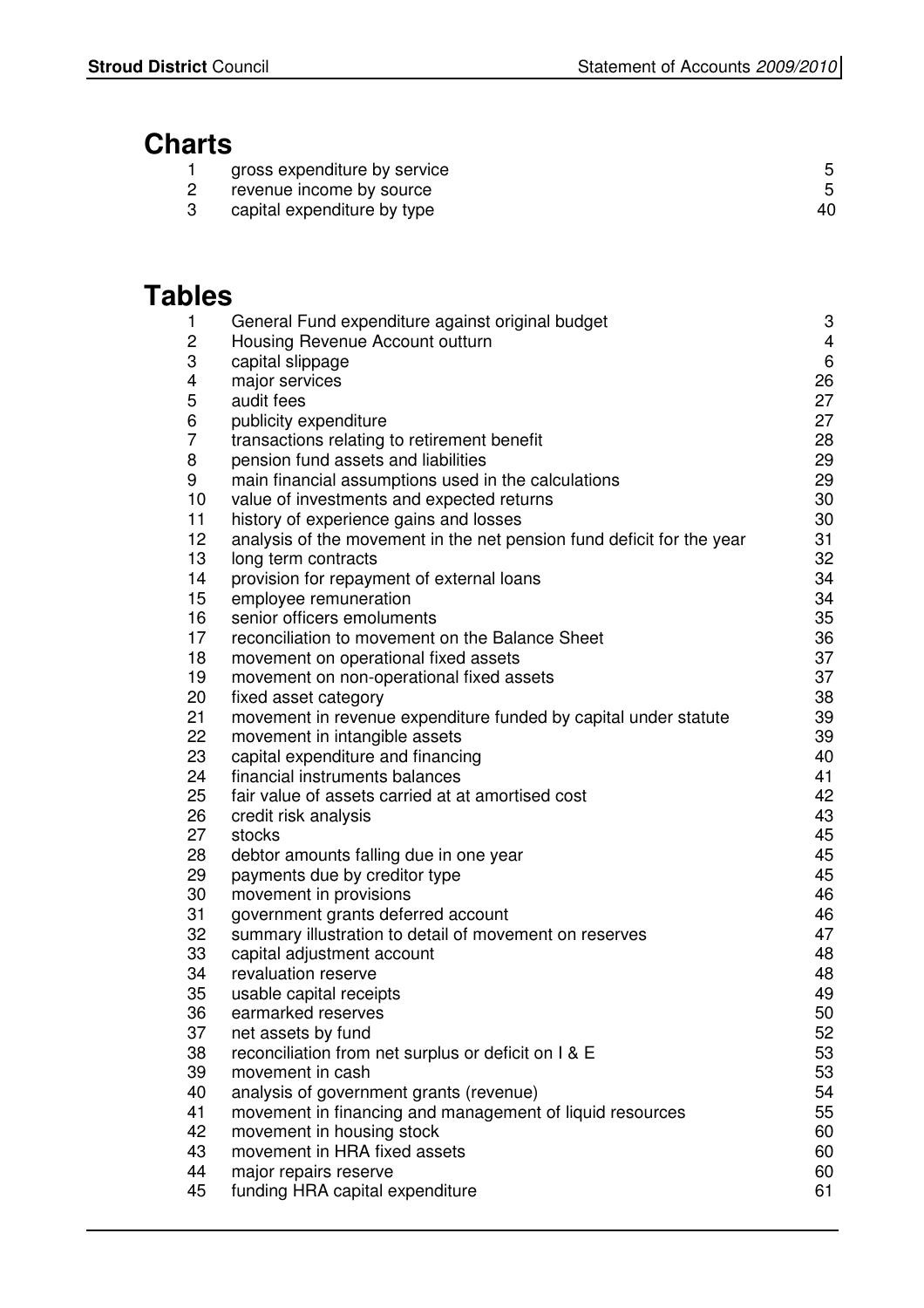| 46 | HRA in year capital receipts                  | 61 |
|----|-----------------------------------------------|----|
| 47 | analysis of rent arrears                      | 62 |
| 48 | HRA subsidy                                   | 62 |
| 49 | council tax base                              | 65 |
| 50 | income from council tax                       | 65 |
| 51 | council tax rates by precepting body and band | 66 |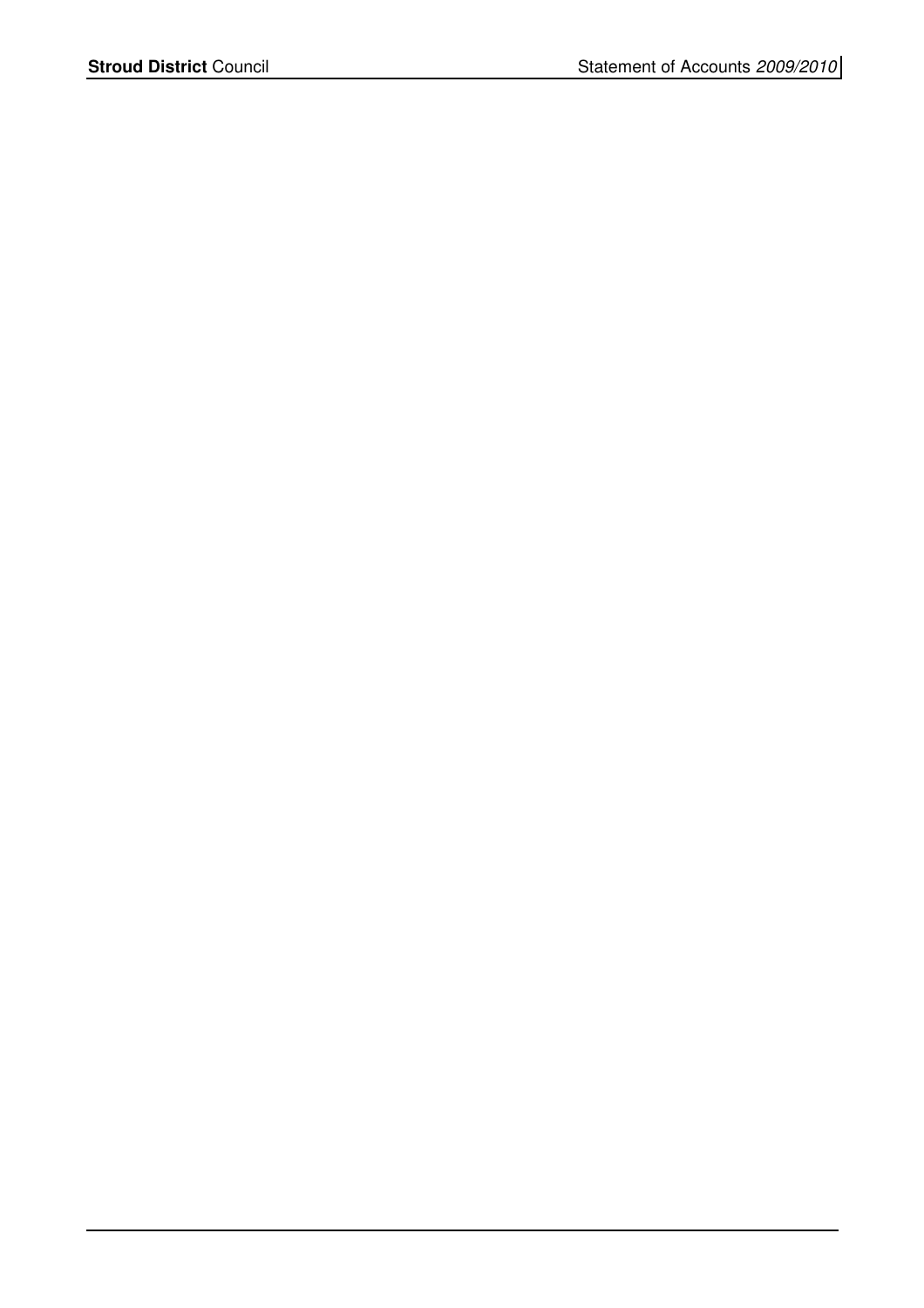## **Explanatory Foreword**

The purpose of this foreword and the summary of the financial year are to offer interested parties an easily understood guide to the most significant points reported in the accounts. They provide an explanation in overall terms of the Council's financial position and assist in the interpretation of the accounting statements. They also contain a commentary on the major influences affecting the Council's income and expenditure and cash flow, and information on the financial needs and resources.

The pages that follow are the Council's final accounts for 2009/2010, incorporating the changes required by the Statement Of Recommended Practice 2009 (SORP), and include:

#### **Statement of accounting policies**

This explains the basis of the figures in the accounts. The accounts can only be appreciated properly if the policies that have been followed in dealing with material items are explained. These have been revised to make the changes required by the SORP clearer.

#### **Statement of responsibilities for the statement of accounts**

 This explains the responsibility of the Council and the Chief Financial Officer for the production of these Accounts.

#### **The accounting statements**

The statements are grouped into:

The **'core' financial statements**, grouped together:

- Income and expenditure  $(I+E)$  account a summary of the resources generated and consumed by the Council in the year;
- Statement of the movement on the general fund balance a reconciliation showing how the balance of resources generated / consumed in the year links with statutory requirements for raising council tax;
- Statement of total recognised gains and losses (STRGL) demonstration of how the movement in net worth in the balance sheet is identified to the I+E account surplus / deficit and to other unrealised gains and losses;
- Balance sheet assets and liabilities of the Council;
- Cash flow statement inflows and outflows of cash arising from transactions with third parties for revenue and capital purposes.

The **supplementary financial statements** that are relevant to its function:

- Housing revenue account (HRA) income and expenditure account income and expenditure on HRA services included in the whole authority I+E account;
- Statement of movement on the HRA balance shows how the HRA I+E account surplus or deficit for the year reconciles to the movement on the HRA balance for the year;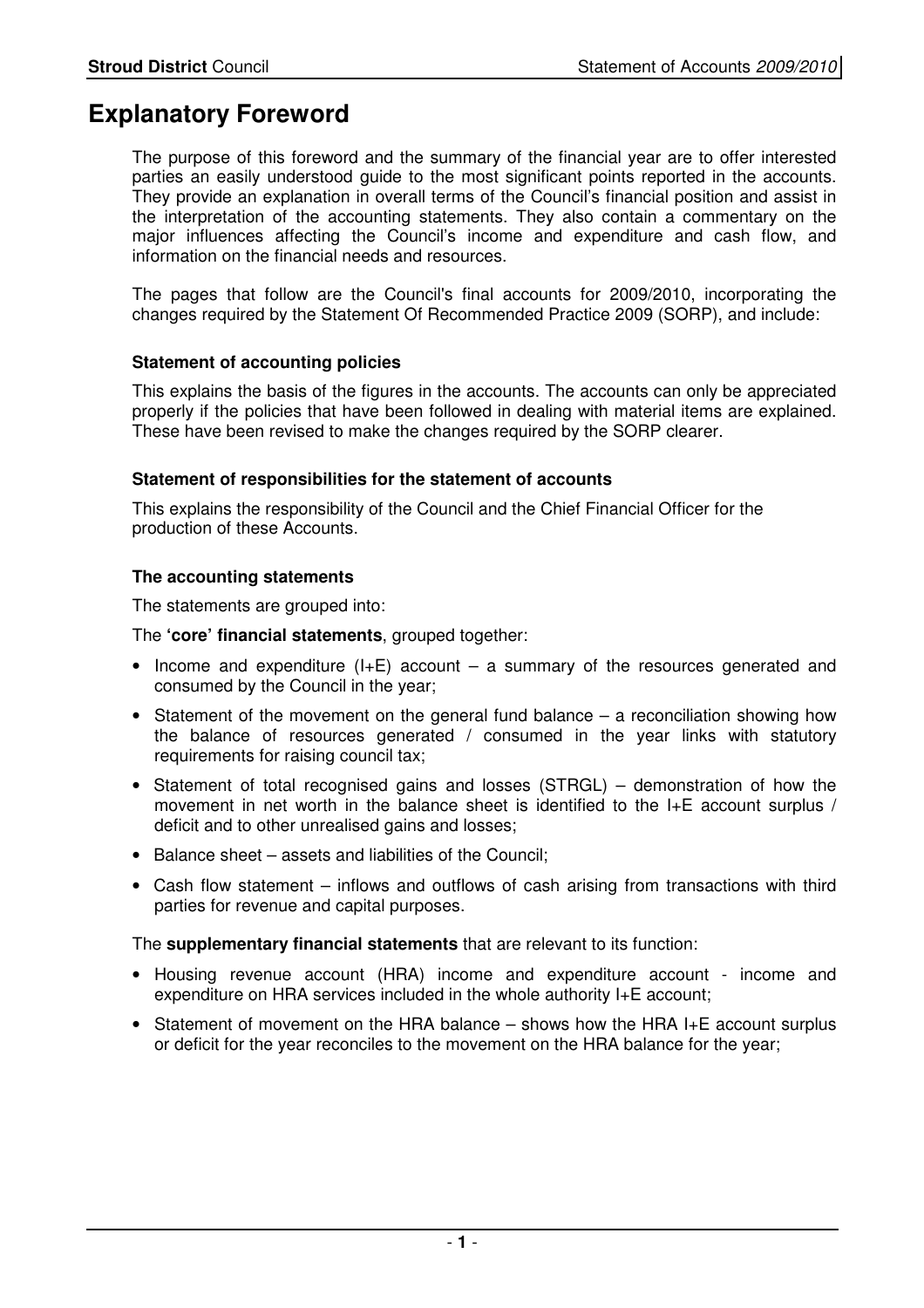• Collection fund – reflects the statutory requirement for billing authorities to maintain a separate collection fund, which shows the transactions of the billing authority in relation to non-domestic rates and the council tax, and illustrates the way these have been distributed to preceptors and the general fund.

Pension fund accounts are not included within these accounts because they are not part of the entity accounts of the Council.

Additional notes support the accounts where further explanation is believed to assist readers in understanding the statement of accounts.

A glossary of terms is included at the back of these accounts.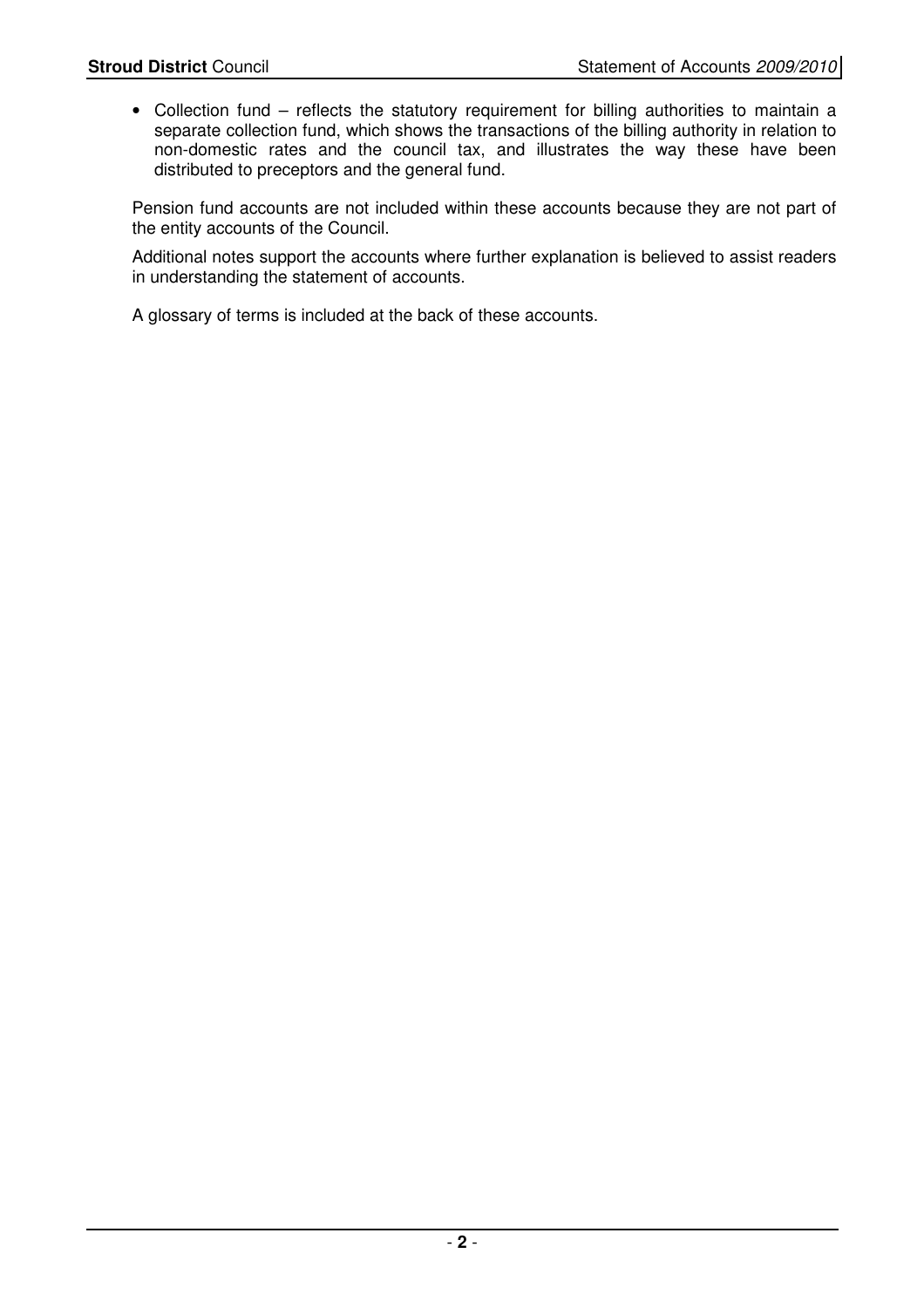## **Summary of the Financial Year 2009/2010**

- **1.** There were three issues that arose during the financial year that impacted on the Council's accounts for 2009-10 and beyond. These are as follows:-
	- (a) Investments with Icelandic banks Council has two deposits totalling  $£3m$  with Glitnir bank, which, together with accrued interest is overdue for repayment. This issue is being dealt with nationally by the Local Government Association who consider that prospects for recovery are good, however, Council has had to impair these deposits and has used a capitalisation direction to spread the costs in accordance with accounting practice. See the notes under table 26 on page 43.
	- (b) The Canal project continues in earnest, and significant sums of money will be managed by the Council over the next few years to deliver this major infrastructure scheme, which includes nearly £12m of heritage lottery funding. The land aspects of this project are managed separately by the Stroud Valleys Canal Company in which the Council has representation, but it does not have access to benefits or exposure to the risk of a potential loss so there is no group relationship.
	- (c) The Housing Revenue Account (HRA) underspent in 2009-10, largely on responsive maintenance (£253k), planned and cyclical maintenance (£308k) and a reduced contribution to capital due to slippage in the capital program (£621k).

#### **2. General Fund**

The Council spent a net total of £14.7m on General Fund revenue services in 2009/2010. Allowing for interest received, movements to and from reserves and other items, the amount to be funded was £14.2m, resulting in an increase in balances of £766k, compared with the original forecast of a reduction in balances of £519k.

**Table 1** summarises the differences between forecast expenditure and the actual outturn. Further details of actual expenditure in the year can be found on pages 18 to 20 and 26 of these accounts. A glossary of terms is included on page 69.

| Table 1: General Fund expenditure against original budget 2009/2010 |          |          |            |
|---------------------------------------------------------------------|----------|----------|------------|
| (figures in £'000)                                                  | Original | actual   | difference |
| main services                                                       |          |          |            |
| central services to the public                                      | 1,500    | 1,374    | 126        |
| corporate & democratic core                                         | 1,672    | 1,476    | 196        |
| cultural & related services                                         | 2,824    | 2,794    | 30         |
| environmental & regulatory services                                 | 5,290    | 4,944    | 346        |
| general fund housing                                                | 1,293    | 944      | 349        |
| highways & transport                                                | 781      | 544      | 237        |
| non distributed costs                                               | 254      | 466      | $-212$     |
| planning & development services                                     | 2,322    | 2,148    | 174        |
| net budgeted underspending                                          | $-100$   |          | $-100$     |
| net cost of general fund services                                   | 15,836   | 14,690   | 1,146      |
| corporate income & expenditure                                      | $-723$   | $-774$   | 51         |
| external interest                                                   | $-580$   | $-683$   | 103        |
| interest payable & similar charges                                  | 310      | 242      | 68         |
| appropriations                                                      | 630      | 509      | 121        |
| Icelandic impairment                                                |          | 2,269    | $-2,269$   |
| Icelandic capitalisation                                            |          | $-2,011$ | 2,011      |
| total to be funded                                                  | 15,473   | 14,242   | 1,231      |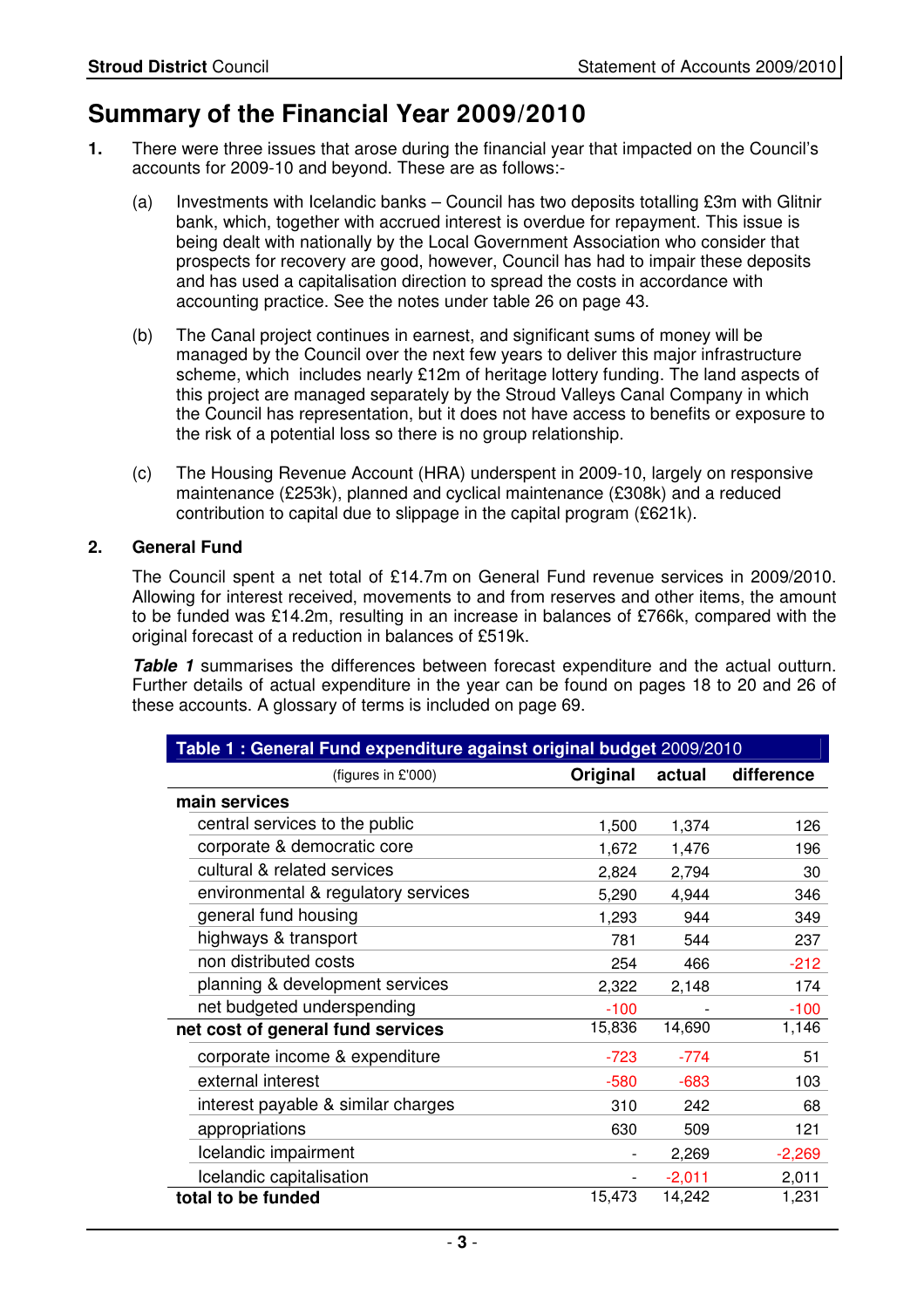#### **financed by:**

| $n$ $n$                             |           |           |       |
|-------------------------------------|-----------|-----------|-------|
| council tax                         | $-7,833$  | $-7,833$  |       |
| revenue support grant               | $-1,324$  | $-1,324$  |       |
| other non-service government grants |           | $-54$     | 54    |
| non domestic rate income            | $-5,736$  | $-5,736$  |       |
| collection fund surplus             | -61       | -61       |       |
|                                     | $-14,954$ | $-15,008$ | 54    |
| transfer to (-) from balances       | 519       | $-766$    | 1,285 |
| amounts carried forward             |           | 409       | 409   |
| net budget difference               | 519       | $-357$    | 876   |

The recession continued to impact on the Council's major areas of income during the year, notably development control, recycling and also land charges, resulting in corrective action being taken to reduce costs and also the income budgets.

The most significant individual change between the original budget and actual net expenditure in the year was a saving in staffing costs of £231k due to the non-filling of a number of posts that became vacant during the year. Other changes included budgets of £387k brought forward from 2008/2009, savings on elections £82k, refuse and recycling £42k, rent benefit subsidy £36k. The net result is a transfer to balances of £766k, a difference of £1.285m compared with the original budget. Items totalling £409k due to be spent in 2009/2010 have been carried forward to be spent in 2010/2011, resulting in a net saving against the original budget of £876k.

 General Fund balances stood at £2.815m at 31 March 2010 compared with £608k expected when the budget was set in February 2009. The £2.207m difference comprises the higher balances carried forward from 2008/2009 as well as the 2009/2010 net position.

 A precept of £10.093m was levied on the Collection Fund (page 64), including a sum of £2.260m which was collected on behalf of and paid to town and parish councils, leaving £7.833m for use by this Council.

 The write off of capital grants (formerly deferred charges) and impairment of assets are excluded from the analysis in **Table 1,** as they are notional amounts that are not included in the budget and have no overall effect on the cost of services.

#### **3. Housing Revenue Account (HRA)**

The Council is the district's major provider of rental accommodation, with a stock of 5,229 dwellings at 31 March 2010. Further details of the stock movement are in note 1 on page 60.

| <b>Table 2: Housing Revenue Account outturn</b> |                    |                   |           |                              |
|-------------------------------------------------|--------------------|-------------------|-----------|------------------------------|
| (figures in £000)                               | original<br>budget | revised<br>budget | actual    | difference<br>(from revised) |
| service expenditure                             | 18,986             | 18,485            | 17,670    | $-815$                       |
| other operating costs                           | 5,507              | 4,950             | 4,328     | $-622$                       |
| total expenditure                               | 24,493             | 23,435            | 21,998    | $-1,437$                     |
| financed by:                                    |                    |                   |           |                              |
| rents & other items                             | $-20,429$          | $-19,775$         | $-19,719$ | 56                           |
| government subsidy                              | $-3,334$           | $-4,083$          | $-4,083$  | -                            |
| other transactions                              | $-254$             | $-154$            | $-229$    | -75                          |
| transfer to $(-)$ / from<br>balances            | 476                | -577              | $-2,033$  | $-1,456$                     |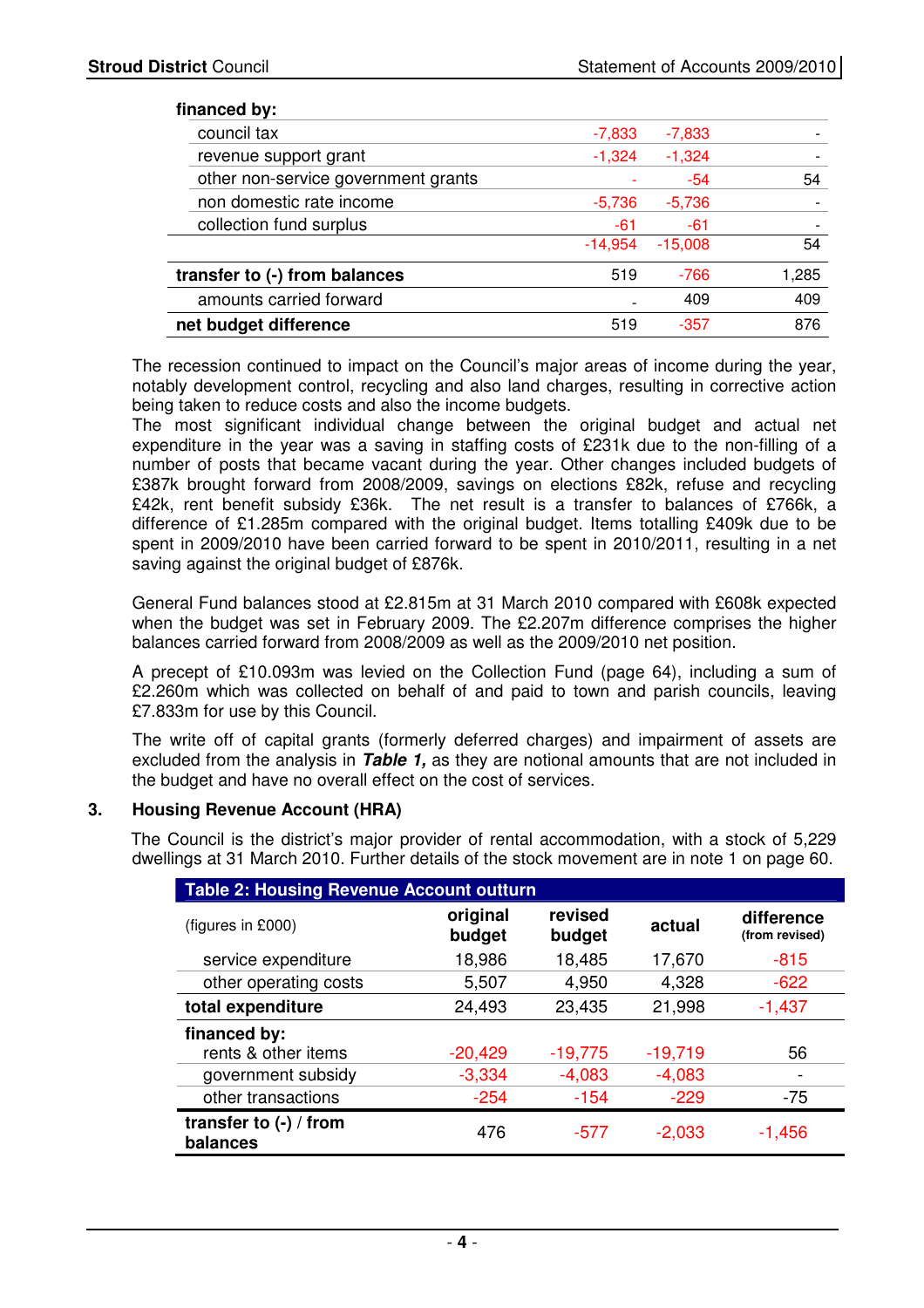The 2009/2010 HRA outturn compared with budgets is summarised above. The reduction of £1,456k over the revised budget is made up from underspending, efficiency savings and slippage. There was also a lower revenue contribution to capital expenditure, resulting from the lower spend on the capital programme – this is also a result of savings, underspending and slippage. It has been proposed that the majority of the balance be carried forward to 2010/11 to be spent on high priority projects of both a revenue and capital nature.

#### **What services the revenue expenditure was spent on**

#### **Chart 1: gross expenditure by service 2009/2010**

 The Income and Expenditure Account on page 18 details the net cost of services, with gross expenditure including depreciation charges being £75.7m. The major services are shown in **Chart 1**.



#### **4. Where the money came from**

**Chart 2** below shows the sources of the Council's revenue income, taken from the Income and Expenditure Account on page 18, the gross income being adjusted for non-cash items to generate a total of £74.5m. The Council has no control over the income received from central government in the form of revenue support grant, non-domestic rates or many other grants. Income from investments is subject to money market and interest rate movements.

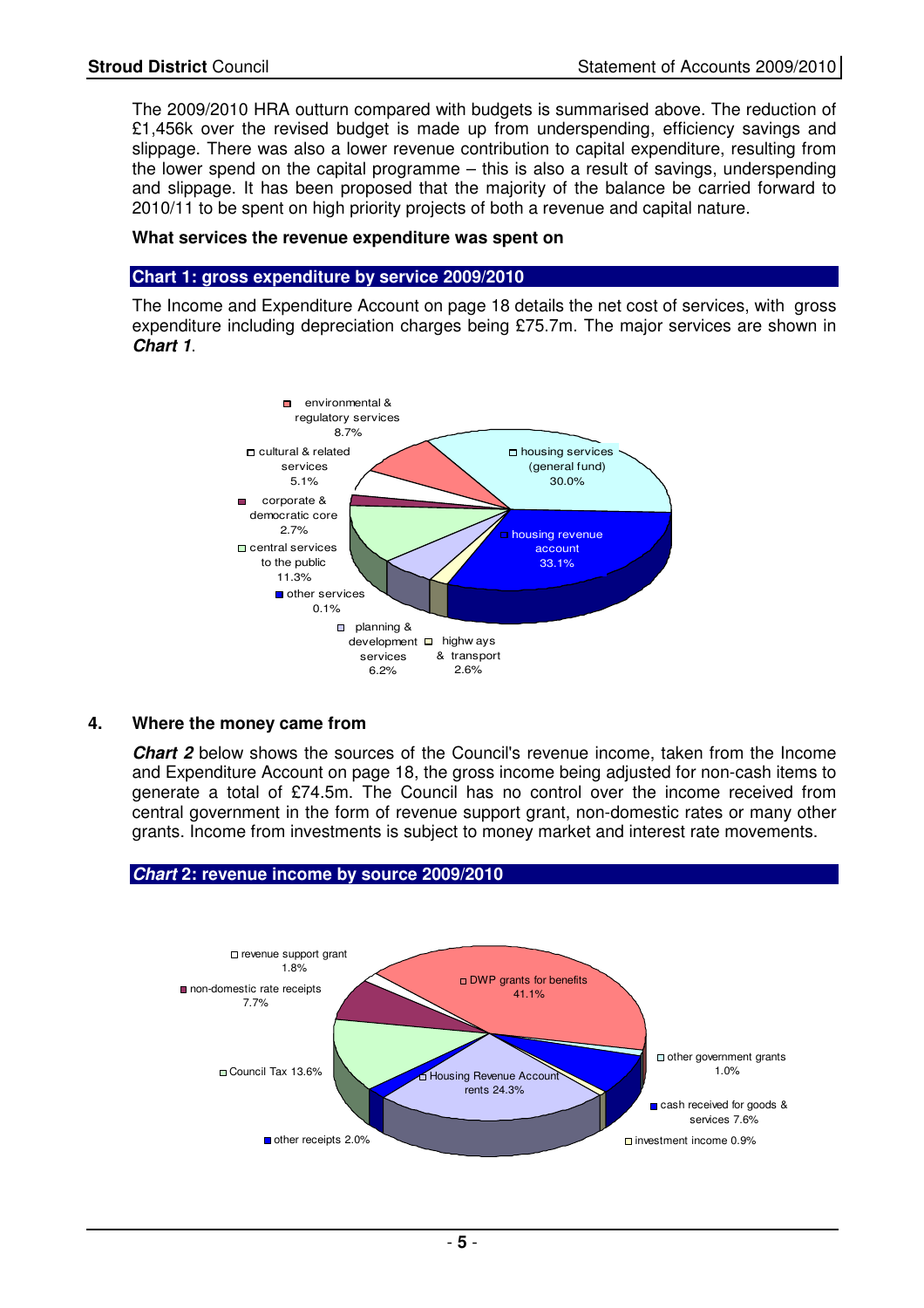#### **5. Capital expenditure**

The Council spent £6.9m on capital schemes (£8.9m in 2008/2009) compared with a latest approved budget of £9.2m, a net spend of 75%. On 22 July 2010 Council approved the carry forward of £1.805m to 2010/2011, as detailed below.

| Table 3: capital slippage to 2010/2011     |       |
|--------------------------------------------|-------|
|                                            | £'000 |
| canal                                      | 665   |
| social housing grants                      | 555   |
| Dursley schemes                            | 290   |
| 'citizen first' / access to services       | 110   |
| ground source heat pumps                   | 47    |
| Brunel goods shed                          | 30    |
| energy efficiency - invest to save         | 25    |
| cardboard banks                            | 25    |
| Painswick gateway project                  | 20    |
| Nailsworth bus station - health & safety   | 19    |
| village halls & community facilities       | 8     |
| contaminated land schemes                  |       |
| playbuilder project, Nortonwood            | 2     |
| visitor signage                            | 2     |
| total slippage from 2009/2010 to 2010/2011 | 1,805 |

£5.4m (78%) of the expenditure related to housing schemes within the Housing Revenue Account and the General Fund. The remaining £1.5m (22%) was spent on schemes including the canal, energy efficiency, public conveniences, contaminated land, improving access to Council services, playbuilder schemes and community grants. Further details of capital expenditure are given on pages 37 and 39 to 41.

#### **6. Capital resources**

A mixture of external and internal sources financed this capital expenditure. External funding includes Government grants and external contributions. Internal sums from the Council's own resources included rent from Council dwellings, sales of assets and the use of reserves. Details of capital funding are in **Table 23** on page 40.

#### **7. Borrowing**

The Council did not have any long term loan debt during the year.

#### **8. Council Tax Collection Fund**

The Collection Fund accounts are included in these statements, starting on page 64. The Fund is administered for a number of local authorities that issue a precept and these include Gloucestershire County Council, Gloucestershire Police Authority, Stroud District Council and the parish and town councils in the Stroud District area. The District Council administers the fund on a basis similar to a trust.

#### **9. Accounting policies**

There have been changes in accounting policies during the year, starting on page 8, and in the presentation of these accounts, as required by SORP 2009 (see page 1).

#### **10. Pensions liability**

 These accounts include the full financial impact of pensions accounting requirements ("FRS 17"). This includes adjustments made to service costs in the Income and Expenditure Account on page 18 and the inclusion of the pensions liability on the Balance Sheet on page 22. Further explanatory details are now consolidated at pages 28 - 32. The total net pension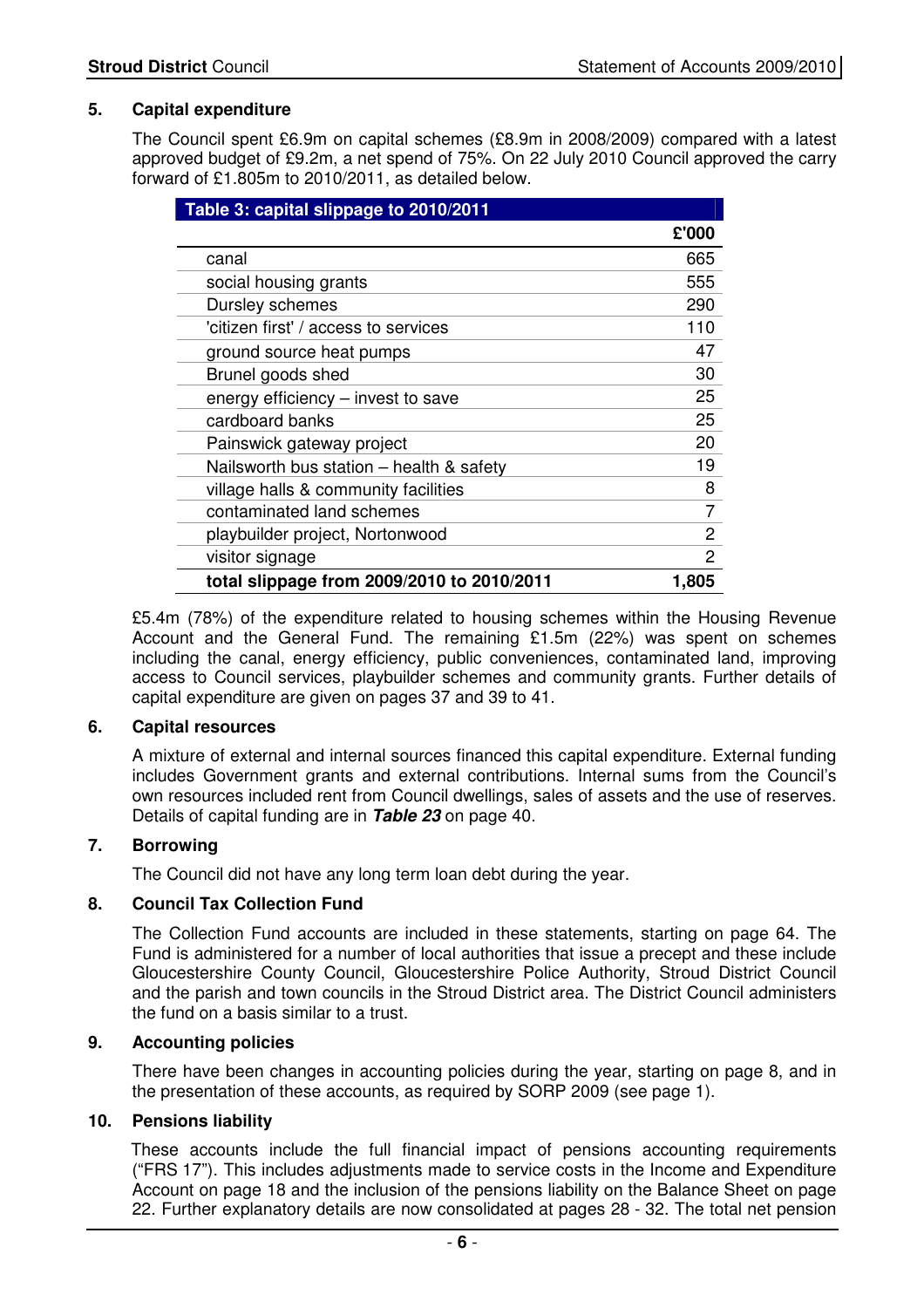liability has increased to £53.4m at 31 March 2010 compared with £28.3m a year earlier, due to the liability increasing.

#### **11. Corporate governance**

 Corporate governance is the system by which local authorities direct and control their functions and relate to their communities. It is important in maintaining credibility and enhancing public confidence in the Council.

 A key element in effective corporate governance is the maintenance of a sound system of internal control. Further information is contained within the Annual Governance Statement on pages 73 to 79.

#### **12. Chief Finance Officer Certification**

The Statement of Accounts presents a true and fair view of the financial position of the authority at the accounting date and its income and expenditure for the year ended 31 March 2010.

Signed: Date:

 $\sqrt{2}$ 

10<sup>th</sup> September 2010

S D Cowley CPFA Head of Finance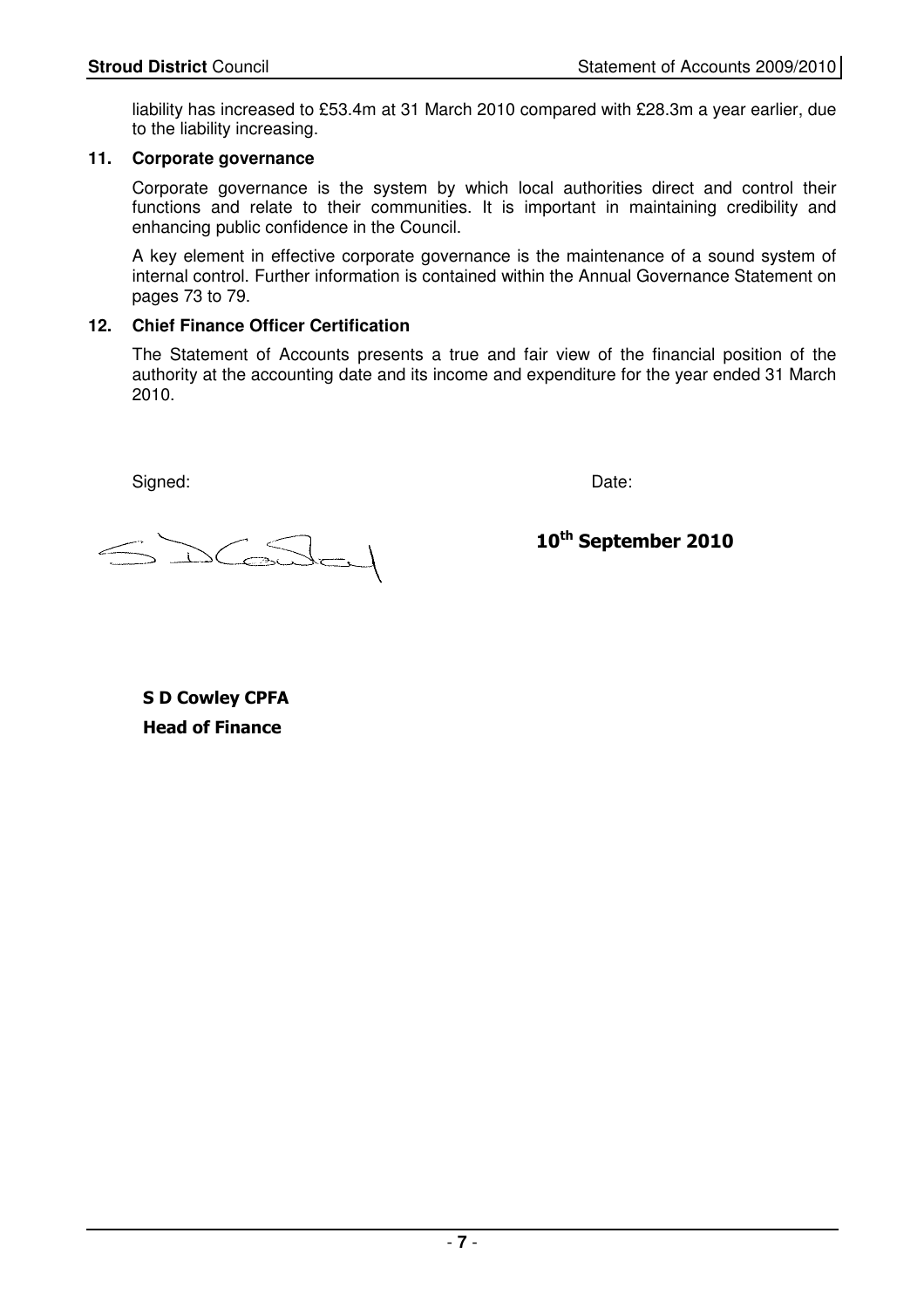## **Statement of Accounting Policies**

#### **1. General principles**

 The Statement of Accounts summarises the Council's transactions for the 2009/2010 financial year and its position at the year-end of 31 March 2010. It has been prepared in accordance with the Code of Practice on Local Authority Accounting in the United Kingdom 2009: A Statement of Recommended Practice (the SORP). The accounting convention adopted is historic cost, modified by the revaluation of certain categories of tangible fixed assets.

 The two main changes brought in by the 2009 SORP impact on council tax and non domestic rates – these are shown in policies 18 and 19 below.

#### **2. Accruals of income and expenditure**

 Activity is accounted for in the year it takes place, not simply when cash payments are made or received. In particular:

- Fees, charges and rents due from customers are accounted for as income at the date the Council provides the relevant goods or services.
- Supplies are recorded as expenditure when they are consumed where there is a gap between the date supplies are received and their consumption, they are carried as stocks on the balance sheet but only if the value is material.
- Interest payable on borrowings and receivable on investments is accounted for on the basis of the effective interest rate for the relevant financial instrument rather than the cash flows fixed or determined by the contract.
- Where income and expenditure have been recognised but cash has not been received or paid, a debtor or creditor for the relevant amount is recorded in the balance sheet. Where it is doubtful that debts will be settled, the balance of debtors is written down and a charge made to revenue for the income that might not be collected.
- Income and expenditure are credited and debited to the relevant service revenue account, unless they properly represent capital receipts or capital expenditure.
- Exceptions are certain payments that are based on quarterly meter readings, such as electricity and telephone, and payments made monthly in arrears, such as overtime claims. In both cases a full year's charge is still included but on a receipts and payments basis.

#### **3. Provisions**

 Provisions are made where an event has taken place that gives the Council an obligation that probably requires settlement by a transfer of economic benefits, but where the timing or amount of the transfer is uncertain. For instance, if the Council were involved in a court case that could eventually result in the making of a settlement or the payment of compensation.

 Provisions are charged to the appropriate service revenue account in the year that the Council becomes aware of the obligation, based on the best estimate of the likely settlement. When payments are eventually made, they are charged to the provision set up in the balance sheet. Estimated settlements are reviewed at the end of each financial year – where it becomes more likely than not that a transfer of economic benefits will not now be required (or a lower settlement than anticipated is made), the (excess) provision is reversed and credited back to the relevant service revenue account.

 Where some or all of the payment required to settle a provision is expected to be met by another party (e.g. from an insurance claim), this is only recognised as income in the relevant service account if it is virtually certain that reimbursement will be received if the obligation is settled.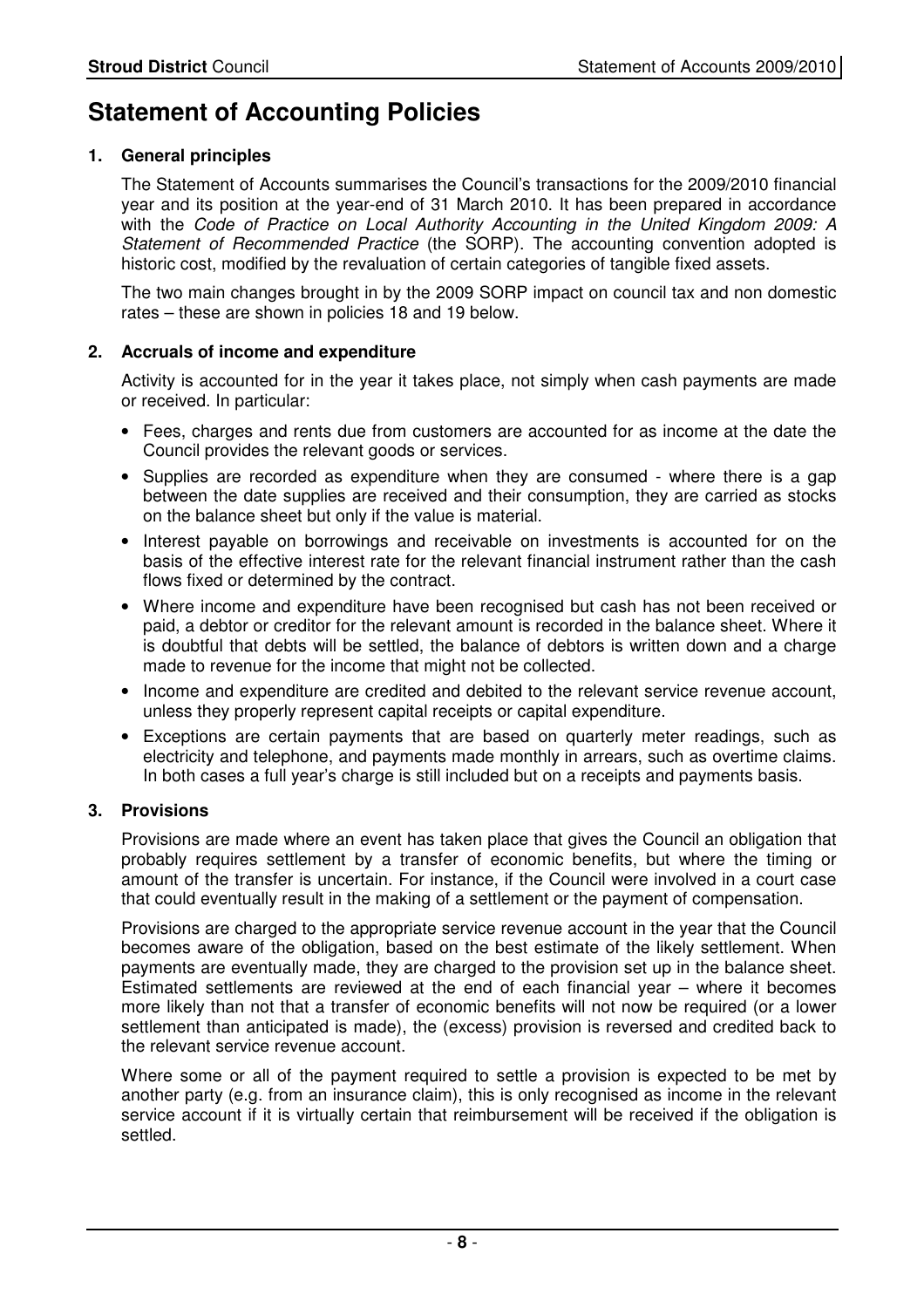#### **4. Reserves**

 The Council sets aside specific amounts as reserves for future policy purposes or to cover contingencies. Reserves are created by appropriating amounts in the Statement of Movement on the General Fund Balance. When expenditure to be financed from a reserve is incurred, it is charged to the appropriate service revenue account in that year to score against the Net Cost of Services in the Income and Expenditure Account. The reserve is then appropriated back into the General Fund Balance statement so that there is no net charge against council tax for the expenditure.

 Certain reserves are kept to manage the accounting processes for tangible fixed assets and retirement benefits and do not represent usable resources for the Council – these reserves are explained in the relevant policies below.

#### **5. Government grants and contributions (revenue)**

 Whether paid on account, by instalments or in arrears, government grants and third party contributions and donations are recognised as income at the date that the authority satisfies the conditions of entitlement to the grant / contribution, there is reasonable assurance that the monies will be received and the expenditure for which the grant is given has been incurred.

 Revenue grants are matched in service revenue accounts with the service expenditure to which they relate. Grants to cover general expenditure (e.g. Revenue Support Grant) are credited to the foot of the Income and Expenditure Account after Net Operating Expenditure.

 Capital grants are credited to a Government Grants Deferred Account. Amounts are released from the Government Grants Deferred Account in relation to housing improvement and other grants to offset the writing down of the deferred charge through the capital adjustment account. Other amounts are released to the appropriate service revenue account as the assets are written out of the Council's accounts through a depreciation charge.

#### **6. Retirement benefits**

 Employees of the Council are members of the Local Government Pension Scheme, administered by Gloucestershire County Council. This scheme provides defined benefits to members (retirement lump sums and pensions), earned as employees worked for the Council.

#### **The Local Government Pension Scheme**

 The Local Government Pension Scheme (LGPS) is accounted for as a defined benefits scheme:

- The liabilities of the Gloucestershire County Council pension scheme attributable to the Council are included in the balance sheet on an actuarial basis using the projected unit method – i.e. an assessment of the future payments that will be made in relation to retirement benefits earned to date by employees, based on assumptions about mortality rates, employee turnover rates, etc, and projections of future earnings for current employees.
- Liabilities are discounted to their value at current prices, using a discount rate of 6.9% (based on the gross redemption yield on the Iboxx Sterling Corporate Index, AA over 15 years, at the FRS17 valuation date. This is a high quality corporate bond of equivalent term and currency to the liability.)

 The assets of the Gloucestershire County Council pension scheme attributable to the Council are included in the balance sheet at their fair value:

- quoted securities current bid price
- unquoted securities professional estimate
- unitised securities –current bid price
- property market value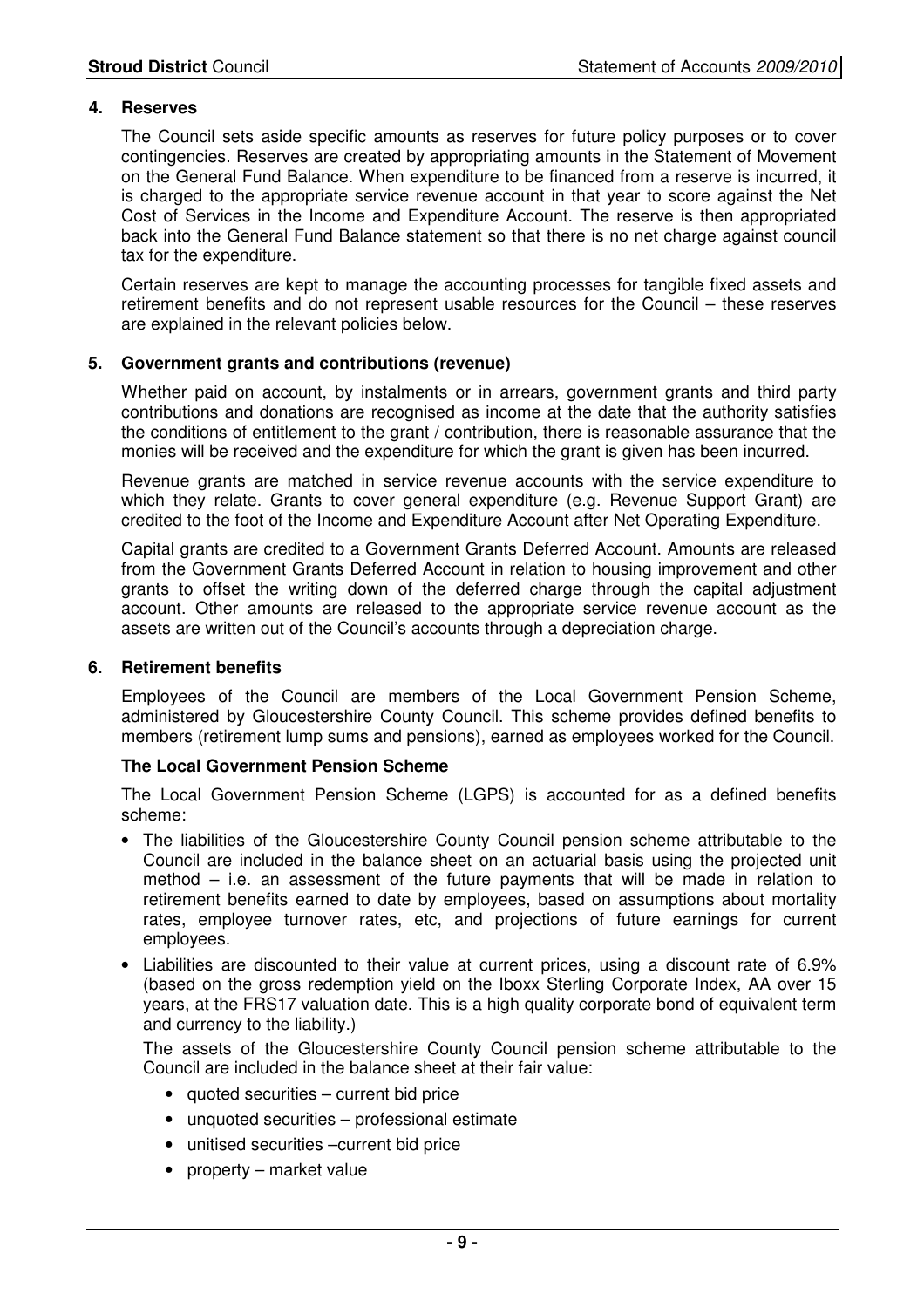Under FRS 17, Retirement Benefits, quoted and unitised securities held as assets in the defined benefit pension scheme are valued at bid value rather than mid-market value.

The change in the net pensions liability is analysed into seven components:

- current service cost  $-$  the increase in liabilities as result of service earned this year  $$ allocated in the Income and Expenditure Account to the revenue accounts of services for which the employees worked
- past service cost the increase in liabilities arising from current year decisions whose effect relates to years of service earned in earlier years – debited to the Net Cost of Services in the Income and Expenditure Account as part of Non Distributed Costs
- interest cost the expected increase in the present value of liabilities during the year as they move one year closer to being paid – debited to Net Operating Expenditure in the Income and Expenditure Account
- expected return on assets the annual investment return on the fund assets attributable to the Council, based on an average of the expected long-term return – credited to Net Operating Expenditure in the Income and Expenditure Account
- gains / losses on settlements and curtailments the result of actions to relieve the Council of liabilities or events that reduce the expected future service or accrual of benefits of employees – debited to the Net Cost of Services in the Income and Expenditure Account as part of Non Distributed Costs
- actuarial gains and losses changes in the net pension liability that arise because events have not coincided with assumptions made at the last actuarial valuation or because the actuaries have updated their assumptions – debited to the Statement of Total Recognised Gains and Losses
- contributions paid to the Gloucestershire County Council pension fund cash paid as employer's contributions to the pension fund.

 In relation to retirement benefits, statutory provisions require the General Fund balance to be charged with the amount payable by the Council to the pension fund in the year, not the amount calculated according to the relevant accounting standards. In the Statement of Movement on the General Fund Balance this means that there are appropriations to and from the Pension Reserve that remove the notional debits and credits for retirement benefits and replace them with debits for the cash paid to the pension fund and any amounts payable to the fund but unpaid at the year-end.

#### **Discretionary benefits**

 The Council also has restricted powers to make discretionary awards of retirement benefits in the event of early retirements. Any liabilities estimated to arise as a result of an award to any member of staff are accrued in the year of the decision to make the award and accounted for using the same policies as are applied to the LGPS.

#### **7. VAT**

 Income and expenditure exclude any amounts related to VAT, as all VAT collected is payable to HM Revenue & Customs and almost all VAT paid is recoverable from it. VAT is included in the accounts only where it is irrecoverable.

#### **8. Overheads and support services**

 The costs of overheads and support services are charged to those that benefit from the supply or service in accordance with the costing principles of the CIPFA Best Value Accounting Code of Practice 2009 (BVACOP). The total absorption costing principle is used – the full cost of overheads and support services are shared between users in proportion to the benefits received, with the exception of: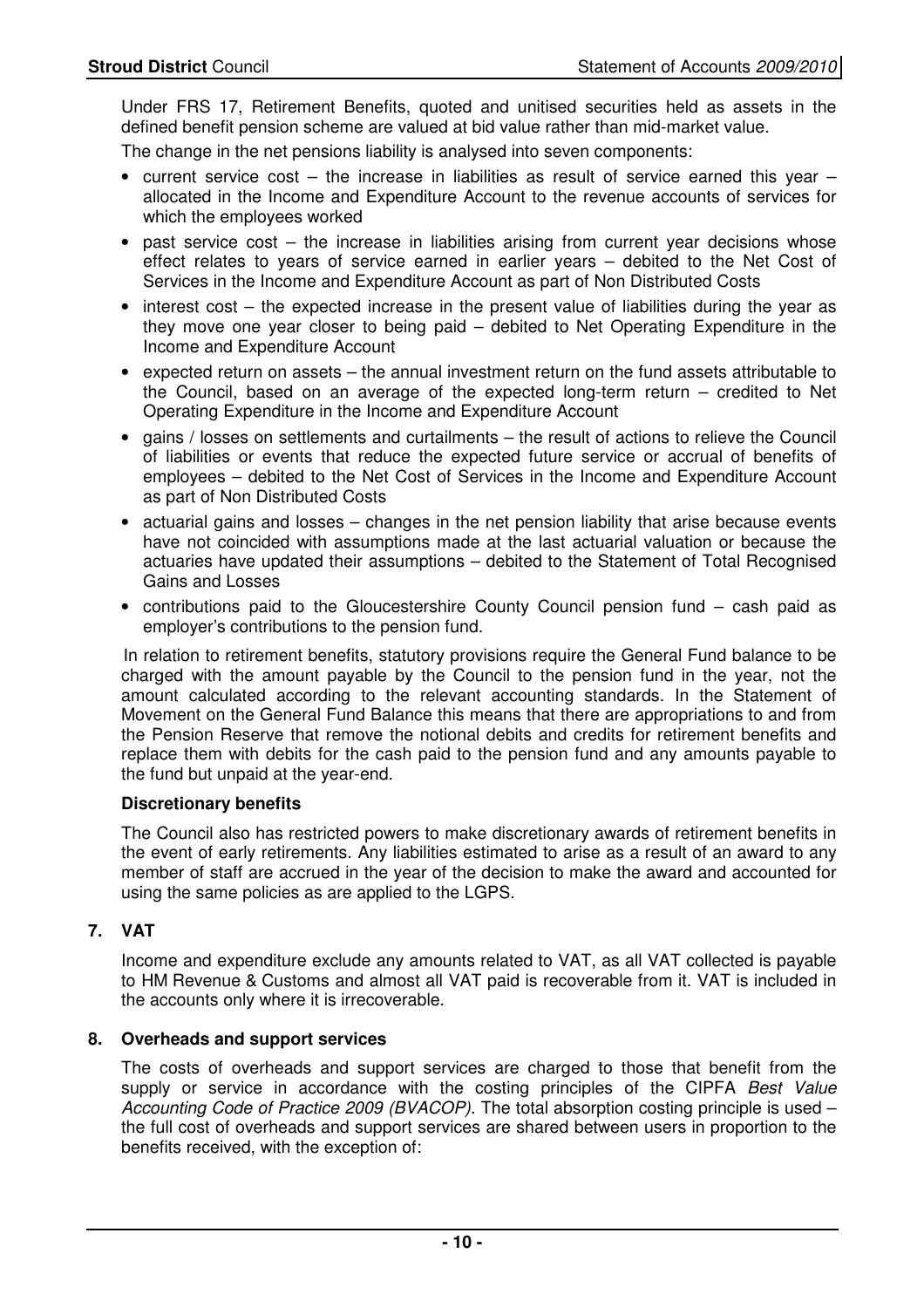- Corporate and Democratic Core costs relating to the Council's status as a multifunctional, democratic organisation.
- Non Distributed Costs the cost of discretionary benefits awarded to employees retiring early and any depreciation and impairment losses chargeable on non-operational properties.

These two cost categories are defined in BVACOP and accounted for as separate headings in the Income and Expenditure Account, as part of Net Cost of Services.

Recharges are made on the basis of time allocations with the exceptions of debtors and creditors (transaction numbers), payroll and personnel (employee numbers) and office overheads (floor areas).

#### **9. Intangible fixed assets**

 Expenditure on assets that do not have physical substance but are identifiable and controlled by the Council (e.g. software licences) is capitalised when it will bring benefits to the Council for more than one financial year. The balance is amortised to the relevant service revenue account over the economic life of the investment to reflect the pattern of consumption of benefits.

#### **10. Tangible fixed assets**

 Tangible fixed assets are assets that have physical substance and are held for use in the provision of services or for administrative purposes on a continuing basis.

**Recognition**: expenditure on the acquisition, creation or enhancement of tangible fixed assets is capitalised on an accruals basis, provided that it yields benefits to the Council and the services that it provides for more than one financial year. Expenditure that secures but does not extend the previously assessed standards of performance of asset (e.g. repairs and maintenance) is charged to revenue as it is incurred. The Council's capitalisation de minimis is £20,000, except for where the sum of the assets is significant, such as public conveniences and car parks. Additionally, items below the de minimis limit may be capitalised and included on the asset register if, for example, they are deemed portable and attractive.

 **Measurement**: assets are initially measured at cost, comprising all expenditure that is directly attributable to bringing the asset into working condition for its intended use. Assets are then carried in the balance sheet using the following measurement bases:

- investment properties and assets surplus to requirements lower of net current replacement cost or net realisable value
- dwellings, other land and buildings, vehicles, plant and equipment lower of net current replacement cost or net realisable value in existing use
- infrastructure assets and community assets depreciated historical cost

Net current replacement cost is assessed as:

- non-specialised operational properties existing use value
- specialised operational properties depreciated replacement cost
- investment properties and surplus assets market value.

 Assets included in the balance sheet at current value are revalued where there have been material changes in value but, as a minimum, every five years. Increases in valuations are matched by credits to the Revaluation Reserve to recognise unrealised gains. Exceptionally, gains might be credited to the Income and Expenditure Account where they arise from the reversal of an impairment loss previously charged to a service revenue account.

 The Revaluation Reserve contains revaluation gains recognised since 1 April 2007 only, the date of its formal implementation. Gains arising before that date have been consolidated into the Capital Adjustment Account.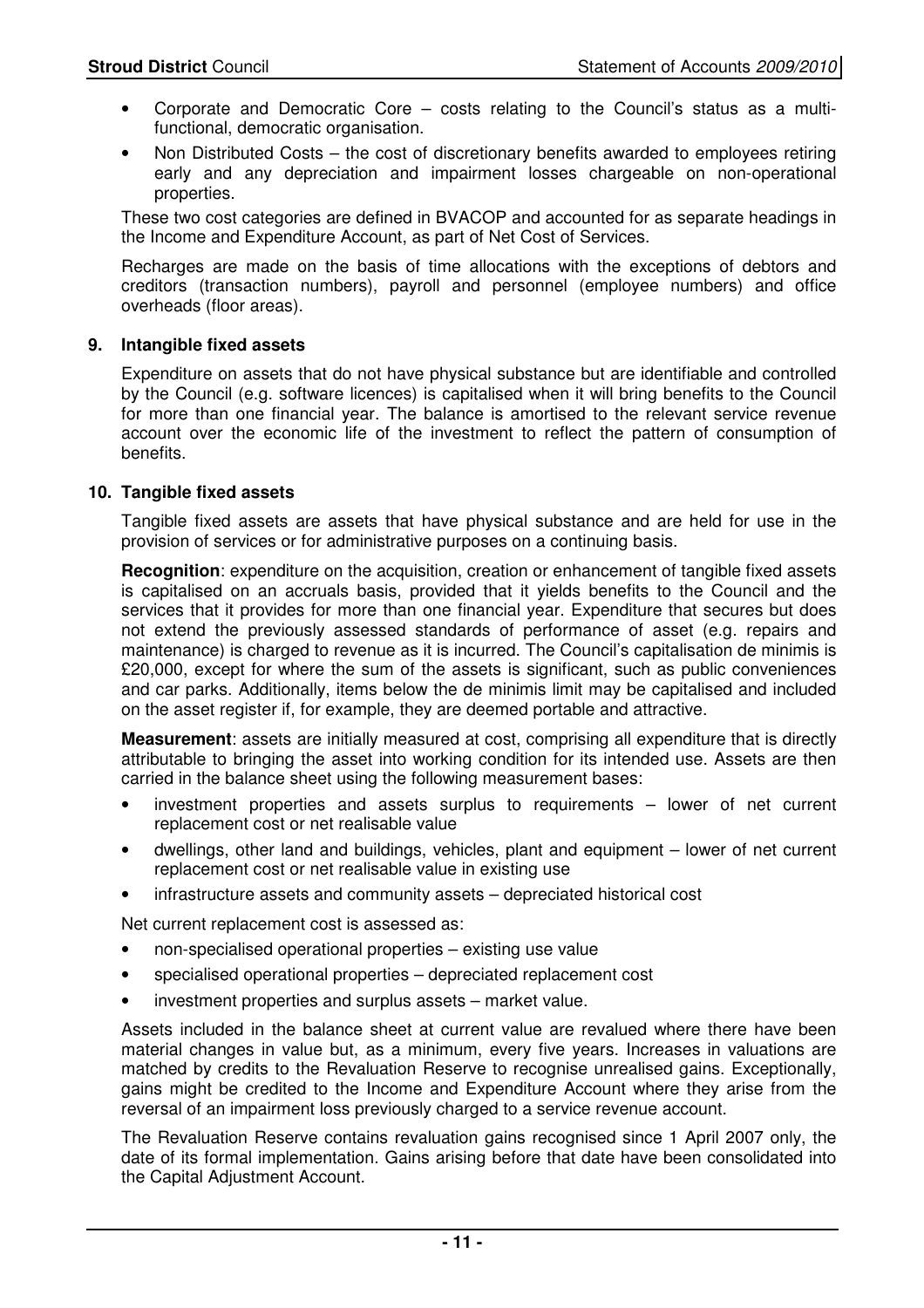**Impairment**: the values of each category of assets and of material individual assets that are not being depreciated are reviewed at the end of each financial year for evidence of reductions in value. Where impairment is identified as part of this review or as a result of a revaluation exercise, this is accounted for by:

- where attributable to the clear consumption of economic benefits (i.e. physical damage or deterioration in the quality of service provided by the asset) – the loss is charged to the relevant service revenue account
- otherwise written off against any revaluation gains attributable to the relevant asset in the Revaluation Reserve, with any excess charged to the relevant service revenue account.

Where an impairment loss is charged to the Income and Expenditure Account but there were accumulated revaluation gains in the Revaluation Reserve for that asset, an amount up to the value of the loss is transferred from the Revaluation Reserve to the Capital Adjustment Account.

 **Disposals**: when an asset is disposed of or decommissioned, the value of the asset in the balance sheet is written off to the Income and Expenditure Account as part of the gain or loss on disposal. Receipts from disposals are credited to the Income and Expenditure Account as part of the gain or loss on disposal (i.e. netted off against the carrying value of the asset at the time of disposal). Any revaluation gains in the Revaluation Reserve are transferred to the Capital Adjustment Account.

Amounts in excess of £10,000 are categorised as capital receipts. A proportion of receipts relating to housing disposals (75% for dwellings, 50% for land and other assets, net of statutory deductions and allowances) is payable to the Government. The balance of receipts is required to be credited to the Usable Capital Receipts Reserve, and can then only be used for new capital investment or set aside to reduce the Council's underlying need to borrow (the capital financing requirement). Receipts are appropriated to the reserve from the Statement of Movement on the General Fund Balance.

 The written-off value of disposals is not a charge against council tax, as the cost of the fixed assets is fully provided for under separate arrangements for capital financing. Amounts are appropriated to the Capital Adjustment Account from the Statement of Movement on the General Fund Balance.

**Depreciation**: depreciation is provided for all assets with a determinable finite life (except for investment properties), by allocating the value of the asset in the balance sheet over the periods expected to benefit from their use.

Depreciation is calculated on the following bases:

- dwellings and other buildings straight-line allocation over the life of the property as estimated by the valuer
- vehicles, plant and equipment  $-$  a percentage of the value of each class of assets in the balance sheet, as advised by a suitably qualified officer
- infrastructure straight-line allocation over 30 years.

 Where an asset has major components with different estimated useful lives, these are depreciated separately.

 Revaluation gains are also depreciated, with an amount equal to the difference between current value depreciation charged on assets and the depreciation that would have been chargeable based on their historical cost being transferred each year from the Revaluation Reserve to the Capital Adjustment Account.

**Grants and contributions**: where grants and contributions are received that are identifiable to fixed assets with a finite useful life, the amounts are credited to the Government Grants Deferred Account. The balance is then written down to revenue to balance depreciation charges made for the related assets in the relevant service revenue account, in line with the depreciation policy applied to them.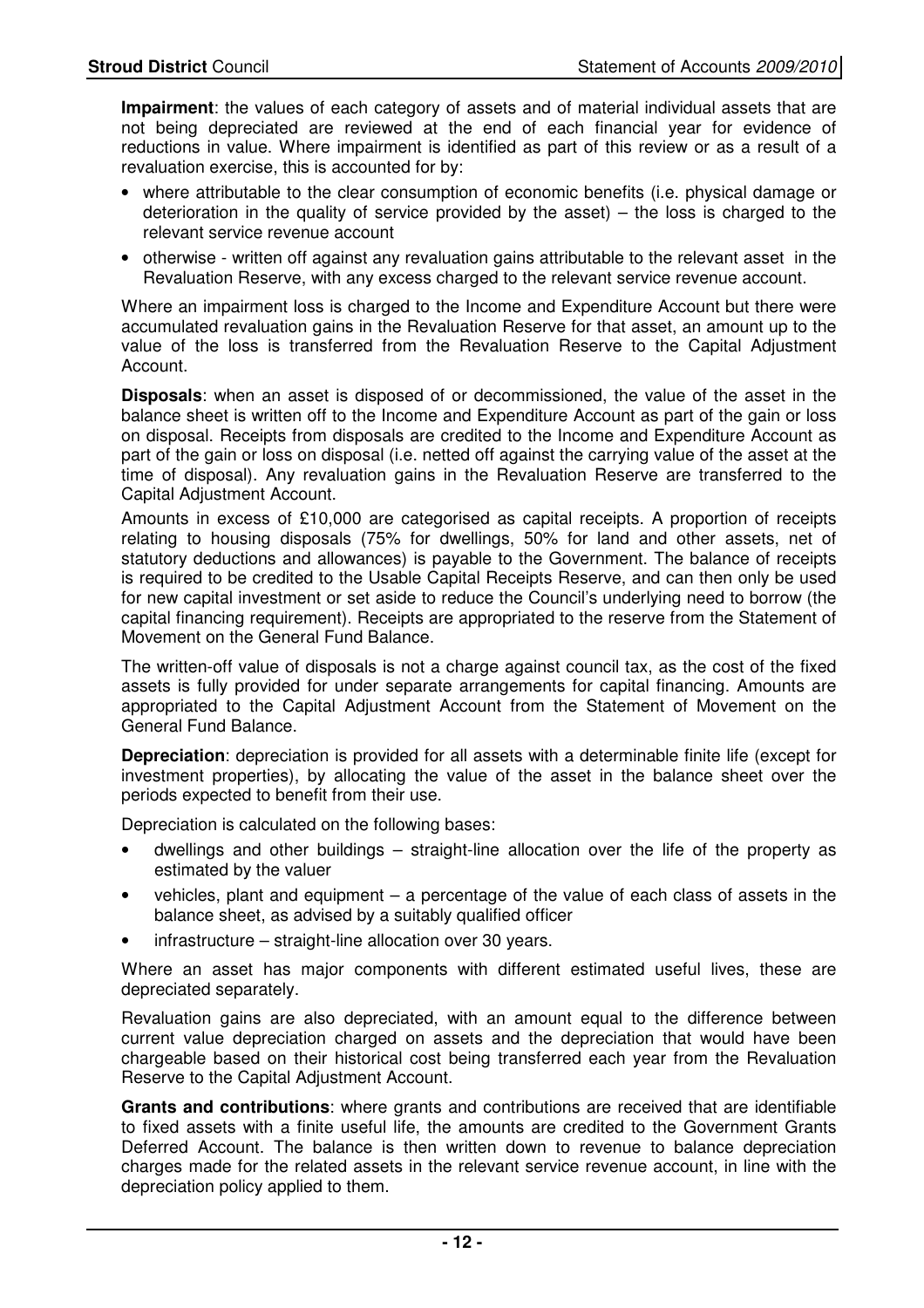#### **11. Charges to revenue for fixed assets**

Service revenue accounts, support services and trading accounts (if applicable) are debited with the following amounts to record the real cost of holding fixed assets during the year:

- depreciation attributable to the assets used by the relevant service
- impairment losses attributable to the clear consumption of economic benefits on tangible fixed assets used by the service and other losses where there are no accumulated gains in the Revaluation Reserve against which they can be written off
- amortisation of intangible fixed assets attributable to the service.

The Council is not required to raise council tax to cover depreciation, impairment losses or amortisations. However, it is required to make an annual provision from revenue to contribute towards the reduction in its overall borrowing requirement (equal to either an amount calculated on a prudent basis determined by the authority in accordance with statutuory guidance, or loans fund principal charges). Depreciation, impairment losses and amortisations are, therefore, replaced by revenue provision in the Statement of Movement on the General Fund Balance, by way of an adjusting transaction with the Capital Adjustment Account for the difference between the two.

 Housing Revenue Account capital charges are calculated in accordance with a prescribed statutory determination.

#### **12. Revenue expenditure funded from capital under statute**

 Expenditure incurred during the year that may be capitalised under statutory provisions but does not result in the creation of tangible fixed assets has been charged as expenditure to the relevant service revenue account in the year. They consist mainly of private sector housing improvement grants and capital grants to other bodies. Where the Council has determined to meet the cost of this expenditure from existing capital resources or by borrowing, a transfer to the Capital Adjustment Account then reverses out the amounts charged in the Statement of Movement on the General Fund Balance so there is no impact on the level of council tax.

#### **13. Leases**

#### **Finance leases**

 The Council accounts for leases as finance leases when substantially all of the risks and rewards relating to the leased property transfer to the Council. The deferred purchase agreements shown in the accounts meet this test and are treated as finance leases. Rentals payable are apportioned between:

- A charge for the acquisition of the interest in the property (recognised as a liability in the Balance Sheet at the start of the lease, matched with a tangible fixed asset – the liability is written down as the rent becomes payable), and
- A finance charge (debited to Net Operating Expenditure in the Income and Expenditure Account as the rent becomes payable).

Fixed Assets recognised under finance leases are accounted for using the policies applied generally to Tangible Fixed Assets, subject to depreciation being charged over the lease term if this is shorter than the asset's estimated useful life.

#### **Operating leases**

 Leases that do not meet the definition of finance leases are accounted for as operating leases. Rentals payable are charged to the relevant service revenue account on a straight-line basis over the term of the lease, generally meaning that rentals are charged when they become payable.

 The Council is also a lessor, renting out predominately industrial units at market rental value. Income is taken to the relevant service revenue account over the term of the lease.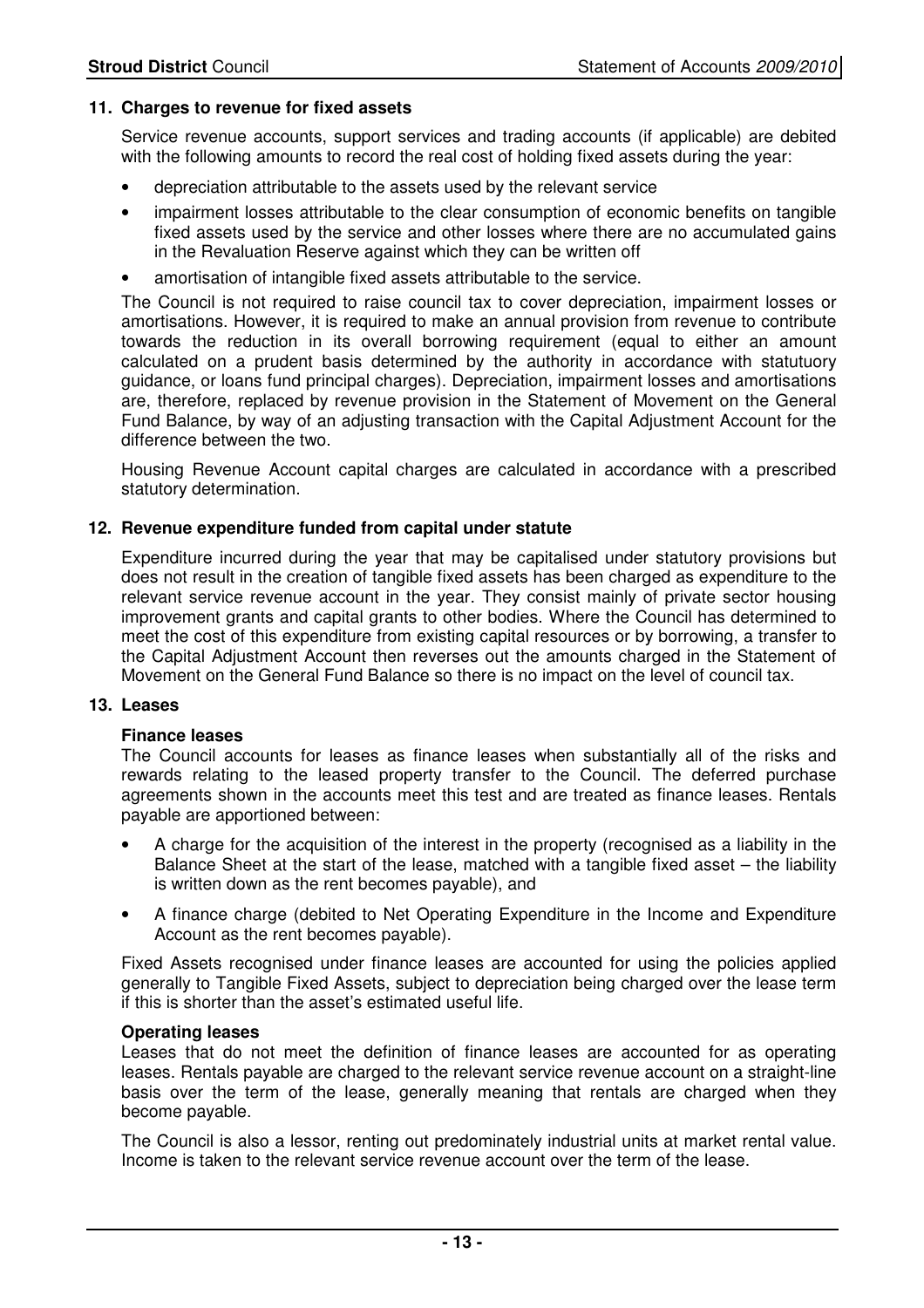#### **14. Financial liabilities**

Financial liabilities are initially measured at fair value and carried at their amortised cost. Annual charges to the Income and Expenditure Account for interest payable are based on the carrying amount of the liability, multiplied by the effective rate of interest for the instrument. For the short term borrowing that the council has, this means that the amount presented in the Balance Sheet is the outstanding principal repayable, and interest charged to the Income and Expenditure Account is the amount payable for the year in the loan agreement.

 Where premiums and discounts have been charged to the Income and Expenditure Account, regulations allow the impact on the General Fund Balance to be spread over future years. The council has a policy of spreading the gain/loss over the term that was remaining on the loan against which the premium was payable or discount receivable when it was repaid. The reconciliation of amounts charged to the Income and Expenditure Account to the net charge required against the General Fund Balance is managed by a transfer to or from the Financial Instruments Adjustment Account in the Statement of Movement on the General Fund Balance.

#### **15. Financial assets**

Financial assets are classified into two types:

- loans and receivables assets that have fixed or determinable payments but are not quoted in an active market
- available-for-sale assets assets that have a quoted market price and/or do not have fixed or determinable payments.

#### **Loans and receivables**

Loans and receivables are initially measured at fair value and carried at their amortised cost. Annual credits to the Income and Expenditure Account for interest receivable are based on the carrying amount of the asset multiplied by the effective rate of interest for the instrument. For most of the loans that the council has made, this means that the amount presented in the Balance Sheet is the outstanding principal receivable and interest credited to the Income and Expenditure Account is the amount receivable for the year in the loan agreement.

Where assets are identified as impaired because of a likelihood arising from a past event that payments due under the contract will not be made, the asset is written down and a charge made to the Income and Expenditure Account.

Any gains and losses that arise on the derecognition of the asset are credited/debited to the Income and Expenditure Account.

#### **Instruments entered into before 1 April 2006**

The Council has not entered into any financial guarantees that are not required to be accounted for as financial instruments. These guarantees would be reflected in the Statement of Accounts to the extent that provisions might be required or a contingent liablility note is needed under the policies set out in Policy 3.

#### **16. Stocks**

 Stores are held at various establishments and are valued at cost. Most are not shown on the balance sheet as stock as the value is not material. Postages held are recorded as payments in advance. Other stocks are charged directly to the service revenue accounts. This treatment does not comply with SSAP 9 but the effect on the accounts is not material.

#### **17. Interests in companies and other entities**

 In accordance with the SORP the Council is required to consider all its interests (including those in local authorities and similar bodies) and to prepare a full set of group financial statements where they have material interests in subsidiaries, associates or joint ventures. The land aspects of the Canal project are managed separately by the Stroud Valleys Canal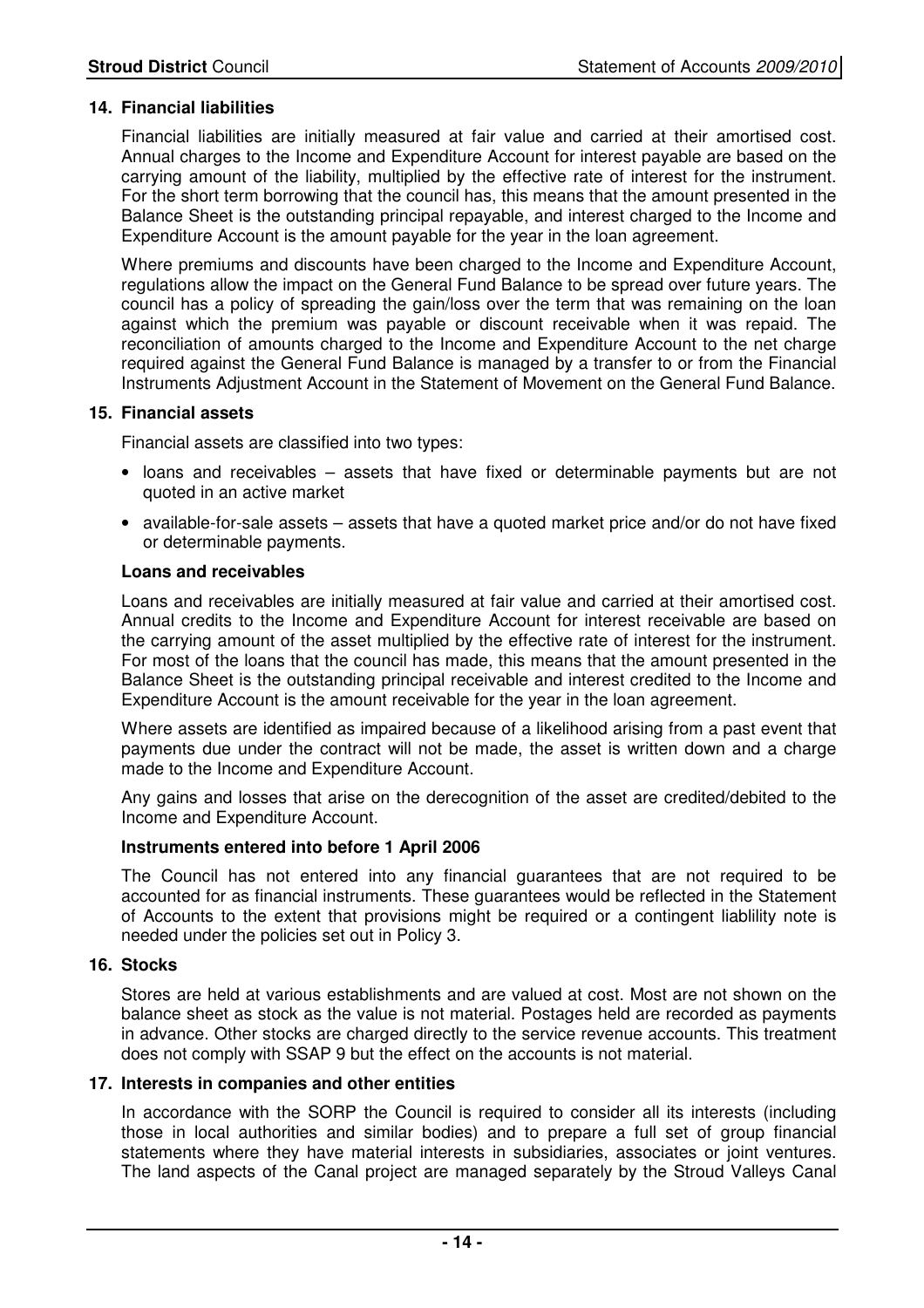Company in which the Council has representation, but it does not have access to benefits or exposure to the risk of a potential loss so there is no group relationship.

#### **18. Council tax**

From 1 April 2009, for both billing authorities and major preceptors, the council tax income included in the Income and Expenditure Account for the year shall be the accrued income for the year. For both the billing authority and major preceptors, the difference between the income included in the Income and Expenditure Account and the amount required by regulation to be credited to the General Fund shall be taken to a new Collection Fund Adjustment Account and included as a reconciling item in the Statement of Movement of General Fund Balance.

#### **19. National non-domestic rates**

The 2009 SORP confirms that the collection of National Non-Domestic Rates (NNDR), is carried out as an agent activity on behalf of central government and should be accounted for accordingly. NNDR debtor and creditor balances with taxpayers and the impairment allowance for doubtful debts are not assets of the billing authority and shall not be recognised on the billing authority's Balance Sheet. The debtor/creditor position that needs to recognised in the billing authority's Balance Sheet is the amount of cash collected from NNDR taxpayers (less the amount retained in respect of the billing authority's cost of collection allowance) that has not yet been paid to the government or has been overpaid to the government on the Balance Sheet date.

#### **20. Private finance initiative (PFI)**

 PFI contracts are agreements to receive services, where the responsibility for making available the fixed assets needed to provide the service passes to the PFI contractor. The Council has no PFI contracts.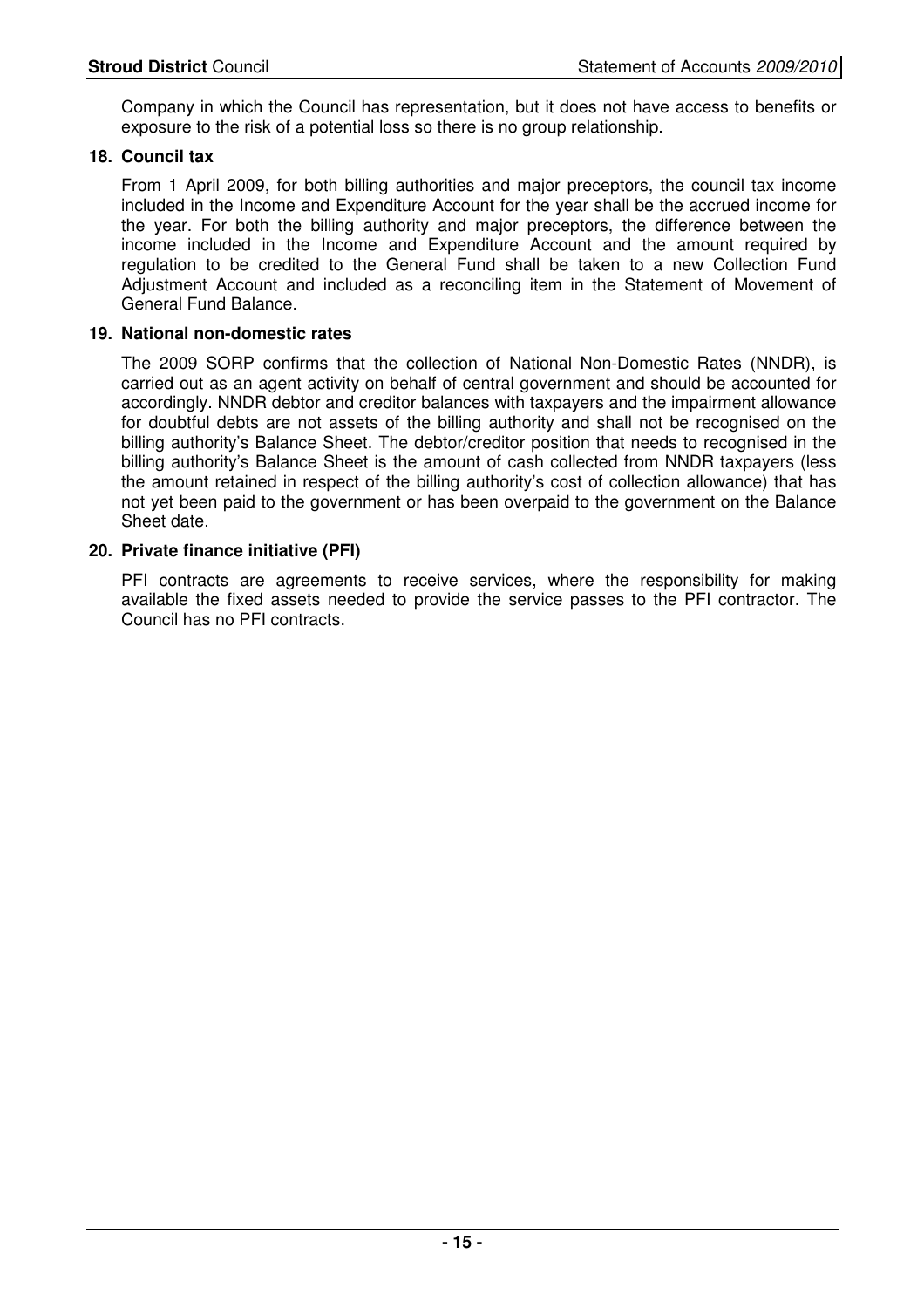## **Statement of Responsibilities for the Statement of Accounts**

#### **The authority's responsibilities**

#### **The authority is required to**:

• make arrangements for the proper administration of its affairs and to secure that one of its officers has the responsibility for the administration of those affairs. In this authority, that officer is the Head of Finance;

• manage its affairs to secure economic, efficient and effective use of resources and safeguard its assets;

• approve the statement of accounts.

#### **The Head of Finance's responsibilities**

The Head of Finance, the Council's Responsible Finance Officer, is responsible for the preparation of the authority's statement of accounts in accordance with proper practices as set out in the CIPFA/LASAAC Code of Practice on Local Authority Accounting in United Kingdom ('the Code of Practice').

#### **In preparing this statement of accounts, the Head of Finance has:**

- selected suitable accounting policies and then applied them consistently;
- made judgements and estimates that were reasonable and prudent;
- complied with the Code of Practice ('local authority SORP').

#### **The Head of Finance has also:**

- kept proper accounting records which were up to date;
- taken reasonable steps for the prevention and detection of fraud and other irregularities.

The Head of Finance should sign and date the Statement of Accounts, stating that it presents a true and fair view of the financial position of the authority at the accounting date and its income and expenditure for the year ended 31 March 2010. This statement is made on page 7.

Signed: We are also as a set of the Date: Date:

CeSSer

21<sup>st</sup> September 2010

S D Cowley CPFA Head of Finance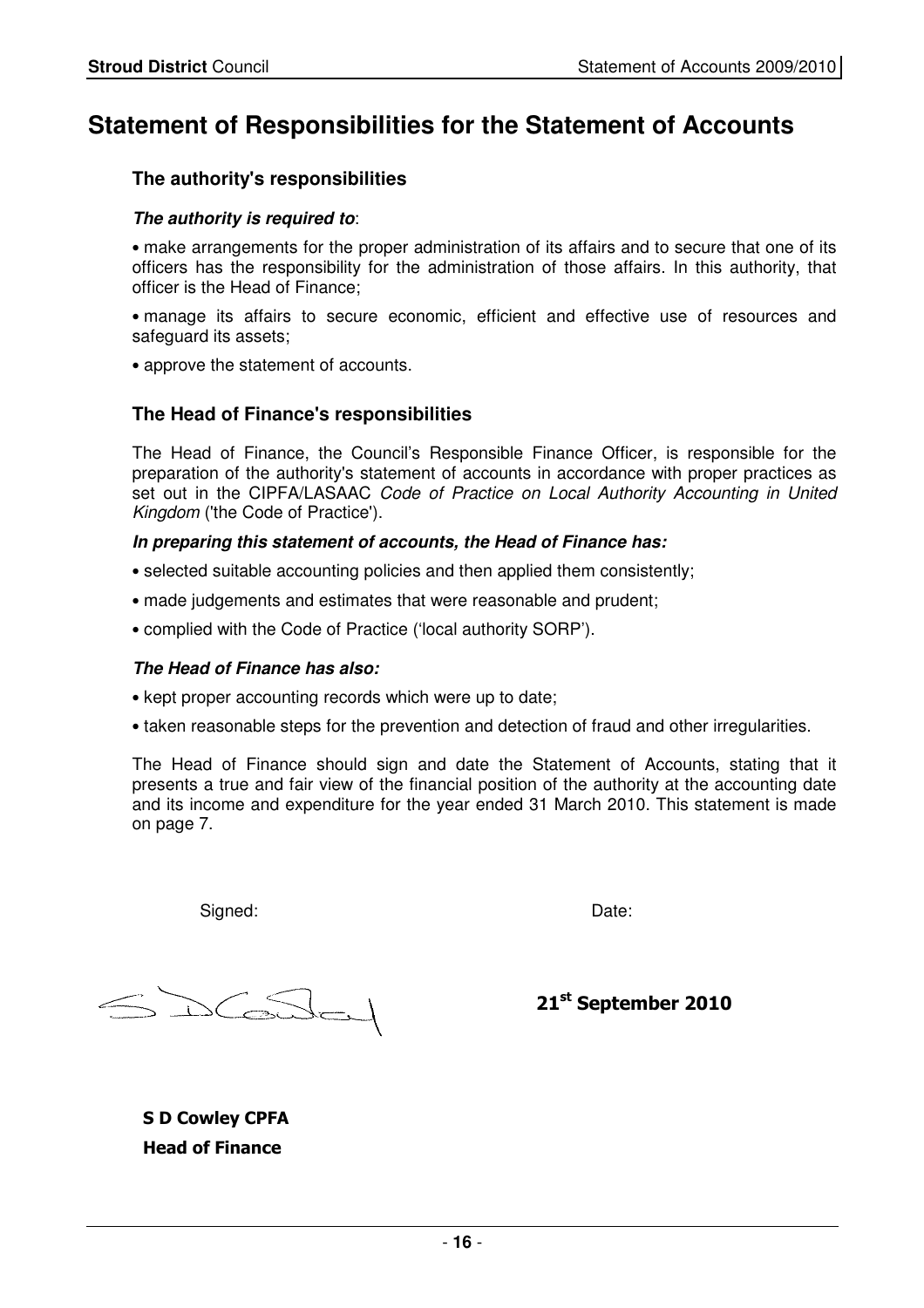# Core Financial **Statements**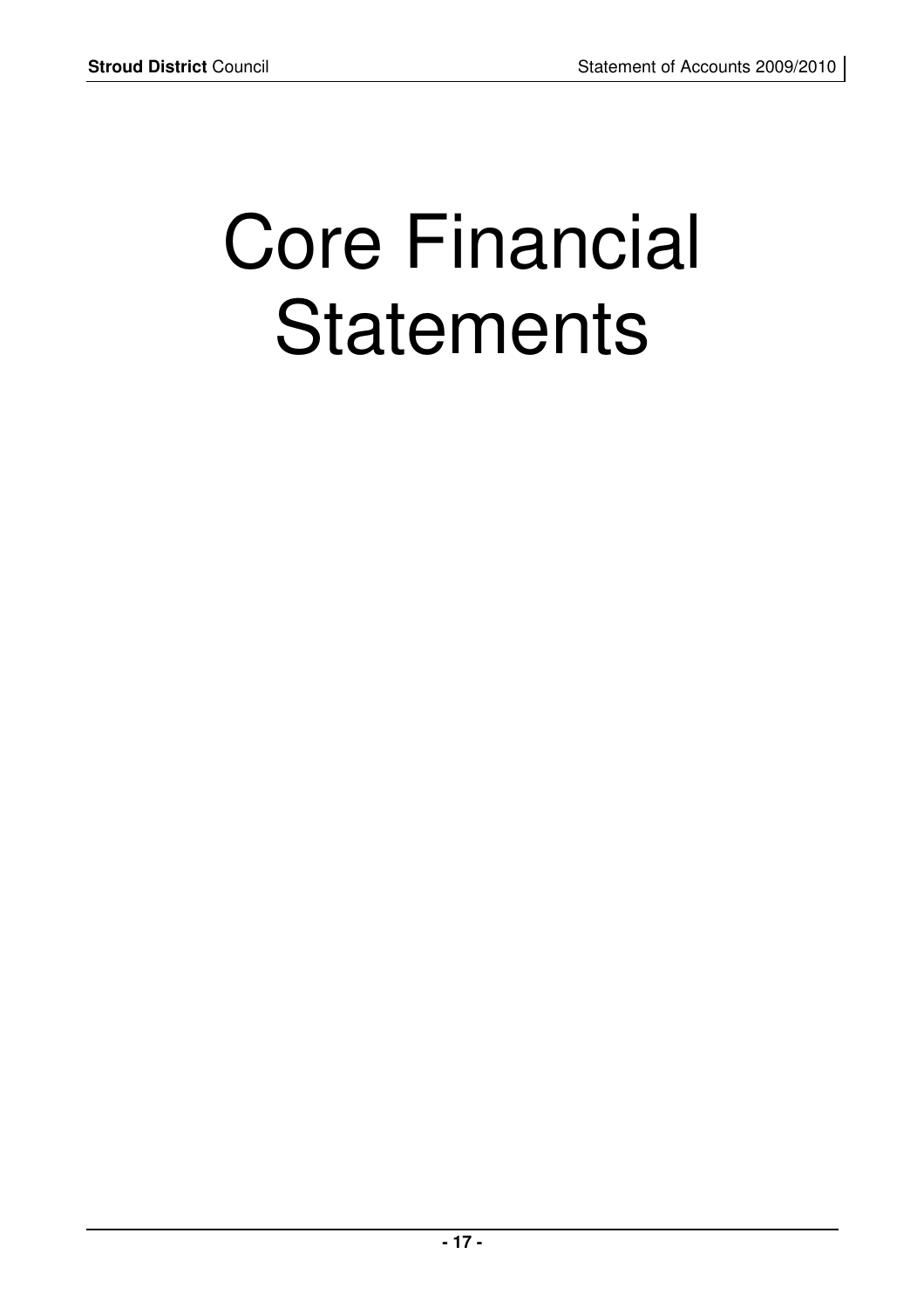# **Income and Expenditure Account**

| 2008/2009   |                                                                                  |                          |             | 2009/2010 |             |
|-------------|----------------------------------------------------------------------------------|--------------------------|-------------|-----------|-------------|
| net         |                                                                                  |                          | gross       | gross     | net         |
| expenditure | figures in £'000s                                                                | note                     | expenditure | income    | expenditure |
| re-stated   |                                                                                  |                          |             |           |             |
|             | net expenditure on council services                                              |                          |             |           |             |
| 1,542       | central services to the public                                                   |                          | 9,034       | $-7,756$  | 1,278       |
| 1,680       | corporate & democratic core                                                      |                          | 1,737       | $-277$    | 1,460       |
| 2,493       | cultural & related services                                                      |                          | 3,897       | $-1,322$  | 2,575       |
| 5,228       | environmental & regulatory services                                              |                          | 6,206       | $-1,426$  | 4,780       |
| 1,069       | highways & transport services                                                    |                          | 1,418       | $-897$    | 521         |
| 2,653       | housing revenue account                                                          |                          | 32,161      | $-23,834$ | 8,327       |
| 1,800       | housing services (general fund)                                                  |                          | 25,971      | $-23,938$ | 2,033       |
| 3,054       | planning & development services                                                  |                          | 4,127       | $-1,792$  | 2,335       |
| 519         | non distributed costs                                                            |                          | $-97$       |           | $-97$       |
| $-295$      | exceptional items                                                                |                          |             |           |             |
| 19,743      | net cost of services                                                             | $1 + 2$                  | 84,454      | $-61,242$ | 23,212      |
|             |                                                                                  |                          |             |           |             |
| $-113$      | corporate income and expenditure<br>gain (-) or loss on disposal of fixed assets |                          |             |           | 280         |
| 2,210       |                                                                                  |                          |             |           |             |
| 76          | parish council precepts                                                          |                          |             |           | 2,260       |
| 1,088       | drainage board levy                                                              |                          |             |           | 79          |
|             | interest payable & similar charges                                               |                          |             |           | 242         |
| 100         | contribution of housing capital receipts to<br>government pool                   | $\overline{\mathcal{A}}$ |             |           | 230         |
| $-1,045$    | interest and investment income                                                   |                          |             |           | $-683$      |
| 1,351       | pensions interest cost and expected<br>return on pensions' assets                | 6                        |             |           | 2,257       |
| 23,410      | net operating expenditure                                                        |                          |             |           | 27,877      |
|             |                                                                                  |                          |             |           |             |
|             | this was financed by                                                             |                          |             |           |             |
| $-9,771$    | demands on the collection fund                                                   |                          |             |           | $-10,155$   |
| $-1,059$    | general government grants                                                        |                          |             |           | $-1,378$    |
| $-6,104$    | non-domestic rates redistribution                                                |                          |             |           | $-5,736$    |
| 6,476       | deficit for the year                                                             |                          |             |           | 10,608      |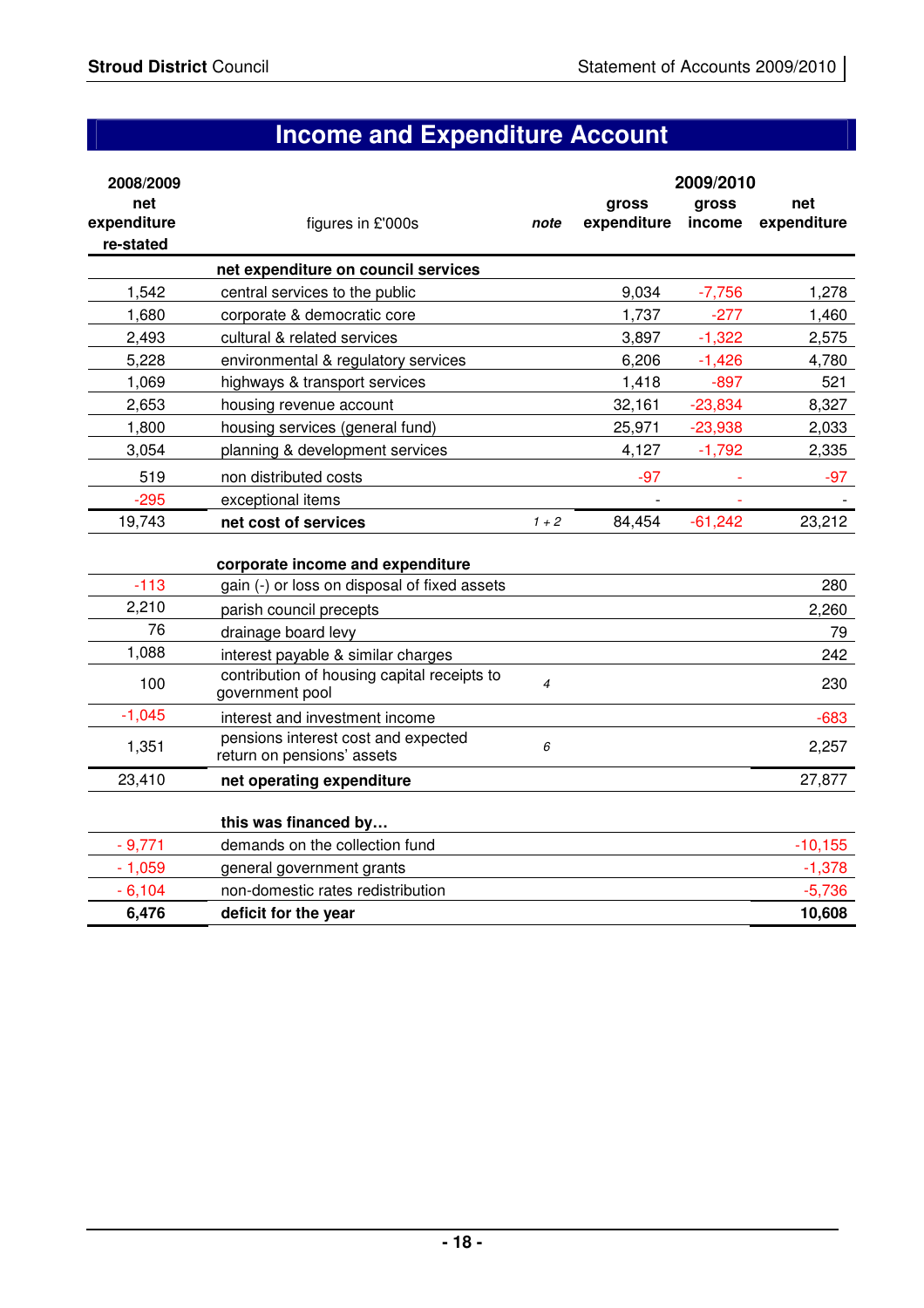### **Statement of Movement on the General Fund Balance**

 The Income and Expenditure Account shows the Council's actual financial performance for the year, measured in terms of the resources consumed and generated over the last twelve months. However, the Council is required to raise council tax on a different accounting basis, the main differences being:

- capital investment is accounted for as it is financed, rather than when fixed assets are consumed.
- the payment of a share of housing capital receipts to the Government scores as a loss in the Income and Expenditure Account, but is met from the usable capital receipts balance rather than council tax.
- retirement benefits are charged as amounts become payable to pension funds and pensioners, rather than as future benefits are earned.

 The General Fund Balance compares the Council's spending against the council tax that it raised for the year, taking into account the use of reserves built up in the past and contributions to reserves earmarked for future expenditure.

 This reconciliation statement summarises the differences between the outturn on the Income and Expenditure Account and the General Fund Balance.

| 2008/2009<br>re-stated | figures in £'000s                                            | 2009/2010 |
|------------------------|--------------------------------------------------------------|-----------|
| 6.476                  | deficit for the year on the income and expenditure account   | 10.608    |
|                        | net additional amount required by statute and non-           |           |
|                        | statutory proper practices to be debited or credited to the  |           |
| $-5,128$               | general fund balance for the year (see note below)           | $-11,374$ |
| 1,348                  | increase (-) / decrease in general fund balance for the year | $-766$    |
| $-3,397$               | general fund balance brought forward                         | $-2,049$  |
| $-2,049$               | general fund balance carried forward                         | $-2,815$  |

 A reconciliation of the 'net additional amount required by statute and non-statutory proper practices to be debited or credited to the general fund balance for the year' is included on the next page.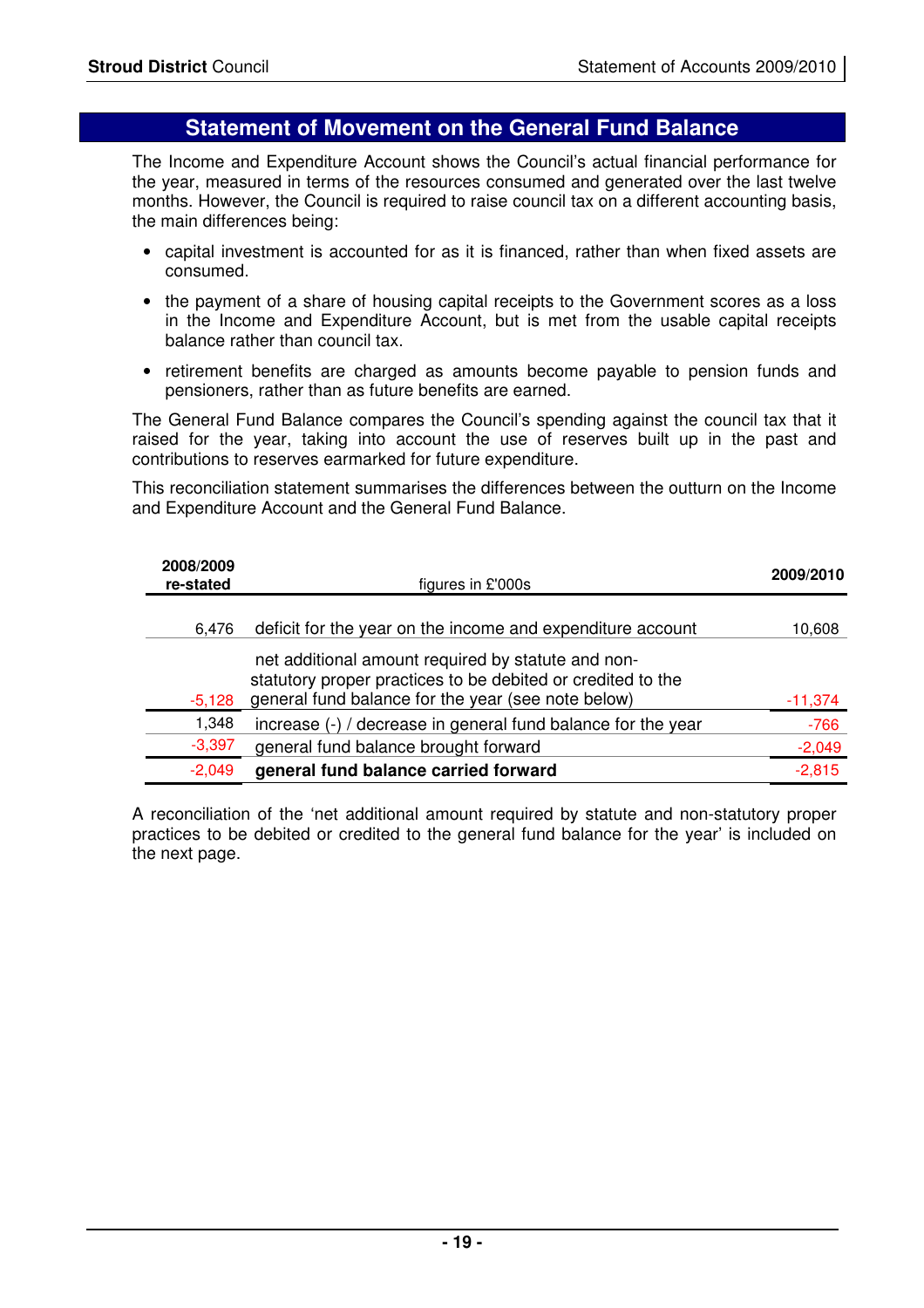## Statement of Movement on the General Fund Balance

Reconciliation of the Statement of Movement on the General Fund Balance

|           | Note of reconciling items for the<br><b>Statement of Movement on the General Fund Balance</b>                                                                                  |       |           |
|-----------|--------------------------------------------------------------------------------------------------------------------------------------------------------------------------------|-------|-----------|
| 2008/2009 |                                                                                                                                                                                | note  | 2009/2010 |
| re-stated | figures in £'000s                                                                                                                                                              |       |           |
|           | amounts included in the income and expenditure account<br>but required by statute to be excluded when determining                                                              |       |           |
|           | the movement on the general fund balance for the year                                                                                                                          |       |           |
| $-37$     | amortisation of intangible fixed assets                                                                                                                                        | 23    | $-42$     |
| $-1,592$  | depreciation and impairment of fixed assets                                                                                                                                    |       | $-1,050$  |
| $-239$    | impairment of interest as allowed by the SORP                                                                                                                                  |       |           |
| 485       | government grants deferred amortisation matching depreciation<br>and impairment                                                                                                | 38    | 963       |
| $-1,066$  | revenue expenditure funded from capital under statute                                                                                                                          | 22    | $-2,007$  |
| 113       | net gain / loss (-) on sale of fixed assets                                                                                                                                    |       | $-280$    |
| 71        | reverse collection fund re-statement to income & expenditure account                                                                                                           |       |           |
| $-2,982$  | net charges made for retirement benefits in accordance with FRS 17                                                                                                             | 6     | $-3,142$  |
| $-5,247$  |                                                                                                                                                                                |       | $-5,558$  |
|           | amounts not included in the income and expenditure account<br>but required to be included by statute when determining the<br>movement on the general fund balance for the year |       |           |
|           | minimum revenue provision for capital financing                                                                                                                                | 13    |           |
|           | impairment of investments                                                                                                                                                      | 29/30 | 2,269     |
|           | impairment of interest reversed                                                                                                                                                | 29/30 | 239       |
|           | capitalisation of impairment                                                                                                                                                   | 29/30 | $-2,250$  |
| 309       | capital expenditure charged to the general fund balance                                                                                                                        |       | 230       |
| $-100$    | transfer from usable capital receipts to meet payments to the<br>housing capital receipts pool                                                                                 |       | $-230$    |
|           | employer's contributions payable to the Gloucestershire County<br>Council pension fund and retirement benefits payable direct to                                               | 6     |           |
| 1,798     | pensioners                                                                                                                                                                     |       | 1,974     |
| 2,007     |                                                                                                                                                                                |       | 2,232     |
|           | transfers to or from the general fund balance that are<br>required to be taken into account when determining the<br>movement on the general fund balance for the year          |       |           |
| $-2,653$  | housing revenue account balance                                                                                                                                                |       | $-8,327$  |
| 515       | net transfer to or from earmarked reserves                                                                                                                                     | 46    | 279       |
| 250       | notional repayment of principal on deferred liability                                                                                                                          |       |           |
| $-1,888$  |                                                                                                                                                                                |       | $-8,048$  |
| $-5,128$  | net additional amount required to be credited to the<br>general fund balance for the year                                                                                      |       | $-11,374$ |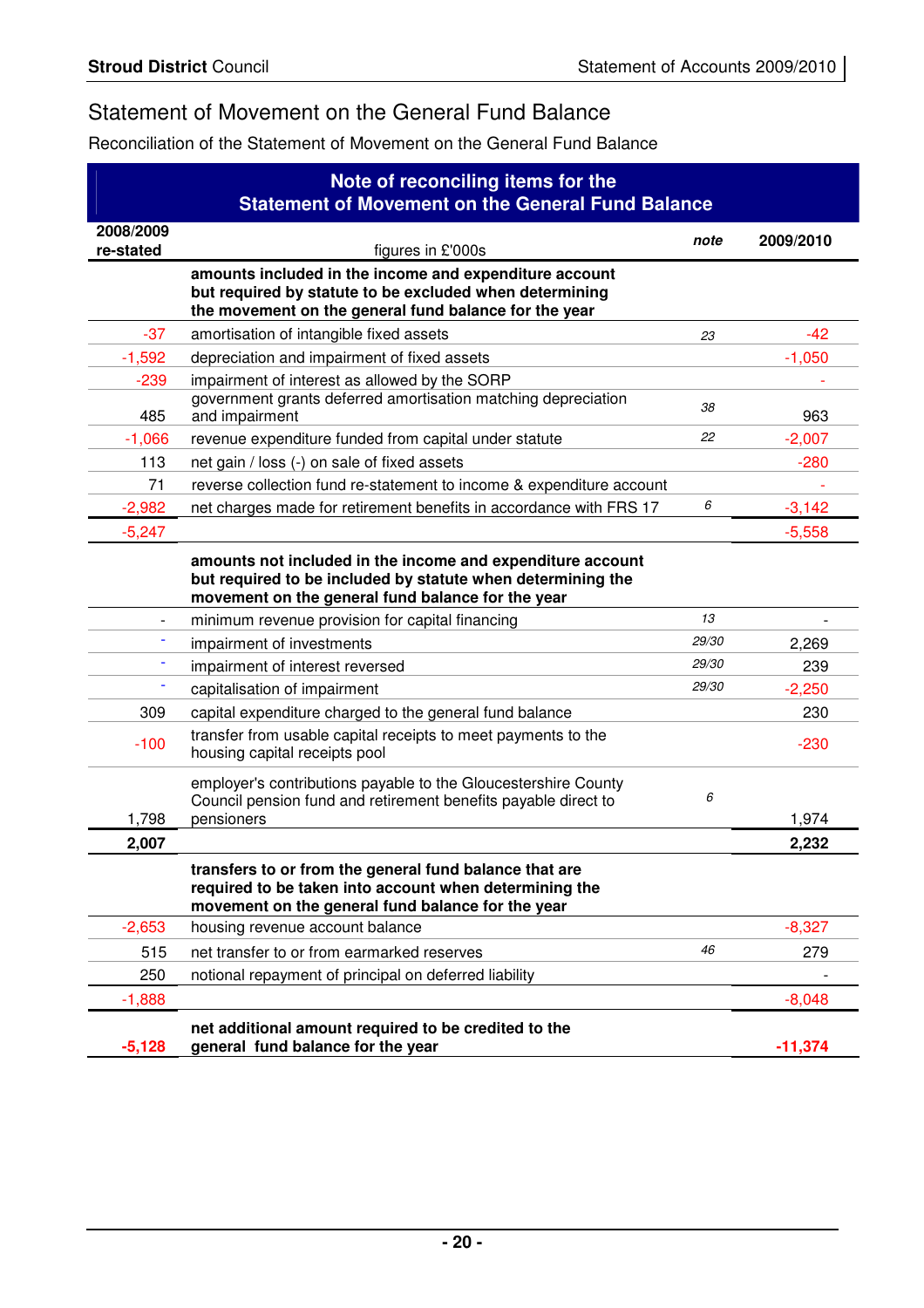## **Statement of Total Recognised Gains and Losses**

| 2008/2009 |                                                              |           |
|-----------|--------------------------------------------------------------|-----------|
| re-stated |                                                              | 2009/2010 |
| £'000     |                                                              | £'000     |
| 6,476     | deficit for the year on the Income and Expenditure Account   | 10,608    |
| $-4,633$  | surplus (-) / deficit arising on revaluation of fixed assets | 27,949    |
|           | actuarial gains (-) / losses on pension fund assets and      |           |
| 12,710    | liabilities                                                  | 24,003    |
| $-256$    | any other losses required to be included in the STRGL        | 24        |
| 14,297    | total recognised gains (-) / losses for the year             | 62,584    |

| 304,393 | as at 1st April     | 290,066 |
|---------|---------------------|---------|
| 290,066 | as at 31st March    | 227,482 |
| 14,327  | change in net worth | 62,584  |

- **Note 1** The difference of £30k in 2008-09 re-stated is due to the re-statement for the collection fund adjustment account as required by the SORP 2009.
- **Note 2** The difference between the £14,297k in 2008-09 re-stated above from the £14,203k shown in last year's statement of accounts is due to a prior period adjustment in 2008-09 for the pension reserve (-£165k) and the 2009 SORP adjustment for the collection fund (£71k)

This statement brings together all the gains and losses of the Council for the year and shows the aggregate increase (-) / decrease in its net worth. In addition to the surplus or deficit generated on the Income and Expenditure Account, it includes gains and losses relating to the revaluation of fixed assets and re-measurement of the net liability to cover the cost of retirement benefits.

The movement on this statement matches the movement on the Balance Sheet for the year.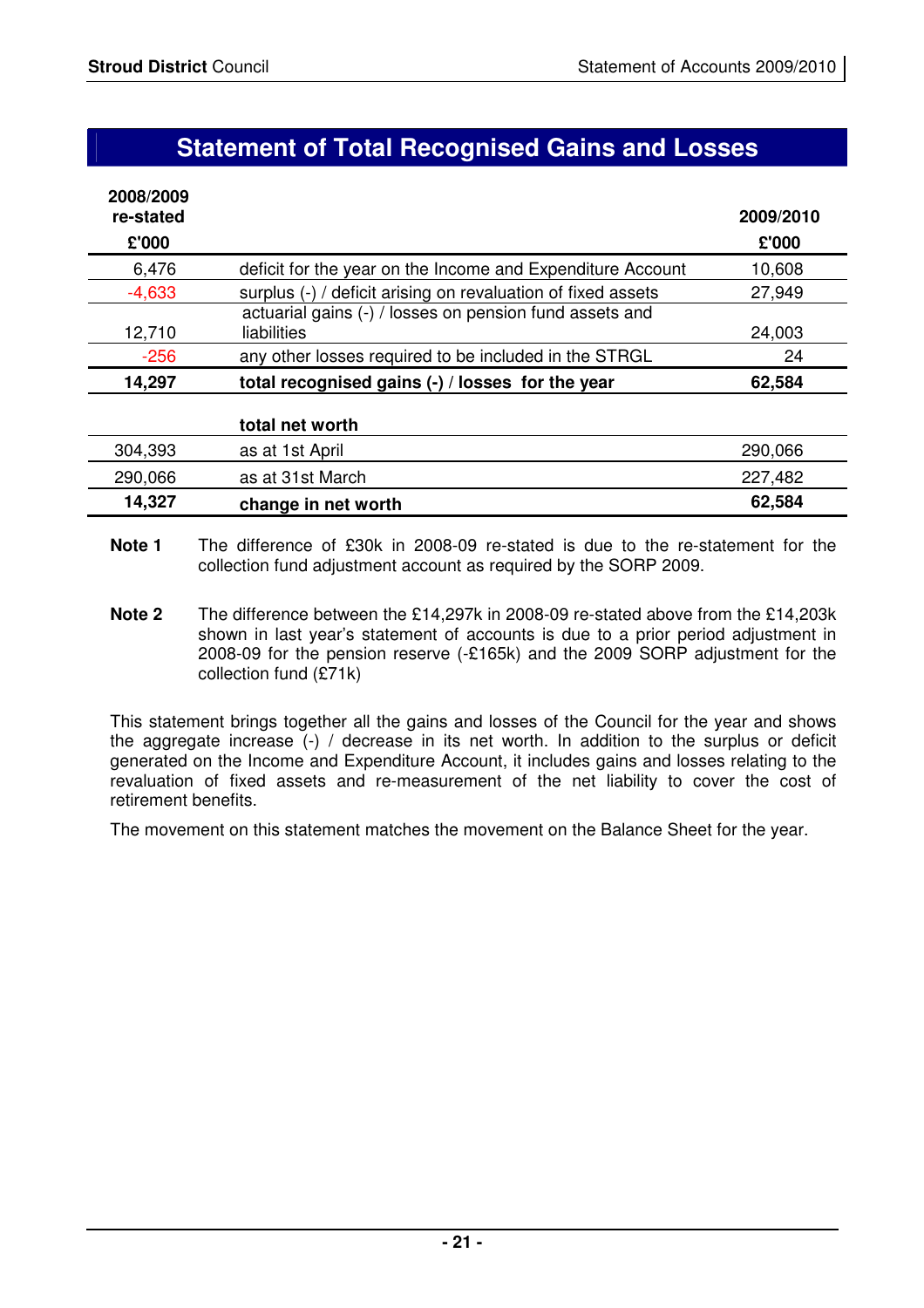|                    | <b>Balance Sheet</b>                                |           |                        |                    |
|--------------------|-----------------------------------------------------|-----------|------------------------|--------------------|
| 31 March 2009      |                                                     |           |                        |                    |
| re-stated<br>£'000 |                                                     | notes     | 31 March 2010<br>£'000 | £'000              |
|                    | fixed assets                                        |           |                        |                    |
| 261                | intangible fixed assets                             | 23        | 267                    |                    |
|                    | tangible fixed assets                               | $18 + 20$ |                        |                    |
|                    | operational assets:                                 |           |                        |                    |
| 279,147            | council dwellings                                   |           | 236,188                |                    |
| 22,797             | other land and buildings                            |           | 27,657                 |                    |
| 954                | vehicles, plant and equipment                       |           | 1,088                  |                    |
| 198                | infrastructure assets                               |           | 189                    |                    |
| 54                 | community assets                                    |           | 63                     |                    |
|                    | non-operational assets:                             |           |                        |                    |
| 5,454              | investment properties                               |           | 5,428                  |                    |
| 256                | surplus assets held for disposal                    |           | 256                    |                    |
| 309,121            | total fixed assets                                  |           |                        | 271,136            |
| 6,253              | long-term investments                               | $28 - 31$ |                        | 2,106              |
| 34                 | long-term debtors                                   | 32        |                        | 27                 |
| 315,408            | total long-term assets                              |           |                        | 273,269            |
|                    | current assets                                      |           |                        |                    |
| 38                 | stock and work in progress                          | 33        | 29                     |                    |
| 3,531              | debtors                                             | 34        | 3,676                  |                    |
| 11,358             | investments                                         | 28 - 30   | 14,962                 |                    |
|                    |                                                     |           |                        |                    |
|                    |                                                     |           |                        | 18,667             |
| 330,335            | total assets                                        |           |                        | 291,936            |
|                    | current liabilities                                 |           |                        |                    |
| $-2,000$           | short-term borrowing                                |           |                        |                    |
| $-7,381$           | creditors                                           | 35        | $-8,472$               |                    |
| $-234$             | bank overdraft                                      | 36        | $-266$                 |                    |
|                    |                                                     |           |                        | $-8,738$           |
| 320,720            | total assets less current liabilities               |           |                        | 283,198            |
|                    | long-term liabilities                               |           |                        |                    |
| $-3$               | provisions                                          | 37        |                        |                    |
| $-2,167$           | government grants deferred                          | 38        |                        | $-2,050$           |
| $-205$             | capital contributions unapplied                     | 39        |                        | $-216$             |
| $-28,279$          | liability related to defined benefit pension scheme | 6         |                        | $-53,450$          |
| 290,066            | total assets less liabilities                       |           |                        | 227,482            |
|                    | financed by:                                        |           |                        |                    |
| 281,398            | capital adjustment account                          | 40<br>41  |                        | 260,892            |
| $-286$             | financial instruments adjustment account            |           |                        |                    |
|                    | revaluation reserve                                 | 40        |                        | -5                 |
| 26,974             |                                                     | 42        |                        | 7,361              |
| 41                 | collection fund adjustment account                  | 40        |                        | 39                 |
| $-28,279$<br>1,352 | pension reserve<br>usable capital receipts reserve  | 6         |                        | $-53,450$<br>1,125 |
| 1,024              | transitional relief capital receipts                | 43        |                        | 538                |
| 27                 | deferred capital receipts                           | 44        |                        | 19                 |
| 2,049              | general fund balance                                | 45        |                        | 2,815              |
| 423                | housing revenue account balance                     | 47        |                        | 2,456              |
| 5,343              | earmarked reserves                                  | p.58/59   |                        | 5,692              |
|                    |                                                     | 46<br>49  |                        |                    |
| 290,066            | total net worth                                     |           |                        | 227,482            |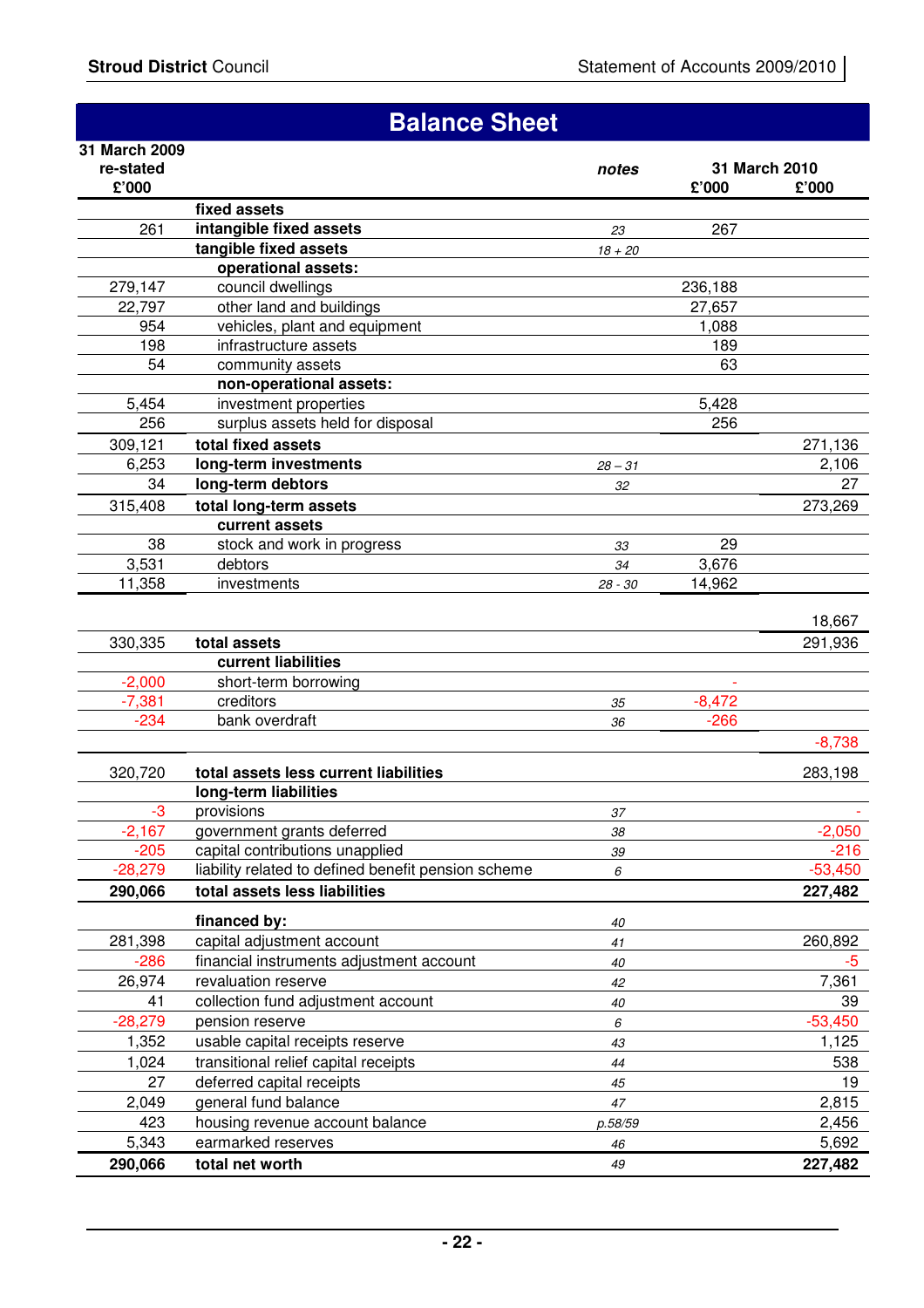|                     | <b>Cash Flow Statement</b>                                                   |          |                       |                    |
|---------------------|------------------------------------------------------------------------------|----------|-----------------------|--------------------|
| 2008/2009           |                                                                              |          |                       |                    |
| re-stated<br>£'000  |                                                                              | note     | £'000                 | 2009/2010<br>£'000 |
|                     | revenue activities                                                           |          |                       |                    |
|                     | cash outflows                                                                |          |                       |                    |
| 14,999              | cash paid to and on behalf of employees                                      |          | 14,848                |                    |
| 30,454              | other operating cash payments                                                |          | 34,564                |                    |
| 1,669<br>9,420      | other revenue cash payments<br>housing benefit paid out                      |          | 2,007<br>12,573       |                    |
| 2,210               | precepts paid                                                                |          | 2,260                 |                    |
| 92                  | payments to the capital receipts pool                                        |          | 288                   |                    |
| 58,844              |                                                                              |          |                       | 66,540             |
|                     |                                                                              |          |                       |                    |
|                     | cash inflows                                                                 |          |                       |                    |
| $-8,428$            | rents (after rebates)                                                        |          | $-7,703$              |                    |
| $-8,991$            | council tax receipts                                                         |          | $-9,245$              |                    |
| $-6,104$            | national non-domestic rate payments from national pool                       |          | $-5,736$              |                    |
| $-850$<br>$-25,637$ | revenue support grant<br>Department for Works & Pensions grants for benefits |          | $-1,324$              |                    |
| $-3,882$            | other government grants                                                      | 55<br>55 | $-30,625$<br>$-4,818$ |                    |
| $-6,622$            | cash received for goods and services                                         |          | $-6,193$              |                    |
| $-60,514$           |                                                                              |          |                       | $-65,644$          |
| $-1,670$            | net cash inflow (-) outflow from revenue activities (a)                      |          |                       | 896                |
|                     | returns on investment and servicing of finance                               | 53       |                       |                    |
|                     | cash outflows                                                                |          |                       |                    |
| 902                 | interest paid                                                                |          | 14                    |                    |
|                     |                                                                              |          |                       |                    |
|                     | cash inflows                                                                 |          |                       |                    |
| $-1,250$            | interest received                                                            |          | $-1,437$              |                    |
| $-348$              | net cash outflow from servicing of finance (b)                               |          |                       | $-1,423$           |
|                     | capital activities                                                           |          |                       |                    |
|                     | cash outflows                                                                |          |                       |                    |
| 7,347               | purchase of fixed assets                                                     |          | 4,973                 |                    |
| 6,000               | purchase of long-term investments                                            |          |                       |                    |
| 13,347              |                                                                              |          |                       | 4,973              |
|                     | cash inflows                                                                 |          |                       |                    |
| $-2,501$            | sale of fixed assets                                                         |          | $-399$                |                    |
| $-4,000$            | sale of long-term investments                                                |          | $-4,000$              |                    |
| $-180$              | capital grants received                                                      |          | $-714$                |                    |
| $-1,021$            | other capital cash receipts                                                  |          | $-1,001$              |                    |
| $-7,702$            |                                                                              |          |                       | $-6,114$           |
| 5,645               | net cash outflow from capital activities<br>(c)                              |          |                       | $-1,141$           |
|                     | management of liquid resources                                               | 56-57    |                       |                    |
| $-1,142$            | net increase / decrease (-) in short term deposits<br>(d)                    |          |                       | $-300$             |
| 2,485               | net cash inflow (-) outflow before financing (a+b+c+d)                       |          |                       | $-1,968$           |
|                     | financing                                                                    |          |                       |                    |
|                     | cash outflows                                                                |          |                       |                    |
|                     | repayments of amounts borrowed                                               | 56       | 2,000                 |                    |
|                     | cash inflows                                                                 |          |                       |                    |
| $-2,000$            | new short term loans                                                         |          |                       |                    |
| $-2,000$            | net cash outflow from capital activities<br>(e)                              |          |                       | 2,000              |
| 485                 | net increase(-) / decrease in cash (a+b+c+d+e)                               | 54       |                       | 32 <sub>2</sub>    |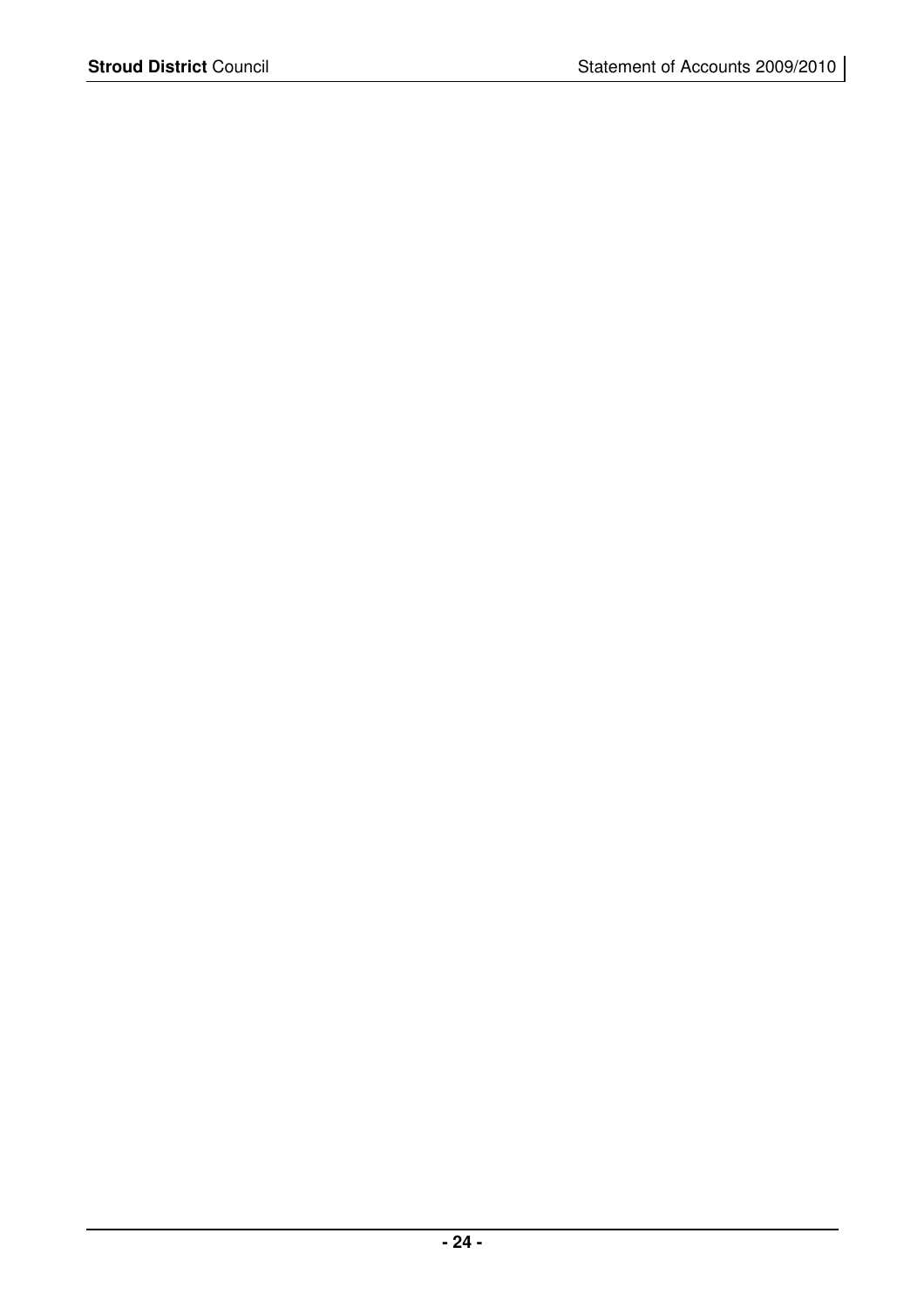# Notes to the Core Financial Statements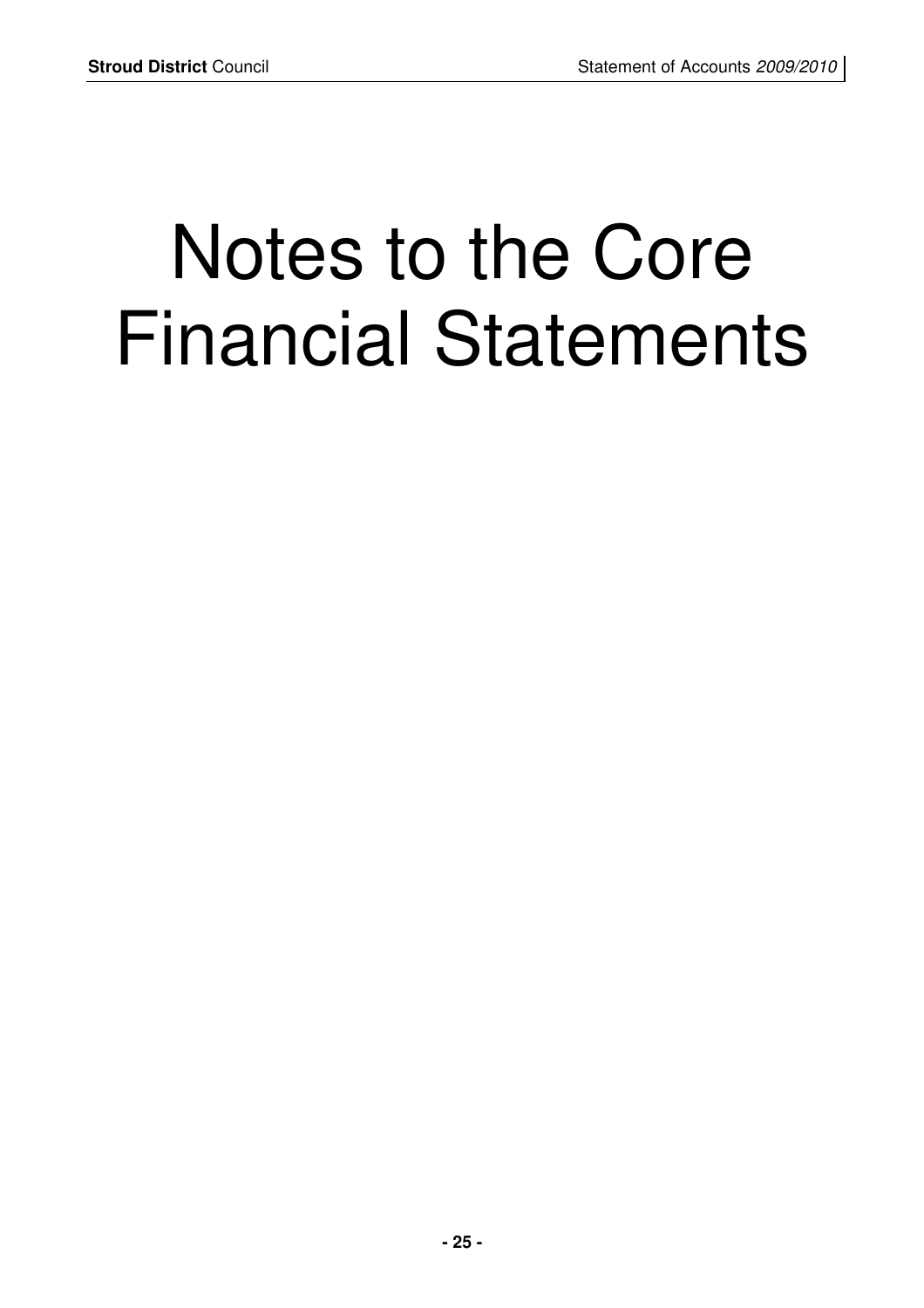### Income and Expenditure Account

#### **1. Net cost of services**

Service expenditure is shown below under the major service headings as required by the CIPFA Best Value Accounting Code of Practice (BVACOP). Negative figures indicate net income from that service area.

| <b>Table 4: major services</b>    |                                        |                  |                  |
|-----------------------------------|----------------------------------------|------------------|------------------|
| major service                     | service                                | 2008/09<br>£'000 | 2009/10<br>£'000 |
|                                   | elections                              | 270              | 165              |
|                                   | emergency planning                     | 85               | 87               |
| central service to the public     | general grants, bequests & donations   | 517              | 452              |
|                                   | local land charges                     | $-23$            | $-29$            |
|                                   | local tax collection                   | 693              | 603              |
| corporate & democratic core       | corporate management                   | 633              | 570              |
|                                   | democratic representation & management | 1,047            | 890              |
|                                   | culture & heritage                     | 764              | 745              |
| cultural & related services       | open spaces                            | 394              | 367              |
|                                   | recreation & sport                     | 1,155            | 1,283            |
|                                   | tourism                                | 180              | 180              |
|                                   | cemeteries                             | 93               | 92               |
|                                   | community safety                       | 722              | 663              |
| environmental & regulatory        | environmental health                   | 1,335            | 1,204            |
| services                          | flood defence & land drainage          | 107              | 13               |
|                                   | street cleansing                       | 635              | 637              |
|                                   | waste collection                       | 2,336            | 2,171            |
|                                   | contribution to HRA-shared items       | 138              | 135              |
|                                   | homelessness                           | 152              | 83               |
|                                   | housing act advances                   | 9                | 6                |
| general fund housing              | housing benefit administration         | 282              | 235              |
|                                   | housing benefit payments               | $-101$           | $-138$           |
|                                   | housing strategy                       | 548              | 662              |
|                                   | private sector housing renewal         | 772              | 1,050            |
|                                   | parking services                       | 195              | $-105$           |
| highways & transport              | public transport                       | 817              | 582              |
|                                   | transport planning, policy & strategy  | 57               | 44               |
| housing revenue account           |                                        | 2,653            | 8,327            |
|                                   | building control                       | 191              | 103              |
|                                   | community development                  | 282              | 142              |
| planning & development            | development control                    | 1,090            | 618              |
| services                          | economic development                   | 758              | 671              |
|                                   | environmental Initiatives              | 352              | 359              |
|                                   | planning policy                        | 381              | 442              |
| non distributed costs             | retirement benefits                    | 483              | $-189$           |
|                                   | unused assets                          | 36               | 93               |
| exceptional items                 |                                        | $-295$           |                  |
| net cost of general fund services |                                        | 19,743           | 23,212           |

NB: these totals include revenue expenditure funded by capital under statute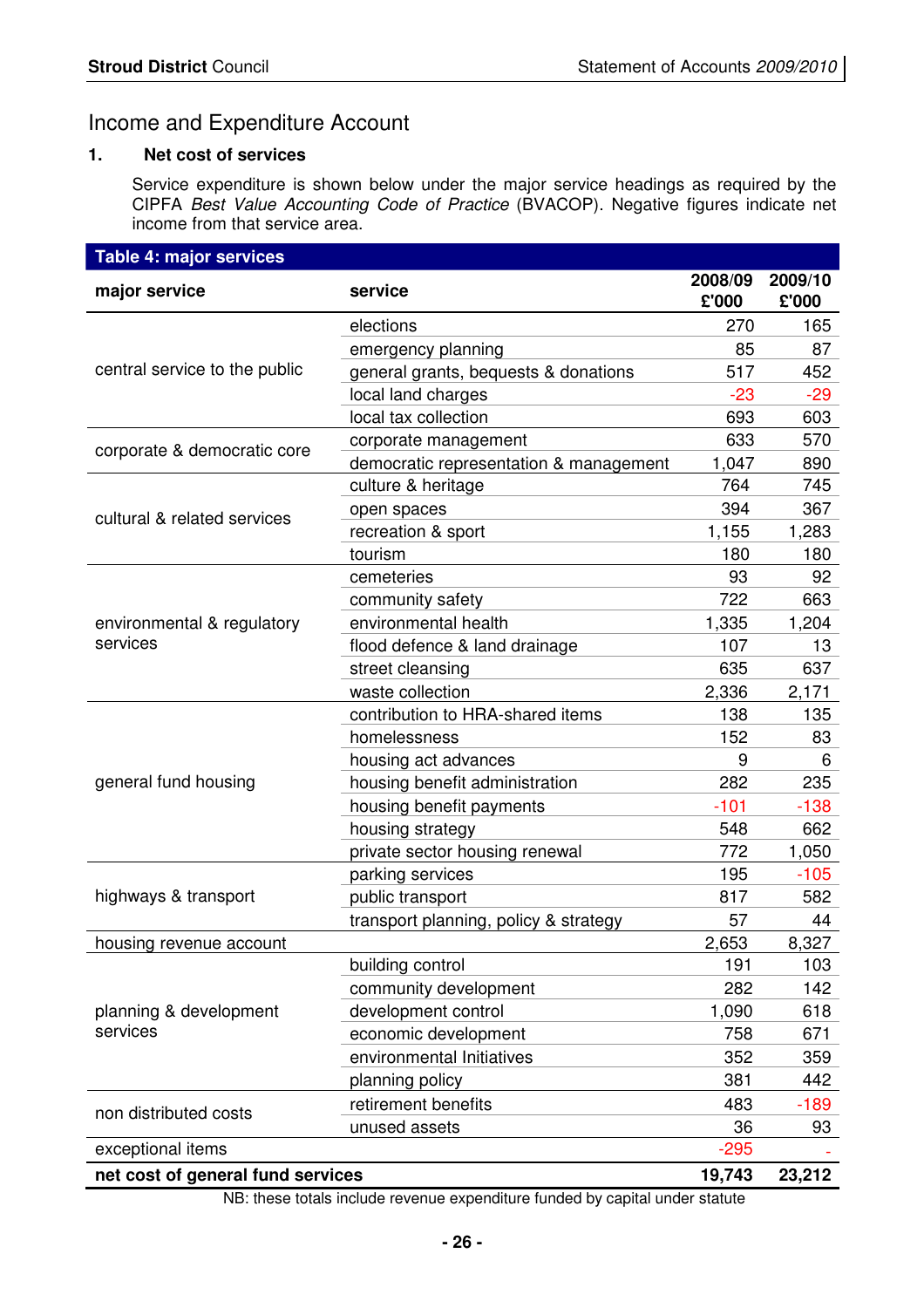#### **2. Prior year adjustments/re-statements**

 In the 2009/2010 Statement of Accounts, the Council has adopted the new accounting policies as required by the 2009 SORP (Statement of Recommended Practice). As a result, changes to the treatment of the preceptors share of council tax balances have been made to the 2008-09 comparative figures for the income and expenditure account, statement of movement of general fund balance, statement of recognised gains & losses, balance sheet and cash flow statement. In addition, the balances associated with non domestic rates have been netted down in accordance with treating this as an agency arrangement and the 2008- 09 balance sheet has been amended to reflect this.

#### **3. Disclosure of audit costs**

Audit fees payable to the Audit Commission and KPMG during the financial year were:

| Table 5: audit fees |                                                                                                                                                                       |           |
|---------------------|-----------------------------------------------------------------------------------------------------------------------------------------------------------------------|-----------|
| 2008/2009           | (figures in £'000s)                                                                                                                                                   | 2009/2010 |
| 111                 | for external audit services carried out by the appointed auditor<br>under the Code of Audit Practice in accordance with section 5 of<br>the Audit Commission Act 1998 | 115       |
| 32                  | for certification of grant claims & returns by the appointed auditor<br>under section 28 of the Audit Commission Act 1998                                             | 26        |
| 6                   | fees payable to the Audit Commission in respect of Statutory<br>Inspection                                                                                            | 6         |
|                     | fees payable for HRA investigation work                                                                                                                               | 25        |
| 49                  | total                                                                                                                                                                 |           |

#### **4. Contribution of housing capital receipts to government pool**

Authorities are required to pay a proportion of specified housing related capital receipts into a Government pool for redistribution. The amount paid to the pool is shown as expenditure after net cost of services, even though the capital receipts have not themselves been recognised as an income item in the Income and Expenditure Account. The deficit is made good by an appropriation from *usable capital receipts* to the Statement of Movement on the General Fund Balance.

#### **5. Publicity account**

Section 5(1) of the Local Government Act 1986 requires the Council to keep a separate account of its expenditure on publicity. In 2009/2010 publicity expenditure totalled £106k (£206k in 2008/2009). An analysis of the expenditure is shown below.

| Table 6: publicity expenditure |                         |           |  |  |  |  |  |  |  |
|--------------------------------|-------------------------|-----------|--|--|--|--|--|--|--|
| 2008/2009                      | (figures in £'000s)     | 2009/2010 |  |  |  |  |  |  |  |
| 35                             | recruitment advertising | 25        |  |  |  |  |  |  |  |
| 119                            | other advertising       | 46        |  |  |  |  |  |  |  |
| 25                             | marketing               | 21        |  |  |  |  |  |  |  |
| 27                             | other publicity         | 14        |  |  |  |  |  |  |  |
| 206                            | total                   | 106       |  |  |  |  |  |  |  |

The largest item within 'other advertising' is for development control statutory planning notices (£10k).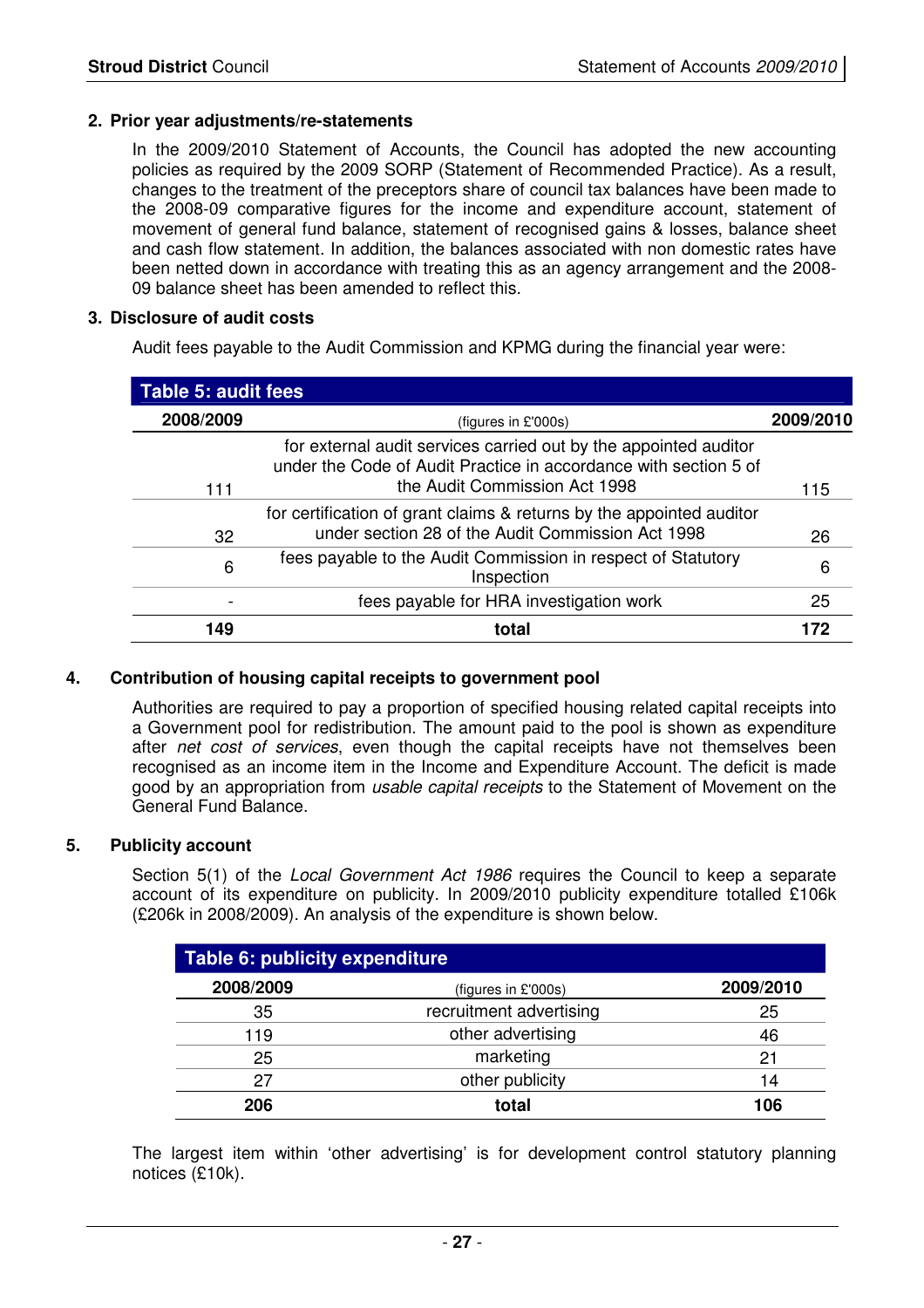#### **6. Retirement benefits**

#### **Participation in pension scheme**

 As part of the terms and conditions of employment of its officers and other employees, the authority offers retirement benefits. Although these benefits will not be payable until employees retire, the authority has a commitment to make payments that need to be disclosed at the time that employees earn their future entitlement.

 The authority participates in the Local Government Pension Scheme (LGPS), administered by Gloucestershire County Council. It is a funded scheme, which means that the authority and employees pay contributions into a fund, calculated at a level intended to balance the pension liabilities with investment assets.

#### **Transactions relating to retirement benefits**

We recognise the real cost of retirement in the *net cost of services* when they are earned by employees, rather than when the benefits are eventually paid as pensions. However, the charge that we are required to make against council tax is based on the cash payable in the year, so the real cost of retirement benefits is reversed out in the Statement of Movement in the General Fund Balance. The following transactions have been made in the Income and Expenditure Account and the Statement of Movement in the General Fund Balance during the year:

| 2008/2009 | (figures in £'000)                                                                      | 2009/2010 |
|-----------|-----------------------------------------------------------------------------------------|-----------|
|           | <b>Income and Expenditure Account</b>                                                   |           |
|           | net cost of services:                                                                   |           |
| $-1,102$  | current service cost                                                                    | $-885$    |
| $-529$    | past service cost                                                                       |           |
|           | curtailment costs                                                                       |           |
|           | net operating expenditure:                                                              |           |
| $-4,438$  | interest cost                                                                           | $-4,288$  |
| 3,087     | expected return on assets in the scheme                                                 | 2,031     |
| $-2,982$  | net charge to the Income and Expenditure Account                                        | $-3,142$  |
|           | <b>Statement of Movement in the General Fund Balance</b>                                |           |
| 2,982     | reversal of net charges made for retirement benefits in<br>accordance with FRS 17       | 3,142     |
|           | actual amount charged against the General Fund Balance for<br>pensions in the year:     |           |
| $-1,798$  | employer's contributions payable to scheme                                              | $-1,974$  |
|           | (a) Estimated employer's contributions to be paid to the scheme in 2010-11 are £2,179k. |           |

| 2008/2009                                    | (figures in $£'000$ )                                                                                                                                                                                                                              | 2009/2010                              |
|----------------------------------------------|----------------------------------------------------------------------------------------------------------------------------------------------------------------------------------------------------------------------------------------------------|----------------------------------------|
| -5.659<br>12,954<br>$-47$<br>5,462<br>12,710 | Movement in Defined Benefit Obligation - Actuarial Losses / (Gains)<br>Movement of Fair Value of Employer Assets Actuarial - (Gains) / Losses<br>Unfunded Benefits<br>Re-statement under 2008 SORP<br>Total actuarial gains (-) / losses per STRGL | 35,829<br>$-11,779$<br>$-47$<br>24,003 |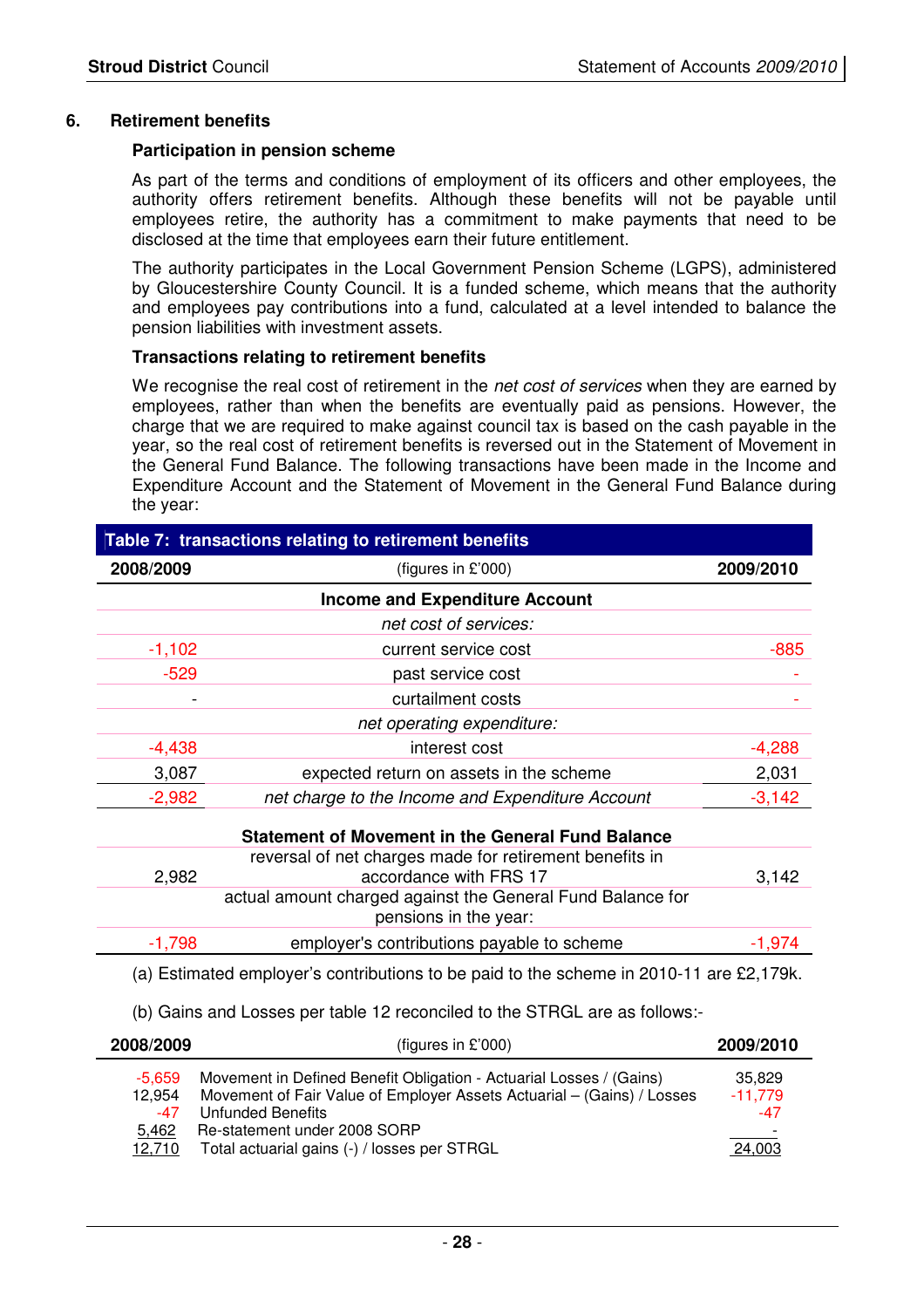#### **Assets and liabilities in relation to retirement benefits.**

The underlying assets and liabilities for retirement benefits attributable to the authority at 31 March are as follows:

| Table 8: pension fund assets and liabilities |                                                     |           |  |  |  |  |  |  |  |  |
|----------------------------------------------|-----------------------------------------------------|-----------|--|--|--|--|--|--|--|--|
| 2008/2009                                    | (figures in £'m)                                    | 2009/2010 |  |  |  |  |  |  |  |  |
| $-62.1$                                      | funded benefits under the LGPS regulations          | $-100.5$  |  |  |  |  |  |  |  |  |
|                                              | unfunded discretionary benefits awarded by means of |           |  |  |  |  |  |  |  |  |
| $-0.8$                                       | additional benefits under the LGPS regulations      | $-1.0$    |  |  |  |  |  |  |  |  |
| $-62.9$                                      | actuarial value of fund liabilities                 | $-101.5$  |  |  |  |  |  |  |  |  |
| 34.6                                         | market value of fund assets                         | 48.1      |  |  |  |  |  |  |  |  |
| $-28.3$                                      | net pension deficit                                 | $-53.4$   |  |  |  |  |  |  |  |  |

The liabilities show the underlying commitments that the Council has in the long-run to pay retirement benefits. The total liability of £53.4m (£28.3m 31 March 2009) has a substantial impact on the net worth of the Council as recorded in the balance sheet, although the overall balance remains positive at £227m (£290m 31 March 2009). Statutory arrangements for funding the pensions deficit mean that the financial position of the Council remains healthy.

The deficit on the local government scheme will be made good by increased contributions over the remaining working life of the employees, as assessed by the scheme's actuary.

#### **Basis for estimating assets and liabilities**

Liabilities have been assessed on an actuarial basis using the projected unit method. An estimate of the pensions that will be payable in future years dependent on assumptions about mortality rates, salary levels, etc. The liabilities have been assessed by Hymans Robertson, an independent firm of actuaries, estimates being based on the latest full valuation of the scheme as at 31 March 2007.

The main assumptions used in their calculations, agreed with the Council, are shown in the table below.

| Table 9: main financial assumptions used in the calculations |                                                                |           |  |  |  |  |  |  |
|--------------------------------------------------------------|----------------------------------------------------------------|-----------|--|--|--|--|--|--|
| 2008/2009                                                    |                                                                | 2009/2010 |  |  |  |  |  |  |
| 20.4                                                         | mortality - current male pensioners                            | 22.7      |  |  |  |  |  |  |
| 23.4                                                         | mortality - current female pensioners                          | 26.1      |  |  |  |  |  |  |
| 22.6                                                         | mortality - future male pensioners                             | 24.8      |  |  |  |  |  |  |
| 25.5                                                         | mortality - future male pensioners                             | 28.3      |  |  |  |  |  |  |
| 3.10%                                                        | rate of inflation                                              | 3.80%     |  |  |  |  |  |  |
| 4.60%                                                        | rate of increase in salaries                                   | 5.30%     |  |  |  |  |  |  |
| 3.10%                                                        | rate of increase in pensions (payment & deferment)             | $3.80\%$  |  |  |  |  |  |  |
| 6.90%                                                        | rate of discounting scheme liabilities (pre & post retirement) | 5.50%     |  |  |  |  |  |  |
| 5.90%                                                        | expected return on assets                                      | $6.90\%$  |  |  |  |  |  |  |

#### **Commutation**

An allowance is included for 50% of future retirements to elect additional tax-free cash up to HMRC limits for pre-April 2008 service and 75% of the maximum tax-free cash for post-April 2008 service. Stroud District Council's share of assets in the LGPS, valued at fair value, principally at market value for investments, consists of the following categories, by proportion of the total assets held by the fund.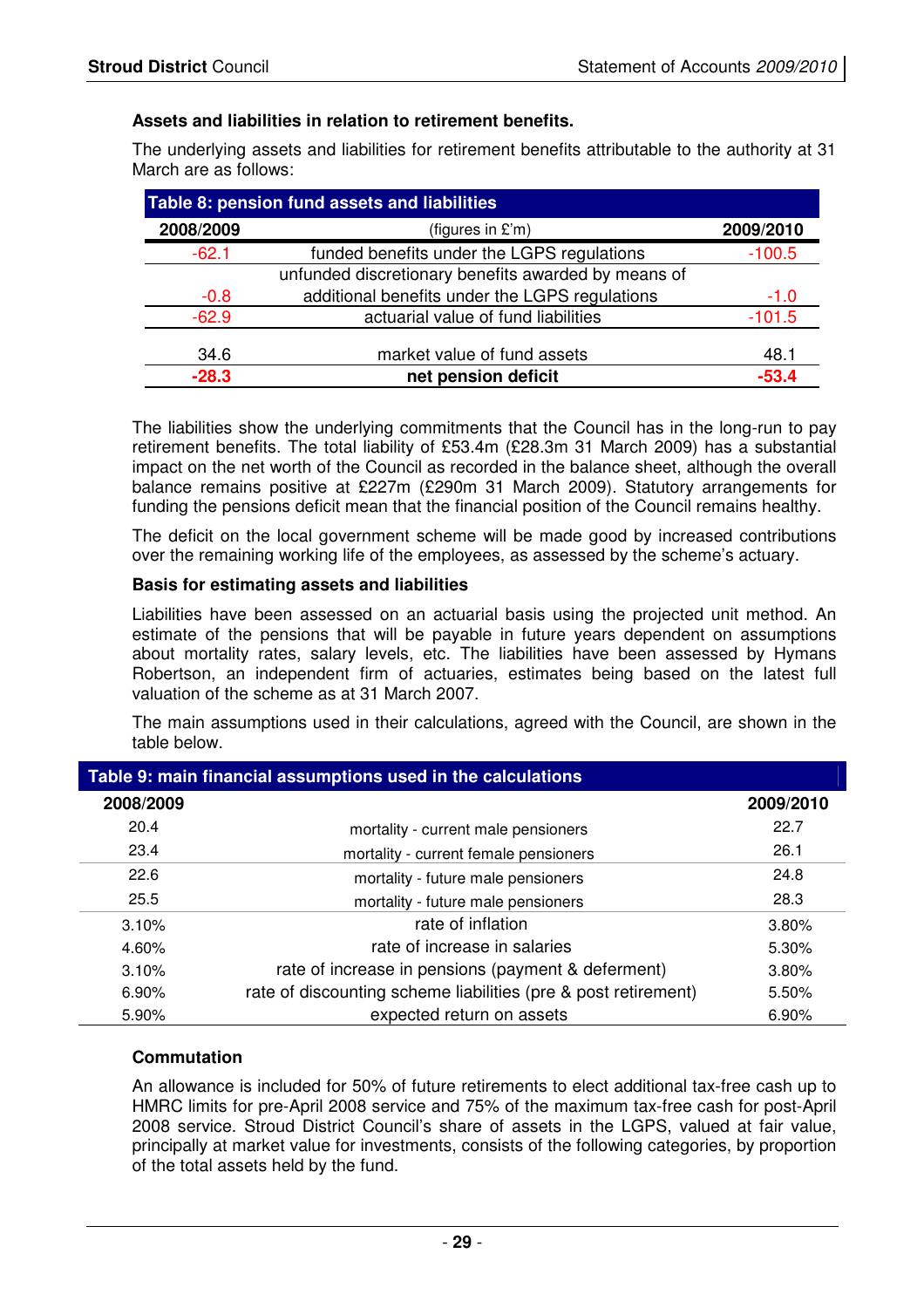| Table 10: value of investments and expected returns |     |                                 |          |        |     |                                 |  |  |  |  |
|-----------------------------------------------------|-----|---------------------------------|----------|--------|-----|---------------------------------|--|--|--|--|
| 2008/2009<br>2009/2010                              |     |                                 |          |        |     |                                 |  |  |  |  |
| value                                               |     | expected<br>long term<br>return |          | value  |     | expected<br>long term<br>return |  |  |  |  |
| £'000                                               | %   | ℅                               |          | £'000  | %   | %                               |  |  |  |  |
| 17,297                                              | 50  | 7.0                             | equities | 32,194 | 67  | 7.8                             |  |  |  |  |
| 8,649                                               | 25  | 5.4                             | bonds    | 11,532 | 24  | 5.0                             |  |  |  |  |
| 2,768                                               | 8   | 4.9                             | property | 2,883  | 6   | 5.8                             |  |  |  |  |
| 5,881                                               | 17  | 4.0                             | cash     | 1,442  | 3   | 4.8                             |  |  |  |  |
| 34,595                                              | 100 | 5.9                             | total    | 48,051 | 100 | 6.9                             |  |  |  |  |

It must be recognised that pension fund investments are made for the long term, and that market values and net fund liabilities at a given point in time are only indicative of the position of the fund at that date.

#### **Actuarial gains and losses**

The actuarial gains identified as movements on the pension reserve in 2009/2010 can be analysed into the following categories, measured as absolute amounts and as a percentage of assets or liabilities at 31 March, as shown below.

| Table 11: history of experience gains and losses                   |           |                   |         |                        |                   |         |             |                   |                   |             |                   |                  |         |                   |       |
|--------------------------------------------------------------------|-----------|-------------------|---------|------------------------|-------------------|---------|-------------|-------------------|-------------------|-------------|-------------------|------------------|---------|-------------------|-------|
|                                                                    | 2005/2006 |                   |         | 2006/2007<br>2007/2008 |                   |         | 2008/2009   |                   |                   | 2009/2010   |                   |                  |         |                   |       |
|                                                                    | Value     | <b>Difference</b> |         | Value                  | <b>Difference</b> |         | Value       | <b>Difference</b> |                   | Value       | <b>Difference</b> |                  | Value   | <b>Difference</b> |       |
|                                                                    | £'000     | £'000             | %       | £'000                  | £'000             | %       | £'000       | £'000             | $\%$              | £'000       | £'000             | %                | £'000   | £'000             | %     |
| differences between the<br>expected and actual<br>return on assets | 46.213    | 6,268             | 13.6%   | 49.670                 | $-57$             | $-0.1%$ | 44.688      |                   | $-7,757 - 17.4\%$ | 34,595      | $-12,954 -37.4%$  |                  | 48.051  | 11,779            | 24.5% |
| experience gains /<br>losses (-) on liabilities                    | 73,020    | 75                | 0.1%    | 73.255                 | 73                |         | 0.1% 64.535 | 172               |                   | 0.3% 62.874 | $-28$             | 0.0%             | 101.501 | $-11$             | 0.0%  |
| actuarial gains / losses<br>recognised                             | 73.020    | $-1,652$          | $-2.3%$ | 73.255                 | 4.146             | 5.7%    | 64,535      | 4,372             |                   | 6.8% 62,874 |                   | $-7.295 - 11.6%$ | 101.501 | $-24,050 -23.7%$  |       |
| Surplus / (Deficit)                                                |           | $-26,807$         |         |                        | $-23,585$         |         |             | $-19,847$         |                   |             | $-28,279$         |                  |         | $-53,450$         |       |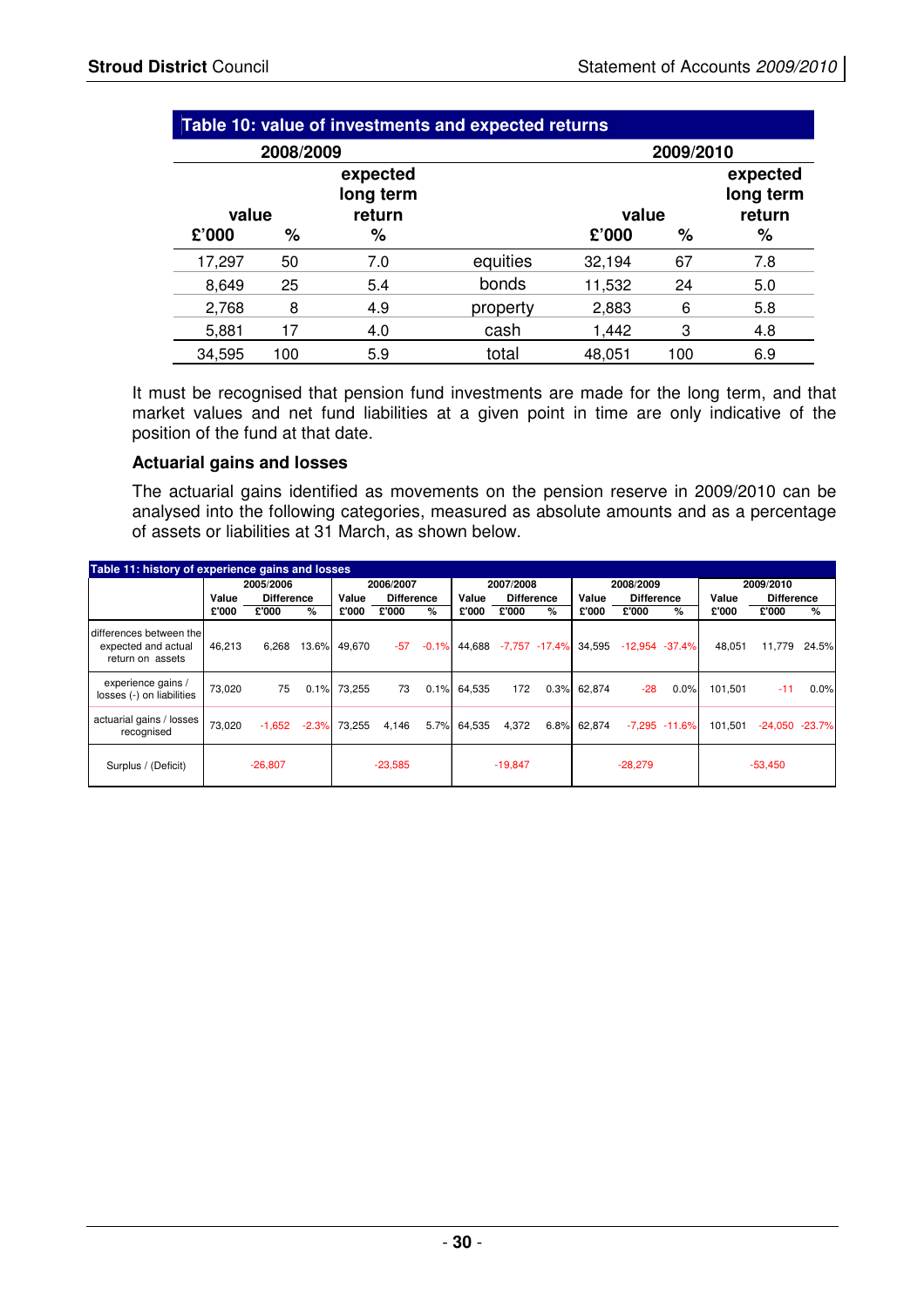#### **Movement in the net pension deficit**

The change in the pension deficit is detailed in table 12:

| Table 12: analysis of the movement in the net pension deficit for the year |                                               |           |  |  |  |
|----------------------------------------------------------------------------|-----------------------------------------------|-----------|--|--|--|
| 2008/2009                                                                  | (figures in $£'000$ )                         | 2009/2010 |  |  |  |
| £'000                                                                      | <b>Movement in Defined Benefit Obligation</b> | £'000     |  |  |  |
| 64,535                                                                     | <b>Opening Defined Benefit Obligation</b>     | 62,874    |  |  |  |

| 1,102     | <b>Current Service Cost</b>                   |           |  |  |
|-----------|-----------------------------------------------|-----------|--|--|
| 4,438     | Interest Cost                                 | 4,288     |  |  |
| 620       | <b>Comtributions by Members</b>               | 587       |  |  |
| $-5,659$  | Actuarial Losses / Gains (-)                  | 35,829    |  |  |
| 529       | Past Service Costs / Gains (-)                |           |  |  |
| $-47$     | <b>Estimated Unfunded Benefit Paid</b>        | $-47$     |  |  |
| $-2,644$  | <b>Estimated Benefits Paid</b>                | $-2,915$  |  |  |
| 62,874    | <b>Closing Defined Benefit Obligation</b>     | 101,501   |  |  |
| £'000     | Movement of Fair Value of Employer Assets     | £'000     |  |  |
| 44,688    | Opening Fair Value of Employer Assets         | 34,595    |  |  |
| 3,087     | <b>Expected Return on Assets</b>              | 2,031     |  |  |
| 620       | <b>Contributions by Members</b>               | 587       |  |  |
| 1,798     | Contributions by the Employer                 | 1,974     |  |  |
| 47        | Contributions in respect of Unfunded Benefits | 47        |  |  |
| $-12,954$ | Actuarial Gains / Losses (-)                  | 11,779    |  |  |
| -47       | <b>Unfunded Benefits Paid</b>                 | -47       |  |  |
| $-2,644$  | <b>Benefits Paid</b>                          | $-2,915$  |  |  |
| 34,595    | Closing Fair Value of Employer Assests        | 48,051    |  |  |
| $-28,279$ | net deficit at end of year                    | $-53,450$ |  |  |

#### **Defined benefit scheme**

As part of the terms and conditions of employment of its officers and other employees, the Council offers retirement benefits. Although these benefits will not actually be payable until employees retire, the Council has a commitment to make payments that need to be disclosed at the time when employees earn their future entitlement.

The Council participates in the Local Government Pension Scheme (LGPS), which is categorised as a defined benefit scheme and is administered by Gloucestershire County Council. It is a funded scheme, meaning that the Council and employees pay contributions into a fund, calculated at a level intended to balance the pensions liability with investment assets. The retirement benefits are determined independently of the investments of the scheme and the Council has an obligation to make extra contributions where assets are insufficient to meet employee benefits.

National changes to the LGPS that were introduced on 1 April 2008 affect the pension liability. The Council and its actuary were required to make a number of assumptions about future changes to the scheme when calculating these figures. The actuary made no allowance for the removal of the "Rule of 85" for new entrants from 1 October 2006. The principal reason for this is that insufficient information is available to allow them to make any such adjustment. For most employers the effect is likely to be immaterial in actuarial terms. The full implication of these changes was included by the actuary in the tri-annual valuation of the scheme at 31 March 2007.

The LGPS funding level is determined by actuarial valuation every three years. At the last valuation, 31 March 2007, the overall Fund was 73% funded. Employers' contribution rates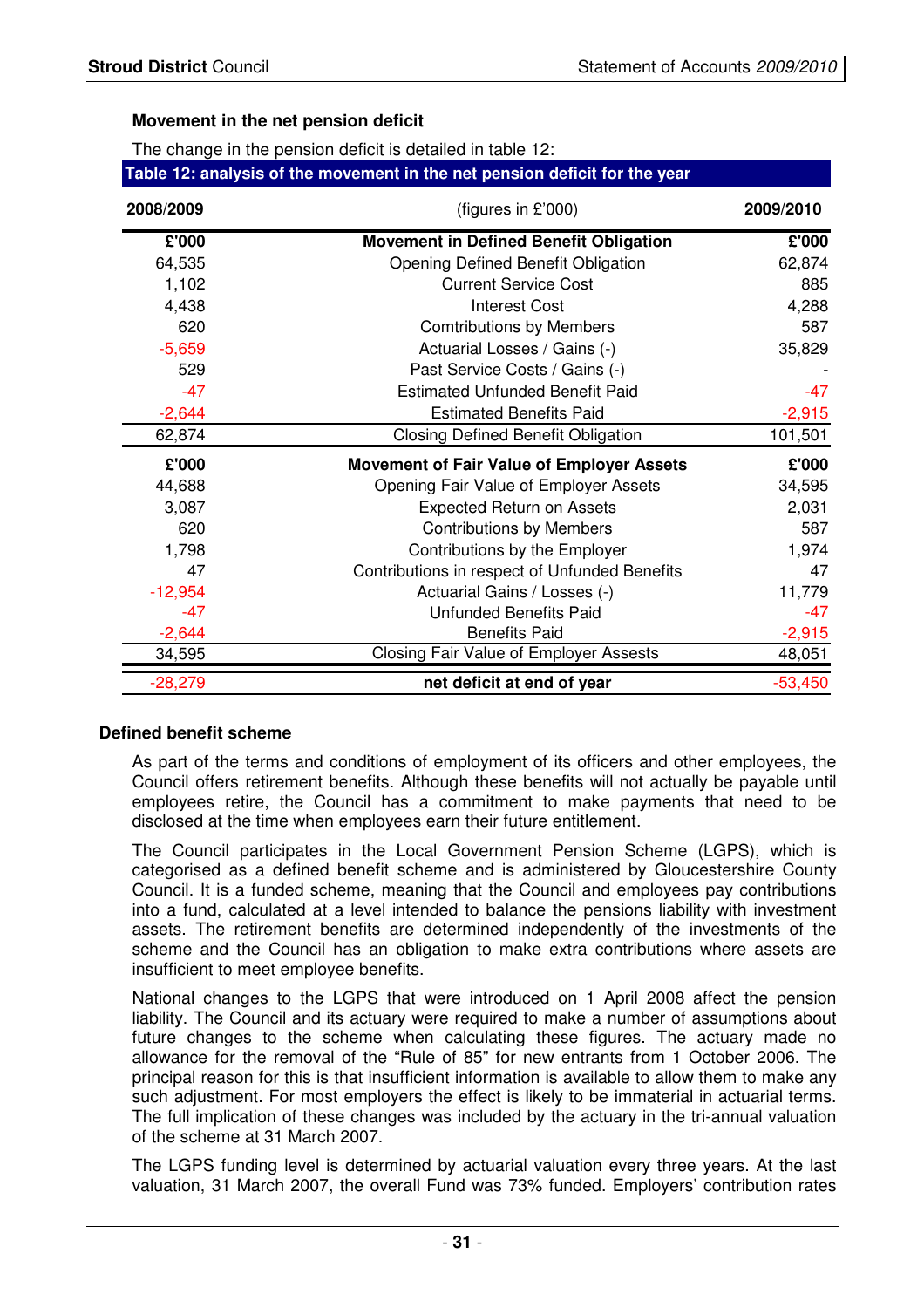are calculated at each valuation to achieve full funding of each employer's part of the scheme over the average future working life of that employer's active members.

During 2009/2010 the employer contribution rate was 22.2% of payroll (19.8% in 2008/2009). The results of the 2007 valuation show that this should rise to 24.5%. The actuary provided figures to allow the Council to phase this increase in over a period of 6 years and accordingly the contribution rate for 2010/2011 has been set at 24.5%.

Further information can be found in Gloucestershire County Council's LGPS Annual Report, which is available (from November each year) upon request from:

Head of Service Delivery and Finance, Gloucestershire County Council, Shire Hall, Westgate Street, Gloucester, GL1 2TG

#### **7. Contribution to Pension Fund**

No employees took early retirement on 31 March 2010 so Council is not required to make any additional contributions to the pension fund.

#### **8. Section 137 expenditure**

Section 137 of the Local Government Act 1972, as amended, empowers local authorities to make contributions to certain charitable funds, not-for-profit bodies providing a public service in the United Kingdom and mayoral appeals. In 2009/2010 Council's expenditure was £44k in respect of the garden assistance scheme (£44k in 2008/2009).

#### **9. Finance and operating leases**

The Council uses CCTV optical cabling financed under the terms of an operating lease, and the amount paid in 2009/2010 was £400 (2008/2009 £400). The future cash payments required under this lease is £400 per year. The Council had no assets under finance leases in 2009/2010 and made no payments (2008/2009 was nil).

#### **10. Long-term contracts**

In 2010/2011 the Council is committed to making a number of payments under long-term contracts. Details are shown in the following table:-

| Table 13: long-term contracts   |                                            |                                                                                           |                            |  |  |  |
|---------------------------------|--------------------------------------------|-------------------------------------------------------------------------------------------|----------------------------|--|--|--|
| contractor                      | estimated<br>payments<br>2010/2011<br>£000 | purpose                                                                                   | contract<br>expiry<br>date |  |  |  |
| Veolia ES Cleanaway (UK)<br>Ltd | 3,921                                      | refuse collection, recycling, grounds<br>maintenance, street cleaning & building cleaning | 2016                       |  |  |  |
| PH Jones                        | 886                                        | gas, oil & solid fuel heating, servicing, breakdown<br>& replacement for housing stock    | 2014                       |  |  |  |
| Jeakins Weir                    | 1,824                                      | building maintenance of housing stock                                                     | 2010                       |  |  |  |
| Seddons                         | 628                                        | decorating housing stock                                                                  | 2010                       |  |  |  |
| <b>EESI</b>                     | 250                                        | electrical periodic testing & re-wiring                                                   | 2010                       |  |  |  |
| <b>CJ Roberts</b>               | 400                                        | void refurbishment work                                                                   | 2011                       |  |  |  |
| <b>NKS Central Ltd</b>          | 400                                        | void refurbishment work                                                                   | 2011                       |  |  |  |
| <b>NKS Central Ltd</b>          | 1,000                                      | kitchen & bathroom replacement                                                            | 2011                       |  |  |  |
| Securidor                       | 240                                        | replacement doors to dwellings                                                            | 2010                       |  |  |  |
| Pearce Platford                 | 203                                        | electrical maintenance of housing stock                                                   | 2010                       |  |  |  |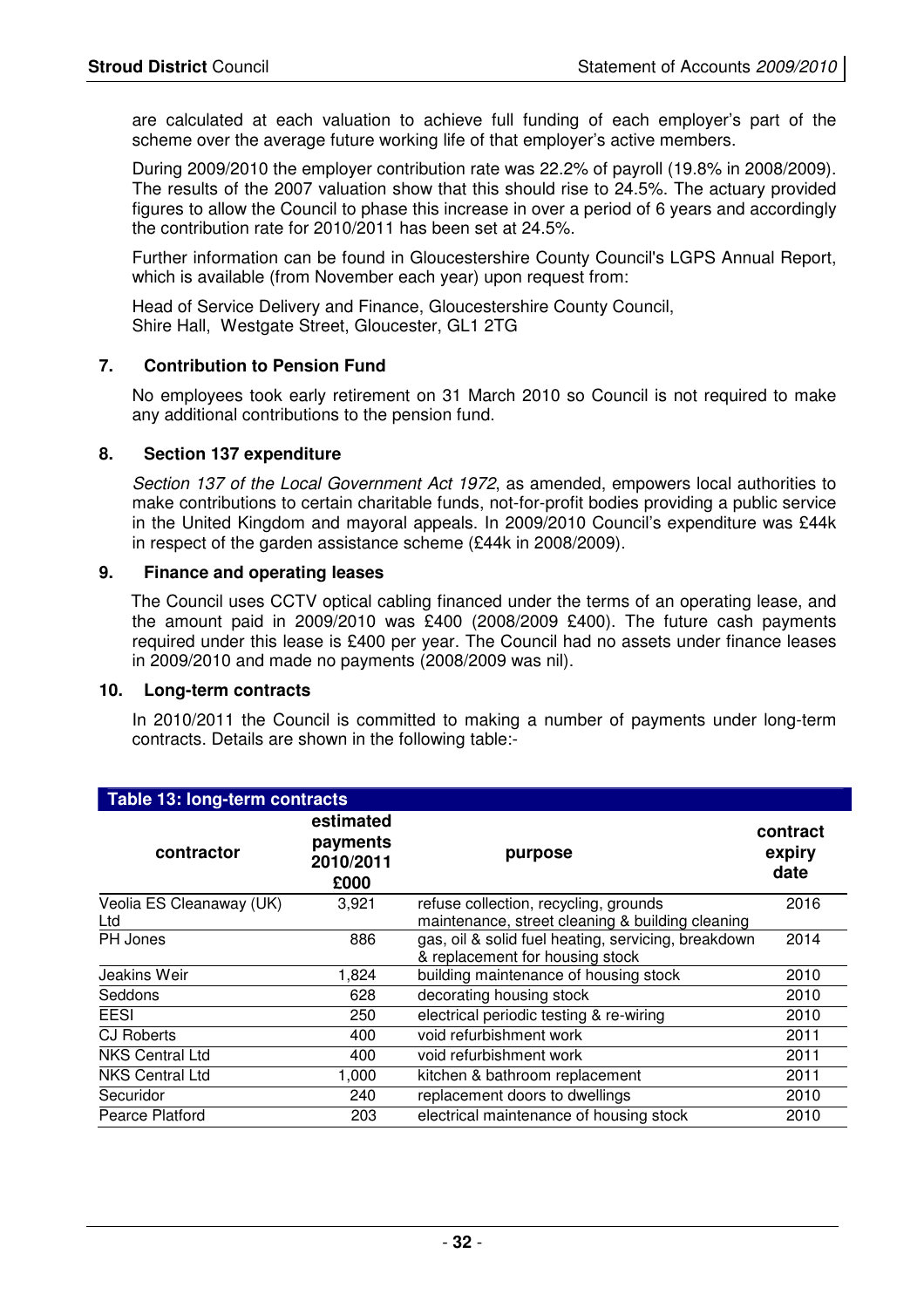#### **11. Local Authority (Goods and Services) Act 1970**

 The Council is empowered by this Act to provide goods and services to other public bodies. The Authority provides a number of services for Gloucestershire County Council including extra sheltered housing for frail elderly residents. Income from this service was £7k (£6k in 2008/2009) and was a reimbursement of actual expenditure.

#### **12. Local Area Agreements (LAA)**

The Council is a participant in a LAA – a partnership with other public bodies involving the pooling of government grants to finance work towards jointly agreed objectives for local public services.

The purpose of the LAA is:

- to form an agreement between the Gloucestershire Local Strategic Partnership (LSP), Government (represented by Government Office South West), and other external agencies, to ensure that together we achieve our Interim 10 Year Vision: Gloucestershire Tomorrow
- to agree specific outcomes and targets that will be achieved each year for the three years of the agreement
- to improve the effectiveness and efficiency of public services in Gloucestershire by pooling and aligning funding streams

The LAA partners are:

- local government bodies Gloucestershire County Council, Cheltenham Borough Council, Cotswold District Council, Forest of Dean District Council, Gloucester City Council, Stroud District Council, Tewkesbury Borough Council
- community protection authorities Gloucestershire Constabulary
- health bodies Gloucestershire Primary Care Trust
- learning bodies Learning and Skills Council, Gloucestershire First
- voluntary organisations Gloucestershire Assembly for the Voluntary & Community Sector

Gloucestershire County Council acts as the accountable body for the LAA. This means that they are responsible for managing the distribution of grant paid by the Government Office to the partners involved, but they do not determine which bodies are due payments – this is determined either by the Government Office or the partnership. In this context, Stroud District Council as a member of the partnership has not recognised the full amount of LAA Grant in its financial statements, but only that part to be spent by the Council in providing services.

The total amount of LAA Grant received by the LSP in 2009/10 via Area Based Grant and Capital was £18.8m (£26m in 2008/09). The Council received £46k (£77k in 2008/2009) of this total to fund its own services, of which £46k (£57k in 2008/2009) was for revenue schemes and £nil (£20k in 2008/2009) was capital.

#### **13. Provision for repayment of external loans (minimum revenue provision)**

The authority is required by statute to calculate and set aside a minimum revenue provision for the redemption of external debt. For 2009/2010 the amount is nil (2008/2009 nil). The Housing Revenue Account made a statutory provision of nil, by virtue of being a net investor (also nil in 2008/2009).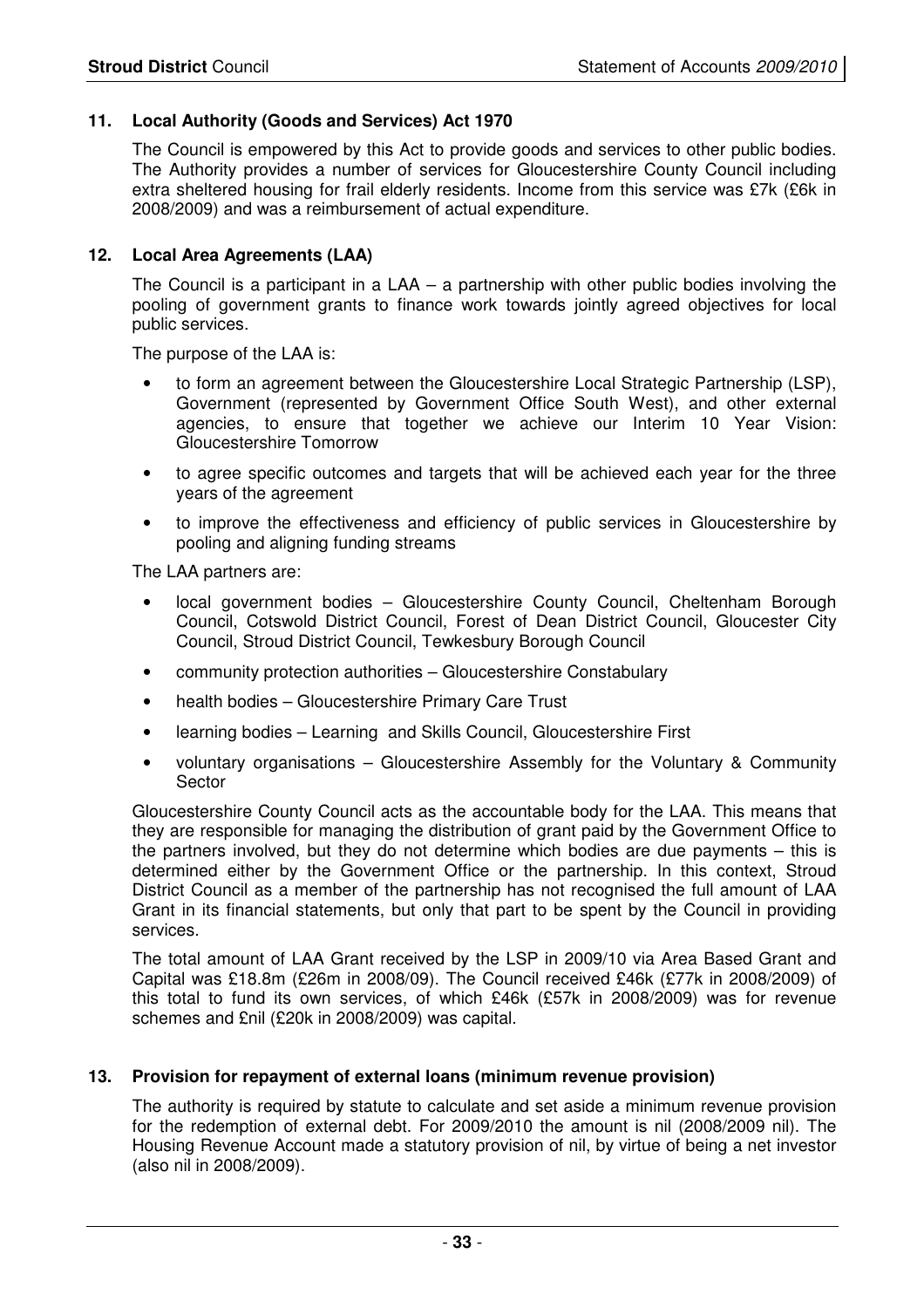The income and expenditure account includes a depreciation charge of £850k representing the provision for repayment of external loans, which has been credited to the Statement of Movement on the General Fund Balance (see table 14).

|           | Table 14: provision for repayment of external loans         |           |
|-----------|-------------------------------------------------------------|-----------|
| 2008/2009 | (figures in $£'000$ )                                       | 2009/2010 |
|           | non-housing amount - 4% of capital financing requirement    |           |
|           | less: commutation adjustment                                |           |
|           | minimum revenue provision                                   |           |
|           | less: statutory HRA Item 8 MRP debit                        |           |
|           | credit to Statement of Movement on the General Fund Balance |           |
| 816       | amount charged as depreciation                              | 850       |
| $-816$    | credit to Statement of Movement on the General Fund Balance | $-850$    |
|           | charge to General Fund                                      |           |

#### **14. Employees' remuneration**

The Council is required to report the numbers of staff with pay and benefits, excluding employer pension contributions, in excess of £50,000 per annum, in bands of £5,000.

| Table 15: employee remuneration |                     |           |
|---------------------------------|---------------------|-----------|
| 2008/2009                       |                     | 2009/2010 |
| number of                       | remuneration band   | number of |
| employees                       |                     | employees |
| 9                               | £50,000 - £54,999   |           |
|                                 | £55,000 - £59,999   |           |
|                                 | £60,000 - £64,999   |           |
| 3                               | £65,000 -£69,999    | 4         |
|                                 | £70,000 - £74,999   |           |
| $\mathcal{P}$                   | £75,000 - £79,999   |           |
|                                 | £80,000 - £84,999   |           |
|                                 | £85,000 - £89,999   |           |
|                                 | £90,000 - £94,999   |           |
|                                 | £95,000 - £99,999   |           |
|                                 | £100,000 - £104,999 |           |
|                                 | £105,000 - £109,999 |           |
|                                 | £110,000 - £114,999 |           |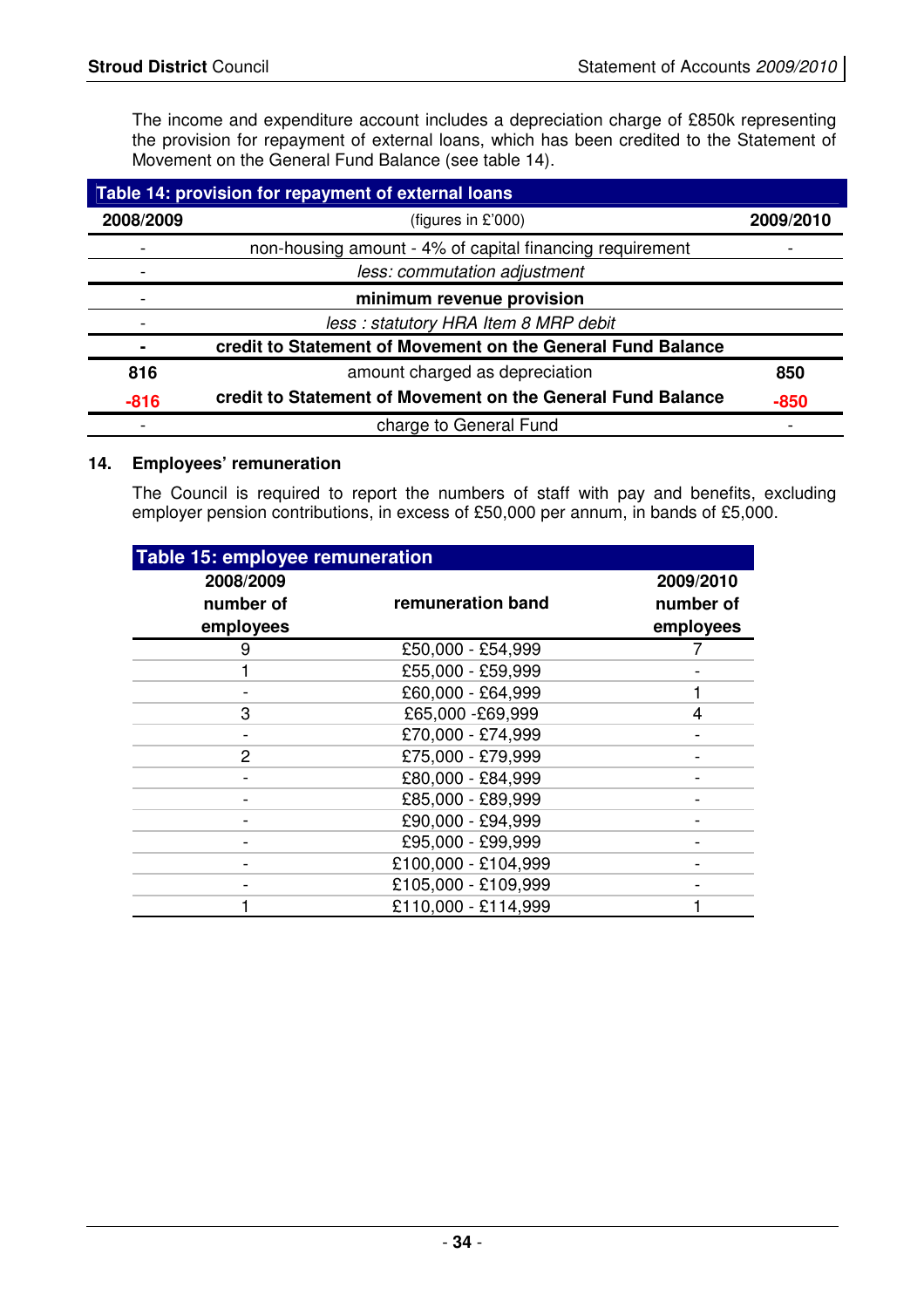The number of employees in designated posts with salary between £50,000 and £150,000 per annum are shown below. No-one is named because there is no-one earning more than £150,000 where naming is then required.

| Table 16: Senior Officers emoluments - Salary between £50,000 and £150,000 per year |                                                                                                             |                                        |                                                                                          |  |
|-------------------------------------------------------------------------------------|-------------------------------------------------------------------------------------------------------------|----------------------------------------|------------------------------------------------------------------------------------------|--|
| <b>Post holder information (Post title)</b>                                         | <b>Salary (including fees)</b><br>& allowances and<br>excluding pension<br>contributions)<br>2009/2010<br>£ | <b>Pension</b><br><b>Contributions</b> | <b>Total Remuneration</b><br>including pension<br><b>contributions</b><br>2009/2010<br>£ |  |
| <b>Chief Executive</b>                                                              | 110,610                                                                                                     | 24,111                                 | 134,721                                                                                  |  |
| Canal Project Manager                                                               | 69,279                                                                                                      | 15,339                                 | 84,618                                                                                   |  |
| <b>Strategic Head (Community Services)</b>                                          | 67,125                                                                                                      | 15,487                                 | 82,612                                                                                   |  |
| Strategic Head (Customer Services)                                                  | 67.035                                                                                                      | 14.869                                 | 81,904                                                                                   |  |
| Strategic Head (Development Services)                                               | 66,978                                                                                                      | 14,869                                 | 81,847                                                                                   |  |
| Head of Finance                                                                     | 60,971                                                                                                      | 13,514                                 | 74,485                                                                                   |  |
| <b>Head of Communications</b>                                                       | 53,114                                                                                                      | 11,562                                 | 64,676                                                                                   |  |
| <b>Head of Corporate Resources</b>                                                  | 52,138                                                                                                      | 11,562                                 | 63,700                                                                                   |  |
| Head of Environmental Health                                                        | 51,300                                                                                                      | 11,294                                 | 62,594                                                                                   |  |
| <b>Head of Community Safety</b>                                                     | 51,239                                                                                                      | 11,294                                 | 62,533                                                                                   |  |
| <b>Head of Cultural Services</b>                                                    | 51,002                                                                                                      | 11,294                                 | 62,296                                                                                   |  |
| Head of Planning                                                                    | 50,922                                                                                                      | 11,294                                 | 62,216                                                                                   |  |
| Head of Revenues & Benefits                                                         | 50,872                                                                                                      | 11,294                                 | 62,166                                                                                   |  |

#### **15. Members' allowances**

The total of allowances paid to councillors of this Council in 2009/2010 was £378k (£381k in 2008/2009).

#### **16. Related party transactions**

The Council is required to disclose material transactions with related parties – bodies or individuals that have the potential to control or influence the Council or to be controlled or influenced by the Council. Disclosure of these transactions allows readers to assess the extent to which the Council might have been constrained in its ability to operate independently or might have secured the ability to limit another party's ability to bargain freely with the Council. Central government has effective control over the general operations of the Council – it is responsible for providing the statutory framework within which the Council operates, provides the majority of its funding in the form of grants and prescribes the terms of many of the transactions that the Council has with other parties (e.g. housing benefits). Details of transactions with government departments are set out in notes to the Cash Flow Statement.

 A number of members (councillors) serve on voluntary bodies that are grant aided by the Council. The most significant grant paid was £125k to Citizens Advice Bureau, with 4 councillors acting as trustees during 2009-10. Councillors have declared an interest to a number of bodies, including: Cotswold Conservation Board, Dursley Town Trust, Beresford Group, Home Start and a number of clubs and management committees. A number of members are also members of Gloucestershire County Council (6), Gloucestershire Police Authority (1) and town and parish councils (21). Details are recorded in the Register of Members' Interest, open to public inspection at Ebley Mill.

 A levy of £79k (£76k in 2008/09) was paid to the South Gloucestershire Internal Drainage Board.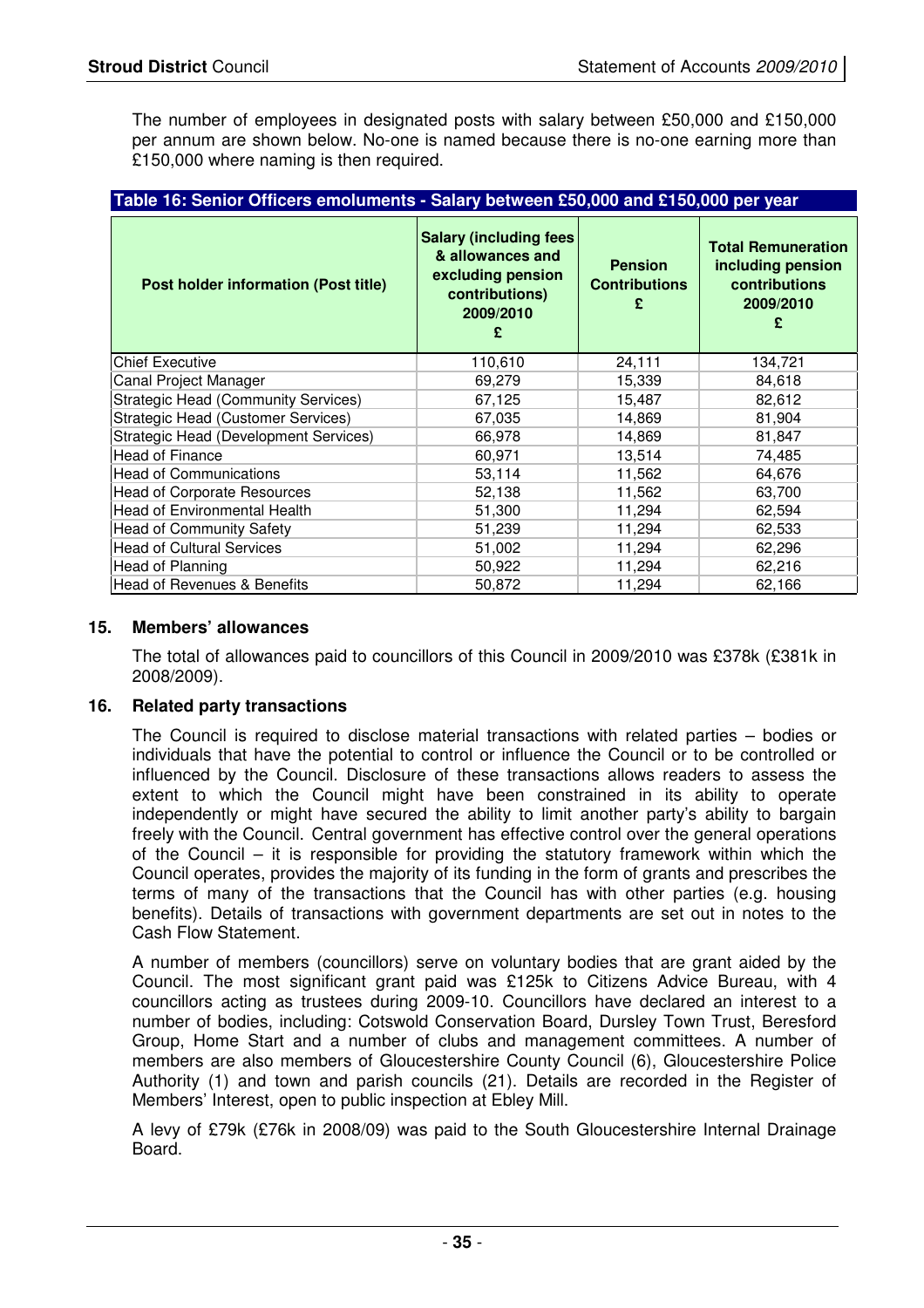# Statement of Total Recognised Gains and Losses

# **17. Reconciliation to movement on Balance Sheet**

| Table 17: reconciliation to movement on the Balance Sheet |           |                     |                        |                        |                     |           |
|-----------------------------------------------------------|-----------|---------------------|------------------------|------------------------|---------------------|-----------|
| (figures in $£'000s$ )                                    | 31 Mar 08 | change<br>2008/2009 | 2008/2009<br>re-stated | 31 Mar 09<br>re-stated | change<br>2009/2010 | 31 Mar 10 |
| capital adjustment account                                | 289,482   | $-8,084$            |                        | 281,398                | $-20,506$           | 260,892   |
| financial instruments adjustment account                  | -90       | $-196$              |                        | $-286$                 | 281                 | -5        |
| revaluation reserve                                       | 21,855    | 5,119               |                        | 26,974                 | $-19,613$           | 7,361     |
| collection fund adjustment account                        |           |                     | 41                     | 41                     | -2                  | 39        |
| pension reserve                                           | $-19,847$ | $-8,432$            |                        | $-28,279$              | $-25,171$           | $-53,450$ |
| usable capital receipts reserve                           | 1.011     | 341                 |                        | 1,352                  | $-227$              | 1,125     |
| transitional relief capital receipts                      | 1.416     | $-392$              |                        | 1.024                  | $-486$              | 538       |
| deferred capital receipts                                 | 39        | $-12$               |                        | 27                     | -8                  | 19        |
| general fund balance                                      | 3.397     | $-1,348$            |                        | 2.049                  | 766                 | 2,815     |
| housing revenue account balance                           | 2,153     | $-1,730$            |                        | 423                    | 2,033               | 2,456     |
| earmarked reserves                                        | 4,812     | 531                 |                        | 5,343                  | 349                 | 5,692     |
| total net worth                                           | 304.228   | $-14.203$           | 41                     | 290.066                | $-62.584$           | 227.482   |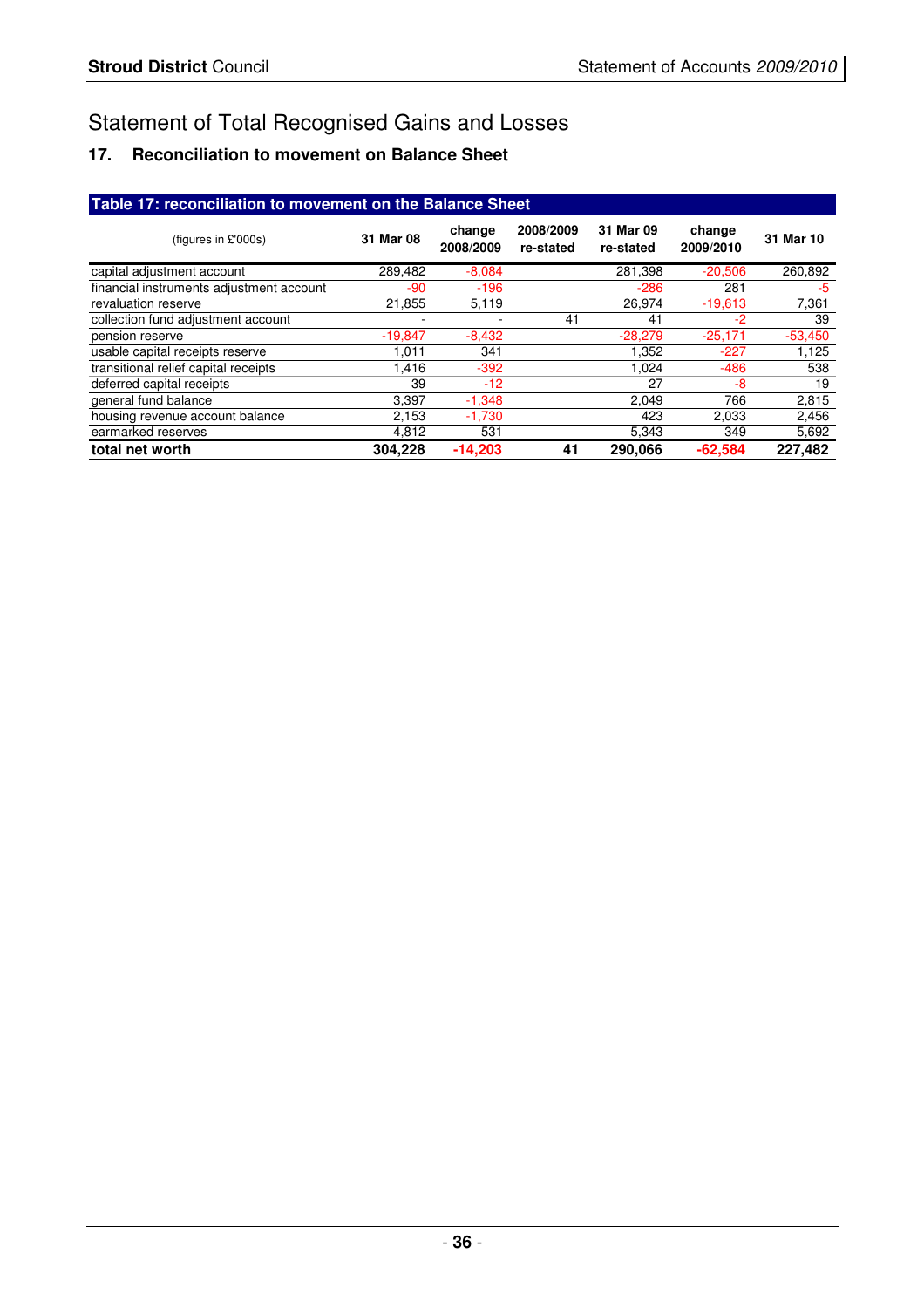# Balance Sheet

#### **18. Movements of fixed assets**

| Table 18: movement on operational fixed assets |                      |                              |                                   |                     |                     |           |
|------------------------------------------------|----------------------|------------------------------|-----------------------------------|---------------------|---------------------|-----------|
| (figures in £'000s)                            | council<br>dwellings | other<br>land &<br>buildings | vehicles.<br>plant &<br>equipment | infra-<br>structure | community<br>assets | total     |
| Cost or valuation                              |                      |                              |                                   |                     |                     |           |
| At 1 April 2009                                | 327,501              | 28,168                       | 1,697                             | 221                 | 55                  | 357,642   |
| additions (gross)                              | 4,287                | 396                          | 175                               |                     | 8                   | 4,866     |
| disposals                                      | $-671$               |                              |                                   |                     |                     | $-671$    |
| reclassification                               |                      |                              |                                   |                     | 8                   | 8         |
| revaluations                                   | $-41,194$            | 3,709                        | 100                               |                     |                     | $-37,385$ |
| At 31 March 2010                               | 289,923              | 32,273                       | 1,972                             | 221                 | 71                  | 324,460   |
| <b>Depreciation &amp; Impairment</b>           |                      |                              |                                   |                     |                     |           |
| At 1 April 2009                                | $-48,354$            | $-5,371$                     | $-743$                            | $-23$               | -1                  | $-54,492$ |
| Charge for 2009-10                             | $-11.465$            | $-893$                       | $-141$                            | -9                  | $-7$                | $-12,515$ |
| disposals                                      |                      |                              |                                   |                     |                     |           |
| reclassification                               |                      |                              |                                   |                     |                     |           |
| revaluations                                   | 6,084                | 1,648                        |                                   |                     |                     | 7,732     |
| <b>At 31 March 2010</b>                        | $-53,735$            | $-4,616$                     | $-884$                            | $-32$               | -8                  | $-59,275$ |
| <b>Balance sheet amount at</b>                 |                      |                              |                                   |                     |                     |           |
| 31 March 2010                                  | 236,188              | 27,657                       | 1,088                             | 189                 | 63                  | 265,185   |
| Balance sheet amount at<br>31 March 2009       | 279,147              | 22,797                       | 954                               | 198                 | 54                  | 303,150   |
| Nature of asset holding<br>Owned               | 236,188              | 27,657                       | 1,088                             | 189                 | 63                  | 265,185   |

| Table 19: movement on non-operational fixed assets                                                             |                        |                   |                 |  |
|----------------------------------------------------------------------------------------------------------------|------------------------|-------------------|-----------------|--|
| (figures in £'000s)                                                                                            | investment<br>property | surplus<br>assets | total           |  |
| Cost or valuation                                                                                              |                        |                   |                 |  |
| At 1 April 2009                                                                                                | 6,064                  | 256               | 6,320           |  |
| additions (gross)                                                                                              |                        |                   |                 |  |
| disposals                                                                                                      |                        |                   |                 |  |
| reclassification                                                                                               | $-8$                   |                   | -8              |  |
| revaluations                                                                                                   |                        |                   |                 |  |
| At 31 March 2010                                                                                               | 6,056                  | 256               | 6,312           |  |
| <b>Depreciation &amp; Impairment</b><br>At 1 April 2009<br>Charge for 2009-10<br>disposals<br>reclassification | $-611$<br>$-17$        |                   | $-611$<br>$-17$ |  |
| revaluations                                                                                                   |                        |                   |                 |  |
| At 31 March 2010                                                                                               | $-628$                 |                   | $-628$          |  |
| <b>Balance sheet amount at</b><br>31 March 2010                                                                | 5,428                  | 256               | 5,684           |  |
| Balance sheet amount at                                                                                        |                        |                   |                 |  |
| 31 March 2009                                                                                                  | 5,454                  | 256               | 5,710           |  |
| Nature of asset holding<br>Owned                                                                               | 5,428                  | 256               | 5,684           |  |
|                                                                                                                |                        |                   |                 |  |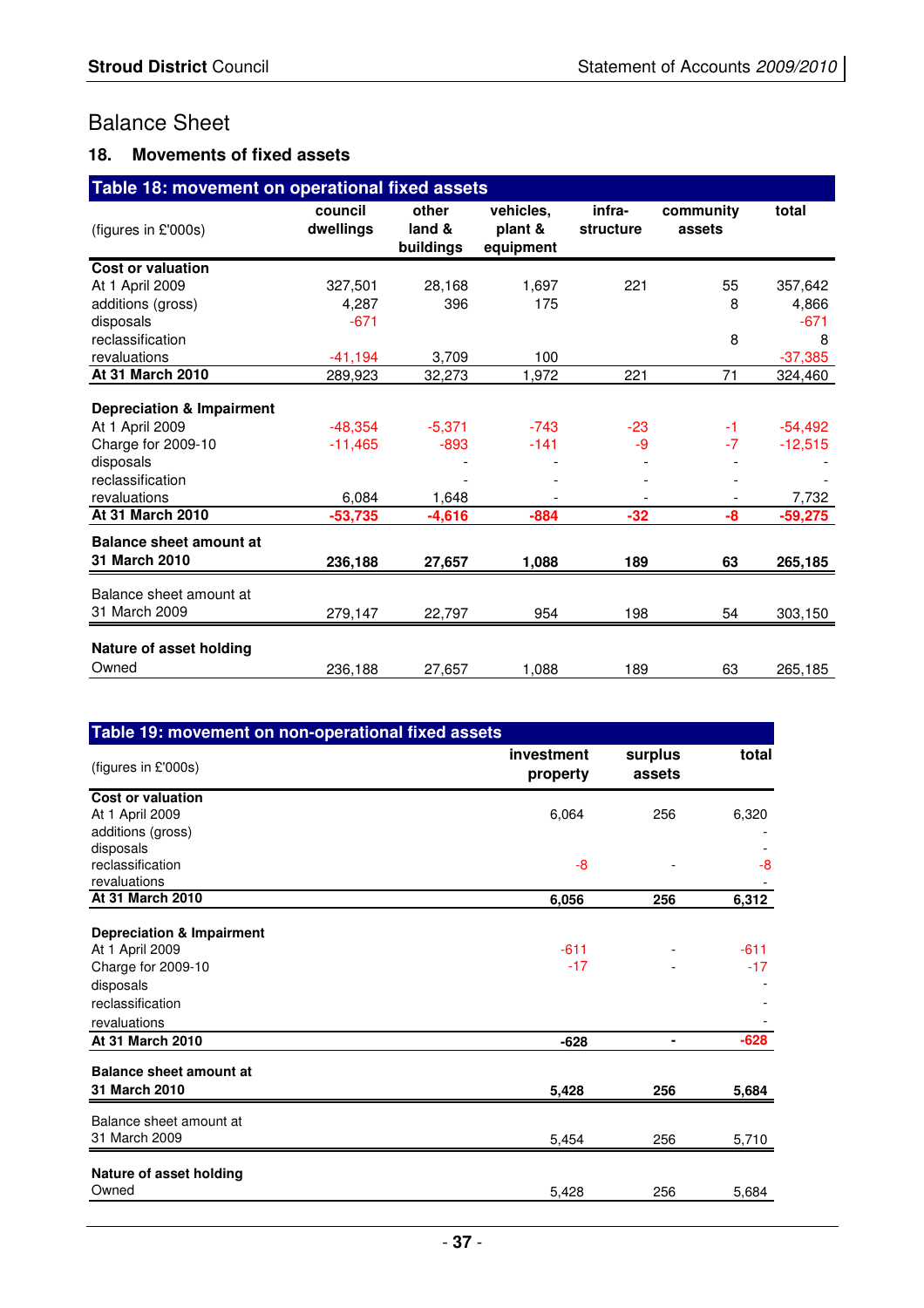#### **19. Depreciation**

Depreciation is provided on all fixed assets other than freehold land. The assets have been depreciated on a straight-line basis over the expected life of the asset, after allowing for the residual value. The Council employs a Royal Institution of Chartered Surveyors (RICS) qualified chief valuation officer who has estimated the useful lives and residual values for each class of assets. Buildings such as Ebley Mill, Museum and Subscription Rooms are depreciated over 50 years; leisure centre and multi-storey car park for 30 years; plant and equipment between 5 and 20 years.

Depreciation charges, cumulative and current year, are shown in Table 18 above.

#### **20. Fixed assets**

Fixed assets owned by the Council include the following:

|       | Table 20: tangible fixed asset category |                              |               |                                   |
|-------|-----------------------------------------|------------------------------|---------------|-----------------------------------|
|       | 31 March 2009<br><b>Valuation</b>       |                              |               | 31 March 2010<br><b>Valuation</b> |
| N°.   | £000                                    |                              | $N^{\circ}$ . | £000                              |
|       |                                         | council dwellings            |               |                                   |
| 5,243 | 248,652                                 | houses, bungalows & flats    | 5,229         | 210,225                           |
| 32    | 30,494                                  | sheltered dwelling sites     | 32            | 25,963                            |
|       |                                         | operational buildings        |               |                                   |
| 5     |                                         | cemeteries                   | 5             |                                   |
|       | 5,563                                   | Council offices              |               | 5,500                             |
|       | 465                                     | multi-storey car parks       |               | 441                               |
|       | 2,480                                   | museum                       |               | 1,440                             |
| 11    | 476                                     | public conveniences          | 11            | 375                               |
|       | 7,737                                   | sports centres               |               | 13,250                            |
|       | 1,592                                   | <b>Subscription Rooms</b>    |               | 1,390                             |
| 31    | 2,474                                   | surface car parks            | 31            | 2,472                             |
|       | 1,964                                   | swimming pools               |               | 2,075                             |
| 66    | 245                                     | other operational assets     | 66            | 966                               |
|       |                                         | non-operational buildings    |               |                                   |
|       |                                         | investment properties        |               |                                   |
|       | 931                                     | <b>Brunel Mall</b>           |               | 931                               |
| 11    | 2,120                                   | development sites            | 11            | 2,120                             |
|       | 167                                     | Kingshill House              |               | 167                               |
|       | 200                                     | Old Town Hall                |               | 200                               |
| 12    | 967                                     | shops                        | 12            | 967                               |
| 21    | 1,379                                   | other non-operational assets | 21            | 1,299                             |
|       | 954                                     | vehicles, plant & equipment  |               | 1,088                             |
| 5,441 | 308,860                                 | total tangible fixed assets  | 5,427         | 270,869                           |

#### **21. Fixed asset valuation**

 The freehold and leasehold properties that comprise the authority's property portfolio have been valued by the Council's professional estate valuer, Mrs J Fallows MRICS, on the under mentioned basis in accordance with the Statements of Asset Valuation Practice and Guidance Notes of the Royal Institution of Chartered Surveyors, except that not all properties were inspected. This was neither practical nor considered by the valuer to be necessary for the purpose of the valuation. The following valuations have been carried out:-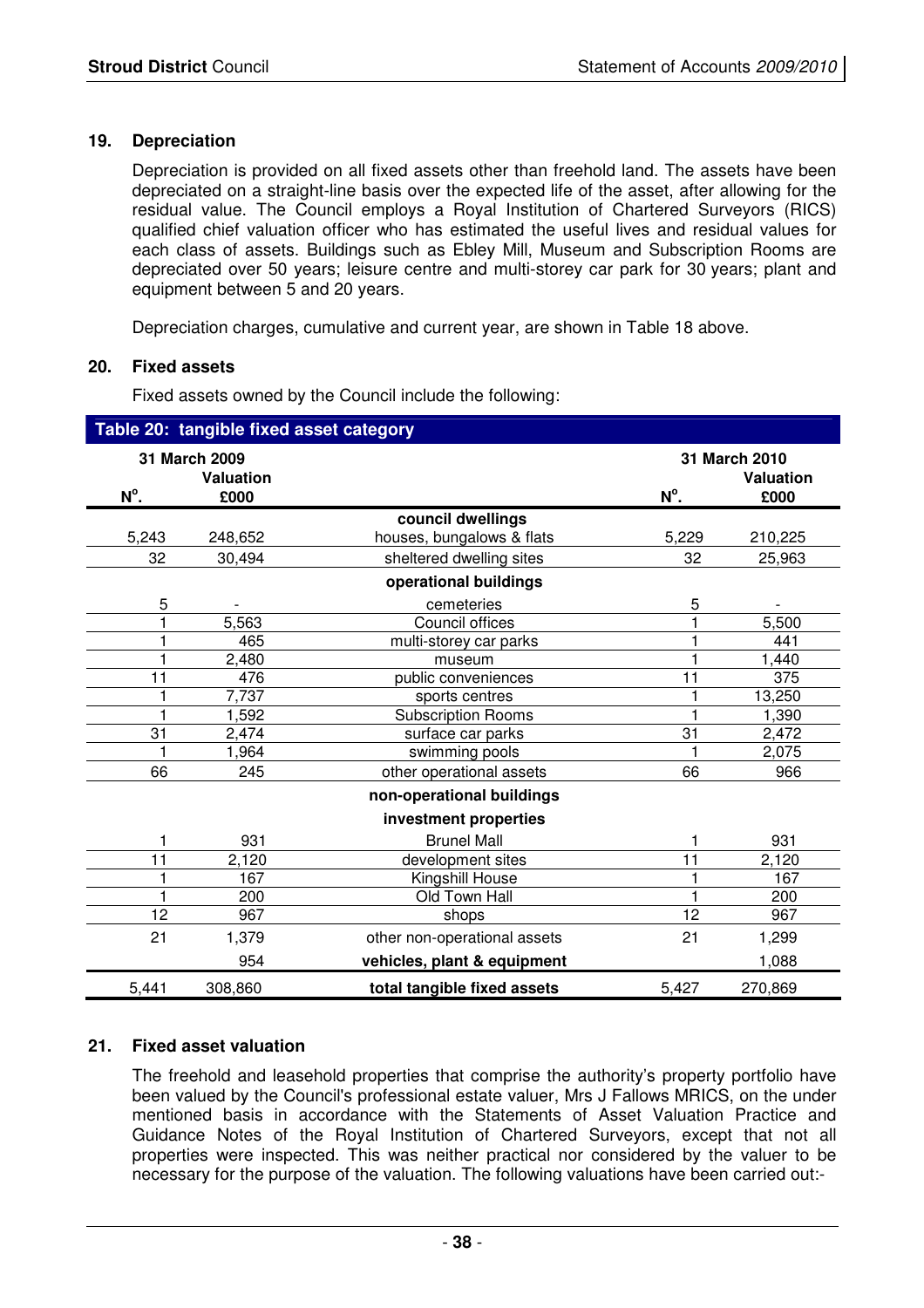| <b>Property description</b>                                       | Date as at |
|-------------------------------------------------------------------|------------|
|                                                                   |            |
| Council rented accommodation and sheltered dwellings31 March 2010 |            |
|                                                                   |            |
| Stratford Park Leisure Centre / Museum in the Park / Subscription |            |
|                                                                   |            |
|                                                                   |            |

Plant and machinery is included in the valuation of the buildings. For the purpose of depreciation, in some cases the value of plant within operational buildings has been estimated and depreciated separately.

Property regarded by the authority as operational was valued on the basis of open market value for the existing use or, where this could not be assessed because there was no market for the subject asset, the depreciated replacement cost.

Properties regarded by the authority as non-operational have been valued on the basis of open market value. All operational assets have been depreciated in accordance with the Accounting Code of Practice and Financial Reporting Standard 15 (FRS 15).

#### **22. Revenue expenditure funded from capital under statute**

#### **Table 21: movement in revenue expenditure funded from capital under statute**

|                      | expenditure | written off to  |
|----------------------|-------------|-----------------|
| (figures in £'000s)  | in year     | revenue in year |
| improvement grants   | 671         | -671            |
| housing associations | 486         | -486            |
| other                | 850         | -850            |
| total                | 2.007       | $-2,007$        |

#### **23. Intangible assets**

#### **Table 22: movement in intangible assets**

| (figures in £'000s)            | purchased<br>software<br>licences |
|--------------------------------|-----------------------------------|
| original cost                  | 360                               |
| amortisations to 1 April 2008  | $-99$                             |
| balance at 1 April 2008        | 261                               |
| expenditure in year            | 48                                |
| recategorisation               |                                   |
| written off to revenue in year | -42                               |
| balance at 31 March 2009       |                                   |

Intangibles are written off to revenue on a straight line basis over 10 years, to reflect the general life of purchased software.

#### **24. Capital expenditure**

 **Chart 3** shows the main areas and percentages of the £6.9 million capital expenditure, as summarised in **Table 23** :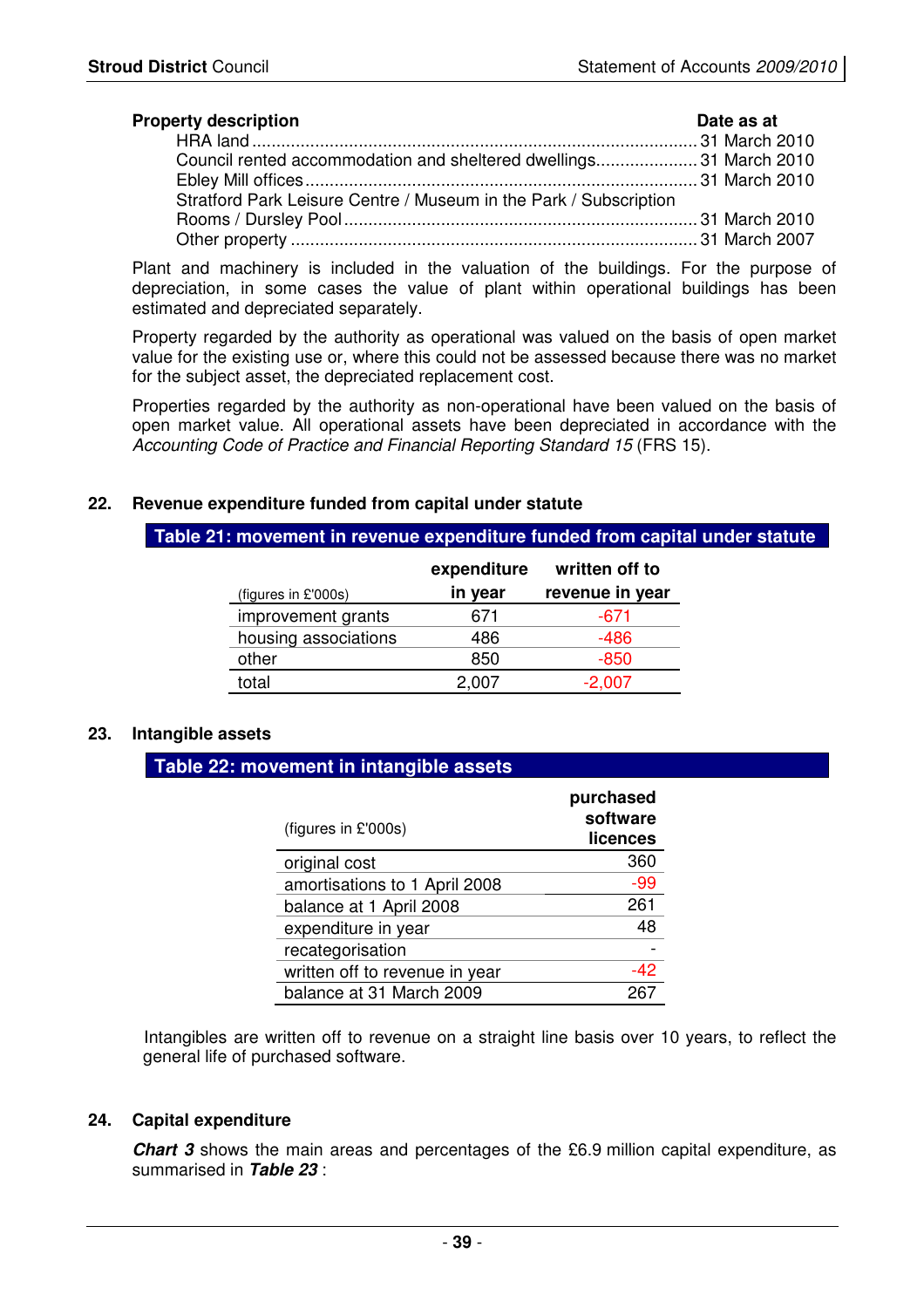#### **Chart 3: capital expenditure 2009/2010 by type**



Major improvements to Council dwellings are significant capital enhancements to Councilowned rented properties, such as re-roofing, new kitchens and bathrooms, window replacement and installation of central heating.

Improvement grants are given to households towards the renovation of their private sector accommodation, to provide an improved level of basic facilities. Social housing grants are payments to social landlords such as housing associations, given in exchange for nomination rights.

Other expenditure includes capital grants for regeneration projects and improvements to the fabric of and access to existing buildings and equipment, such as leisure and cultural facilities, car parking, public conveniences and backlog building maintenance.

#### **25. Capital funding**

Details of the capital expenditure and the sources of finance are shown below:

|           | Table 23: capital expenditure and financing |           |
|-----------|---------------------------------------------|-----------|
| 2008/2009 | (figures in £'000s)                         | 2009/2010 |
| $-843$    | opening Capital Financing Requirement       | $-1,418$  |
|           | capital investment                          |           |
| 52        | intangible assets                           | 48        |
| 7,196     | operational assets                          | 4,867     |
|           | non-operational assets                      | 1,938     |
| 1,669     | deferred charges                            | 2,250     |
| 8,917     | total expenditure                           | 9,103     |
|           | sources of finance                          |           |
| $-1,745$  | capital receipts                            | $-887$    |
| $-3,160$  | major repairs reserve                       | $-4,083$  |
| $-881$    | Government grants and other contributions   | $-1,448$  |
| $-3,131$  | direct financing from revenue and reserves  | $-435$    |
| $-8,917$  | total funding                               | 6,853     |
| $-575$    | movement in deferred liabilities            |           |
| $-1,418$  | closing Capital Financing Requirement       | 832       |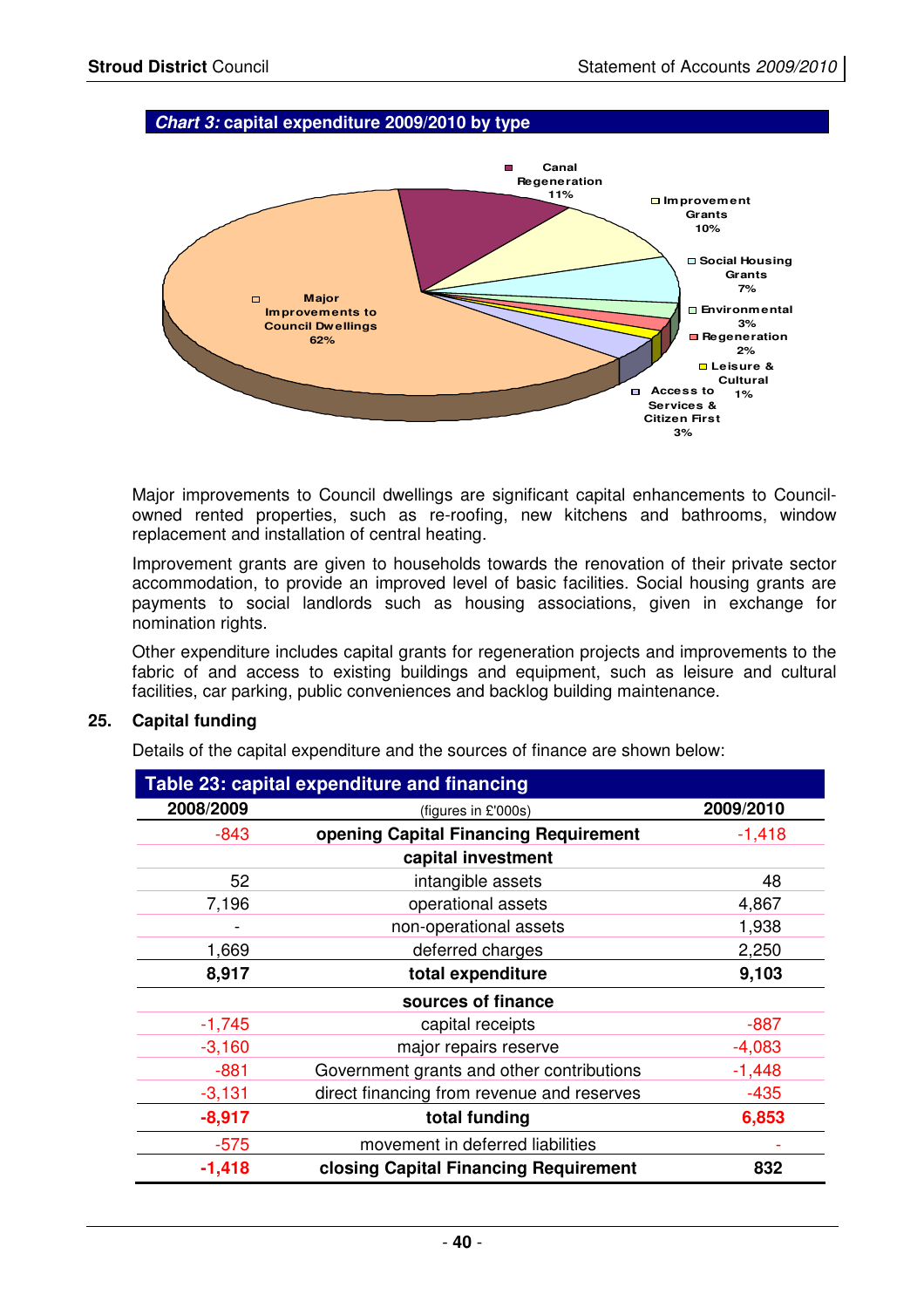|        | explanation of movements in year               |                |
|--------|------------------------------------------------|----------------|
|        | increase in underlying need to borrow:         |                |
|        | supported by Government financial assistance   | -              |
|        | unsupported by Government financial assistance | 2,250          |
| $-575$ | movement in deferred liabilities               | $\blacksquare$ |
| $-575$ | decrease in Capital Financing Requirement      | 2,250          |

#### **26. Capital commitments**

 The Council had legally binding major commitments (i.e. in excess of £300k) under capital contracts at 31 March 2010 totalling £1m, for kitchen and bathroom replacement schemes on Council dwellings. These contracts and amounts cover the period until 21 October 2010.

#### **27. Lease contracts**

Until 1996/1997 it had been Council policy to acquire vehicles, computer equipment and other equipment through leasing arrangements, these being 'operating leases' from April 1990 and 'finance leases' before this. The gross book value of finance leases at 31 March 2010 was nil, all assets being fully depreciated and all agreements into secondary rental periods.

No asset was acquired during 2009/2010 under an operating lease. The total value of operating lease arrangements at 31 March 2009 is nil (nil 31 March 2008). These are excluded from balance sheet valuations, as ownership never passes to the Council.

#### **28. Financial Instruments**

Investments, debtors and creditors are recognised as financial instruments, and as disclosed in the balance sheet, are made up of the following categories:

| Table 24: financial instruments balances |                          |                |                |                |  |  |  |
|------------------------------------------|--------------------------|----------------|----------------|----------------|--|--|--|
|                                          | Long-Term                |                |                | <b>Current</b> |  |  |  |
|                                          | 31 Mar<br>2009           | 31 Mar<br>2010 | 31 Mar<br>2009 | 31 Mar<br>2010 |  |  |  |
| (figures in $£'000s$ )                   |                          |                | re-stated      |                |  |  |  |
| <b>Financial Liabilities</b>             |                          |                |                |                |  |  |  |
| loans and payables                       | $\overline{\phantom{a}}$ |                | 9,381          | 8,472          |  |  |  |
| <b>Financial Assets</b>                  |                          |                |                |                |  |  |  |
| loans and receivables                    | 6,287                    | 2,133          | 14,889         | 18,638         |  |  |  |

(Further details on each of these items are shown in notes 31 to 34 below)

#### **29. Financial Instruments – Fair Value**

Financial liabilities and financial assets represented by loans and receivables are carried in the balance sheet at amortised cost. Their fair value can be assessed by calculating the present value of the cash flows that will take place over the remaining term of the instruments, using the following assumptions:

- estimated interest rates of 2% for loans receivable
- no early repayment or impairment is recognised
- where an instrument will mature in the next 12 months, carrying amount is assumed to approximate to fair value
- $\bullet$  the fair value of trade and other receivables is taken to be the invoiced or billed amount the fair values are calculated as follows: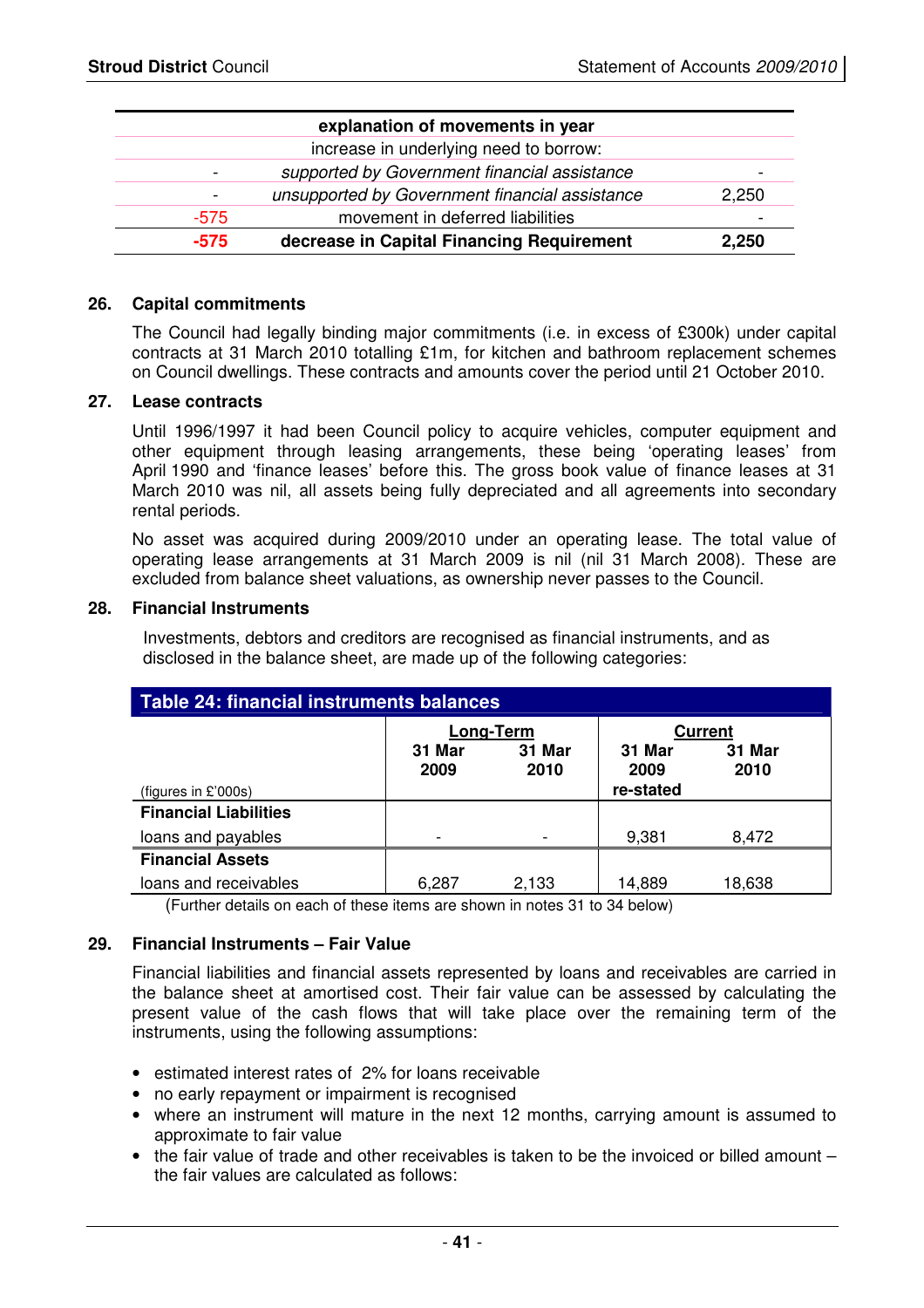| Table 25: fair value of assets carried at amortised cost |                          |               |                    |               |  |
|----------------------------------------------------------|--------------------------|---------------|--------------------|---------------|--|
| (figures in $£'000s$ )                                   | 31 Mar 2009<br>re-stated |               | 31 Mar 2010        |               |  |
|                                                          | Carrying<br>amount       | Fair<br>value | Carrying<br>amount | Fair<br>value |  |
| loans and receivables                                    | 21,176                   | 21,525        | 20,771             | 18,396        |  |

The fair value at 31 March 2010 is lower than the carrying amount because of the Icelandic impairment that Council is required to account for in 2009-10. This loss is mitigated by the capitalisation direction as shown in the Income & Expenditure Account. As this is still pending the court case later in the year, it is not shown in the Statement of Total Recognised Gains and Losses.

#### **30. Disclosure of nature and extent of risks arising from financial instruments**

The authority's activities expose it to a variety of financial risks:

- credit risk the possibility that other parties might fail to pay amounts due to the authority
- liquidity risk the possibility that the authority might not have funds available to meet its commitments to make payments
- market risk the possibility that financial loss might arise for the authority as a result of changes in such measures as interest rates and stock market movements.

The authority's overall risk management programme focuses on the unpredictability of financial markets and seeks to minimise potential adverse effects on the resources available to fund services. Risk management is carried out by a central treasury team, under policies approved by the Council in the annual treasury management strategy.

The Council provides written principles for overall risk management, as well as written policies covering specific areas such as interest rate risk, credit risk and the investment of surplus cash.

#### **Credit risk**

Credit risk arises from deposits with banks and financial institutions, as well as credit exposures to the authority's customers. Deposits are not made with banks and financial institutions unless they are included on the Council's authorised lending list as supplied on a weekly basis by Sector, the Council's Treasury Management advisers.

There is a group limit of £8m for groups of banks covered by the UK Government Guarantee scheme, subject to a limit of £5m per individual bank. Outside of the UK the Council will only make deposits in AAA-rated countries and has set a limit of £5m per country. Investments can be for a maximum 3 year duration.

As an overriding control no more than 50% of investments can be with a single institution, subject to a minimum deposit of £1m.

Customers are assessed, taking into account their financial position, past experience and other factors, in respect of credit risk but formal individual credit limits are not set.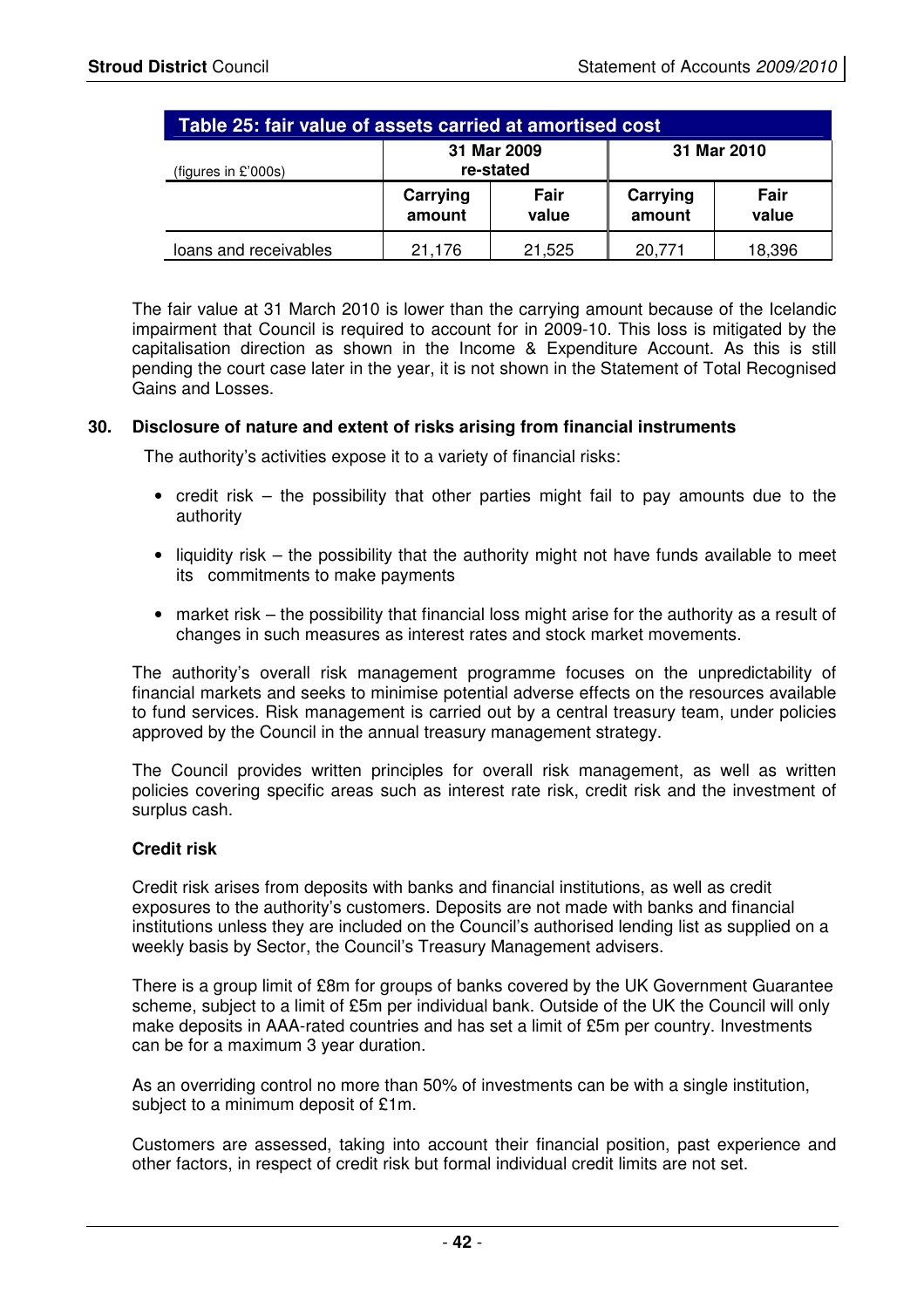The following analysis summarises the authority's potential maximum exposure to credit risk, based on experience of default and uncollectabitlity, adjusted to reflect current market conditions:

| Table 26: credit risk analysis |                         |                                               |                                                                                             |                                                                               |  |  |
|--------------------------------|-------------------------|-----------------------------------------------|---------------------------------------------------------------------------------------------|-------------------------------------------------------------------------------|--|--|
|                                | Amount at<br>31/03/2010 | <b>Historical</b><br>experience<br>of default | <b>Historical</b><br>experience<br>adjusted for<br>market<br>conditions at<br>31 March 2010 | <b>Estimated</b><br>maximum<br>exposure to<br>default and<br>uncollectibility |  |  |
|                                | £000                    | ℅                                             | %                                                                                           | £000                                                                          |  |  |
| Deposits with banks &          |                         |                                               |                                                                                             |                                                                               |  |  |
| financial institutions         | 17,068                  | 1.3%                                          | $1.34\%$                                                                                    | 229                                                                           |  |  |
| <b>Customers</b>               | 3,255                   | 4.5%                                          | 6.0%                                                                                        | 194                                                                           |  |  |
|                                |                         |                                               |                                                                                             | 423                                                                           |  |  |

No credit limits were exceeded during the reporting period. The authority has estimated an impairment loss from non-performance by Icelandic banks, in accordance with CIPFA guidelines, as detailed in note 29 above. The impairment is in relation to two deposits with Glitnir bank (£1m @ 6% 15/04/08 – 15/04/09, and £2m @ 5.61% 4/01/08 – 2/01/09. UK Local Authorities are being jointly represented through the Local Government Association. Legal advice is that local authority deposits have the status of priority creditors, as such prospects for recovery are good. The authority does not expect any other losses from non-performance by any other counterparties in relation to deposits.

The authority does not generally allow credit for customers, such that £2.976m of the £3.255m is past its due date for payment. The past due amount can be analysed by age as follows:

| <b>Age Analysis</b>  | 2008/2009 | 2009/2010 |  |
|----------------------|-----------|-----------|--|
|                      | £000      | £000      |  |
| Less than 3 months   | 44        | 398       |  |
| 3 to 6 months        | 537       | 23        |  |
| 6 months to one year | 2,853     | 2,514     |  |
| More than one year   | 147       | 41        |  |
|                      | 3,581     | 2,976     |  |

#### **Liquidity risk**

The authority has no long term debt, but as it has ready access to borrowings from the Public Works Loans Board, there is no significant risk that it will be unable to raise finance to meet its commitments under financial instruments. The maturity analysis of financial liabilities, due to be paid in less than one year is as follows:

|                    |                                           | £000  |
|--------------------|-------------------------------------------|-------|
| Less than one year | Trade, other payables and temporary loans | 8.472 |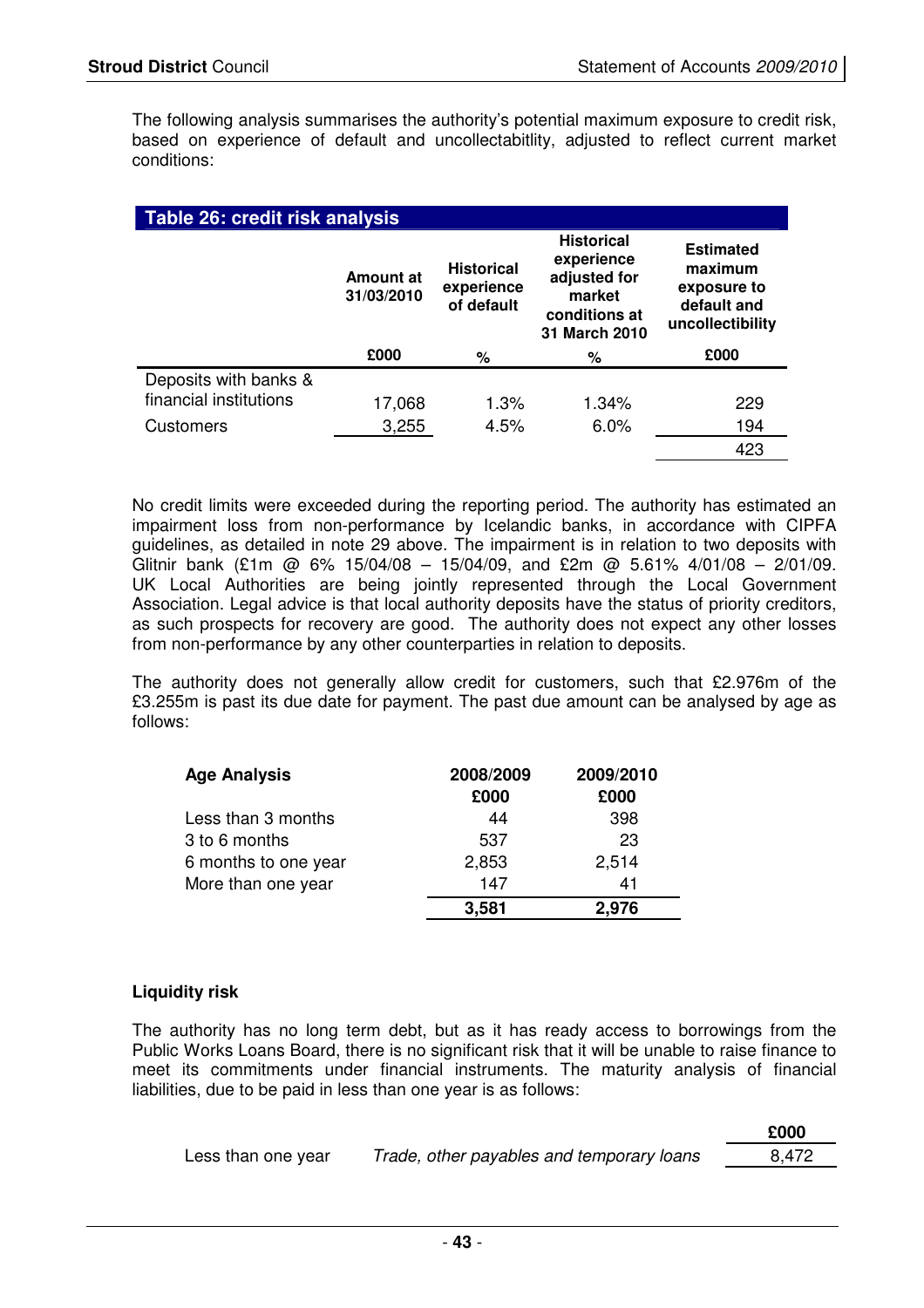#### **Market risk**

#### • **Interest rate risk**

The authority has no long term debt, but is exposed to significant risk in terms of interest rate movements on its investments. For instance, a rise in interest rates would have the following effects:

- investments at variable rates the interest income credited to the Income and Expenditure Account will rise
- investments at fixed rates the fair value of the assets will fall.

Changes in interest receivable on variable rate investments will be posted to the Income and Expenditure Account and affect the General Fund Balance  $\hat{\Sigma}$  for  $\hat{\Sigma}$ . The treasury management team has an active strategy for assessing interest rate exposure that feeds into the setting of the annual budget and which is used to update the budget during the year. This allows any adverse changes to be accommodated.

According to this assessment strategy, at 31 March 2010, if interest rates had been 1% higher with all other variables held constant, the financial effect would be as follows:

| Effect of interest rate 1% higher                            | £000 |
|--------------------------------------------------------------|------|
| Increase in interest receivable on variable rate investments | 133  |
| Impact on Income and Expenditure Account                     | 133  |
| Share of overall impact debited to HRA                       | 89   |
| Decrease in fair value of fixed rate investment assets       | 44   |
| Impact on STRGL                                              | 44   |

 The impact of a 1% fall in interest rates would be as above but with the movements being reversed.

#### • **Price risk**

The authority has no investments in equity shares and is therefore not exposed to losses arising from movements in the prices of shares.

#### • **Foreign exchange risk**

The authority has no financial assets or liabilities denominated in foreign currencies and thus has no exposure to loss arising from movement in exchange rates.

#### **31. Long-term investments**

 This represents investments that are due to be repaid to the council after a period of at least one-year. All funds are managed internally.

#### **32. Long-term debtors**

 These are debtors that fall due after a period of at least one-year. The majority are mortgages that were given for the purchase of ex-Council dwellings, to private individuals or to housing associations. No new mortgages have been given since 1994/1995.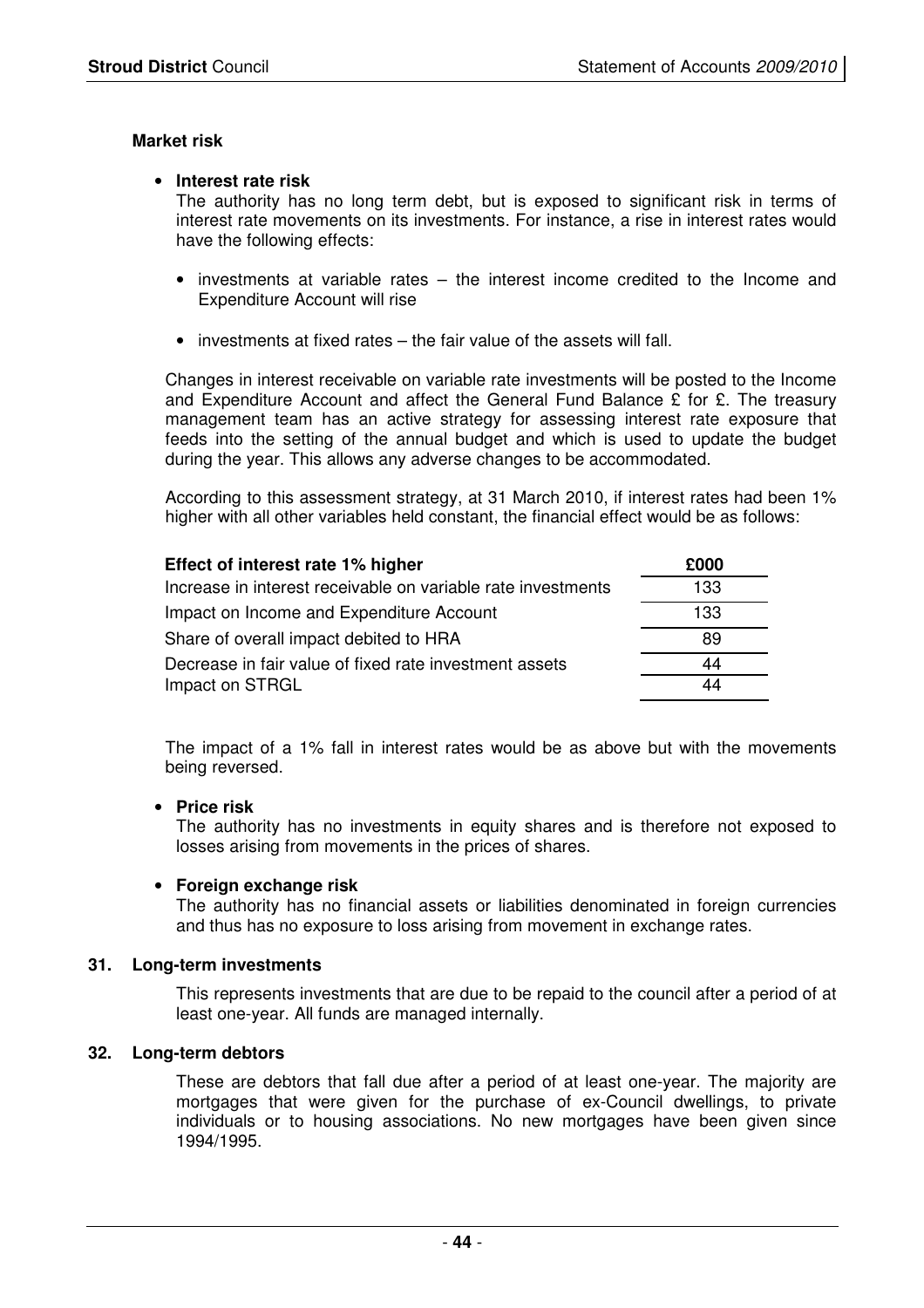## **33. Stock**

| Table 27: stocks |                                 |           |
|------------------|---------------------------------|-----------|
| 31 Mar 09        | (figures in £'000s)             | 31 Mar 10 |
| 35               | bus & national transport tokens | 26        |
| З                | other                           | 3         |
| 38               | total stocks                    | 29        |

# **34. Debtors**

| Table 28: debtor amounts falling due in one year |                                         |           |  |  |
|--------------------------------------------------|-----------------------------------------|-----------|--|--|
| 31 Mar 09                                        |                                         | 31 Mar 10 |  |  |
| re-stated                                        | (figures in £'000s)                     |           |  |  |
| 14                                               | capital debtors                         | 239       |  |  |
| 198                                              | council tax arrears                     | 194       |  |  |
| 426                                              | government departments                  | 775       |  |  |
| 707                                              | housing benefits & rebate arrears       | 693       |  |  |
| 459                                              | housing tenants                         | 450       |  |  |
| 553                                              | revenue and customs                     | 600       |  |  |
| 1,756                                            | sundry debtors                          | 1,149     |  |  |
| 136                                              | other local authorities                 | 119       |  |  |
| 4,249                                            | total debtors                           | 4,219     |  |  |
|                                                  | less: provision for doubtful debts      |           |  |  |
| $-57$                                            | council tax                             | $-56$     |  |  |
| $-278$                                           | housing tenants                         | $-281$    |  |  |
| $-383$                                           | other                                   | $-206$    |  |  |
| $-718$                                           | total provision for doubtful debts      | $-543$    |  |  |
|                                                  |                                         |           |  |  |
| 3,531                                            | net debtors falling due within one year | 3,676     |  |  |

# **35. Creditors**

| Table 29: payments due by creditor type |                                          |           |  |  |
|-----------------------------------------|------------------------------------------|-----------|--|--|
| 31 Mar 09                               |                                          |           |  |  |
| re-stated                               | (figures in £'000s)                      | 31 Mar 10 |  |  |
| 874                                     | capital creditors                        | 817       |  |  |
| 322                                     | government departments                   | 2,255     |  |  |
| 250                                     | <b>Inland Revenue</b>                    |           |  |  |
| 439                                     | other local & police authorities         | 412       |  |  |
| 45                                      | pay arrears                              |           |  |  |
| 1,242                                   | income received in advance               | 1,274     |  |  |
| 4,168                                   | sundry creditors                         | 3,693     |  |  |
| 41                                      | collection fund (district council share) | 21        |  |  |
| 7,381                                   | total creditors                          | 8,472     |  |  |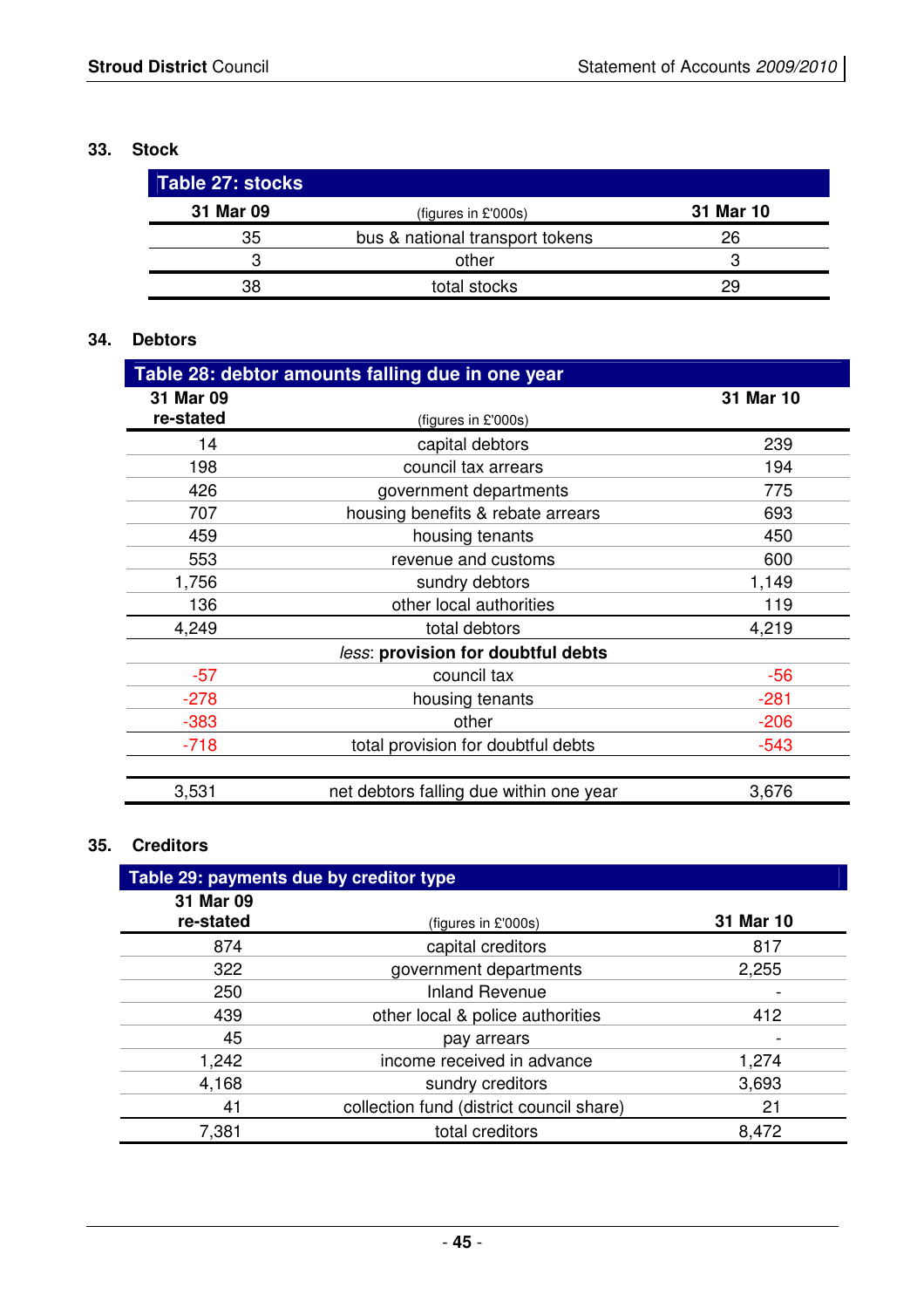#### **36. Cash and Bank**

 This represents the balance held in the Council's bank accounts less creditor payments waiting to be transferred from the Council's bank account by BACS (Bankers Automated Clearing System) and unpresented cheques issued in March 2010.

#### **37. Provisions**

Provisions are required where the Council faces a material liability of uncertain timing or amount, which will be settled by the transfer of economic benefits. This represents a present obligation from a past event.

| Table 30: movement in provisions                |                      |          |                        |                          |  |  |  |
|-------------------------------------------------|----------------------|----------|------------------------|--------------------------|--|--|--|
| <b>Provision name</b><br>(figures in $£'000s$ ) | balance<br>31 Mar 09 | receipts | payments/<br>transfers | balance<br>31 Mar 10     |  |  |  |
| insurance                                       | -3                   |          |                        | $\overline{\phantom{0}}$ |  |  |  |
| total provisions                                | -3                   |          | ാ                      | $\overline{\phantom{0}}$ |  |  |  |

 The insurance provision represents the minimal value of claims against the Council that are expected to result in a payment to the claimant above any sum paid by an insurance policy. Sums are held in the insurance reserve to fund any excesses that the Council would be required to pay, above the sums paid by insurance companies.

#### **38. Government grants deferred**

This represents government grants or other contributions towards the acquisition of a fixed asset, which have yet to be written off via the statement of movement in general fund balances over the useful life of the asset to match the depreciation charge. It includes Stratford Park Leisure Centre, Public Conveniences, 'access to services' (Citizens First), the Subscription Rooms and Museum in the Park.

| Table 31: government grants deferred account |                                              |           |  |  |
|----------------------------------------------|----------------------------------------------|-----------|--|--|
| 31 Mar 09                                    | (figures in £'000s)                          | 31 Mar 10 |  |  |
| 2,374                                        | balance at 1 April                           | 2,167     |  |  |
| 278                                          | external contributions                       | 846       |  |  |
| 295                                          | disabled facilities grants                   | 209       |  |  |
| 308                                          | private sector housing renewal capital grant | 462       |  |  |
| $-603$                                       | transfer to capital adjustment account       | $-671$    |  |  |
| $-485$                                       | transfer to general fund services            | $-963$    |  |  |
| 2,167                                        | balance at 31 March                          | 2,050     |  |  |

#### **39. Capital contributions unapplied**

These are external contributions for capital schemes, held until financing is required. The amounts are applied through the *government grants deferred* account (see above).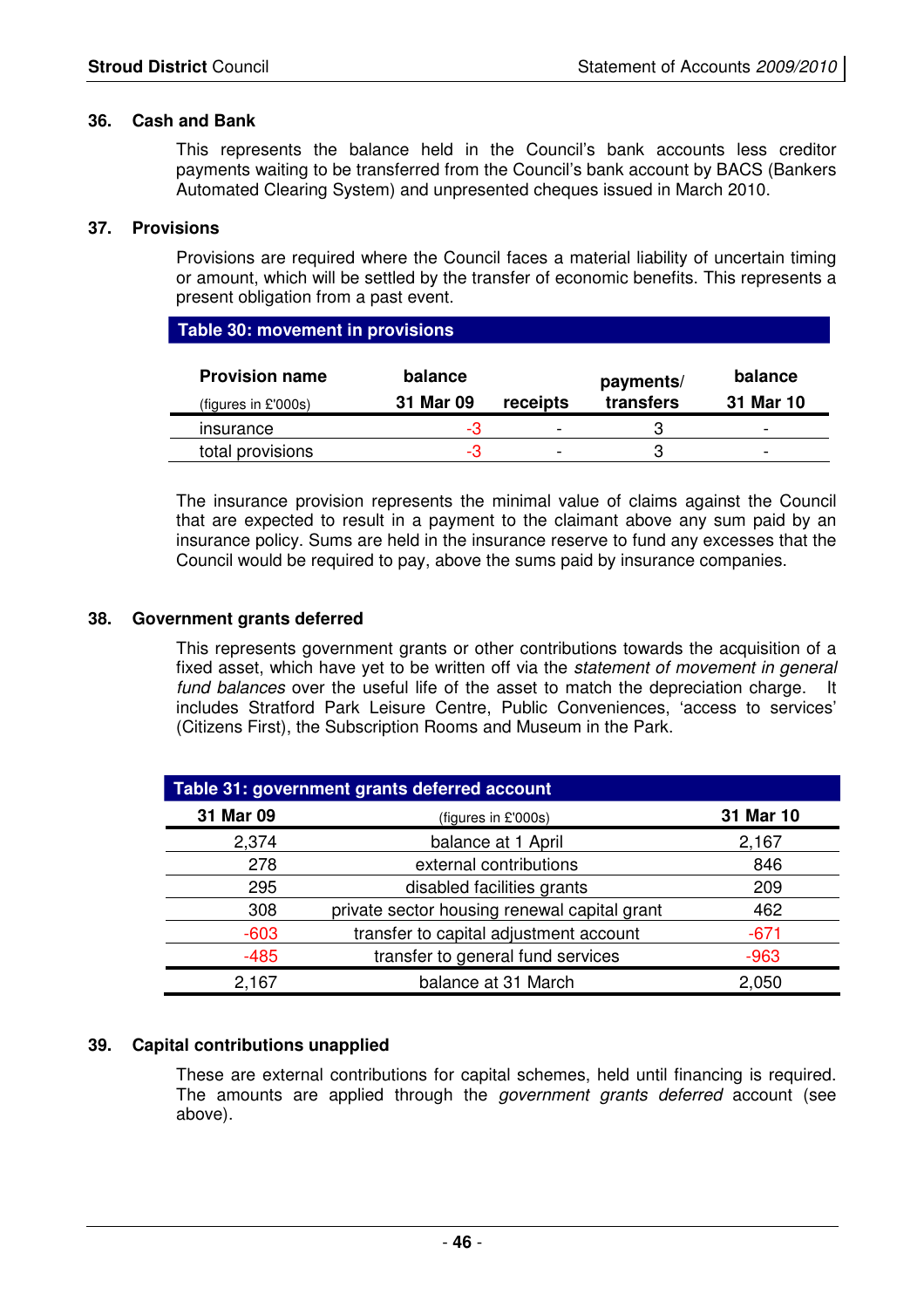### **40. Movements on reserves**

| Table 32: movement on reserves              |                        |                         |                             |                                  |           |                                                                                                                                             |                                                                          |
|---------------------------------------------|------------------------|-------------------------|-----------------------------|----------------------------------|-----------|---------------------------------------------------------------------------------------------------------------------------------------------|--------------------------------------------------------------------------|
|                                             | balance                |                         |                             |                                  | balance   |                                                                                                                                             |                                                                          |
| (figures in £'000s)                         | 31 Mar 09<br>re-stated | income<br>to<br>reserve | expenditure<br>from reserve | transfers<br>between<br>reserves | 31 Mar 10 | purpose of reserve                                                                                                                          | further details<br>of movements                                          |
| capital adjustment<br>account               | 281,398                | 9,348                   | $-17,654$                   | $-12,200$                        | 260,892   | store of capital resources set<br>aside to meet past expenditure                                                                            | table 33, page 48                                                        |
| financial instruments<br>adjustment account | $-286$                 | 281                     |                             |                                  | -5        | balancing account to allow for<br>differences in statutory<br>requirements & proper<br>accounting practices for<br>borrowings & investments |                                                                          |
| revaluation reserve                         | 26,974                 |                         | $-37.217$                   | 17,604                           | 7.361     | store of gains on revaluation of<br>fixed assets not yet realised<br>through sales                                                          | table 34, page 48                                                        |
| collection fund<br>adjustment account       | 41                     |                         | $-2$                        |                                  | 39        | to account for the difference in<br>council tax income under<br>regulation & the SORP via the<br><b>SMGFB</b>                               |                                                                          |
| pension reserve                             | $-28,279$              | 2,021                   | $-27.192$                   |                                  | $-53.450$ | balancing account to allow<br>inclusion of pension liability on table 12, page 31<br>the balance sheet                                      |                                                                          |
| usable capital<br>receipts reserve          | 1,352                  | 488                     | $-314$                      | $-401$                           | 1.125     | proceeds of fixed asset sales<br>available to meet future capital table 35, page 49<br>investment                                           |                                                                          |
| transitional relief<br>capital receipts     | 1.024                  |                         |                             | $-486$                           | 538       | proceeds of fixed asset sales<br>available to meet future<br>housing capital investment                                                     | page 49                                                                  |
| deferred capital<br>receipts                | 27                     |                         | $-8$                        |                                  | 19        | future capital receipts from<br>mortgage principal repayments                                                                               | page 49                                                                  |
| general fund balance                        | 2.049                  | 766                     |                             |                                  |           | resources available to meet<br>2,815 future running costs for non<br>housing services                                                       | Statement of<br>Movement of<br>General Fund<br>Balance, pages 19<br>& 20 |
| housing revenue<br>account balance          | 423                    | 6,320                   |                             | $-4,287$                         |           | resources available to meet<br>2,456 future running costs for council<br>housing                                                            | HRA statements,<br>pages 58 & 59                                         |
| earmarked reserves                          | 5,343                  | 1,325                   | $-746$                      | $-230$                           | 5.692     | earmarked for a range of<br>specified purposes                                                                                              | table 36, pages 50<br>& 51                                               |
| totals                                      | 290,066                | 20,549                  | -83,133                     | $\overline{a}$                   | 227,482   |                                                                                                                                             |                                                                          |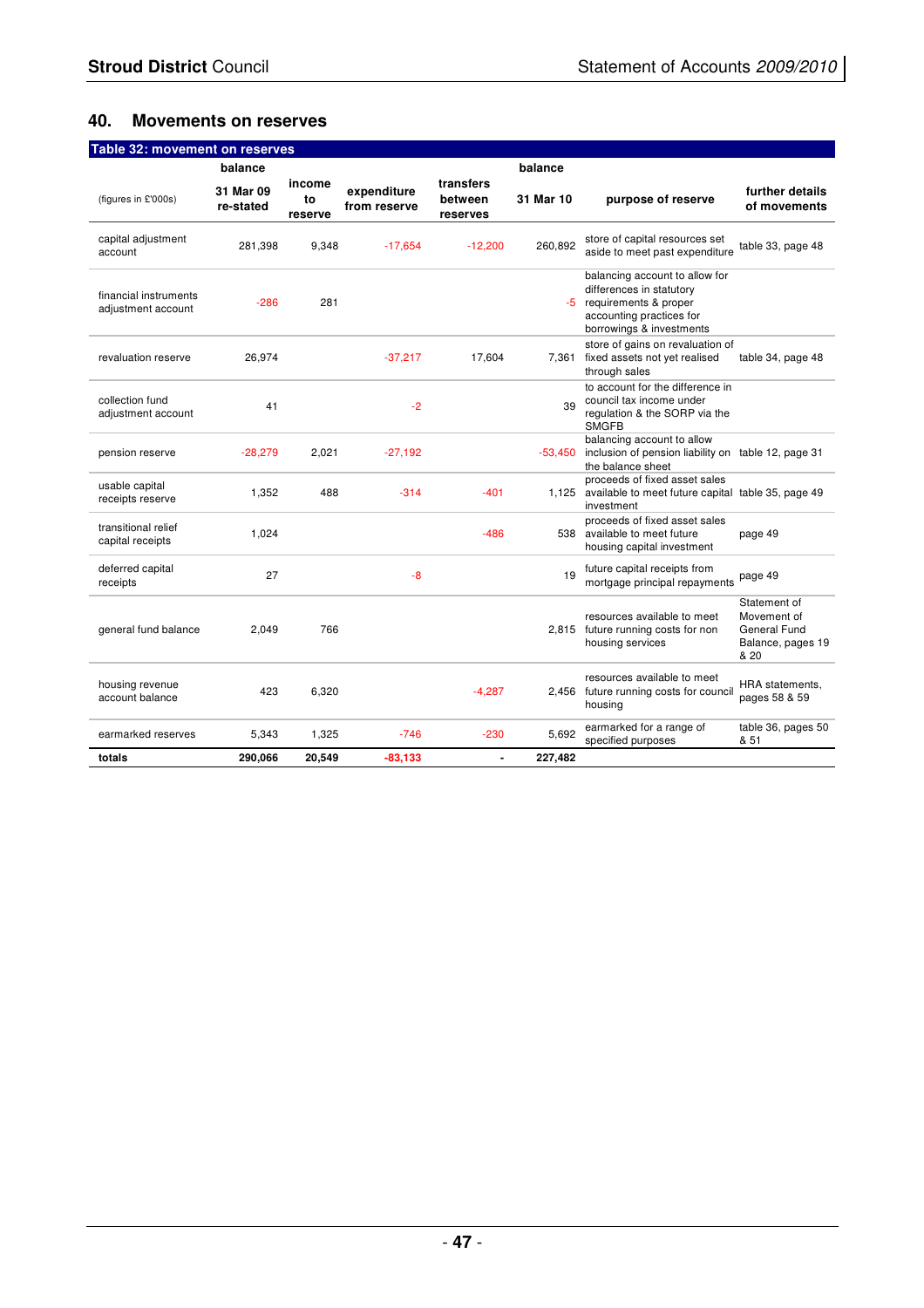#### **41. Capital adjustment account**

This account was created on  $1<sup>st</sup>$  April 2007 with an opening balance of £290.841m, as a result of the new accounting requirements adopted from the 2007 SORP. The balance reflects transfers from the former capital financing account and fixed asset restatement account which were replaced by this account. This is not a cash-backed reserve but a way of reflecting all capital transactions on the balance sheet.

It contains amounts that are required by statute to be set aside from capital receipts for the repayment of external loans and the amount of capital expenditure financed from revenue and capital receipts. It also contains the difference between amounts provided for depreciation and that which is charged to revenue to repay the principal element of external loans. The Council's overall minimum revenue provision requirement (MRP) is nil (see note 13, page 33).

#### **Table 33: capital adjustment account**

| 31 Mar 09 | (figures in £'000s)                          | 31 Mar 10 |
|-----------|----------------------------------------------|-----------|
| 289,482   | balance at 1 April                           | 281,398   |
| 1,088     | amortisation of government grants - deferred | 1,634     |
| $-7,199$  | excess of depreciation over MRP              | $-6,942$  |
| $-1,669$  | deferred charges written down                | $-2,007$  |
| 3,184     | direct financing from revenue                | 435       |
| 3,160     | major repairs reserve                        | 4,083     |
| 1,745     | usable capital receipts applied in year      | 887       |
| $-1,630$  | disposals of fixed assets (book value)       | $-671$    |
| 120       | asset revaluation write off                  | $-17,773$ |
|           | accumulated depreciation write off           | $-5,616$  |
| $-7,458$  | impairment                                   | 7,714     |
|           | capitalisation direction                     | $-2,250$  |
| 575       | reduction in deferred liability              |           |
| 281,398   | balance at 31 March                          | 260,892   |

#### **42. Revaluation reserve**

 This reserve was created on 1 April 2007 with an opening balance of £nil, as a result of the new accounting requirements adopted from the 2007 SORP. This reserve is credited with specific asset revaluations as certified by the Council's estates manager. Impairment of fixed assets is only charged to this reserve if the reserve contains a previous revaluation specific to that asset, otherwise it is written off to Income and Expenditure Account.

 The major revaluation in the year was in respect of Council houses, with the underlying increase in gross value reduced by the Government's regional factor being applied to the valuation. See also table 18, movement on fixed assets.

| <b>Table 34: revaluation reserve</b> |                                  |           |  |  |
|--------------------------------------|----------------------------------|-----------|--|--|
| 31 Mar 09                            | (figures in £'000s)              | 31 Mar 10 |  |  |
| 21,855                               | balance at 1 April               | 26,974    |  |  |
| 5,119                                | asset revaluations               | $-37,217$ |  |  |
|                                      | write off excess revaluations to |           |  |  |
|                                      | capital adjustment account       | 17,604    |  |  |
| 26,974                               | balance at 31 March              | 7,361     |  |  |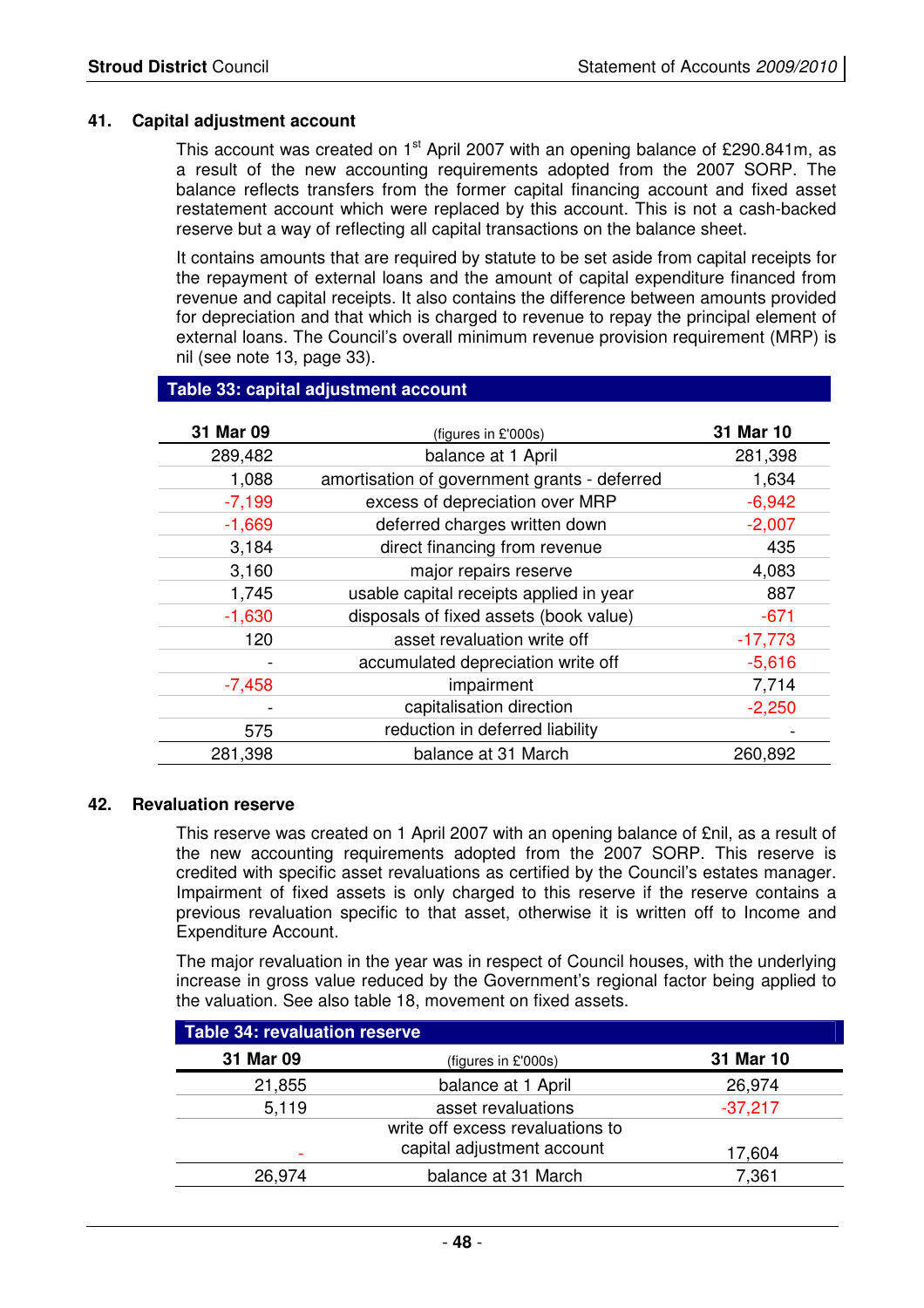#### **43. Usable capital receipts reserve**

 Since 1 April 2004 the Council has been required to pay to the Government 75% of the income from sales of Council houses, subject to transitional arrangements for being 'debt free' (see note 44 below). The remaining 25% from Council house sales, and income from sales of other fixed assets such as surplus land, is known as usable capital receipts. These usable receipts can only be used for the purpose of financing capital expenditure in future years.

Details of income and expenditure are shown below.

| Table 35: usable capital receipts |                                                  |                    |  |  |
|-----------------------------------|--------------------------------------------------|--------------------|--|--|
| <b>31 March 09</b>                | (figures in $£'000s$ )                           | <b>31 March 10</b> |  |  |
| 1,011                             | balance at 1 April                               | 1,352              |  |  |
| 128                               | proceeds on sale of Council houses               | 398                |  |  |
| 1,665                             | proceeds on sale of other fixed assets           |                    |  |  |
|                                   | repaid grants and advances                       | 82                 |  |  |
| $-99$                             | less: payments to the housing pool               | $-306$             |  |  |
| 1,694                             | net proceeds from sale of fixed assets           | 174                |  |  |
| $-1,353$                          | less: applied to finance new capital expenditure | -401               |  |  |
| 1,352                             | balance at 31 March                              | 1,125              |  |  |

#### **44. Transitional relief capital receipts**

 From 2007/08 no further transitional relief is available, and the balance held can only be used for approved housing purposes capital expenditure in future years.

#### **45. Deferred capital receipts**

 These are amounts derived from sales of assets that will be received in instalments over agreed periods of time. They mainly arise from mortgages on sold Council houses and form a part of mortgages under long-term debtors.

#### **46. Earmarked reserves**

 The Council has chosen to set resources aside on the balance sheet for a number of earmarked reserves. Expenditure funded from these reserves must be charged as a revenue cost of services. Balances are transferred from the reserve to the Statement of Movement on the General Fund Balance to neutralise any impact on the Council Tax. The movement in earmarked reserves is shown in the following table: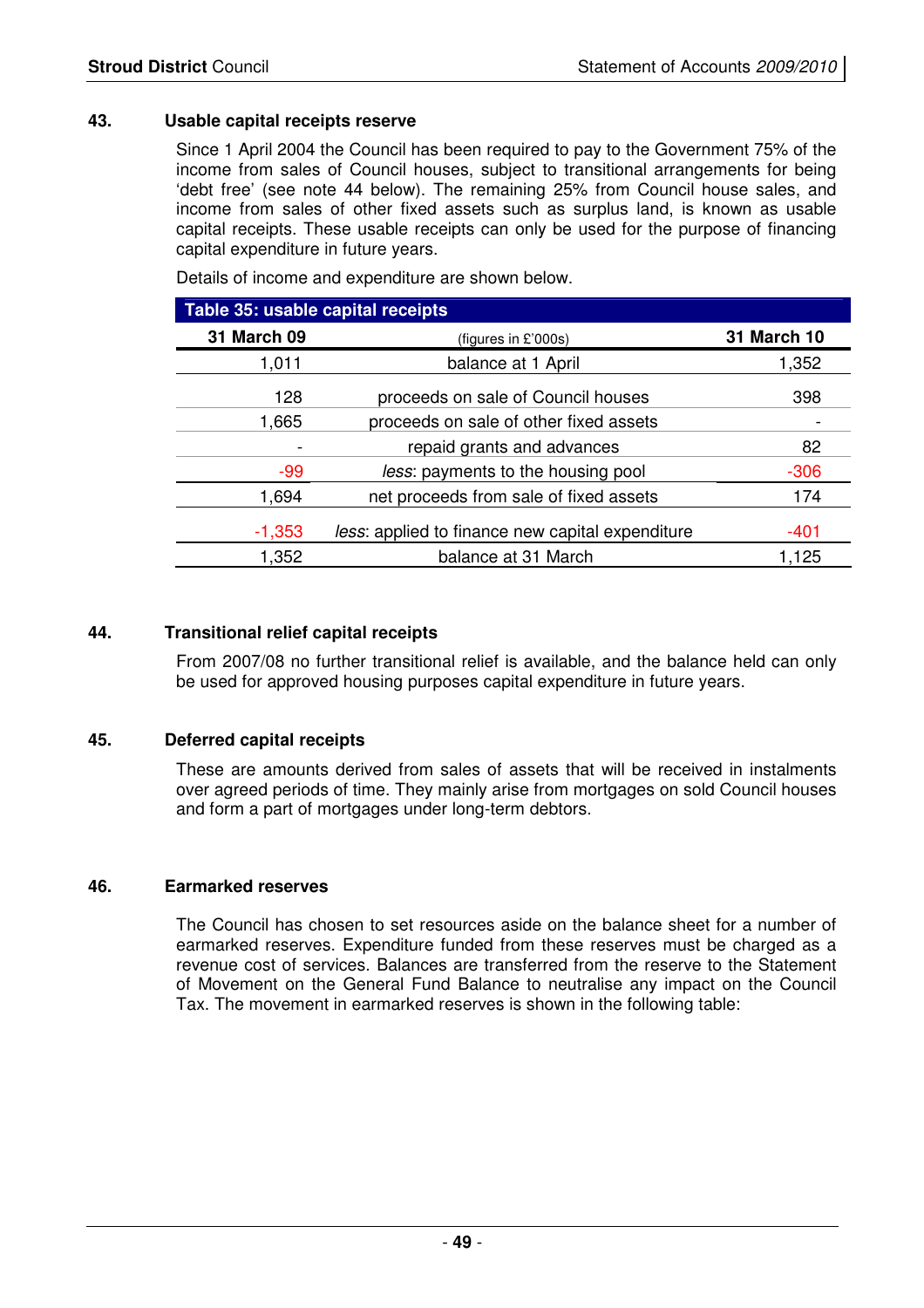| Table 36: earmarked reserves                 |           |                |                          |           |
|----------------------------------------------|-----------|----------------|--------------------------|-----------|
|                                              | balance   |                |                          | balance   |
| (figures in £'000s)                          | 31 Mar 09 | to             | from                     | 31 Mar 10 |
| capital                                      | 1,185     | 390            | $-184$                   | 1,391     |
| closed circuit television                    | 44        | 17             |                          | 61        |
| concessionary fares                          | 200       |                | $\blacksquare$           | 200       |
| economic development                         | 78        | 8              |                          | 86        |
| efficiency savings/invest to save            | 200       |                | ÷.                       | 200       |
| housing                                      | 244       |                | ÷                        | 244       |
| hydro power                                  | 14        | $\blacksquare$ | ÷.                       | 14        |
| information communication technology         | 469       | 72             | $-47$                    | 494       |
| interest equalisation                        | 300       |                | $\overline{\phantom{a}}$ | 300       |
| legal counsel                                | 51        | 80             | $-86$                    | 45        |
| local plan preparation                       | 88        |                |                          | 88        |
| miscellaneous General Fund                   | 21        |                | $\bar{\phantom{a}}$      | 21        |
| opportunity land purchase                    | 100       |                | $\blacksquare$           | 100       |
| pension fund                                 | 1,040     | 515            | $-600$                   | 955       |
| planning appeal costs                        | 180       | 25             | $-37$                    | 168       |
| planning delivery grant                      | 94        | 132            |                          | 226       |
| property maintenance                         | 609       |                | $\sim$                   | 609       |
| redundancy                                   | 74        | 56             | $-1$                     | 129       |
| risk management / insurance                  | 186       |                | $-14$                    | 172       |
| S106 maintenance reserve                     | 16        | $\blacksquare$ | $-1$                     | 15        |
| Stratford Park leisure centre "sinking fund" | 150       | 30             | $-6$                     | 174       |
| total earmarked reserves                     | 5.343     | 1,325          | $-976$                   | 5,692     |

The purpose for which each reserve is held is described below:

**capital** - for the financing of capital schemes. Established to maximise the Council's capital funding position and is built up from General Fund contributions.

**closed circuit television** - to fund operating expenses and equipment replacement for closed circuit television (CCTV) cameras throughout the district and the police control room in Stroud.

**concessionary fares** – the requirement to provide free bus passes has increased the potential cost of the scheme to the Council. This reserve is for the uncertainty of the budgetary provision in future years.

**economic development** - to assist in 'pump-priming' the local economy with the award of grants to small businesses.

**efficiency savings/invest to save** – to finance initial costs where investment is needed to create future on-going efficiency savings

**housing** - created from a Secretary of State's direction requiring the HRA to compensate the General Fund for the transfer of rent rebates.

**hydro power** - to fund a feasibility study into generating electricity from river flows.

**information communication technology** - for the introduction of new technology throughout the Council, often in partnership with other organisations, to deliver improved and more accessible services to the public under the Citizen First agenda.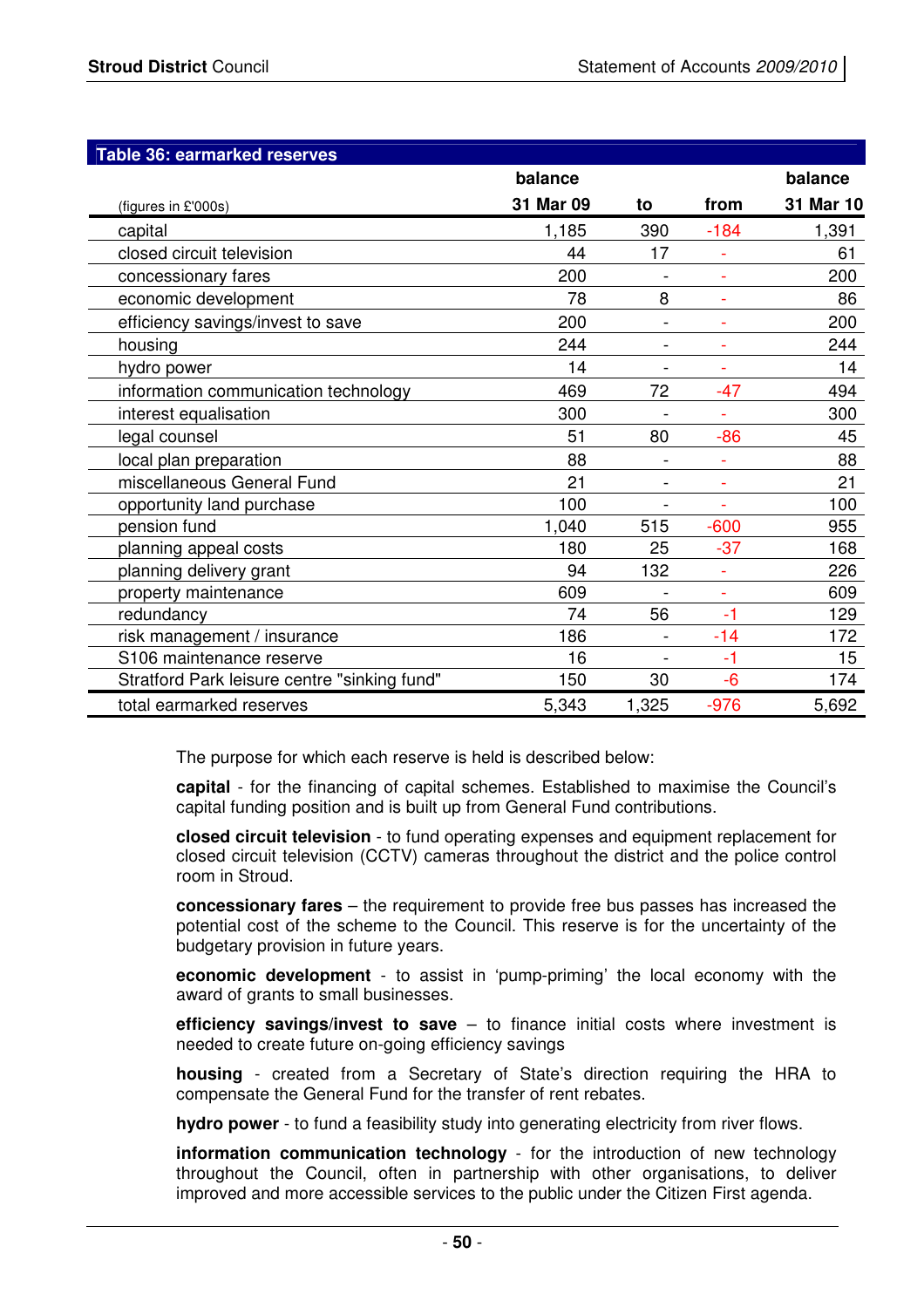**interest equalisation** – to help smooth the impact of changes in interest rates on the revenue budget.

**legal counsel** - for obtaining specialist legal opinion that may be required to defend the Council or obtain prosecution on the Council's behalf.

**local plan preparation** - to fund the costs of producing the Council's next local plan. It is uncertain in which financial year the expenditure will fall.

**miscellaneous General Fund** - for miscellaneous items that arise for which the annual contingency budget may be insufficient.

**opportunity land purchase** - to provide a budget for opportune purchases of land that assist with the Council's regeneration or housing objectives.

**pension fund** - FRS 17 has identified a potential under-funding in the Council's future pension liabilities, assuming that returns on investments do not significantly improve. The Council is building up a reserve that may, should it be prudent, be paid to the pension fund administrators at some future date to offset this liability.

**planning appeal costs** - to cover costs that may be awarded against the Council by HM Inspectorate in respect of planning appeals.

**planning delivery grant** – the Council has been given Government funding to improve the planning service. The schemes cross several financial years; this reserve enables unspent balances to be carried forward.

**property maintenance** - for works to Council-owned buildings, now including the multi-storey car park, such as the removal of asbestos and large one-off repairs and improvements.

**redundancy** - to cover payments that could arise from the effects of changes in service delivery on staffing.

**risk management/insurance** - formerly known as the insurance reserve. The Council self-insures a number of risks and is responsible for an 'excess' on most policies. This fund is to cover such payments, as well as being used to pump-prime risk management initiatives.

**S106 maintenance reserve –** to fund the costs from S106 agreements where there is an ongoing commitment built into the revenue budget

**Stratford Park leisure centre "sinking fund"** – for the ongoing replacement of worn out equipment.

#### **47. General fund revenue balance**

 This sum includes budgets of £409k carried forward from 2009/2010 into 2010/2011. The balance is committed in the Council's Medium Term Financial Plan, with a minimum balance of £1.5 million being maintained over the Plan as a contingency against unfavourable movements in income or expenditure.

#### **48. Major repairs reserve**

 Under the Housing Revenue Account 'resource accounting' system, the Council receives a major repairs allowance as part of the Government subsidy. Any unspent balance is carried forward in the major repairs reserve to be spent in future years on capital improvements to the Council's rented housing stock. The Council has not carried forward any balances in the last three financial years.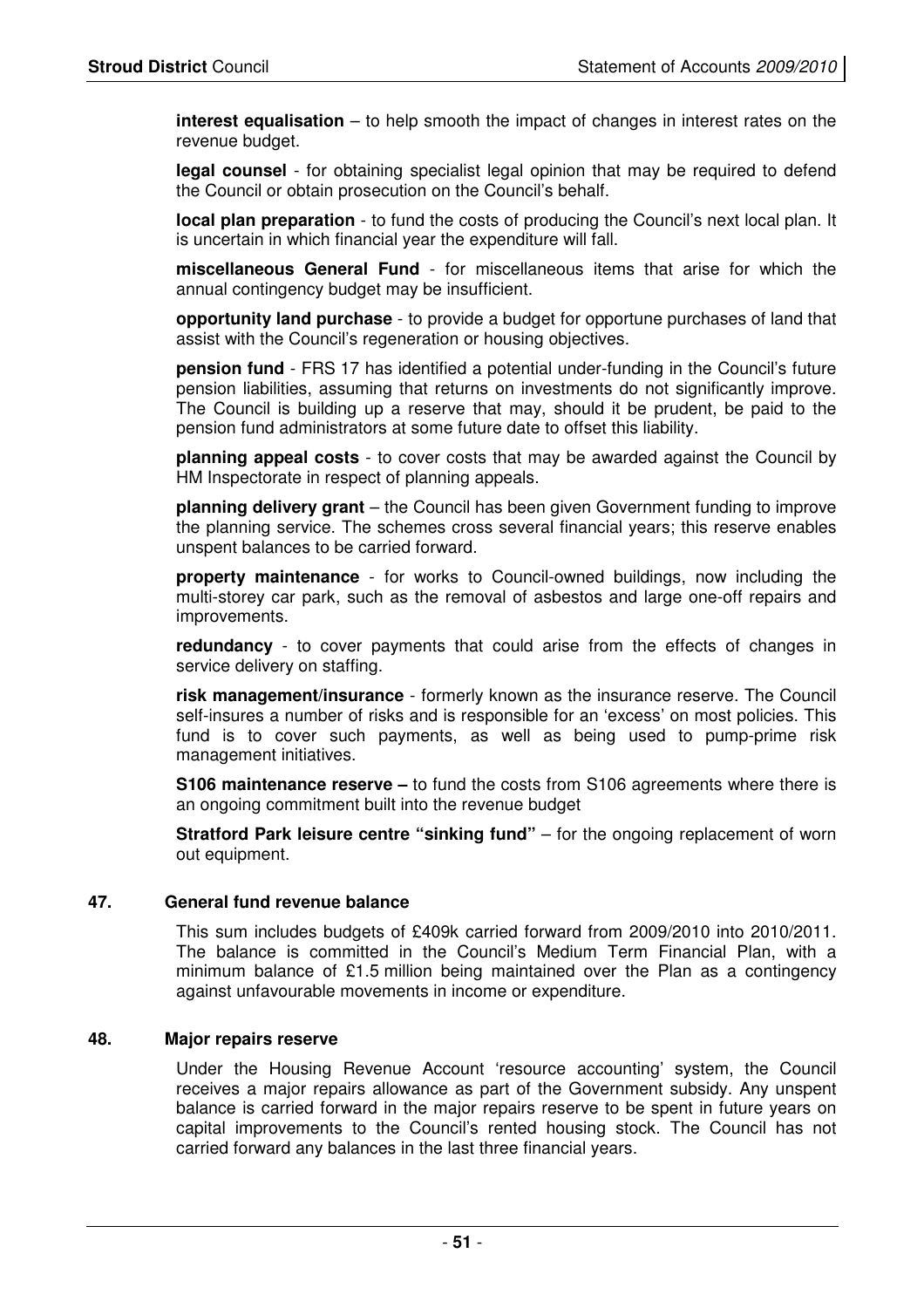#### **49. Analysis of net assets employed**

| Table 37: net assets by fund |                         |           |  |  |
|------------------------------|-------------------------|-----------|--|--|
| 31 Mar 09                    |                         |           |  |  |
| restated                     | (figures in £'000s)     | 31 Mar 10 |  |  |
| 296,565                      | Housing Revenue Account | 250,369   |  |  |
| $-6.499$                     | <b>General Fund</b>     | $-22,887$ |  |  |
| 290,066                      | total net assets        | 227,482   |  |  |

Note. The net liability on the general fund is due to the balance on the pension reserve being greater than the value of other general fund net assets.

#### **50. Contingent liabilities and assets**

 FRS 12 Provisions, Contingent Liabilities and Contingent Assets defines contingent liabilities as either: (a) a possible obligation that arises from past events and whose existence will be confirmed only by the occurrence of one or more uncertain future events not wholly within the organisation's control, or (b) a present obligation that arises from past events but is not recognised because: (i) it is not probable that a transfer of economic benefits will be required to settle the obligation, or (ii) the amount of the obligation cannot be measured with sufficient reliability. A material contingent liability is not recognised within the accounts as an item of expenditure. It is, however, disclosed in a note unless the possibility of a transfer of economic benefits in settlement is remote. The Council is not aware of any material contingent liability. Earmarked reserves exist to cover liabilities such as planning appeals.

 A contingent asset is a possible asset that arises from past events and whose existence will be confirmed only by the occurrence of one or more uncertain future events not wholly within the entity's control. An example is a claim for compensation that an authority is pursuing through the due legal process, where the outcome will only be decided by a decision of the courts. Contingent assets are not recognised in the revenue account or the balance sheet because prudence cautions that the gain might never be realised. When realisation of the gain is virtually certain, then the item ceases to be a contingent asset and can be accounted for as revenue or capital income as appropriate. The Council is not aware of any material contingent asset.

Other contingent assets are Section 106 planning contributions due to the Council from developers towards the provision of local amenities. The majority of S106 contributions are paid to the County Council (highways and education) or to the appropriate town or parish council (local leisure provision). The amount that would be spent by this Council is not material, and the Council is not aware of any material contingent asset in respect of S106 contributions.

#### **51. Events after the balance sheet date**

 The only event after the balance sheet date, up to and including tabling the report on the Statement of Accounts at Audit Committee on 21 September 2010 is as follows:-

 The Chancellor of the Exchequer announced in his Emergency Budget on 22 June 2010 that the consumer prices index rather than the retail prices index will be the basis for future public sector pension increases. In accordance with paragraph 21 of Financial Reporting Standard 21 (Events after the balance sheet date), this change is deemed to be a non-adjusting post balance sheet event. It is estimated that this change will reduce the value of the employer's FRS liabilities in the Gloucestershire County Council Pension Fund by around 6% or £3.2m, and the FRS17 balance sheet by around 1.4%.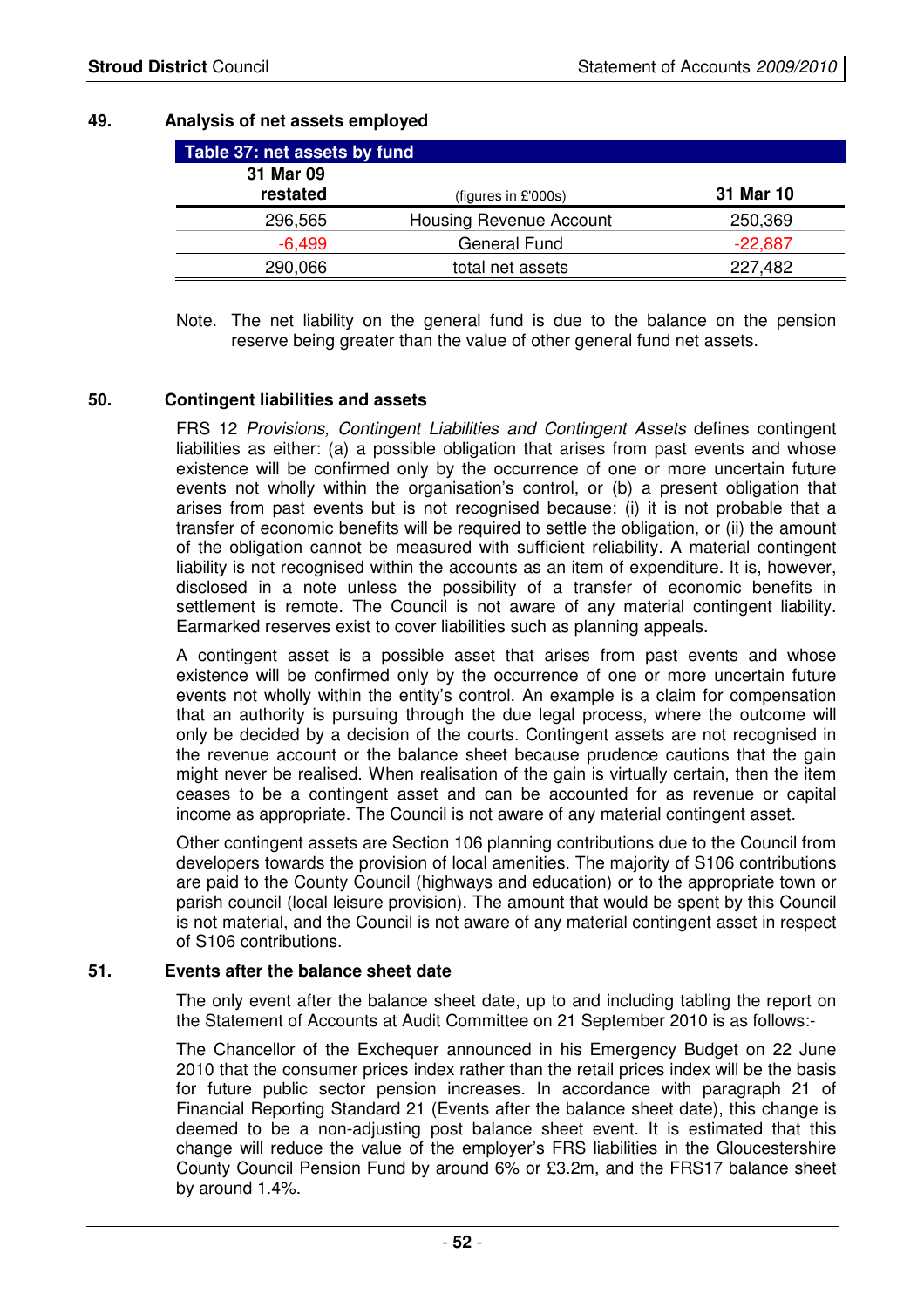# Cash Flow Statement

#### **52. General**

The cash flow statement summarises the inflows and outflows of cash arising from transactions with third parties for revenue and capital purposes. It excludes all internal transactions and accruals.

**53. Reconciliation between the net surplus or deficit on the Income and Expenditure Account to the net cash inflow from revenue activities** 

# **Table 38: reconciliation from net surplus or deficit on I & E**

| 2008/2009 |                                                                 |           |
|-----------|-----------------------------------------------------------------|-----------|
| re-stated | (figures in £'000s)                                             | 2009/2010 |
| 6,476     | income & expenditure account deficit / surplus (-) for the year | 10,608    |
| 1,669     | Other revenue cash payments                                     | 2,007     |
|           | non-cash transactions                                           |           |
| $-100$    | contribution of housing capital receipts to government pool     | $-230$    |
| 113       | gain (-) or loss on disposal of fixed assets                    | $-280$    |
| 791       | pension charges                                                 | 2,257     |
| $-8,615$  | internal capital financing and other non-cash transactions      | $-13,267$ |
| $-7,811$  |                                                                 | 1,095     |
|           | items on an accrual basis                                       |           |
| $-935$    | increase (-) / decrease in revenue creditors                    | 661       |
| $-1,050$  | increase / decrease (-) in revenue debtors                      | $-851$    |
| $-19$     | increase / decrease (-) in stock                                | $-9$      |
| $-2,004$  |                                                                 | $-199$    |
| $-1,670$  | net cash flow from revenue activities                           | 896       |

#### **54. Movement in cash**

| Table 39: movement in cash      |            |             |             |
|---------------------------------|------------|-------------|-------------|
|                                 | balance    | balance     | movement    |
| (figures in $£'000s$ )          | 1 Apr 2009 | 31 Mar 2010 | in the year |
| cash overdrawn (-) / in hand    | $-234$     | -266        | -32         |
| increase / decrease (-) in cash | -234       | -266        | $-32$       |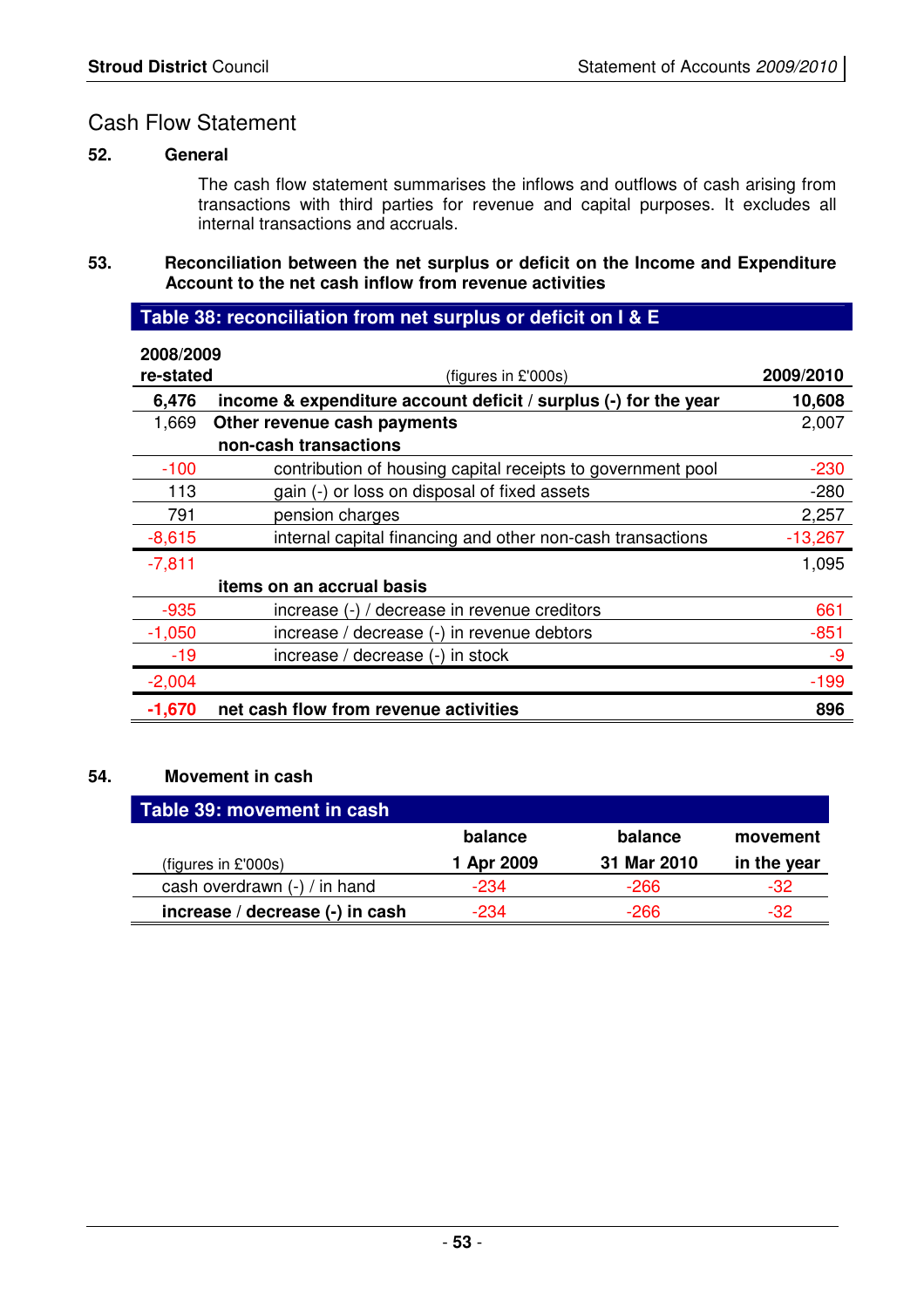# **55. Other government grants and DWP grants for benefits**

|           | Table 40: analysis of government grants (revenue)   |           |
|-----------|-----------------------------------------------------|-----------|
| 2008/2009 |                                                     | 2009/2010 |
| £'000     |                                                     | £'000     |
|           |                                                     |           |
| 3,160     | HRA subsidy (including major repairs allowance)     | 4,083     |
| 209       | local authority business growth incentive           | 54        |
| 72        | planning delivery                                   | 132       |
| 47        | housing defects                                     | 49        |
| 37        | energy efficiency                                   |           |
| 23        | climate change                                      | 56        |
| 40        | homelessness                                        | 97        |
|           | contaminated land                                   | 43        |
|           | business rate collection                            | 15        |
| 57        | building safer communities                          | 46        |
| 237       | concessionary fares                                 | 243       |
| 3,882     | Total 'other' government grants                     | 4,818     |
|           | Department for Works & Pensions grants for benefits |           |
| 9,854     | rent rebates                                        | 10,475    |
| 9,091     | rent allowances                                     | 12,783    |
| 5,999     | council tax benefit subsidy                         | 6,636     |
| 667       | housing benefit administration                      | 727       |
|           | housing allowance                                   | 4         |
| 26        | employment & support allowance                      |           |
| 25,637    | DWP grants for benefits                             | 30,625    |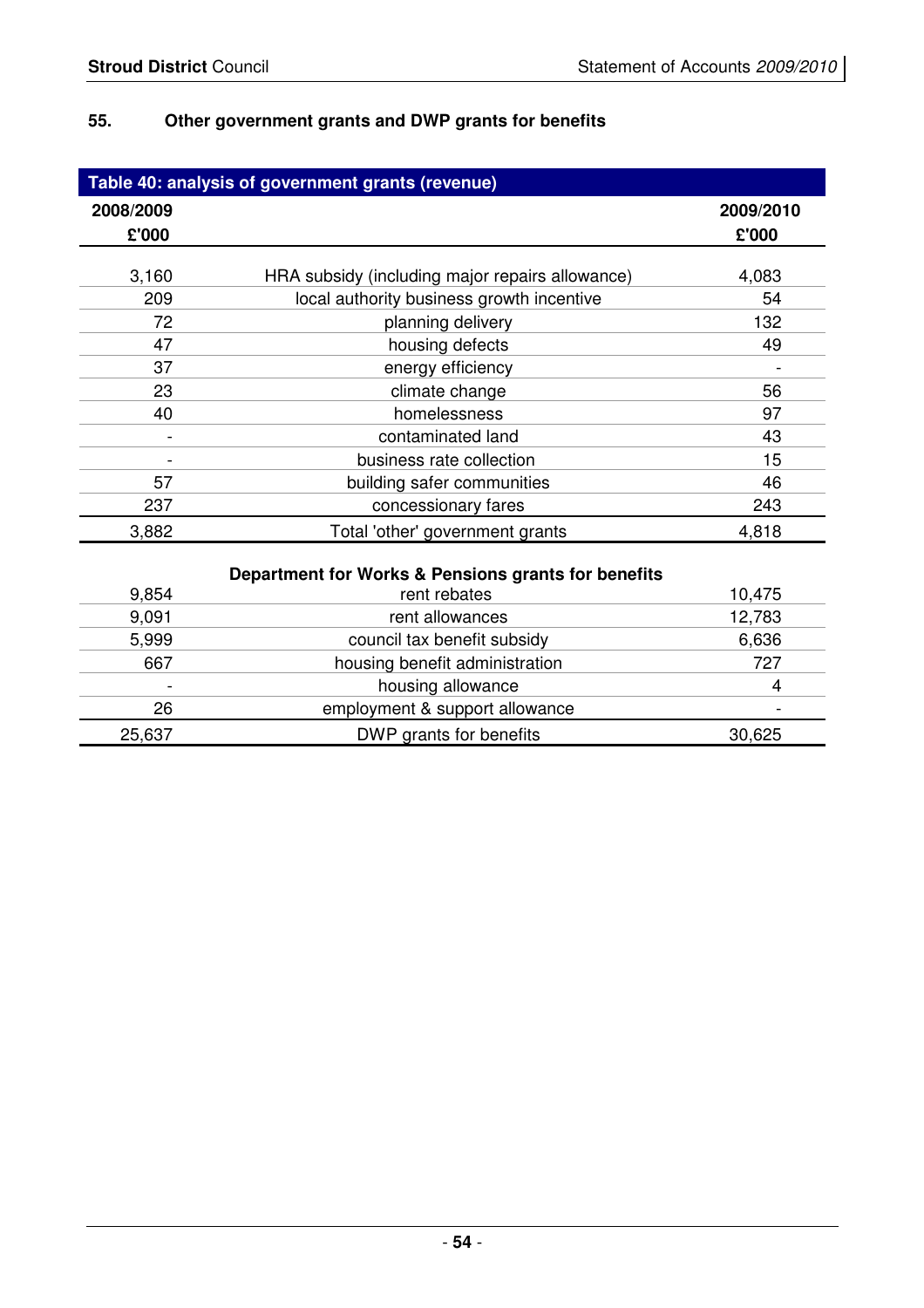#### **56. Reconciliation of items under 'financing and management of liquid resources' sections to the opening and closing balance sheets**

|                                   | Table 41: movement in financing and management of liquid resources |                                   |      |                                                    |       |
|-----------------------------------|--------------------------------------------------------------------|-----------------------------------|------|----------------------------------------------------|-------|
| management of<br>liquid resources |                                                                    | management of<br>liquid resources |      | financing<br>2009/10                               |       |
| short-term<br>deposits<br>2008/09 | (figures in £'000s)                                                | short-term<br>deposits<br>2009/10 | loan | long-term short-term<br>market temp loan financing | total |
| 10,817                            | balance at 31 March                                                | 11,358                            |      |                                                    |       |
|                                   | movement in year                                                   |                                   |      |                                                    |       |
|                                   | - new loans raised                                                 |                                   |      |                                                    |       |
|                                   | - repayments of amounts<br>borrowed                                |                                   |      | 2,000                                              | 2,000 |
|                                   | 145,782 new investments made                                       | 121,289                           |      |                                                    |       |
|                                   | -145,221 investments repaid                                        | $-117,567$                        |      |                                                    |       |
|                                   | -20 accrued interest                                               | $-118$                            |      |                                                    |       |
|                                   | 11,358 balance at 31 March                                         | 14,962                            |      | 2,000                                              | 2,000 |
|                                   | represented by:-                                                   |                                   |      |                                                    |       |
| 9,258                             | temporary investments                                              | 6,739                             |      |                                                    |       |
|                                   | 292 accrued interest                                               | 174                               |      |                                                    |       |
|                                   | 1,808 call accounts                                                | 8,049                             |      |                                                    |       |
|                                   | 11,358 balance at 31 March                                         | 14,962                            |      |                                                    |       |

#### **57. Liquid resources**

 Liquid resources are current asset investments that are disposable without curtailing or disrupting the Council's activities, and are either readily convertible into known amounts of cash at or close to its carrying amount, or traded in an active market.

 It has been Council policy to invest only at fixed interest rates, with building societies, banks and UK government bodies on the current approved lending list. This list specifies the three main criteria the council follows with its investments:-

- the type of investment e.g term deposit, treasury bills, gilts etc;
- the minimum high credit criteria required of the financial institution the Council would lend to, e.g AAA rated;
- the maximum sum invested per institiution or group.

 The maximum investment period permitted under the Council's investment strategy is 3 years. See also note 30 – Credit risk.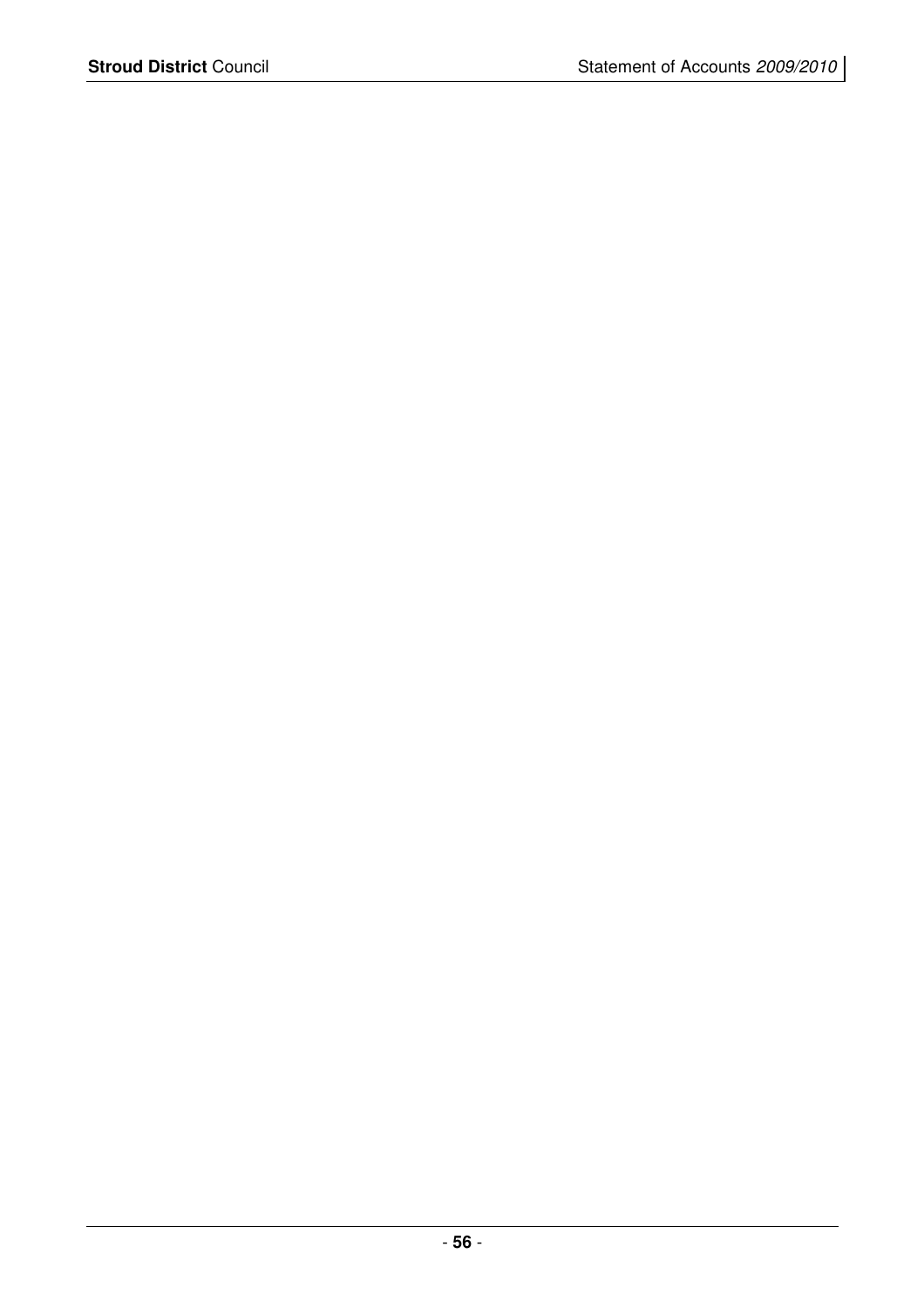# Supplementary Financial Statements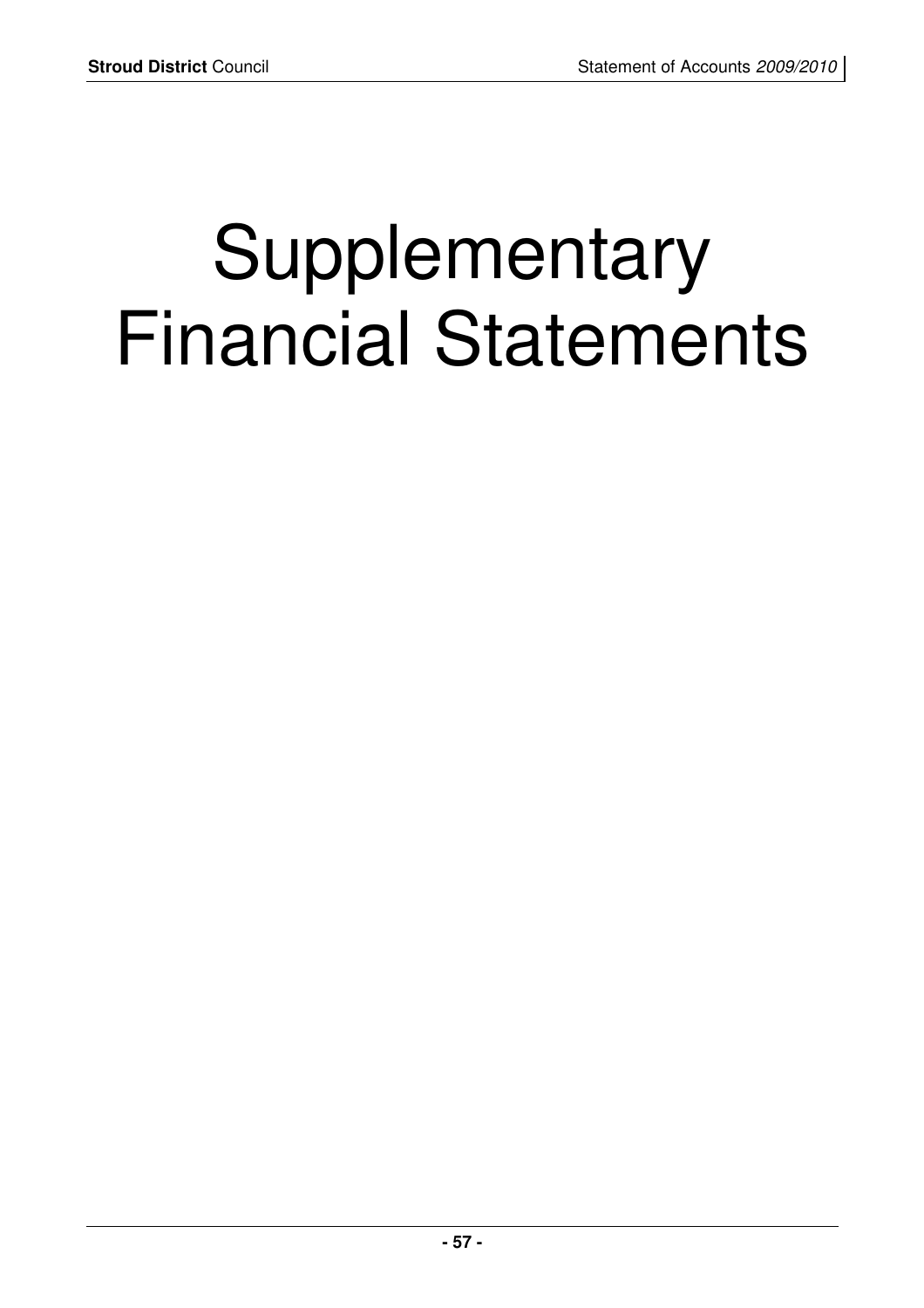# **Housing Revenue Account Income and Expenditure Account**

| 2008/2009<br>£000 |                                                                                                                              | notes | £000      | 2009/2010<br>£000 |
|-------------------|------------------------------------------------------------------------------------------------------------------------------|-------|-----------|-------------------|
|                   |                                                                                                                              |       |           |                   |
|                   | income                                                                                                                       |       |           |                   |
| $-17,161$         | dwelling rents                                                                                                               | 6     | $-17,615$ |                   |
| $-403$            | non-dwelling rents                                                                                                           | 8     | $-489$    |                   |
| $-1,380$          | charges for services & facilities                                                                                            |       | $-1,433$  |                   |
| $-3,160$          | HRA subsidy receivable (including MRA)                                                                                       | 9     | $-4,083$  |                   |
|                   | <b>Transfer from General Fund</b>                                                                                            |       | $-135$    |                   |
| $-215$            | contribution towards expenditure                                                                                             |       | $-47$     |                   |
| $-22,319$         | total income                                                                                                                 |       |           | $-23,802$         |
|                   | expenditure                                                                                                                  |       |           |                   |
| 3,832             | repairs and maintenance                                                                                                      |       | 2,745     |                   |
| 3,167             | supervision and management                                                                                                   |       | 3,027     |                   |
| 1,775             | special services                                                                                                             |       | 2,121     |                   |
| 9,126             | negative subsidy payable to central government                                                                               | 9     | 9,222     |                   |
| 40                | increased provision for bad or doubtful debts                                                                                | 11    | 45        |                   |
| 6,994             | depreciation & impairment on fixed assets                                                                                    | 12    | 14,930    |                   |
| 38                | debt management costs                                                                                                        |       | 39        |                   |
| 24,972            | total expenditure                                                                                                            |       |           | 32,129            |
| 2,653             | net cost of HRA services per authority income and<br>expenditure account                                                     |       |           | 8,327             |
| 328               | HRA services share of corporate and democratic core                                                                          |       |           | 254               |
| 15                | HRA share of other amounts included in the whole<br>authority net cost of services but not allocated to specific<br>services |       |           |                   |
| 2,996             | net cost of HRA services                                                                                                     |       |           | 8,581             |
| $-47$             | gain (-) or loss on sale of HRA fixed assets                                                                                 |       |           | 280               |
| $-443$            | interest and investment income                                                                                               |       |           | $-229$            |
| 2,506             | surplus(-) / deficit for the year on HRA services                                                                            |       |           | 8,632             |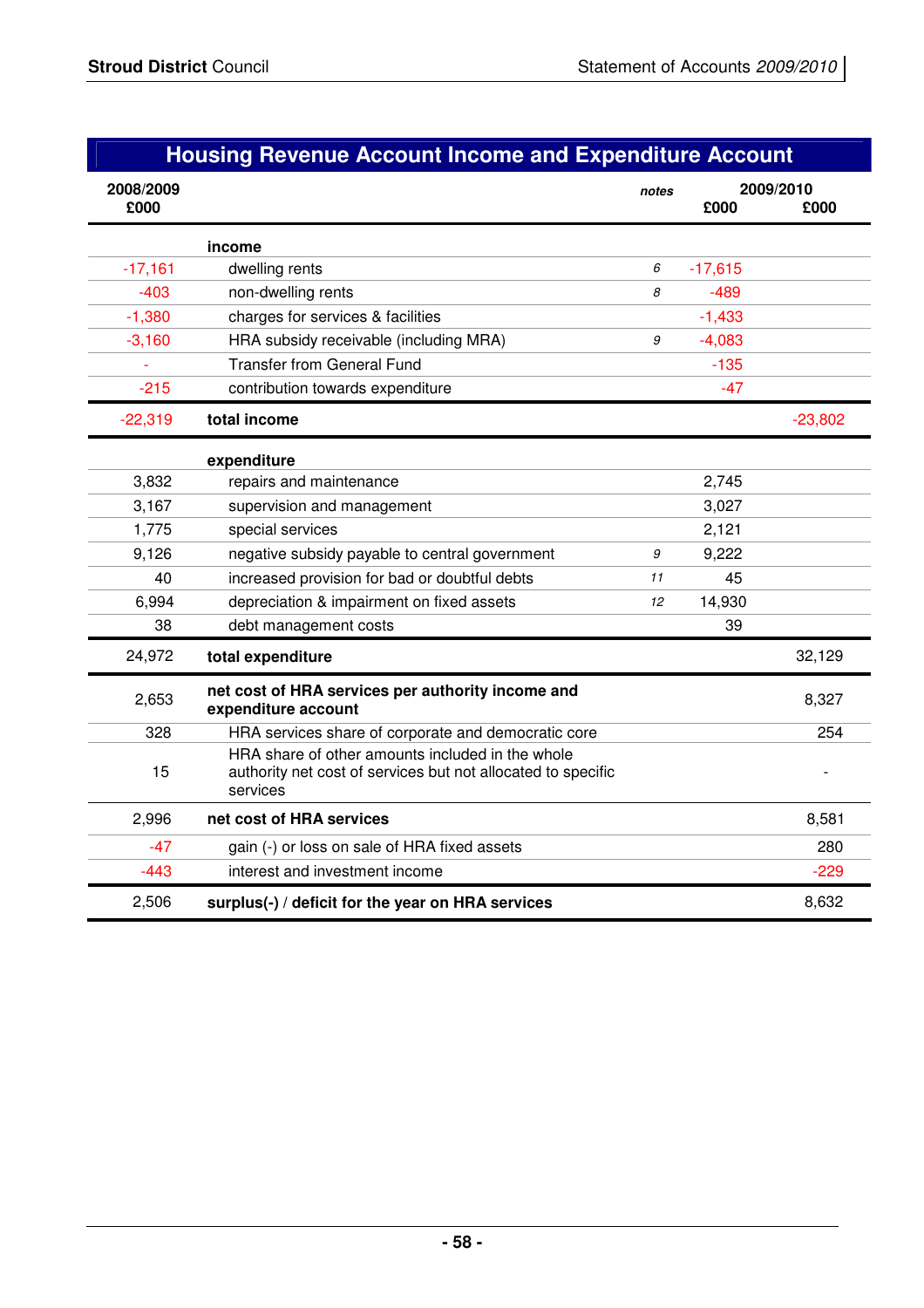|                   | <b>Statement of Movement on the HRA Balance</b>                                                                             |                   |  |
|-------------------|-----------------------------------------------------------------------------------------------------------------------------|-------------------|--|
| 2008/2009<br>£000 |                                                                                                                             | 2009/2010<br>£000 |  |
| 2,506             | surplus(-) / deficit for the year on HRA services                                                                           | 8,632             |  |
| $-776$            | net additional amount required by statute to be debited or<br>credited (-) to the HRA balance for the year (see note below) | $-10,665$         |  |
| 1,730             | increase (-) / decrease in the Housing Revenue Account<br>balance                                                           | $-2,033$          |  |
| $-2,153$          | Housing Revenue Account surplus brought forward                                                                             | $-423$            |  |
| $-423$            | Housing Revenue Account surplus carried forward                                                                             | $-2.456$          |  |

This statement reconciles the outturn on the HRA Income and Expenditure Account to the surplus or deficit for the year on the HRA Balance, calculated in accordance with the requirements of the Local Government and Housing Act 1989.

| note to the Statement of Movement on the HRA Balance |                                                                                                                                                                                    |          |           |
|------------------------------------------------------|------------------------------------------------------------------------------------------------------------------------------------------------------------------------------------|----------|-----------|
| 2008/2009                                            |                                                                                                                                                                                    |          | 2009/2010 |
| £000                                                 |                                                                                                                                                                                    | £000     | £000      |
|                                                      | items included in the HRA Income and<br><b>Expenditure Account but excluded from the</b><br>movement on the HRA balance for the year                                               |          |           |
| 43                                                   | difference between amounts charged to<br>Income and Expenditure for amortisation of<br>premiums and discounts and the charge for the<br>year determined in accordance with statute | 42       |           |
| 47                                                   | gain or loss (-) on sale of HRA fixed assets                                                                                                                                       | $-280$   |           |
| 144                                                  | net charges made for retirement benefits in<br>accordance with FRS 17                                                                                                              | 215      |           |
| 234                                                  |                                                                                                                                                                                    |          | $-23$     |
|                                                      | items excluded from the HRA Income and<br><b>Expenditure Account but included in the</b><br>movement on the HRA balance for the year                                               |          |           |
| $-3,223$                                             | transfer to / from (-) Major Repairs Reserve                                                                                                                                       | $-2,009$ |           |
| $-611$                                               | impairment of assets                                                                                                                                                               | $-8,838$ |           |
| 2,824                                                | capital expenditure funded by the HRA                                                                                                                                              | 205      |           |
| $-1,010$                                             |                                                                                                                                                                                    |          | $-10,642$ |
| $-776$                                               | net additional amount required to be credited<br>(-) or debited to the HRA balance for the year                                                                                    |          | $-10,665$ |

# **- 59 -**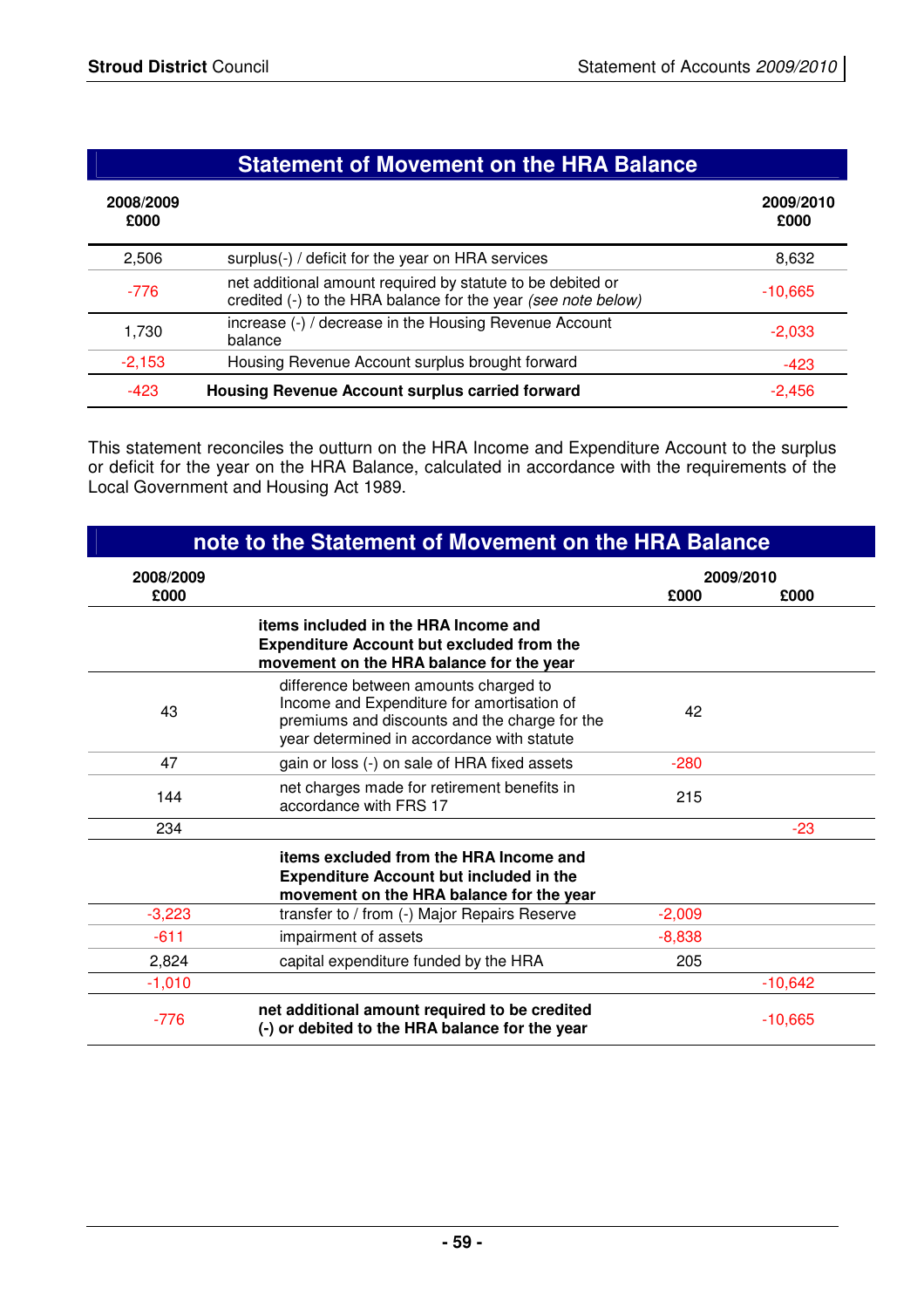# Notes to the Housing Revenue Account (HRA)

#### **1. Housing stock**

The Council was responsible for managing an average of 5,236 dwellings during the year. 5 dwellings were sold under right-to-buy legislation, compared with 1 sale in the previous 12 months, 8 dwellings were transferred to a housing association, plus 2 houses were merged into 1. The table below summarises movements in the year.

| Table 42: movement in housing stock |                           |        |                               |                                        |           |        |
|-------------------------------------|---------------------------|--------|-------------------------------|----------------------------------------|-----------|--------|
|                                     | 2008/2009                 |        |                               |                                        | 2009/2010 |        |
| 1 Apr                               | right-to-<br>buy<br>sales | 31 Mar | (number by type of dwellings) | right-to-<br>buy sales<br>1 Apr<br>etc |           | 31 Mar |
| 1,295                               |                           | 1,295  | bungalows                     | 1,295                                  |           | 1,295  |
| 1,527                               |                           | 1,527  | flats                         | 1,527                                  | -1        | 1,526  |
| 2,391                               | -1                        | 2,390  | houses                        | 2,390                                  | -13       | 2,377  |
| 29                                  |                           | 29     | maisonettes                   | 29                                     |           | 29     |
| 2                                   |                           | 2      | shared ownership (half)       | 2                                      |           | 2      |
| 5,244                               |                           | 5,243  | total housing stock           | 5,243                                  | -14       | 5,229  |

The total balance sheet value of the land, houses and other property within the HRA, including sheltered dwellings, is shown below:

#### (figures in £'000s) **Balance 1 Apr 09 additions in year disposals revaluation depreciation & impairment accumulated depreciation & impairment Balance 31 Mar 10 operational assets** - council dwellings 279,147 4,287 -671 -41,194 -11,465 6,084 236,188 - community assets 2 - - - - - - - - - 2 **non-operational assets** - investment property 3,137 - - - - - - - - - - 3,120 - surplus assets 56 - - - - 56 total net fixed assets 282,342 4,287 -671 -41,194 -11,482 6,084 239,366 **Table 43: movement in HRA fixed assets**

#### **2. Vacant possession value of dwellings**

The open market vacant possession value of dwellings including land within the HRA at 31 March 2010, at 1 April 2009 prices, is £478m. This is for the 5,227 properties in **table 42**, excluding the 2 shared ownership dwellings. The value of dwellings in **table 43**, £236m is net of the social element factor (44%). The difference of £242m between the vacant possession value and balance sheet value of dwellings within the HRA shows the economic cost of providing council housing at less than open market rents.

#### **3. Major repairs reserve**

 An analysis of the gross movements on the major repairs reserve is shown below. Note that the Council does not operate a housing repairs account.

| Table 44: major repairs reserve |                                            |           |  |  |  |
|---------------------------------|--------------------------------------------|-----------|--|--|--|
| 2008/2009                       | (figures in £'000s)                        | 2009/2010 |  |  |  |
| $\overline{\phantom{0}}$        | balance 1 April                            |           |  |  |  |
| $-6,383$                        | transferred in                             | $-6,092$  |  |  |  |
| 3,223                           | transferred out to Housing Revenue Account | 2,009     |  |  |  |
| 3,160                           | financing of capital expenditure           | 4,083     |  |  |  |
| -                               | balance 31 March                           |           |  |  |  |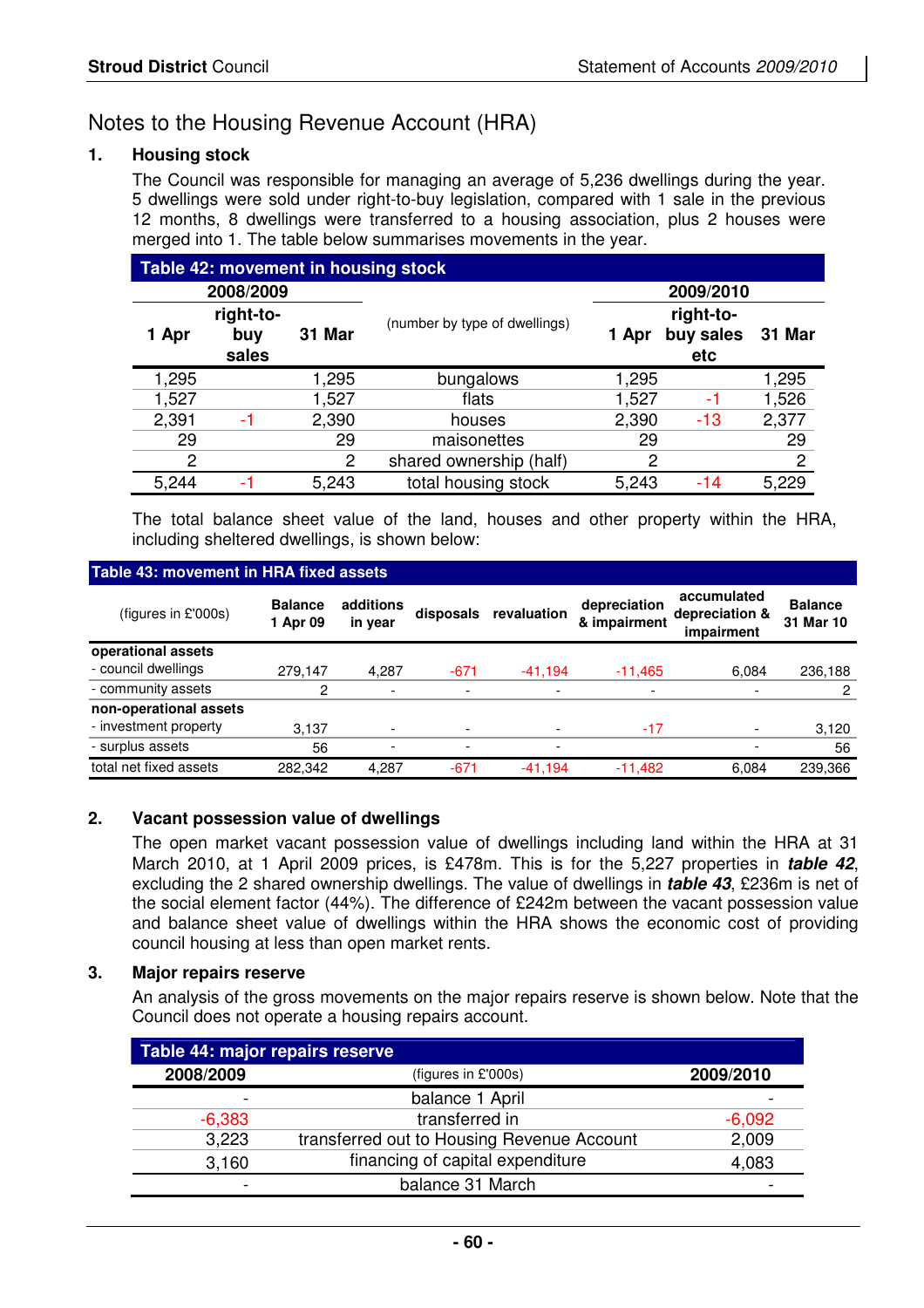#### **4. Capital expenditure**

 A summary of total capital expenditure on land, houses and other property within the HRA is shown below:

| Table 45: funding HRA capital expenditure |                                        |                |                                   |                               |                        |                  |
|-------------------------------------------|----------------------------------------|----------------|-----------------------------------|-------------------------------|------------------------|------------------|
| expend                                    | financing<br>2008/2009                 |                |                                   |                               | financing<br>2009/2010 |                  |
| -iture<br>2008/2009                       | major<br>revenue<br>repairs<br>funding |                | capital schemes                   | expend<br>-iture<br>2009/2010 | major<br>repairs       | revenue          |
|                                           | allow'ce                               |                | (figures in £'000s)               |                               |                        | allow'ce funding |
| 2,591                                     | 2,071                                  | 520            | kitchen & bathroom replacement    | 1,173                         | 1,173                  |                  |
|                                           |                                        |                | void work                         | 788                           | 788                    |                  |
| 469                                       | 469                                    | $\blacksquare$ | central heating                   | 349                           | 349                    |                  |
| 468                                       |                                        | 468            | disabled adaptations              | 290                           | 85                     | 205              |
| 291                                       | 291                                    |                | electrical works                  | 337                           | 337                    |                  |
|                                           | $\blacksquare$                         |                | fuel switch heating installations | 109                           | 109                    |                  |
| 250                                       |                                        | 250            | roofing                           | 8                             | 8                      |                  |
| 290                                       | 290                                    | $\overline{a}$ | door & window renewal             | 355                           | 355                    |                  |
| 310                                       |                                        | 310            | safety works                      | 166                           | 166                    |                  |
|                                           |                                        |                | sustainable energy                | 231                           | 231                    |                  |
| 1,313                                     | 38                                     | 1,275          | other capital works               | 482                           | 482                    |                  |
| 5,982                                     | 3,159                                  | 2,823          | total capital expenditure         | 4,288                         | 4,083                  | 205              |

 The major repairs allowance is a sum included withing the HRA subsidy calculation, specifically to finance major repair works (see note 3). Revenue funding is from rent that has been charged to finance capital improvements.

#### **5. Capital receipts**

 A summary of total capital receipts from the disposals of houses and other property within the HRA is shown below:

| Table 46: HRA in year capital receipts |                                               |           |  |  |
|----------------------------------------|-----------------------------------------------|-----------|--|--|
| 2008/2009                              | (figures in $£'000s$ )                        | 2009/2010 |  |  |
| 130                                    | council house sales                           | 399       |  |  |
| $-2$                                   | less: cost of sales                           | -8        |  |  |
|                                        | repaid mortgage advances                      | 8         |  |  |
|                                        | discount repaid on former council house sales |           |  |  |
| 135                                    | total capital receipts                        | 406       |  |  |
| $-100$                                 | less: pooled receipts paid to Government      | $-306$    |  |  |
| 35                                     | total usable capital receipts                 | 100       |  |  |

#### **6. Rent income**

This is the total dwelling rent collectable for the year after allowances for empty property. At 31 March 2010 there were 95 vacant properties for rent, representing 1.8% of the total (on 31 March 2009 the figures were 105 and 2.0%). The rent is calculated on a 48-week basis. The average weekly rent in 2009/2010 was £71.75, an increase of £2.23 or 3.2% over the previous year. This change is a composite figure that includes stock improvements, inflation and the effect of sales.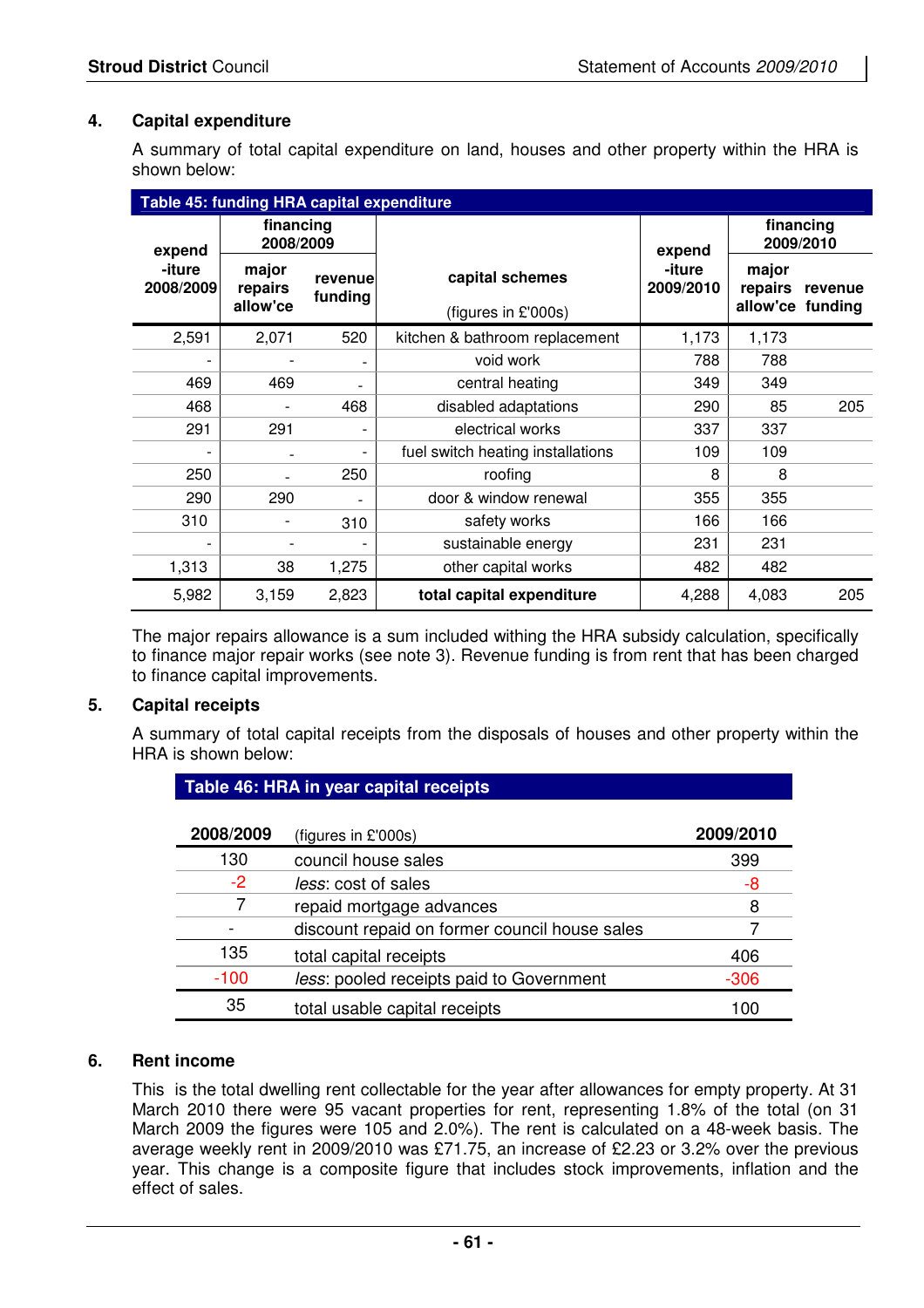#### **7. Rent arrears**

During the year the amount of rent arrears, which include £102k in respect of former tenants, has reduced by £9k (2%) as shown below. See also note 11.

| Table 47 analysis of rent arrears |                           |           |  |  |
|-----------------------------------|---------------------------|-----------|--|--|
| 2008/2009                         | (figures in $£'000s$ )    | 2009/2010 |  |  |
| 59                                | court costs               | 58        |  |  |
| 308                               | current rent arrears      | 290       |  |  |
| 92                                | former tenants arrears    | 102       |  |  |
| 159                               | gross arrears at 31 March | 450       |  |  |

#### **8. Non-dwelling rents**

Non-dwelling income is primarily from garage and shop rents.

#### **9. Housing subsidy**

 The Government pays a subsidy to the HRA. It is based on a notional account representing the Government's assessment of what the Council should be collecting and spending. The subsidy is reduced by rent collected by the Council, resulting in a net payment to the Government.

 The final subsidy claim form is not completed at the time when these accounts are prepared. The 2009/2010 subsidy is an estimate and will be adjusted in the 2010/2011 accounts when the actual is known.

 A breakdown of the amount of HRA subsidy payable by the Council, set out in accordance with the General Determination of Housing Revenue Account Subsidy, is shown below, together with a reconciliation from the gross amount:

| Table 48: HRA subsidy |                                                       |           |
|-----------------------|-------------------------------------------------------|-----------|
| 2008/2009             | (figures in £'000s)                                   | 2009/2010 |
| 10,231                | allowance for management, maintenance & major repairs | 11,625    |
| 266                   | charges for capital                                   | 132       |
| -1                    | interest on receipts                                  | -1        |
| $-23$                 | prior year adjustment                                 |           |
| $-16,439$             | rent                                                  | $-16,894$ |
| $-5,966$              | net payment to Government                             | $-5,138$  |
|                       | reconciliation from gross payment to Government       |           |
| $-9,126$              | gross contribution to Government                      | $-9,222$  |
| 3,160                 | less: Major Repairs Allowance - Government grant      | 4,084     |
| $-5,966$              | net payment to Government                             | $-5,138$  |

#### **10. Pensions accounting**

 Under FRS 17 accounting rules, services must bear the full cost of pension liabilities. This also applies to the HRA services shown on page 58. However, charges to or from the HRA are subject to a statutory determination and no regulation allows this FRS 17 charge to be made. Therefore it is necessary to credit the HRA with these additional pension costs so that no further charge falls on the rents.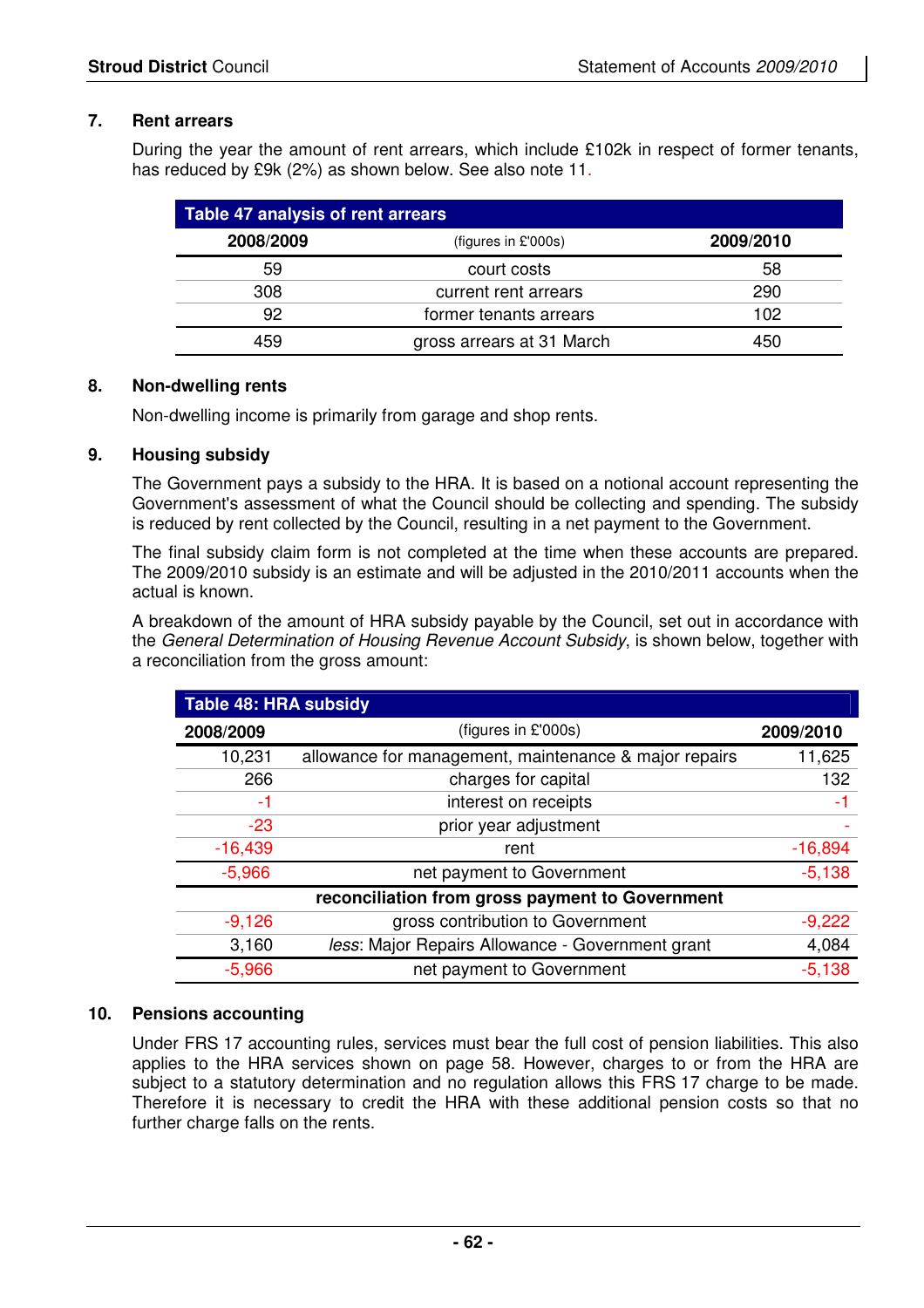#### **11. Bad debt provision**

 The cumulative provision for uncollected debts was £279k at 31 March 2010 (£292k at 31 March 2009).

#### **12. Depreciation & Impairment**

The HRA incurs capital charges in respect of depreciation in accordance with the *Item 8 Credit* and Item 8 Debit (General) Determination for 2009/2010.

 The depreciation charge is based upon a 40-year life of the operational dwellings, less an allowance for the residual land value.

The depreciation charge for operational assets is £6.081 million for dwellings, (£6.377 million in 2008/2009), plus £22k for non-operational investment properties (£6k in 2008/2009). The impairment charge is £8.827m for dwellings (£611k in 2008/2009).

#### **13. Impairment of fixed assets**

Where assets are not revalued in the financial year, the authority is required to carry out an impairment review of the asset values to judge whether they have changed materially in the period. There has been no change in circumstance that requires a reduction in value in any HRA asset.

#### **14. Capital expenditure funded by revenue under statute**

 There has been no capital expenditure funded by revenue under statute (e.g. grants) attributable to the HRA during the year.

#### **15. Gain (-) / Loss on sale of HRA fixed assets**

This includes the costs of the team administering the Right To Buy sales of HRA properties to the tenants (see note 1). The costs are charged against the capital receipt that they generate and are reversed in the Statement of Movement on the HRA Balance.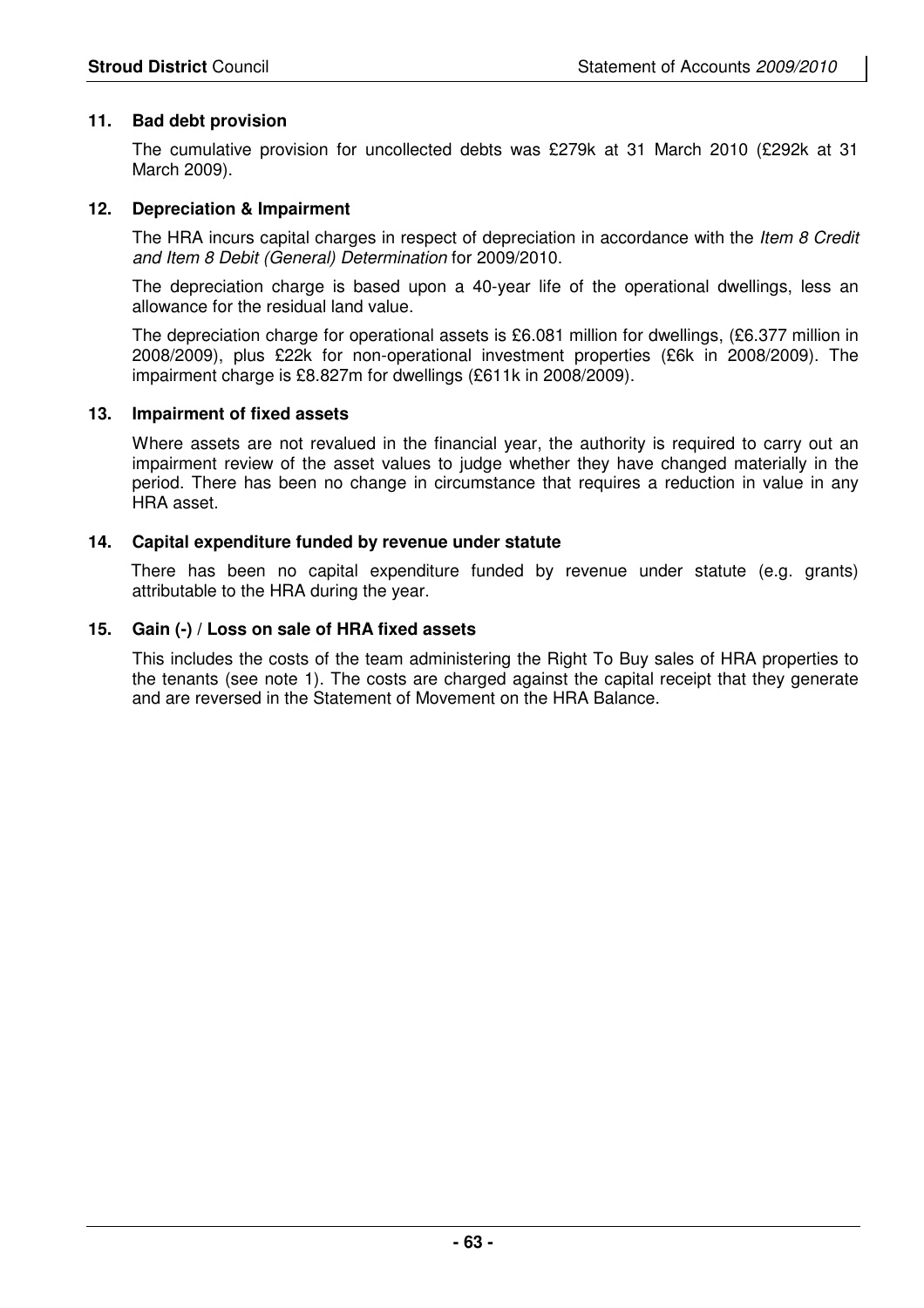| <b>Collection Fund</b> |                                                            |           |       |           |           |
|------------------------|------------------------------------------------------------|-----------|-------|-----------|-----------|
| 2008/2009              |                                                            | notes     |       | 2009/2010 |           |
| £000                   |                                                            |           | £000  | £000      | £000      |
|                        | income                                                     |           |       |           |           |
| $-56,098$              | income from council tax                                    | $18 + 19$ |       |           | $-57,786$ |
|                        | transfers from General Fund                                |           |       |           |           |
| $-5,932$               | - council tax benefits                                     |           |       |           | $-6,626$  |
| $-20,692$              | - income collectable from business<br>ratepayers           | 20        |       |           | $-21,469$ |
| $-82,722$              | total income                                               |           |       |           | $-85,881$ |
|                        | expenditure                                                |           |       |           |           |
|                        | precepts and demands                                       |           |       |           |           |
| 44,048                 | - Gloucestershire County Council                           |           |       | 45,518    |           |
| 8,010                  | - Gloucestershire Police Authority                         |           |       | 8,284     |           |
| 7,533                  | - Stroud District Council                                  |           | 7,833 |           |           |
| 2,210                  | - parish and town councils                                 |           | 2,260 |           |           |
|                        |                                                            |           |       | 10,093    |           |
| 61,801                 |                                                            |           |       |           | 63,895    |
|                        | business rates                                             |           |       |           |           |
| 20,532                 | - payment to national pool                                 |           |       | 21,309    |           |
| 159                    | - cost of collection                                       |           |       | 160       |           |
| 20,691                 |                                                            |           |       |           | 21,469    |
|                        | bad and doubtful debts / appeals                           |           |       |           |           |
| 50                     | - provision for bad debts                                  | 21        |       |           |           |
|                        | transfers to the General Fund                              |           |       |           |           |
| 3                      | - transitional relief (council tax)                        |           |       |           | 5         |
|                        | contributions towards previous year's<br>estimated surplus |           |       |           |           |
| $-271$                 | - council tax                                              |           |       |           | 390       |
| 82,274                 | total expenditure                                          |           |       |           | 85,759    |
|                        | movement on fund balance                                   |           |       |           |           |
| 189                    | balance at beginning of the year                           |           |       |           | $-259$    |
| $-448$                 | deficit / surplus (-) for the year                         |           |       |           | $-122$    |
| $-259$                 | balance at end of the year                                 |           |       |           | $-381$    |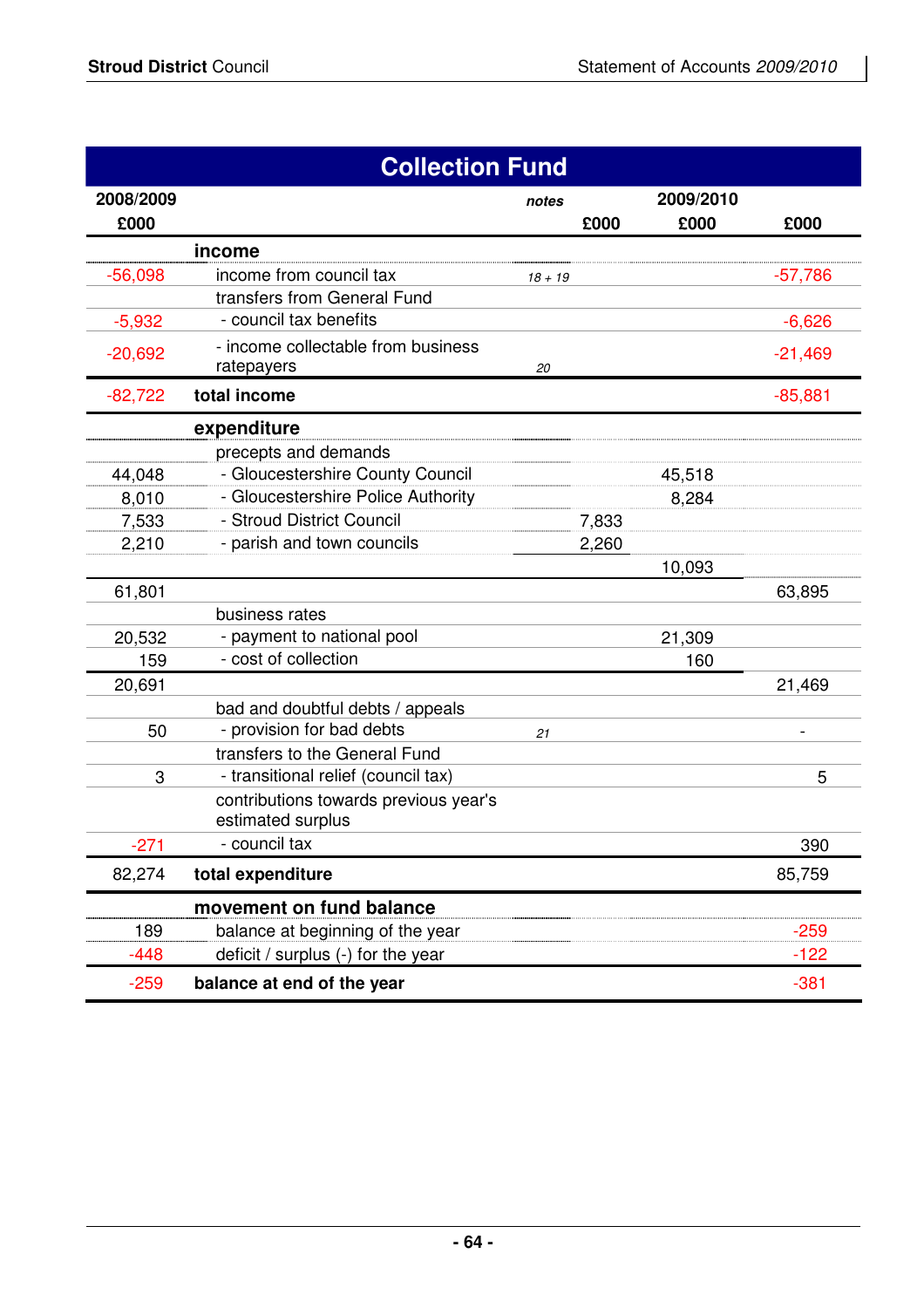# Notes to the Collection Fund

#### **16. General**

 This account reflects the statutory requirements for billing authorities to maintain a separate Collection Fund. It shows the transactions of the billing authority, i.e. Stroud District Council, in relation to non-domestic rates and the council tax, and illustrates the way in which these have been distributed to preceptors and the General Fund. The Collection Fund is consolidated with the other accounts of the Council. The balance on the fund at the end of year represents a debtor/creditor for the major precepting authorities as their share of re-distribution of any surplus or deficit.

#### **17. Council tax base**

The Council's tax base represents the number of chargeable dwellings in each valuation band (adjusted for dwellings where discounts apply) converted by a prescribed ratio to give an equivalent number of "band D" dwellings. The band D equivalent is adjusted by 1.5% to cover appeals, changes in discounts and bad debts that arise. The tax base for 2009/2010 was calculated as follows: -

| Table 49: council tax base    |                                                                        |       |                                   |  |  |
|-------------------------------|------------------------------------------------------------------------|-------|-----------------------------------|--|--|
| band                          | estimated number of<br>taxable properties<br>after effect of discounts | ratio | band D<br>equivalent<br>dwellings |  |  |
| DIS A                         | 18.25                                                                  | 5/9   | 10.14                             |  |  |
| A                             | 5,703.30                                                               | 6/9   | 3,802.20                          |  |  |
| B                             | 10,080.90                                                              | 7/9   | 7,840.70                          |  |  |
| С                             | 10,075.85                                                              | 8/9   | 8,956.31                          |  |  |
| D                             | 6,818.20                                                               | 9/9   | 6,818.20                          |  |  |
| E                             | 5,560.65                                                               | 11/9  | 6,796.35                          |  |  |
| F                             | 3,366.25                                                               | 13/9  | 4,862.36                          |  |  |
| G                             | 2,309.25                                                               | 15/9  | 3,848.75                          |  |  |
| Н                             | 208.85                                                                 | 18/9  | 417.70                            |  |  |
|                               | 44,140.50                                                              |       | 43,352.71                         |  |  |
| less:                         | adjustment for collection rate (1.5%)                                  |       | $-650.29$                         |  |  |
| council tax base<br>42,702.42 |                                                                        |       |                                   |  |  |

#### **18. Council tax income**

The council tax base can be reconciled to the income from council tax as follows:

| Table 50: income from council tax                      |           |        |           |  |  |
|--------------------------------------------------------|-----------|--------|-----------|--|--|
|                                                        |           | £'000  | £'000     |  |  |
| total council tax base (see note 17)                   | 42,702.42 |        |           |  |  |
| multiplied by average band D tax<br>rate (see note 19) | £1,496.29 |        |           |  |  |
| total property income                                  |           |        | $-63,895$ |  |  |
| council tax benefits<br>less:                          |           | 6,626  |           |  |  |
| add:<br>transitional relief                            |           | -5     |           |  |  |
| add:<br>other adjustments                              |           | $-512$ |           |  |  |
|                                                        |           |        | 6,109     |  |  |
| income from council tax                                |           |        | -57.786   |  |  |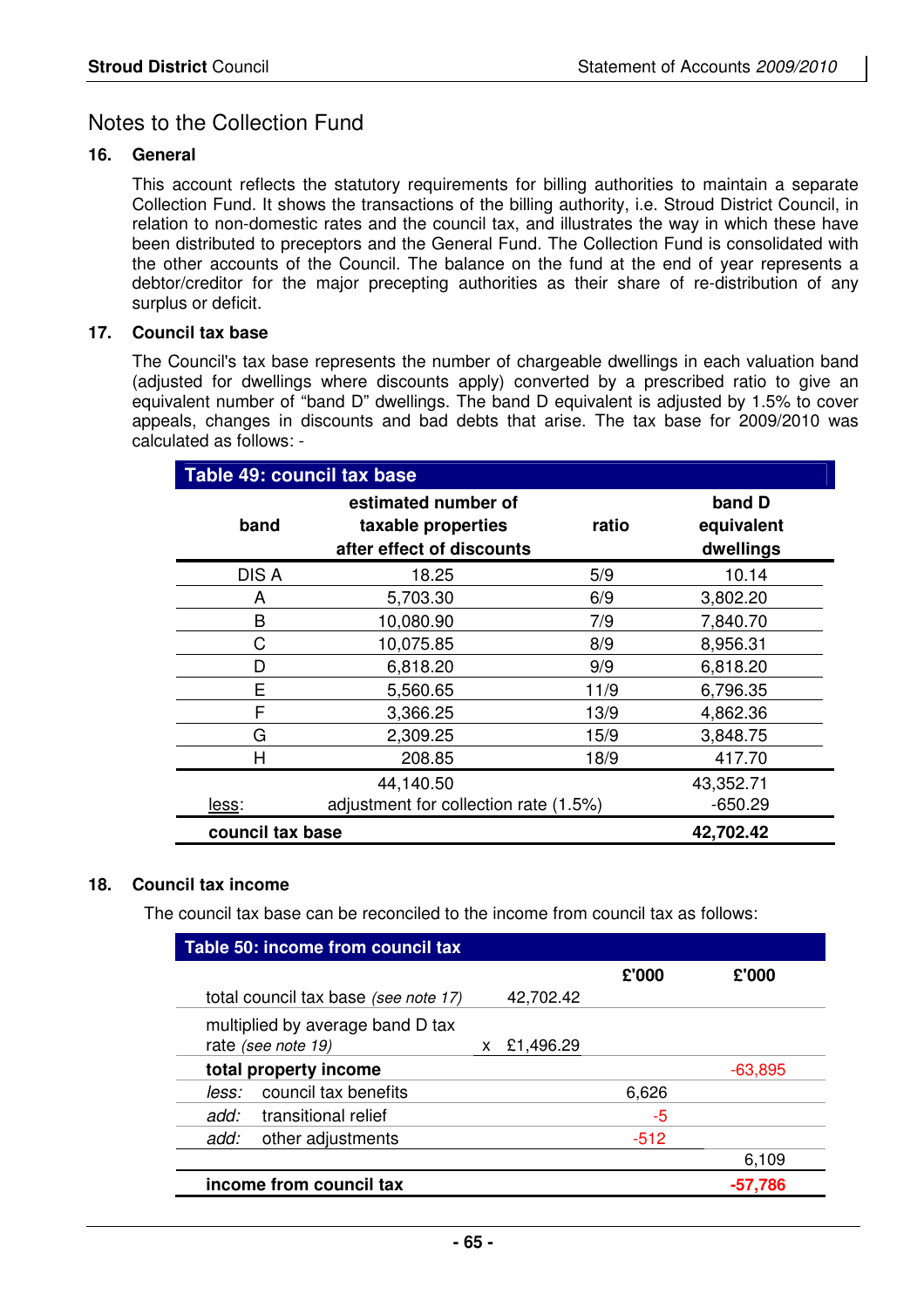#### **19. Council tax rates**

| Table 51 : council tax rates by precepting body and band |        |        |          |          |          |          |          |          |          |
|----------------------------------------------------------|--------|--------|----------|----------|----------|----------|----------|----------|----------|
|                                                          | band   |        |          |          |          |          |          |          |          |
|                                                          | disr   |        |          |          |          |          |          |          |          |
|                                                          | A      | A      | в        | С        | D        | Е        | F        | G        | Н        |
| precepting body                                          | £      | £      | £        | £        | £        | £        | £        | £        | £        |
| district council                                         | 101.91 | 122.29 | 142.68   | 163.06   | 183.44   | 224.20   | 264.97   | 305.73   | 366.88   |
| county council                                           | 592.19 | 710.63 | 829.06   | 947.50   | 1.065.94 | 1.302.82 | 1.539.69 | 1.776.57 | 2,131.88 |
| police authority                                         | 107.77 | 129.33 | 150.88   | 172.44   | 193.99   | 237.10   | 280.21   | 323.32   | 387.98   |
| average parish                                           | 29.40  | 35.28  | 41.16    | 47.04    | 52.92    | 64.68    | 76.44    | 88.20    | 105.84   |
| total                                                    | 831.27 | 997.53 | 1.163.77 | 1.330.04 | 1.496.29 | 1.828.81 | 2.161.31 | 2.493.82 | 2,992.58 |
| banding proportion                                       | 5/9    | 6/9    | 7/9      | 8/9      | 9/9      | 11/9     | 13/9     | 15/9     | 18/9     |

(Note: band 'disr A' is for band A properties that receive relief)

#### **20. Income from business ratepayers**

Under the arrangements for uniform business rates, the Council collects non-domestic rates for its area that are based on local rateable values multiplied by a nationally determined uniform rate. The total amount, less certain relief and other deductions, is paid to a central pool (the NNDR pool) managed by central government, which, in turn, pays back to authorities their share of the pool based on a standard amount per head of resident population.

 The total overall sum due from business rate payers was £25.3m, based on the total nondomestic rateable value of £53.6m at 31 March 2009 multiplied by the national non-domestic multiplier for the year of 48.5p. The actual amount collected was £21.5m and the difference between this and the overall sum was accounted for by loss allowances, void charges, mandatory and discretionary rate relief, write-offs and bad debt provisions.

#### **21. Council tax provision for bad debts and appeals**

A provision was made during 2009/2010 amounting to £nil (2008/2009 £50k). This was calculated using CIPFA Guidelines. The total amount of the provision at 31 March 2010 is £357k and represents 29% of the £1.23m debt outstanding, compared with £360k, 29% and £1.256m at 31 March 2009.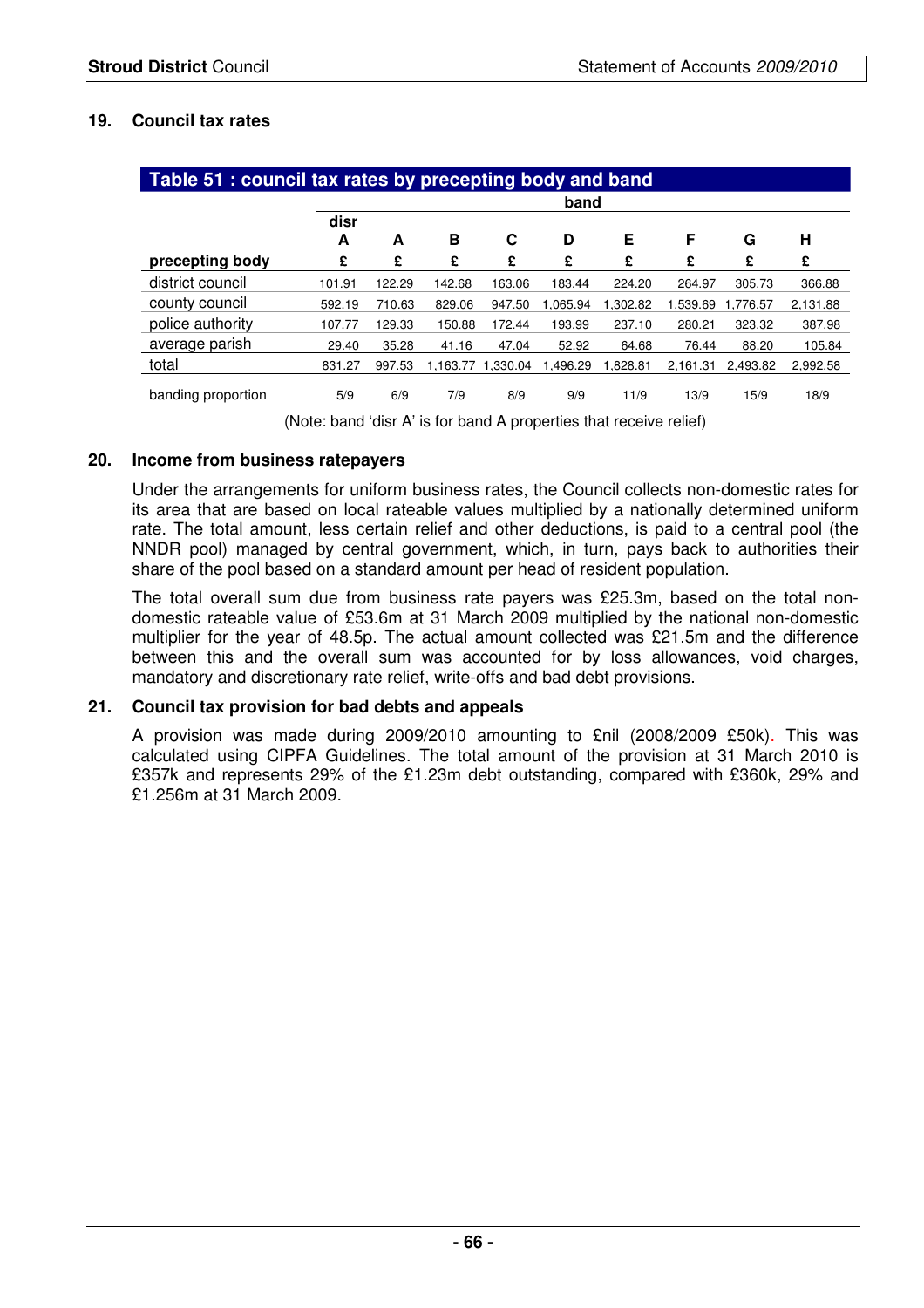# **Glossary**

The following are expressions and terms used in these accounts that are not explained elsewhere. Words referred to in *italics* are contained in the glossary.

| accounting policies                                                        | the principles, bases, conventions, rules and practices applied by the<br>Council that specify how the effects of transactions and other events<br>are reflected in its financial statements through recognising, selecting<br>measurement bases for, and presenting assets, liabilities, gains,<br>losses and changes in reserves;                                                                                                                                                                                                                                                                           |
|----------------------------------------------------------------------------|---------------------------------------------------------------------------------------------------------------------------------------------------------------------------------------------------------------------------------------------------------------------------------------------------------------------------------------------------------------------------------------------------------------------------------------------------------------------------------------------------------------------------------------------------------------------------------------------------------------|
| actual                                                                     | the financial transactions that have occurred in the year;                                                                                                                                                                                                                                                                                                                                                                                                                                                                                                                                                    |
| actuary                                                                    | a person professionally trained in the technical aspects of pensions,<br>insurance and related fields. The actuary estimates how much money<br>must be contributed to an insurance or pension fund in order to<br>provide future benefits;                                                                                                                                                                                                                                                                                                                                                                    |
| appropriation                                                              | a transfer to or from a revenue or capital reserve;                                                                                                                                                                                                                                                                                                                                                                                                                                                                                                                                                           |
| <b>Audit Commission</b>                                                    | an independent body whose objective is to appoint external auditors<br>to local authorities and help achieve improvements in efficiency, either<br>through the auditing process or "value for money" studies undertaken<br>by the Commission. Includes division previously known as District<br>Audit;                                                                                                                                                                                                                                                                                                        |
| balances                                                                   | the amount remaining at the end of the year after income and<br>expenditure has occurred. May refer to the amount available to meet<br>expenditure in future years;                                                                                                                                                                                                                                                                                                                                                                                                                                           |
| budget                                                                     | a statement defining the Council's policy over a specified period in<br>terms of finance;                                                                                                                                                                                                                                                                                                                                                                                                                                                                                                                     |
| capital charges                                                            | where a service owns a fixed asset to provide those services<br>[operational assets] or holds an asset for future development or<br>investment [non-operational assets] it bears a cost of its use. This<br>represents depreciation (where appropriate). Maintenance of the<br>asset is a revenue cost;                                                                                                                                                                                                                                                                                                       |
| capital expenditure                                                        | spending on assets that have a long-term use such as purchase or<br>improvement of land, buildings and equipment. Where the asset is not<br>owned by the Council the expenditure is a <i>deferred charge</i> , long-term<br>debtor or intangible asset;                                                                                                                                                                                                                                                                                                                                                       |
| capital receipts                                                           | income from the sale of capital assets such as land and Council<br>houses. Part may be required to be set aside to repay loans; the other<br>part can only be used to finance new capital expenditure;                                                                                                                                                                                                                                                                                                                                                                                                        |
| Chartered Institute of<br><b>Public Finance and</b><br>Accountancy (CIPFA) | CIPFA is the professional body of accountants and auditors working in<br>local government and public services. Membership of the Institute is<br>by way of examination and entitles members to use the letters CPFA<br>(Chartered Public Finance Accountant) after their names. The Institute<br>provides financial and statistical information services and advises<br>central government and other bodies on local government and public<br>finance matters. It also published accounting requirements and<br>accounting standards, including those relating to the production of<br>statement of accounts; |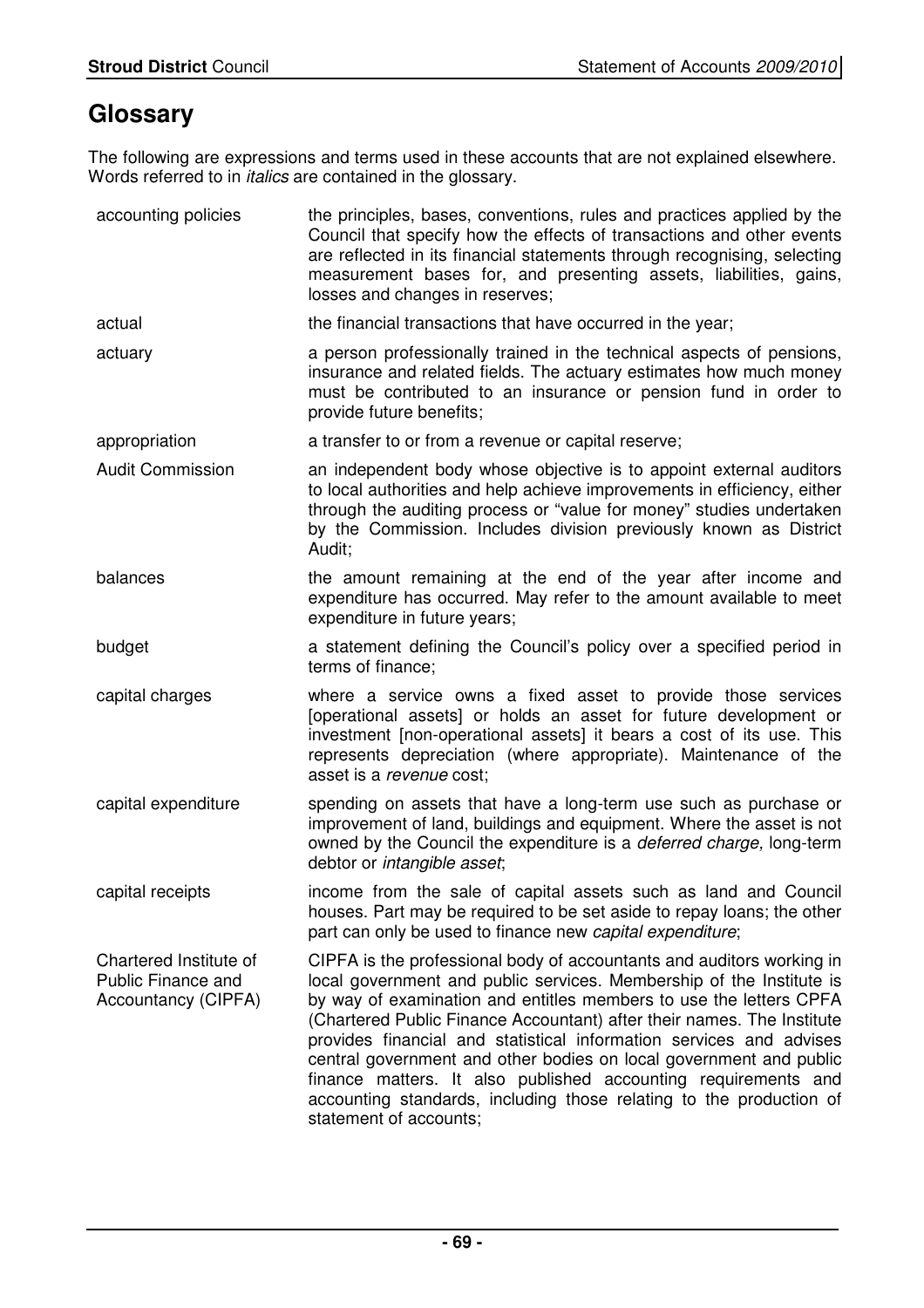| <b>Collection Fund</b>                                    | Stroud District Council collects council tax and business rates on<br>behalf of a number of public bodies - Gloucestershire County Council,<br>Gloucestershire Police Authority and town and parish councils. This<br>account is separate to the Council's normal funds, belonging<br>collectively to these bodies;                                                                                                                                                  |
|-----------------------------------------------------------|----------------------------------------------------------------------------------------------------------------------------------------------------------------------------------------------------------------------------------------------------------------------------------------------------------------------------------------------------------------------------------------------------------------------------------------------------------------------|
| commuted sum                                              | an amount received by the Council in place of the future stream of<br>annual government contributions towards capital grant loan charges;                                                                                                                                                                                                                                                                                                                            |
| corporate and<br>democratic core<br>(CDC)                 | comprises two divisions of service: democratic representation and<br>management (DRM) and corporate management (CM). If anything<br>does not fall within the definitions given for either DRM or CM, then it<br>cannot be within CDC.                                                                                                                                                                                                                                |
|                                                           | DRM concerns corporate policy making and all other member-based<br>activities. CM concerns those activities and costs that relate to the<br>general running of the authority. These provide the infrastructure that<br>allows services to be provided, whether by the authority or not, and<br>the information required for public accountability. Activities relating to<br>the provision of services, even indirectly, are overheads on those<br>services, not CM; |
| curtailment                                               | a curtailment for a defined benefit pension scheme is an event that<br>reduces the expected years of future service of present employees or<br>reduces for a number of employees the accrual of the defined benefit<br>for some or all of their future service. Curtailments include:                                                                                                                                                                                |
|                                                           | a) termination of employees' services earlier than expected, for<br>example as a result of discontinuing a segment of business.                                                                                                                                                                                                                                                                                                                                      |
|                                                           | b) termination or amendment of the terms of a defined benefit<br>scheme so that some or all future service by current employees<br>will no longer qualify for benefits or will only qualify for reduced<br>benefits.                                                                                                                                                                                                                                                 |
| revenue expenditure<br>funded by capital<br>under statute | expenditure which does not result in, or remain matched with, assets<br>controlled by the authority, such as housing improvement grants.<br>They do not appear on the Council's balance sheet;                                                                                                                                                                                                                                                                       |
| depreciation                                              | charges reflecting the decline in the value (not cost) of assets as a<br>result of their usage or ageing;                                                                                                                                                                                                                                                                                                                                                            |
| estimate                                                  | often used instead of the word budget; and is a forecast of income<br>and expenditure for the year                                                                                                                                                                                                                                                                                                                                                                   |
| forecast                                                  | an <i>estimate</i> of income and expenditure in a financial year;                                                                                                                                                                                                                                                                                                                                                                                                    |
| <b>FRS 17</b>                                             | Financial Reporting Standard 17 Retirement Benefits<br>the<br>is<br>accounting requirement that local authorities must fully recognise in<br>the publication of their statement of accounts;                                                                                                                                                                                                                                                                         |
| <b>General Fund</b>                                       | the account that records and finances Council revenue expenditure,<br>other than HRA;                                                                                                                                                                                                                                                                                                                                                                                |
| Housing Revenue<br>Account (HRA)                          | a separate statutory account dealing with the revenue income and<br>expenditure arising from the provision of Council-owned and managed<br>dwellings;                                                                                                                                                                                                                                                                                                                |
| housing subsidy                                           | paid by or to the government to reflect the government's assessment<br>of how much the authority should be spending on its housing stock;                                                                                                                                                                                                                                                                                                                            |
| intangible asset                                          | expenditure on assets that gives access to a future economic benefit<br>that is controlled by the authority such as software licences;                                                                                                                                                                                                                                                                                                                               |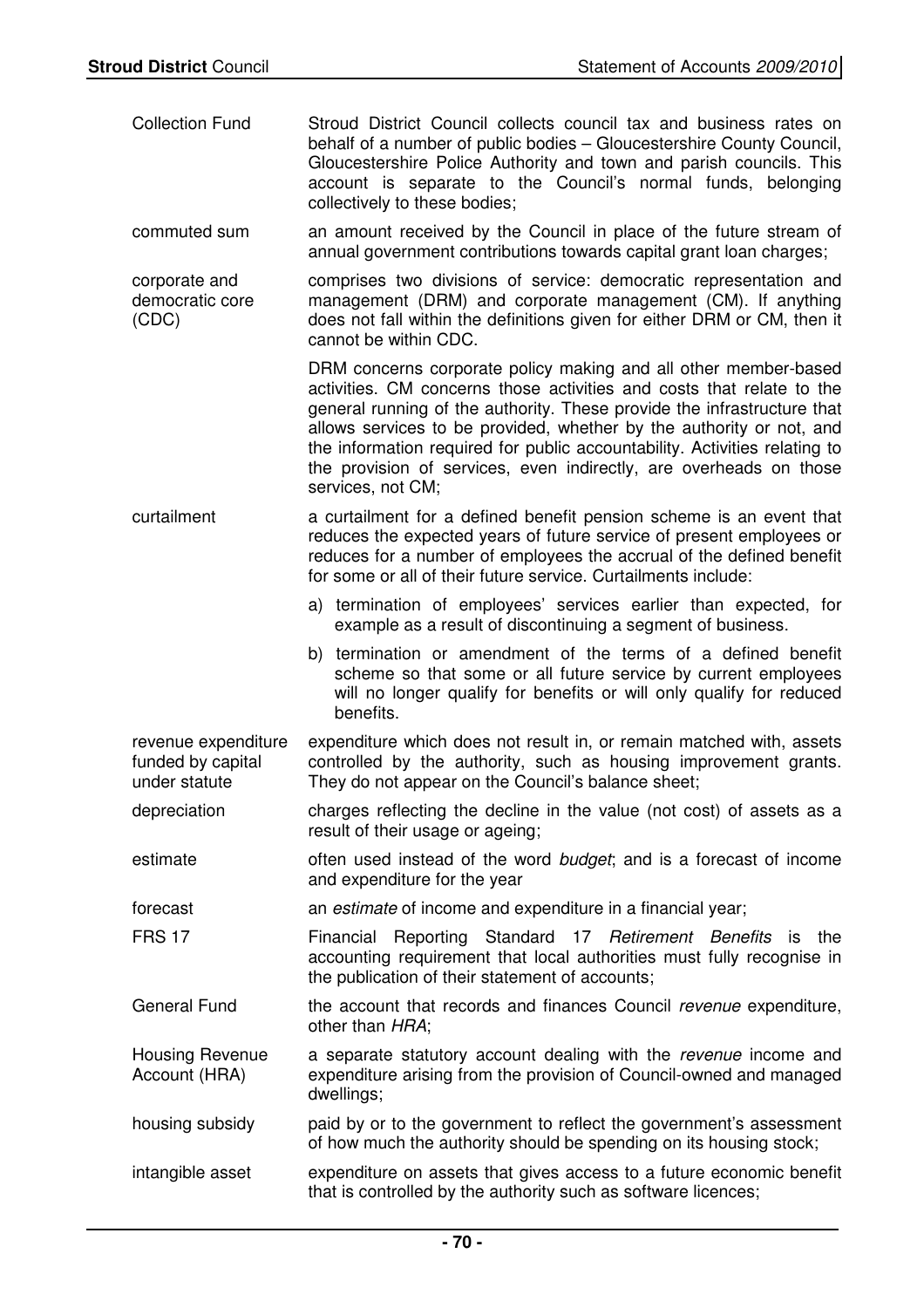| impairment                              | values of individual assets and categories of assets that are reviewed<br>for evidence of reductions in value;                                                                                                                                                    |
|-----------------------------------------|-------------------------------------------------------------------------------------------------------------------------------------------------------------------------------------------------------------------------------------------------------------------|
| investment assets                       | interest in land and/or buildings which is held for its investment<br>potential, any rental being negotiated at arm's length;                                                                                                                                     |
| <b>LASAAC</b>                           | Local Authority (Scotland) Accounts Advisory Committee;                                                                                                                                                                                                           |
| major repairs<br>allowance              | a cash payment received by the HRA as part of housing subsidy for<br>the upkeep of fixed assets such as rented dwellings;                                                                                                                                         |
| medium term<br>financial plan<br>(MTFP) | the Council's rolling 5-year estimate of all effects on the General<br>Fund, including inflation, government grants, service changes, base<br>rate changes and the tax base;                                                                                      |
| net cost                                | the cost of continuing operations after deducting specific grants and<br>income from fees and charges;                                                                                                                                                            |
| non distributed costs                   | elements that are excluded from recharge to the total cost of a service<br>but limited to: past service costs, settlement costs, curtailments,<br>unused share of IT facilities and cost of shares of other long-term<br>unused but unrealisable assets           |
| overspend                               | where <i>actual</i> expenditure is more than the <i>budget</i> ;                                                                                                                                                                                                  |
| precept                                 | a levy made by the police authority, county council, district council or<br>parish/ town councils on the Collection Fund to provide the required<br>income from council taxpayers and business ratepayers on their<br>behalf;                                     |
| Public Works Loan<br>Board (PWLB)       | a government institution that borrows money on behalf of the<br>government and lends it to public bodies that meet its borrowing<br>criteria;                                                                                                                     |
| revenue                                 | this word is used in two different contexts, 1) sources of income, and<br>2) expenditure that is not of a capital nature such as general running<br>costs including salaries and capital financing costs;                                                         |
| revenue support<br>grant (RSG)          | a grant paid by central government to local authorities to support                                                                                                                                                                                                |
|                                         | general revenue expenditure and not for specific services;                                                                                                                                                                                                        |
| right-to-buy (RTB)                      | legislation allows tenants of local authority dwellings to buy their<br>property, at a discount, after a qualifying period as local authority<br>tenants. The net income from the sale is a capital receipt;                                                      |
| settlement                              | an irrevocable action that relieves the employer (or defined benefit<br>scheme) of the primary responsibility for the pension obligation and<br>eliminates risks relating to the obligation and the assets used to effect<br>the settlement. Settlements include: |
|                                         | a) a lump-sum cash payment to scheme members in exchange for<br>their rights to receive specified pension benefits;                                                                                                                                               |
|                                         | b) the purchase of an irrevocable annuity contract sufficient to cover<br>vested benefits; and                                                                                                                                                                    |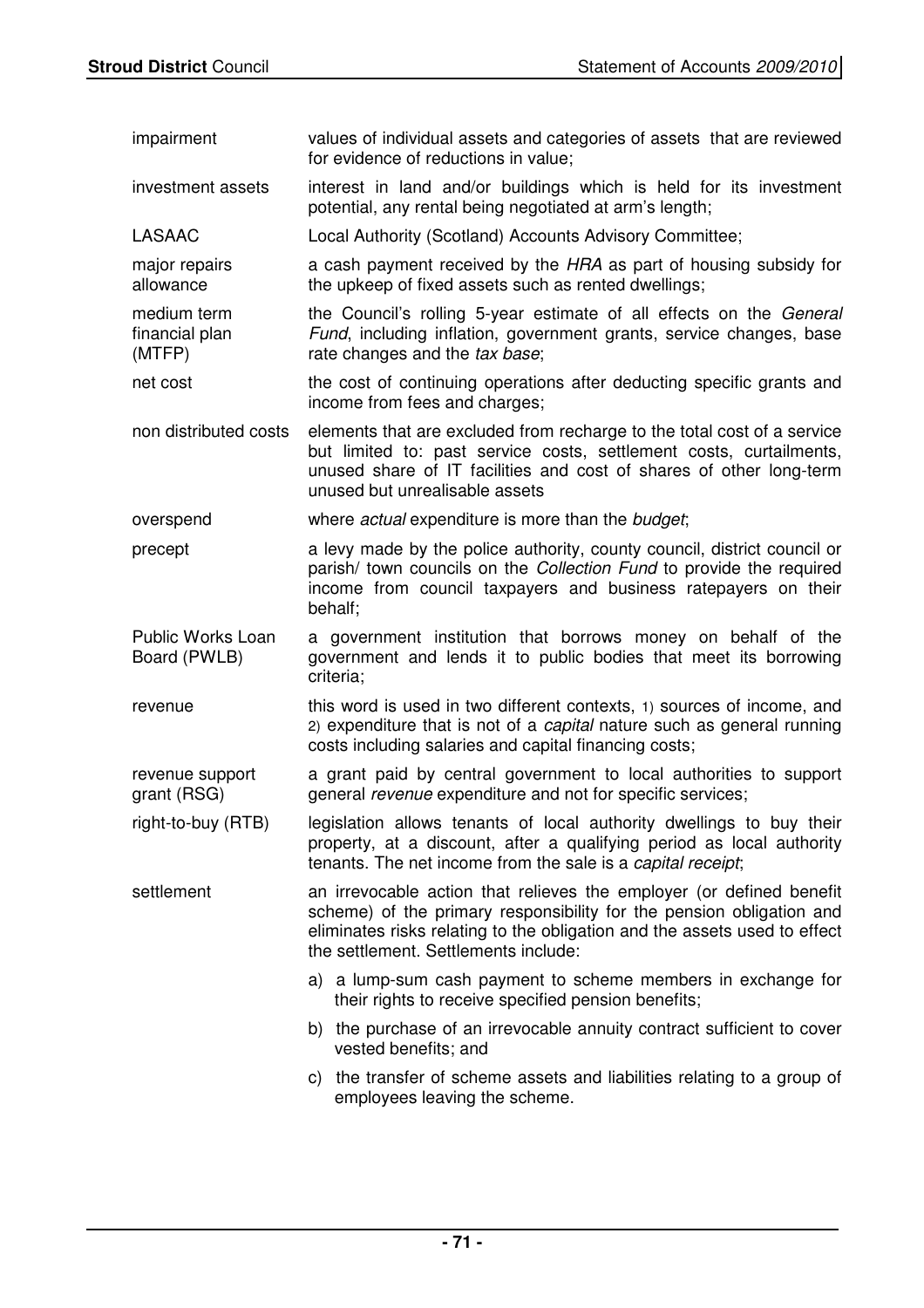| <b>SORP</b>                                                      | Statement Of Recommended Practice in accounting, sometimes<br>called a Code of Practice. Practices in these accounts have been<br>developed by the CIPFA / LASAAC Joint Committee in accordance<br>with the Accounting Standards Board's (ASB) code of practice;                                                                                             |
|------------------------------------------------------------------|--------------------------------------------------------------------------------------------------------------------------------------------------------------------------------------------------------------------------------------------------------------------------------------------------------------------------------------------------------------|
| SSAP 9 (Statements<br>of Standard<br><b>Accounting Practice)</b> | the accounting standard relating to stocks, SSAP 9, states that the<br>value at which stocks should be included in financial statements is the<br>lower of cost and net realisable value. However, SSAP 9 was written<br>in the context of the production of finished goods for sale and much of<br>its detailed content is irrelevant to local authorities; |
| surplus assets                                                   | property awaiting redeployment or disposal, not used in the delivery of<br>Council services;                                                                                                                                                                                                                                                                 |
| tax base                                                         | used to measure the taxable value of properties in a council's area<br>based upon numbers of properties in each tax band;                                                                                                                                                                                                                                    |
| transitional<br>arrangement                                      | where the government is making changes that may adversely affect a<br>local authority it may phase in the changes using transitional<br>arrangements, often on a sliding scale over a few years:                                                                                                                                                             |
| underspend                                                       | where actual expenditure is less than the budget.                                                                                                                                                                                                                                                                                                            |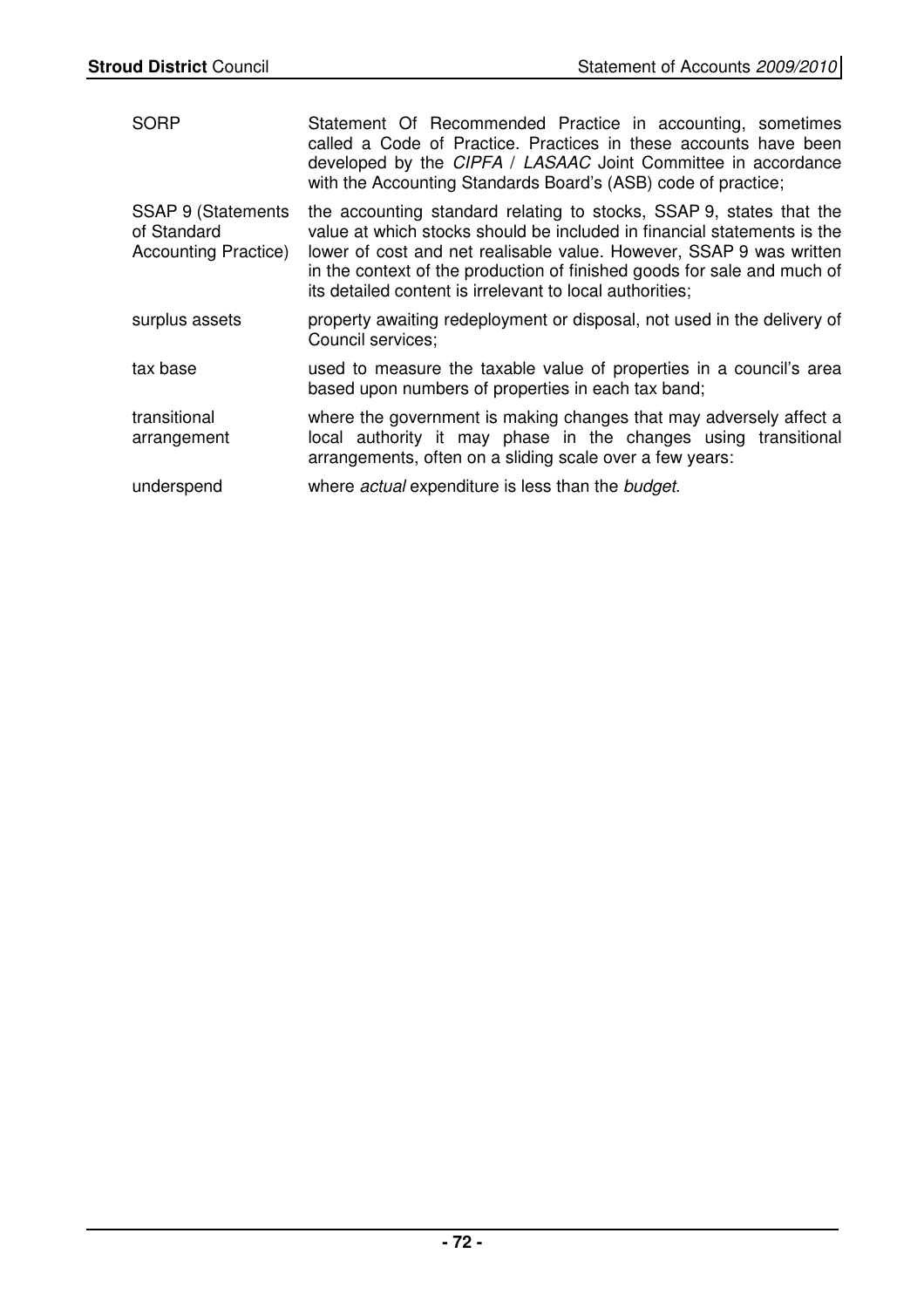# **ANNUAL GOVERNANCE STATEMENT 2009/10**

### **1.0 Scope of responsibility**

- 1.1 Stroud District Council is responsible for ensuring that its business is conducted in accordance with the law and proper standards, and that public money is safeguarded and properly accounted for, and used economically, efficiently and effectively. Stroud District Council also has a duty under the Local Government Act 1999 to make arrangements to secure continuous improvement in the way in which its functions are exercised, having regard to a combination of economy, efficiency and effectiveness.
- 1.2 In discharging this overall responsibility, Stroud District Council is responsible for putting in place proper arrangements for the governance of its affairs, facilitating the effective exercise of its functions, which includes arrangements for the management of risk.
- 1.3 Stroud District Council has approved and adopted a code of governance, which is consistent with the principles of the CIPFA/SOLACE Framework Delivering Good Governance in Local Government. This statement explains how Stroud District Council has complied with the code and also meets the requirements of regulation 4(2) of the Accounts and Audit (Amendment) (England) Regulations 2006 in relation to the publication of an Annual Governance Statement.

### **2.0 The purpose of the governance framework**

- 2.1 The governance framework comprises the systems and processes, and culture and values, by which the authority is directed and controlled and its activities through which it accounts to, engages with and leads the community. It enables the authority to monitor the achievement of its strategic objectives and to consider whether those objectives have led to the delivery of appropriate, cost-effective services.
- 2.2 The system of internal control is a significant part of that framework and is designed to manage risk to a reasonable level. It cannot eliminate all risk of failure to achieve policies, aims and objectives and can therefore only provide reasonable and not absolute assurance of effectiveness. The system of internal control is based on an ongoing process designed to identify and prioritise the risks to the achievement of Stroud District Council's policies, aims and objectives, to evaluate the likelihood of those risks being realised and the impact should they be realised, and to manage them efficiently, effectively and economically.
- 2.3 The governance framework has been in place at Stroud District Council for the year ended  $31<sup>st</sup>$  March 2010, and up to the date of approval of the Statement of Accounts.

### **3.0 The governance framework**

3.1 Governance is about how the Council ensures it is doing the right things, in the right way, for the right people, in a timely, inclusive, open, honest and accountable manner.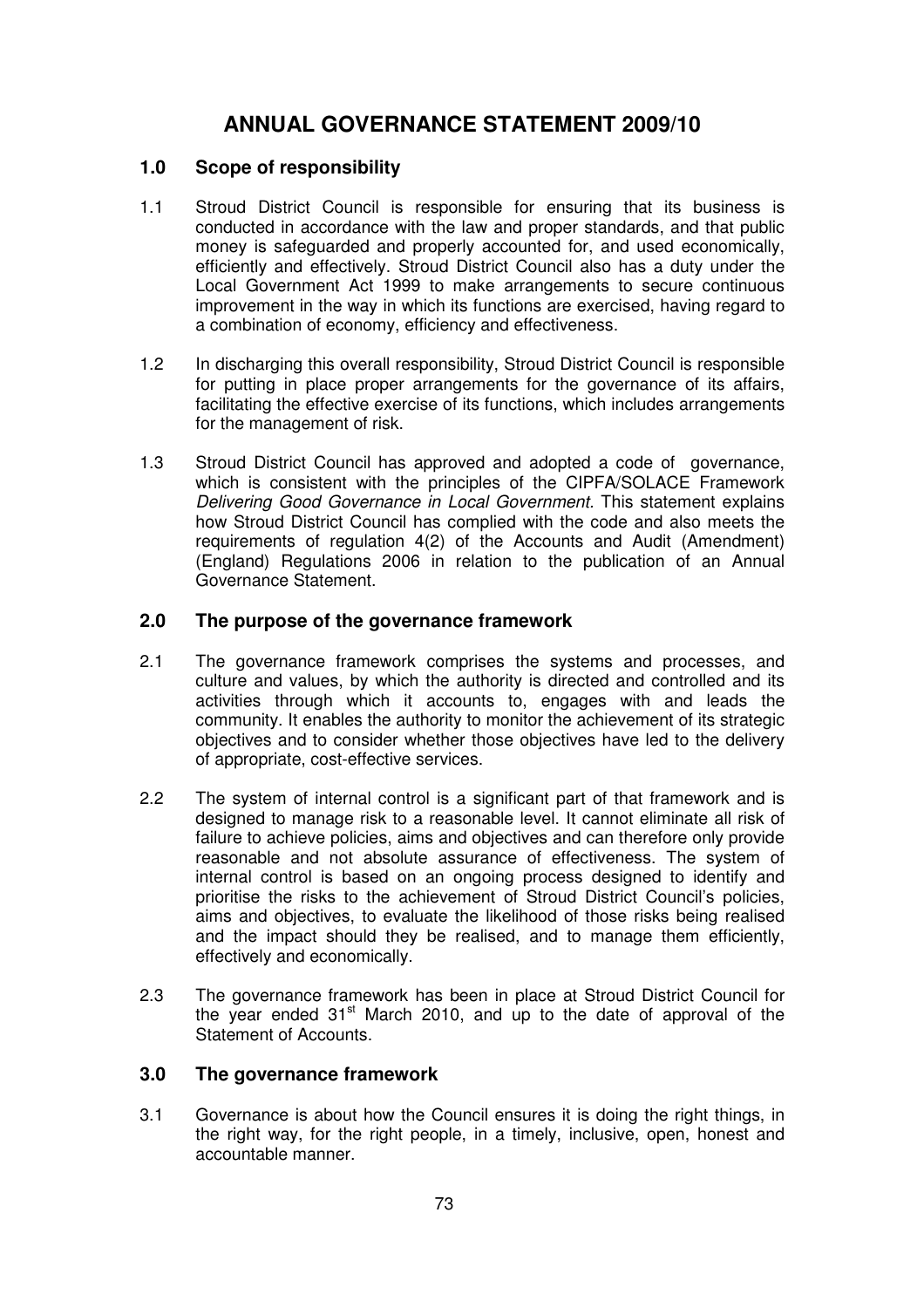3.2 The Council has adopted a Local Code of Governance that is based around a number of key principles. These principles are identified below, together with a commentary on the current level of organisational compliance.

### **4.0 Focus on the purpose of the authority and on outcomes for the community and creation and implementation of a vision for the local area**

4.1 In establishing the competing priorities of local people, the Council has highlighted that it has a strong leadership role, hence, the Council's vision, is to be seen as:-

'Leading a community that is making Stroud district a better place to live, work and visit for everyone'

This vision is underpinned by three quiding principles. These are to:-

- 1. Ensure a strong, healthy and just society
- 2. Respect the environment
- 3. Promote good governance
- 4.2 The Council has a Corporate Delivery Plan which is based on the outcomes that the residents of Stroud have stated are important. Each year the Council reviews progress in delivering the Plan and every March a new version is published. The Council's Corporate Delivery Plan 2009-2013, was adopted in March 2009. The Plan sets out the focus for the four year period of the Plan and is based on five broad areas:-
	- Reducing climate change, secure and affordable energy and a resilient community
	- Sending as little waste to landfill as possible, including recycling more
	- Creating public spaces and buildings, which are perceived to be cared for, clean, green and safe
	- Providing more affordable homes
	- Helping local people to find local solutions to long-term local problems
- 4.3 The Executive Board and Strategic Team monitor progress of the CDP on a monthly basis. Each priority has a lead officer, Head of Service, Strategic Team and Scrutiny and Cabinet Member responsible for delivery. The Council uses interactive software to update the CDP quarterly. A copy of the current Corporate Plan can be found on the Council's website www.stroud.gov.uk.
- 4.4 The Council publishes an Annual Report, the latest version being the 2008/09 Report. The report details the work undertaken, and achievement against performance targets, in relation to the agreed Council priorities.

### **5.0 Members and officers work together to achieve a common purpose with clearly defined functions and roles**

5.1 Members are responsible to the electorate and serve as long as their term of office lasts. Officers are responsible to the authority and carry out the Council's work under the direction of the Council, Executive and Committees.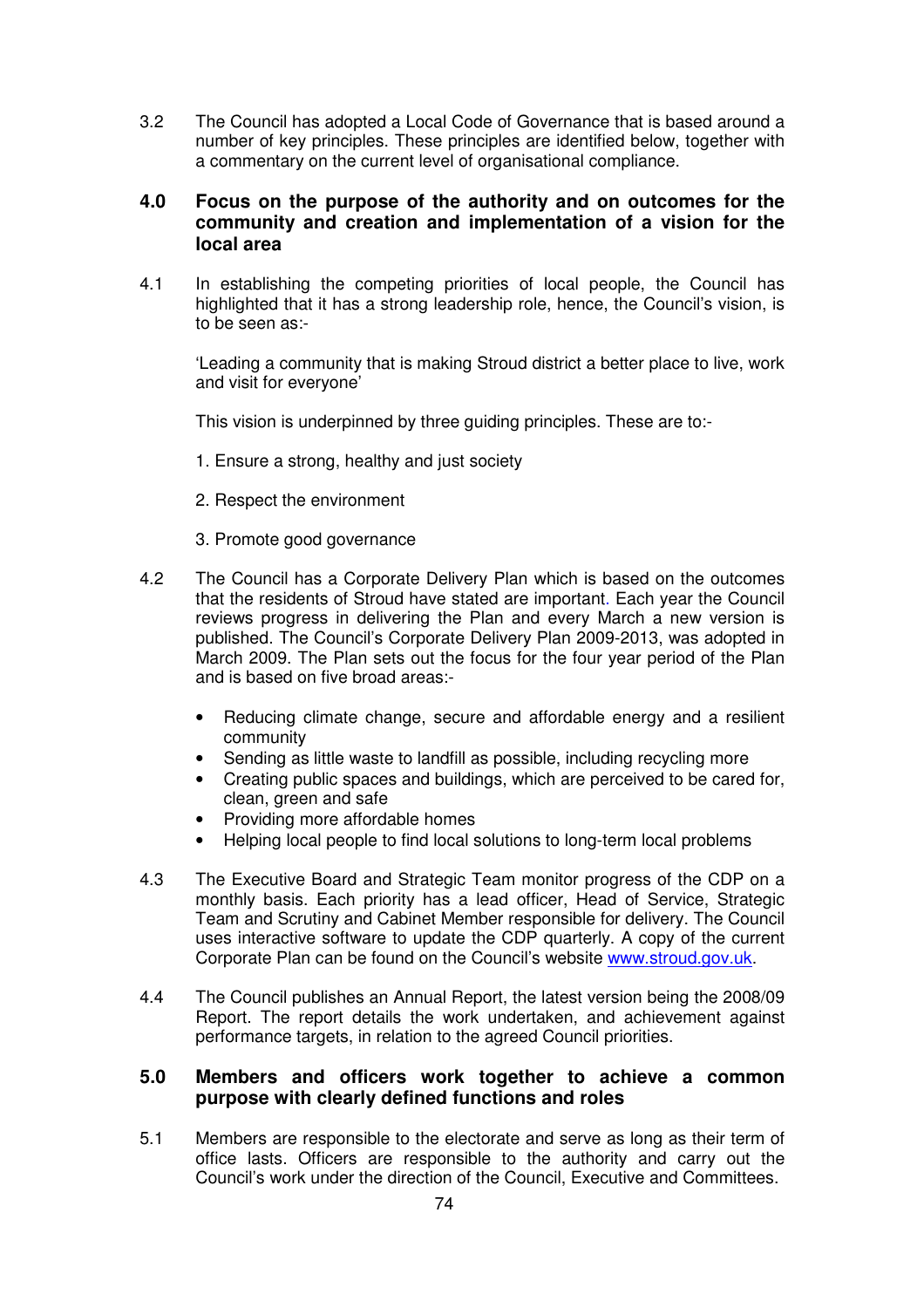- 5.2 The relationship between Councillors and officers is essential to the successful working of the Council. This relationship within the authority is characterised by mutual respect and trust. The Council has adopted a 'Member/Officer Protocol' to help councillors and officers perform effectively by giving guidance on their respective roles and expectations, and, on their relationship with each other.
- 5.3 The Council has adopted a Scheme of Delegation detailing the delegation of responsibilities and functions to the Council, Cabinet, individual Cabinet Members, Committees, and, officers.
- 5.4 Under the Local Authorities (Members Allowances) (England) Regulations 2003, local authorities are required to have in place a scheme which sets out payments of allowances to councillors. The District Council formally adopts its allowances scheme for the forthcoming year at Annual Council. Prior to the Council agreeing its scheme of allowances, it has to consider the recommendations of an independent remuneration panel. A full review of the allowances scheme was carried out by the independent remuneration panel in January 2009.

### **6.0 Promote values for the authority and demonstrate the values of good governance through the upholding of high standards of conduct and behaviour.**

6.1 The Council has adopted codes of conduct for Members and Officers. The code of conduct for Members is in accordance with the National Code of Local Government Conduct. Staff are also expected to maintain high standards of behaviour at all times. Their terms and conditions of employment and related matters are set out in the Employee Handbook, which incorporates an officer Code of Conduct based on a national model. The Council's Constitution also contains a number of protocols in respect of Member/Officer and Member/Member relations, and a whistle-blowing policy for employees. There has recently been consultation by the government on the introduction of a new national Code of Conduct for Local Government officers.

### **7.0 Take informed and transparent decisions, which are subject to effective scrutiny and managing risk.**

- 7.1 The agendas and minutes of meetings of the Council are published, and meetings are open to the public. Meetings are broadcast and recorded by a webcam so that they can be viewed by a wide audience.
- 7.2 In accordance with the statutory requirement the Council has established an overview and scrutiny function. The Council has appointed two Overview and scrutiny committees, namely:-
	- Strategic Overview and Scrutiny Committee, and
	- Performance Overview and Scrutiny Committee

The general role of these Committees is detailed in the Council's Constitution.

7.3 The Council's Monitoring Officer maintains the up to date registration of Members Interests and also ensures that Members are regularly reminded to update their record. Declarations of Interest are a standard agenda item for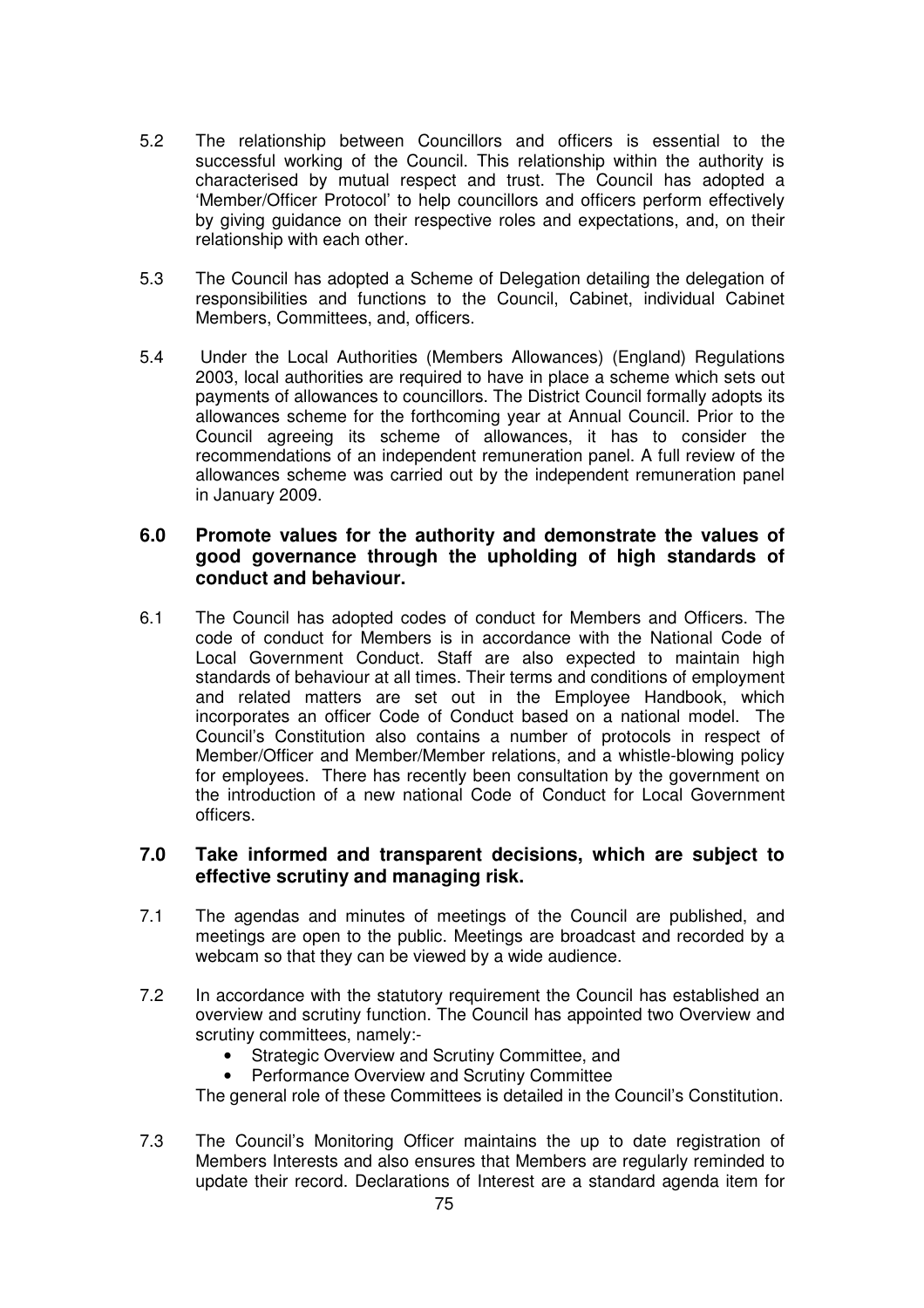each main committee meeting. The requirement for staff to declare interests is included in the Officers Code of Conduct – Council Constitution Part 5, Standards of Conduct and Ethics

7.4 Risk Management is essentially about good management practice and effective decision making. It can be defined as:

> 'A logical and systematic method of establishing the context, identifying, analysing, evaluating, treating monitoring and communicating risks associated with any activity, function or process in a way that will enable organisations to minimise losses and maximise opportunities'.

- 7.5 The Authority recognises that all aspects of business risk must be managed. The Council has a Risk Management Strategy, the purpose of which is to provide a framework for the effective management of risks within the authority. The Strategy was agreed by Cabinet in March 2010. It contains the objectives of the strategy, linked to the council key aims, and guidance on the risk management cycle and scoring of risks.
- 7.6 The Council has established an Audit Committee. The Terms of Reference for the Audit Committee cover the core functions of an audit committee as identified in the CIPFA guidance 'Audit Committees – Practical Guidance for Local Authorities'.
- 7.7 The Council has appointed a Monitoring Officer who, under the Local Government and Housing Act 1989, is responsible for ensuring the legality of Council decisions. The Council has also appointed its Head of Finance as Section 151 Officer. These statutory officers are required to secure compliance with relevant primary and subordinate legislation for ensuring the lawfulness of both decision making and expenditure respectively. Their functions are recognised in the Constitution and they now report directly to the Chief Executive who as Head of Paid Service is the other statutory officer whom the Council is required to appoint.
- 7.8 The Council has an internal complaints procedure that enables dissatisfied members of the public to raise concerns with officers at management level, including the Chief Executive.
- 7.9 The Council's Constitution also contains a whistle-blowing policy (largely based on a model produced by CIPFA) which enables members of staff to raise concerns on a confidential basis pursuant to the Public Interest Disclosure Act 1998, about the way in which the Council conducts its business.

#### **8.0 Develop the capacity and capability of members and officers to be effective.**

8.1 The Council has the Investor in People (IiP) award. Investors in People aims to help organisations improve performance through a planned approach to the setting and communication of business goals and developing people to meet these goals so that they are motivated to do the work which the organisation needs them to do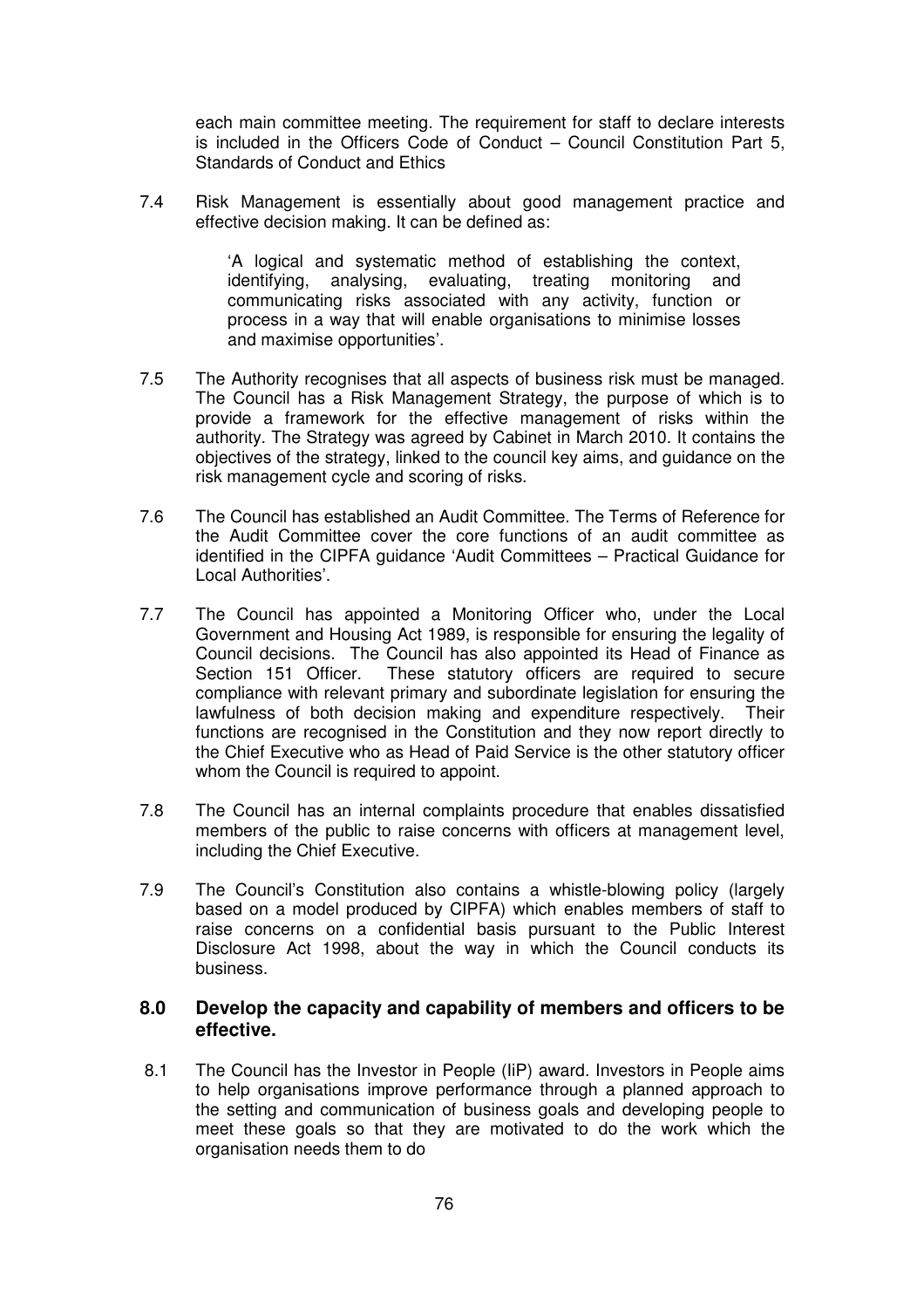8.2 Access to Member Development is a key element of the Local Code of Governance. The Council has a cross-party Members' Training and Development Working Group, however, this Group does not have any formal written terms of reference. An internal audit review, which was carried out during the year, of the Authority's arrangements for dealing with Member training, concluded with a limited assurance as weaknesses in the design and/or inconsistent application of controls, put the achievement of the authority's objectives within this area at risk.

### **9.0 Engage with local people and other stakeholders to ensure robust public accountability.**

- 9.1 The agendas and minutes of meetings of the Council are published, and meetings are open to the public. Meetings are broadcast and recorded by a webcam so that they can be viewed by a wide audience. A large amount of information is available on the Council's website.
- 9.2 The views of the public are sought through surveys and consultation meetings are held with the business community. There are many other channels of communication with stakeholders and public, examples of which are the Housing Tenants Forum and the Local Strategic Partnership.
- 9.3 The Policy Team has produced a Partnership Governance Policy and Framework, which sets out clear guidance for officers and Members when undertaking any partnership working. A standard template has been devised to ensure that formal partnership agreements are in place and to assist services in carrying out a review of their partnership arrangements. A partnership register has been compiled.

### **10.0 Review of effectiveness**

- 10.1 Stroud District Council has responsibility for conducting, at least annually, a review of the effectiveness of its governance framework including the system of internal control. The review of effectiveness is informed by the work of the senior management team within the authority who have responsibility for the development and maintenance of the governance environment, the annual report by the Internal Audit Manager, and also by comments made by the external auditors and other review agencies and inspectorates.
- 10.2 The process that has been applied in maintaining and reviewing the effectiveness of the governance framework are as follows:-

#### **11.0 The Council**

11.1 The Council's governance framework, primarily based on its Constitution, is seen to be dynamic, evolving and regularly reviewable to ensure that it reflects the aspirations both of the Council and the public to whom it is accountable. The basis of the Constitution is reviewed on an annual basis. The roles of various components of the overall governance framework prescribed by statute or set out in the Constitution are interpreted in a pragmatic way to assist in best achieving the Council's principal objectives as contained in its Corporate Delivery Plan.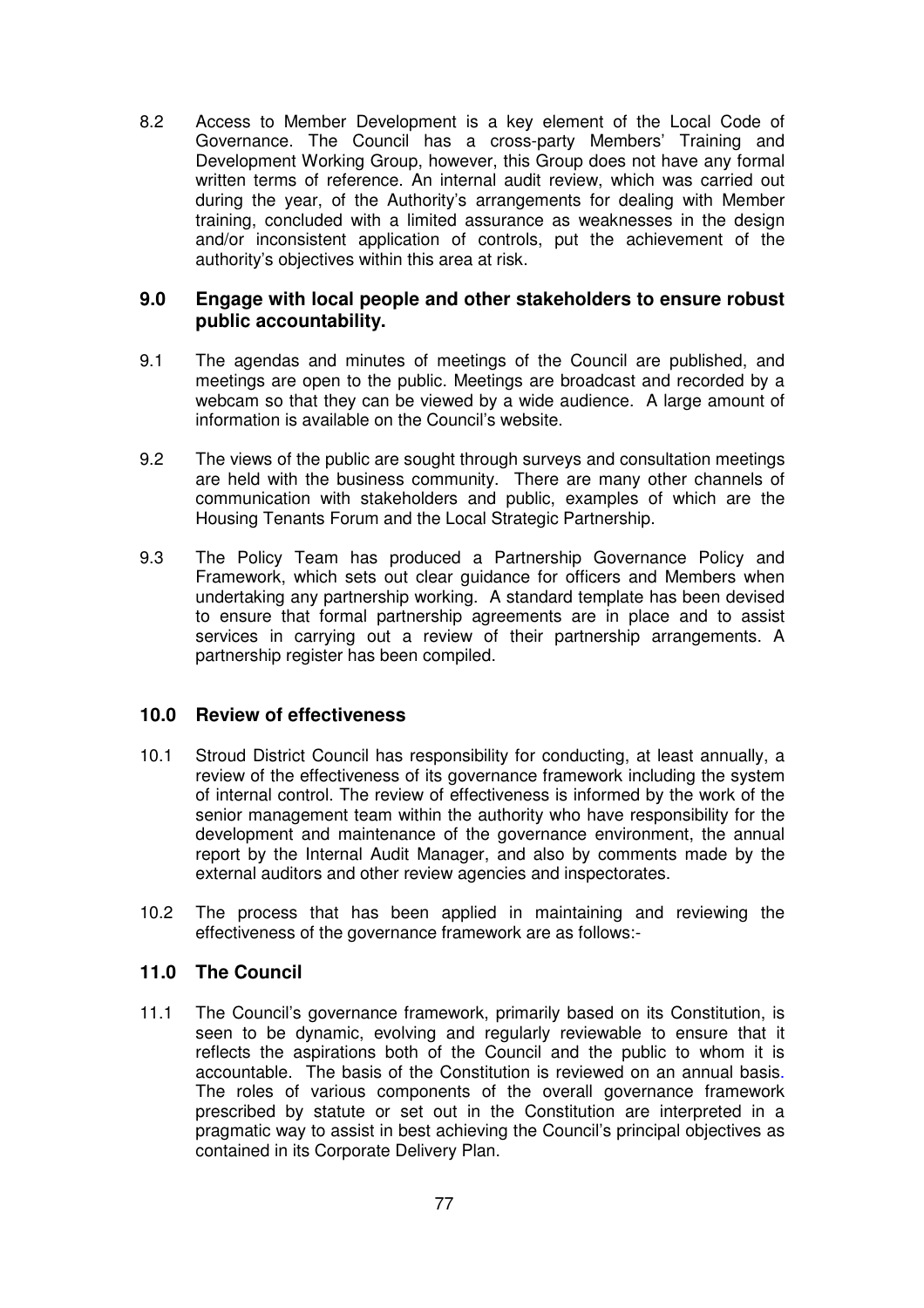- 11.2 The document which encompasses the roles and responsibilities of the Council's Executive (Cabinet), its Overview, Scrutiny and Regulatory functions, coupled with delegation arrangement and various protocols, is the Council's Constitution. The District Council Constitution was adopted in 2001 and has since been reviewed on a regular basis, in particular the Constitution was the subject of substantial review in 2007. The process for making substantial changes to the Constitution, following internal consultation by the Monitoring Officer, involves initial consideration by the Standards Committee, which then makes recommendation to the Council. Additionally, the Monitoring Officer is empowered to make minor changes at any time.
- 11.3 In February 2010, following a recommendation from the Council's Audit Committee, the Council approved a revised Local Code of Governance. The revised Code replaced the previous Code that had been in place since August 2002, and is based on the latest guidance produced by CIPFA/SOLACE entitled Delivering Good Governance in Local Government.

#### **12.0 The Cabinet**

- 12.1 The Council determines the policy framework. The principal decision-making body is the Cabinet (Executive). The Council had in place, during 2009-10, two overview and scrutiny committees which supported the work of the Cabinet i.e. Strategic Overview & Scrutiny Committee, and Performance Overview & Scrutiny Committee.
- 12.2 All 'executive' decisions taken by Cabinet, individual Cabinet Members and Officers are circulated to all councillors and may be subject to a call-in process for examination by the relevant Scrutiny Committee.

### **13.0 The Audit Committee**

- 13.1 Good corporate governance requires independent, effective assurance about both the adequacy of corporate, operational and financial management and reporting, and the management of other processes required to achieve the organisation's corporate and service objectives. Effective audit committees help raise the profile of internal control, risk management and financial reporting issues within an organisation, as well as providing a forum for the discussion of issues raised by internal and external auditors.
- 13.2 The Terms of Reference for the Audit Committee were reviewed as part of the review of the Constitution, and they now cover the core functions of an audit committee as identified in the CIPFA guidance 'Audit Committees – Practical Guidance for Local Authorities'.
- 13.3 During the 2009/10 financial year, and as a result of a previous internal audit report, the Audit Committee requested that a further audit of Members claims be carried out. The remit of the audit included the checking of all claims made by every Councillor for the 2008/09 Civic Year, and included all claims and payments made by the Civic Office on behalf of Councillors.
- 13.4 The audit identified that the majority of payments made were in accordance with the Scheme, however, a number of incorrect or invalid claims had been identified. The value of the overpayments identified as a result of the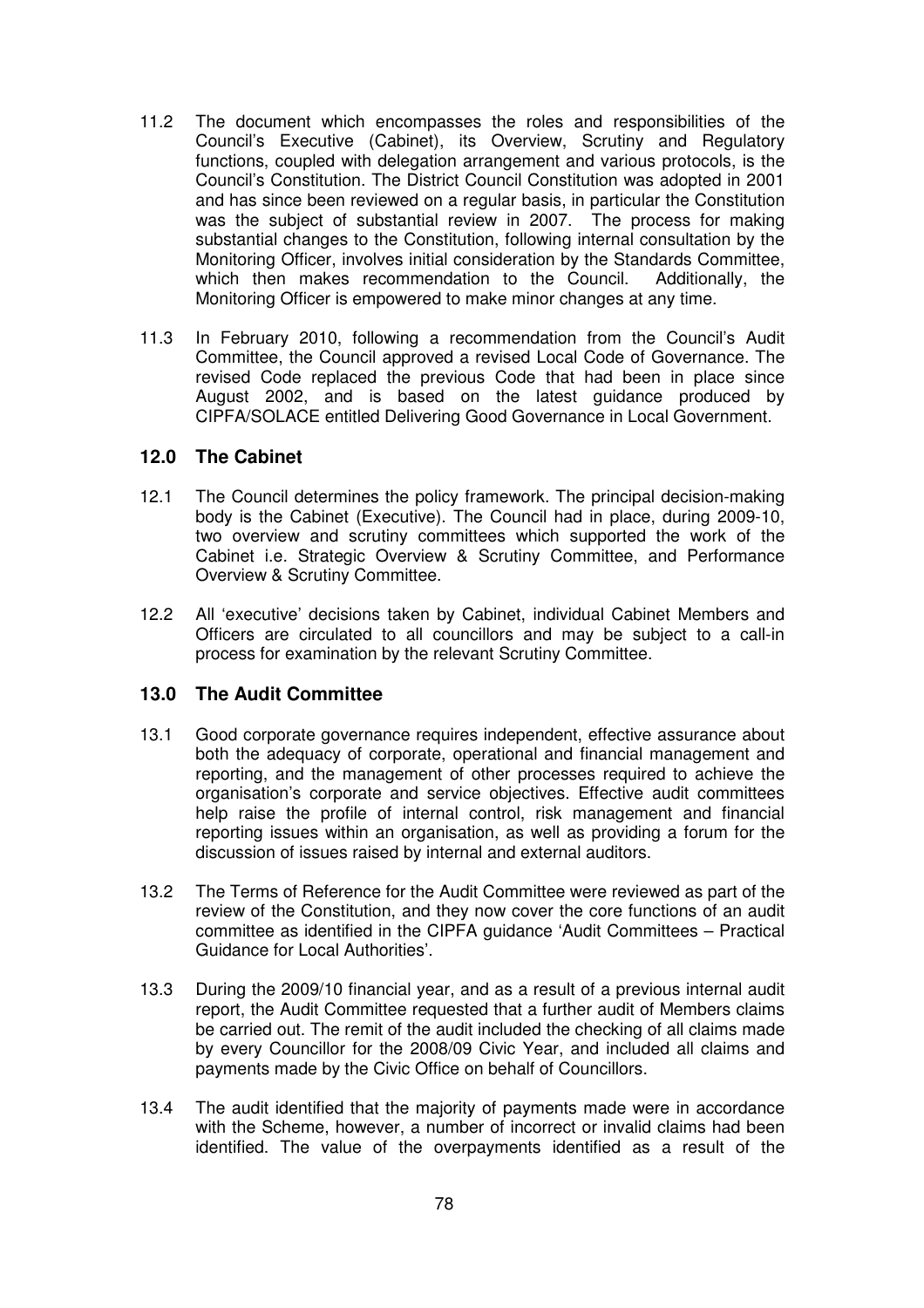invalid/incorrect claims totalled £1,347.24 from a budget of over £400,000. Individual overpayments ranged from 25p to £231.34.

- 13.5 As a result of the Internal Audit report, the Head of Communications proposed changes to the administrative arrangements of the Members Allowances scheme that that were approved by Council in July 2010 with the benefit of the Independent Remuneration Panel's recommendations.
- 13.6 In accordance with best practice, and to help demonstrate the effectiveness of the Audit Committee, it is proposed to carry out a review using guidance produced by the CIPFA Better Governance Forum. The review is currently timetabled to be completed and reported in January 2011.

#### **14.0 The Standards Committee**

14.1 The Standards Committee consists of 8 members, including 4 independent Members and 2 representatives of the Stroud Parish Councils. Both the Chair and Vice Chair of the Committee are independents. In addition to its statutory roles under the Local Government Act 2000 (as amended by the Local Government and Public Involvement in Health Act 2007), for training, support and regulation, the terms of reference of the Committee are much wider, including, for example, oversight of complaints handling and of investigations conducted by the Local Government Ombudsman. The Standards Committee also has general oversight over the Constitution. The Chair for the Standards Committee reports annually to the Council on the Committee's work.

#### **15.0 Internal Audit**

- 15.1 Internal Audit operates under the Accounts and Audit (Amendment) (England) Regulations 2006, which require the maintenance of an adequate and effective system of internal audit of accounting records and control systems. The Regulations also require the Authority to review the effectiveness of their system of internal audit once a year, and that the findings of this review should be included in the Annual Governance Statement.
- 15.2 The review consisted mainly of a self-assessment against the CIPFA Code of Practice for Internal Audit in Local Government in the UK 2006, and the results were reviewed by the Council's Head of Finance. In accordance with guidance issued by the IPF Financial Advisory Network, the results were reported to the Council's Audit Committee in June 2010. The overall conclusion from the review was that the system of internal audit at SDC is effective. Although the self-assessment identified a number of 'gaps' in compliance with the CIPFA Code of Practice, these do not materially effect the reliance the Council can place on the Internal Audit manager's opinion on the adequacy of the control environment.
- 15.3 Internal Audit work is carried out to the standards outlined in the CIPFA 'Code of Practice for Internal Audit in Local Government in the United Kingdom 2006' (the Code). The Code requires 'the Head of Internal Audit to provide a written report to those charged with governance timed to support the Annual Governance Statement'. The 2009-10 report by the Internal Audit manager concludes:-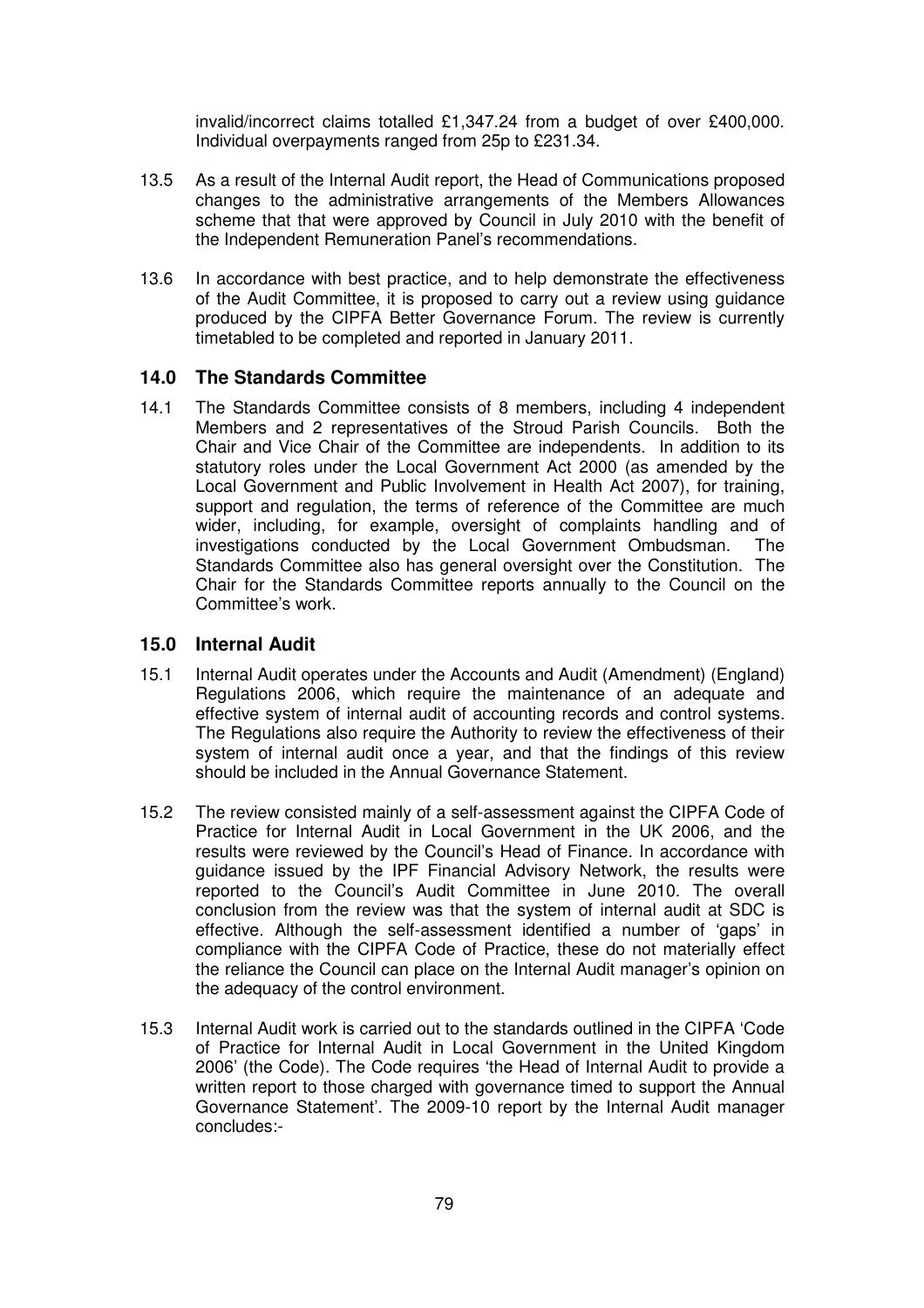'My overall opinion is that an adequate level of assurance can be given that there is a generally sound system of internal control, designed to meet the Council's objectives, and that controls are generally being applied consistently.'

### **16.0 Other review/assurance mechanisms**

- 16.1 External Audit is part of the process of accountability for public money. It makes an important contribution to the stewardship of public resources and the corporate governance of public services. The scope of External Audit work covers not only the audit of financial statements but also aspects of corporate governance.
- 16.2 In September 2009, the Council's External Auditor produced the Annual Governance Report relating to the 2008/09 audit. In relation to 'audit matters of governance interest that arise from the audit of the financial statements' the report concluded that 'there were no matters which we wish to draw to your attention.
- 16.3 Risk management is the process by which risks are identified, evaluated and controlled and is a key element of the governance framework. In July 2009, an independent review of the Council's strategic risk management arrangements was carried out by Marsh, the Council's risk and insurance advisers. The results of the review were that, in terms of the Marsh risk management maturity model, the Council had moved beyond "basic compliance" and could be regarded as "striving". However, a number of areas were identified where the Council's position needed to be consolidated in order to provide an effective foundation for delivering excellence. A number of recommendations were made as a result of the review, one of which was to re-fresh and re-launch the Council's risk management policy and strategy. A revised RM Strategy was approved by Cabinet in March 2010.
- 16.4 In relation to performance management, the Audit Commission's Organisational Assessment for Stroud District Council, published in December 2009, commented that:-
	- The Council is open and honest about its achievements and the areas that it has to improve but its arrangements for monitoring how it is doing are not yet fully functioning.
	- Performance and budget monitoring are not working effectively in all parts of the Council
	- Reporting of performance to councillors is still patchy
- 16.5 A further source of assurance has been obtained from the introduction of Assurance Statements. These Statements have been issued to all Heads of Service, and they have been requested to complete, and to identify any significant internal control issues within their portfolio. There were no significant governance issues identified.

### **17.0 Significant governance issues**

17.1 The Audit Commission's Organisational Assessment for SDC, published in December 2009, awarded a rating of 3 out of 4 for managing performance. Officers are currently working with Cabinet and Scrutiny Members to address